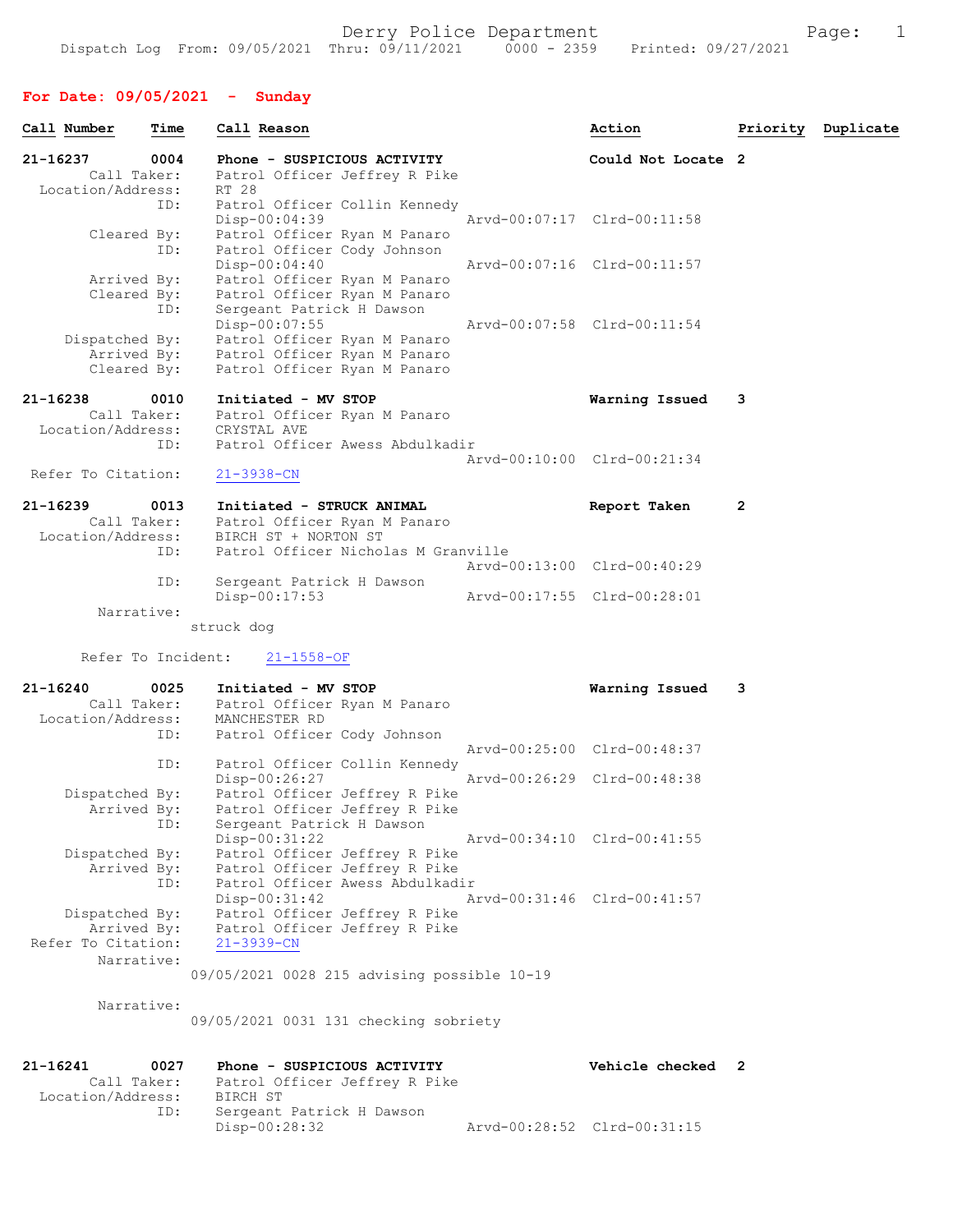Derry Police Department The Page: 2 Dispatch Log From: 09/05/2021 Thru: 09/11/2021 0000 - 2359 Printed: 09/27/2021 ID: Patrol Officer Michael P Accorto Disp-00:28:41 Arvd-00:29:34 Clrd-00:32:53<br>Cleared By: Patrol Officer Ryan M Panaro Patrol Officer Ryan M Panaro Narrative: 09/05/2021 0030 off w/ MA: EVF674 21-16242 0149 Phone - UNWANTED SUBJECT Could Not Locate 2 Call Taker: Patrol Officer Ryan M Panaro Location/Address: LARAWAY CT ID: Patrol Officer Collin Kennedy Disp-01:50:13 Arvd-01:54:09 Clrd-01:55:03 ID: Patrol Officer Cody Johnson Disp-01:50:16 Arvd-01:54:07 Clrd-01:55:01 ID: Sergeant Patrick H Dawson Disp-01:54:02 Arvd-01:54:04 Clrd-01:54:59 21-16243 0153 Initiated - MV CHECK Vehicle checked 1 Call Taker: Patrol Officer Ryan M Panaro Location/Address: FRANKLIN ST EXT ID: Sergeant Patrick H Dawson Arvd-01:53:00 Clrd-01:53:50 Narrative: NH 4657144 21-16244 0213 Initiated - PROPERTY CHECK Cleared 2 Call Taker: Patrol Officer Ryan M Panaro Location/Address: HUMPHREY RD ID: Patrol Officer Cody Johnson Arvd-02:13:00 Clrd-02:14:50 ID: Patrol Officer Collin Kennedy Disp-02:14:36 Arvd-02:14:38 Clrd-02:14:52 21-16245 0215 Initiated - DISABLED MV Services Rendered 3 Call Taker: Patrol Officer Ryan M Panaro Location/Address: E DERRY RD ID: Patrol Officer Cody Johnson Arvd-02:15:00 Clrd-02:20:20<br>TD: Patrol Officer Collin Kennedy Patrol Officer Collin Kennedy Disp-02:16:37 Arvd-02:16:39 Clrd-02:20:22 21-16246 0224 Initiated - MV CHECK Vehicle checked 1 Call Taker: Patrol Officer Ryan M Panaro Location/Address: ABBOTT CT ID: Patrol Officer Cody Johnson Arvd-02:24:00 Clrd-02:35:56 ID: Patrol Officer Collin Kennedy<br>Disp-02:25:14 Disp-02:25:14 Arvd-02:25:16 Clrd-02:35:58 21-16247 0238 Phone - ANIMAL COMPLAINT Services Rendered 1 Call Taker: Patrol Officer Ryan M Panaro Location/Address: N MAIN ST ID: Patrol Officer Collin Kennedy Disp-02:40:05 Arvd-02:40:12 Clrd-02:55:13 ID: Patrol Officer Cody Johnson Disp-02:40:05 Arvd-02:40:10 Clrd-02:55:15 Narrative: bat inside residence 21-16248 0306 Initiated - MV STOP Call Taker: Patrol Officer Ryan M Panaro Call Taker: Patrol Officer Ryan M Panaro Location/Address: W BROADWAY ID: Patrol Officer Cody Johnson Arvd-03:06:00 Clrd-03:13:12<br>ID: Patrol Officer Collin Kennedy Patrol Officer Collin Kennedy<br>Disp-03:06:23 Disp-03:06:23 Arvd-03:06:25 Clrd-03:13:09

Refer To Citation: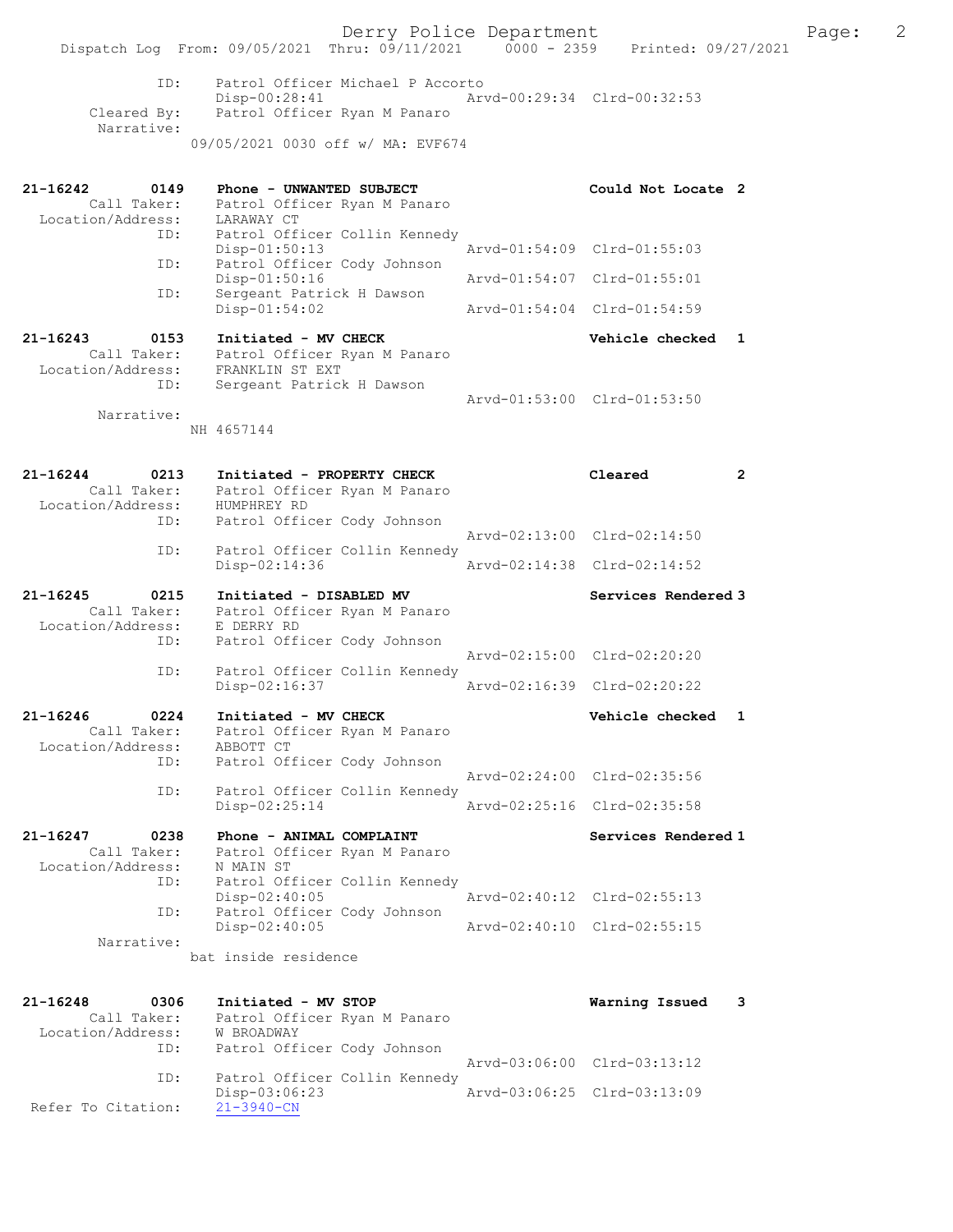Dispatch Log From: 09/05/2021 Thru: 09/11/2021 0000 - 2359 Printed: 09/27/2021 21-16249 0536 Phone - WELFARE CHECK 2 Assistance Rendered 2 Call Taker: Patrol Officer Ryan M Panaro Location/Address: [DY 2] MUNICIPAL DR ID: Patrol Officer Ryan M Panaro Disp-05:37:11 Arvd-05:37:13 Clrd-05:37:34 Narrative: Determined to be in Chester, NH Narrative: 09/05/2021 0537 passed along to Chester PD via RCSO 21-16250 0537 Other - MV REPO Vehicle Towed 1 Call Taker: Patrol Officer Ryan M Panaro Location/Address: [DY 1684] PIERCE AVE Narrative: BLK Kia Forte 21-16251 0723 Phone - ROAD HAZARD No Action Required 2 Call Taker: Dispatcher Jonathon S Pickering Location/Address: FRANKLIN ST ID: Patrol Officer James M McClafferty Disp-07:38:19 Arvd-07:38:20 Clrd-07:44:05 Narrative: 09/05/2021 0744 trash in road, cleaned up by officer Refer To Field Int: 21-3145-FI 21-16252 0903 Initiated - SUBPOENA DELIVERY Served 1 Call Taker: Dispatcher Jonathon S Pickering Location/Address: W BROADWAY ID: Patrol Officer Awess Abdulkadir Arvd-09:03:00 Clrd-09:17:52 21-16253 0915 Phone - Loose Dog Complaint Cancelled Prior to Arrival 2 Call Taker: Dispatcher Jonathon S Pickering Location/Address: BIRCH ST ID: Patrol Officer Awess Abdulkadir Disp-09:18:00 Clrd-09:35:12 21-16254 0945 Initiated - SUBPOENA DELIVERY Not Served 1 Call Taker: Dispatcher Jonathon S Pickering Location/Address: BEECH TER ID: Patrol Officer Awess Abdulkadir Arvd-09:45:00 Clrd-09:51:38 Cleared By: Lieutenant Shawn P O'Donaghue 21-16255 0952 Phone - THEFT Report Taken 2 Call Taker: Dispatcher Jonathon S Pickering Location/Address: E BROADWAY ID: Patrol Officer Andrew R Kennedy Disp-09:53:27 Arvd-10:01:51 Clrd-10:28:38 Patrol Officer Scott M Beegan Narrative: 09/05/2021 1321 theft of alcohol Refer To Incident: 21-1559-OF 21-16256 0953 Phone - ANIMAL COMPLAINT Services Rendered 1 Call Taker: Dispatcher Jonathon S Pickering Location/Address: N HIGH ST ID: Patrol Officer James M McClafferty Disp-09:54:02 Arvd-10:01:02 Clrd-10:01:03 Narrative: 09/05/2021 0953 10-2 raccoon, moved to side of road and DPW ticket entered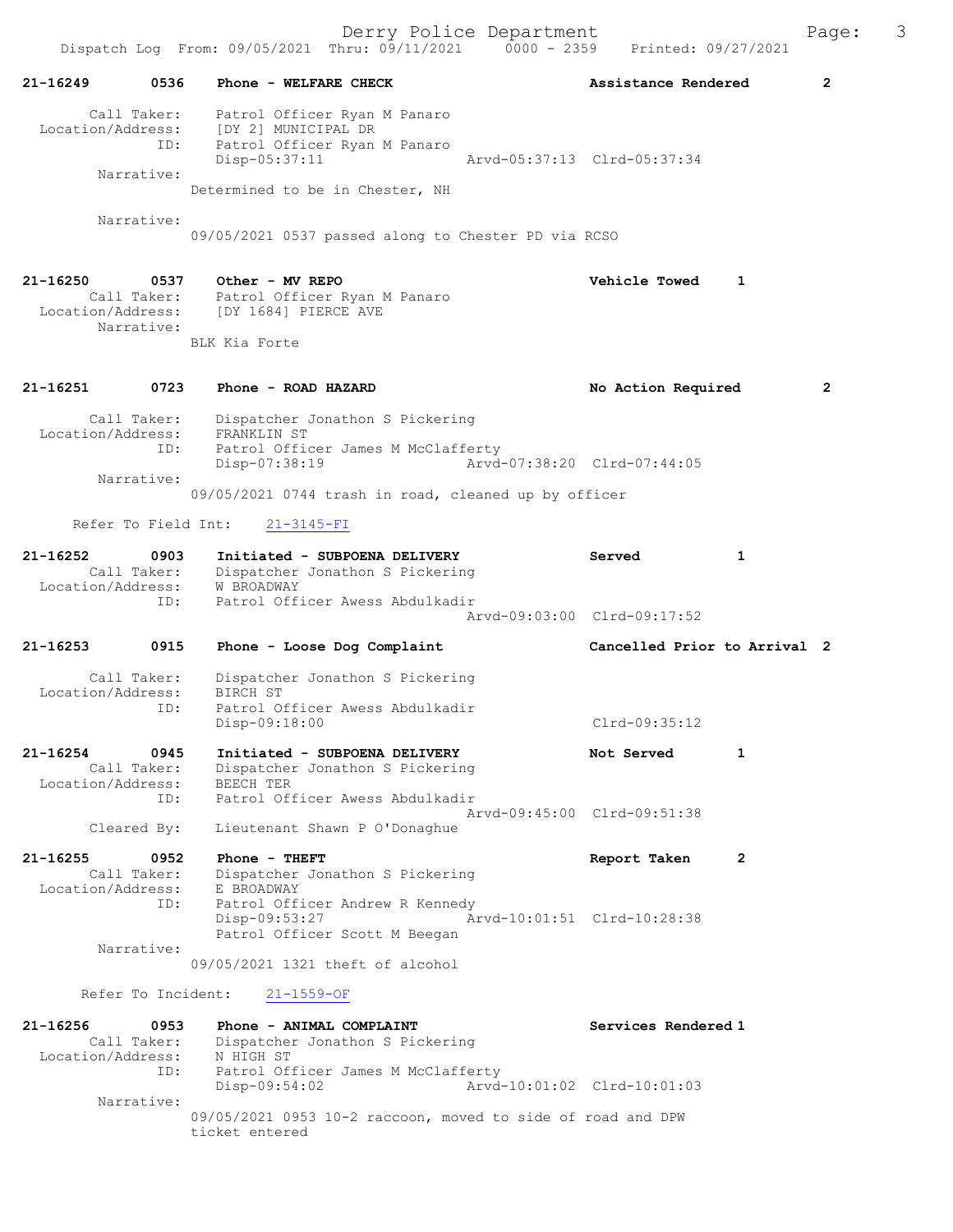| $21 - 16257$       | 1001<br>Call Taker: | Initiated - SUBPOENA DELIVERY<br>Dispatcher Jonathon S Pickering   | Served                      | 1 |
|--------------------|---------------------|--------------------------------------------------------------------|-----------------------------|---|
| Location/Address:  | ID:                 | FLORENCE ST<br>Patrol Officer Awess Abdulkadir                     |                             |   |
|                    |                     |                                                                    | Aryd-10:01:00 Clrd-10:06:06 |   |
| 21-16258           | 1025                | Initiated - MV STOP                                                | Warning Issued              | 3 |
|                    | Call Taker:         | Dispatcher Jonathon S Pickering                                    |                             |   |
| Location/Address:  | ID:                 | <b>W BROADWAY</b><br>Patrol Officer Awess Abdulkadir               |                             |   |
|                    |                     |                                                                    | Aryd-10:25:00 Clrd-10:40:23 |   |
|                    | Cleared By:<br>ID:  | Patrol Officer Timothy J Underhill<br>Patrol Officer Samuel J Troy |                             |   |
|                    |                     | Disp-10:31:29                                                      | $Clrd-10:34:55$             |   |
| Refer To Citation: |                     | $21 - 3941 - CN$                                                   |                             |   |
| $21 - 16259$       | 1028                | Initiated - FOLLOW-UP                                              | No Action Required          | 2 |
|                    | Call Taker:         | Dispatcher Jonathon S Pickering                                    |                             |   |
| Location/Address:  |                     | E BROADWAY                                                         |                             |   |
|                    | ID:                 | Patrol Officer Andrew R Kennedy                                    | Aryd-10:28:00 Clrd-10:33:23 |   |
|                    |                     | Patrol Officer Scott M Beegan                                      |                             |   |
| 21-16260           | 1034                | Initiated - FOLLOW-UP                                              | No Action Required          | 2 |
|                    | Call Taker:         | Dispatcher Jonathon S Pickering                                    |                             |   |
| Location/Address:  | ID:                 | W BROADWAY<br>Patrol Officer Andrew R Kennedy                      |                             |   |
|                    |                     |                                                                    | Arvd-10:34:00 Clrd-10:52:53 |   |
|                    |                     | Patrol Officer Scott M Beegan                                      |                             |   |
| $21 - 16261$       | 1040                | Phone - ASSIST OTHER AGENCY                                        | Transported to Hospital     | 3 |
| Location/Address:  | Call Taker:         | Dispatcher Jonathon S Pickering<br>MARTIN ST                       |                             |   |
|                    | ID:                 | Patrol Officer Awess Abdulkadir<br>$Disp-10:40:45$                 | Arvd-10:43:26 Clrd-10:58:16 |   |
|                    | ID:                 | Patrol Officer Samuel J Troy                                       |                             |   |
|                    | Refer To Field Int: | $Disp-10:40:48$<br>$21 - 3146 - FI$                                | Arvd-10:43:26 Clrd-10:58:03 |   |
|                    |                     |                                                                    |                             |   |
| $21 - 16262$       | 1052<br>Call Taker: | Initiated - FOLLOW-UP<br>Dispatcher Jonathon S Pickering           | Cleared                     | 2 |
| Location/Address:  |                     | E BROADWAY                                                         |                             |   |
|                    | ID:                 | Patrol Officer Andrew R Kennedy                                    | Arvd-10:52:00 Clrd-11:06:08 |   |
|                    |                     | Patrol Officer Scott M Beegan                                      |                             |   |
|                    | Cleared By:         | Patrol Officer Timothy J Underhill                                 |                             |   |
| $21 - 16263$       | 1125                | Initiated - MV STOP                                                | Warning Issued              | 3 |
| Location/Address:  | Call Taker:         | Patrol Officer Timothy J Underhill<br>HAMPSTEAD RD                 |                             |   |
|                    | ID:                 | Patrol Officer Samuel J Troy                                       |                             |   |
| Refer To Citation: |                     | $21 - 3942 - CN$                                                   | Arvd-11:25:00 Clrd-11:30:44 |   |
|                    |                     |                                                                    |                             |   |
| 21-16264           | 1206<br>Call Taker: | Initiated - MV CHECK<br>Dispatcher Jonathon S Pickering            | SENT ON THEIR WAY 1         |   |
| Location/Address:  |                     | [DY 3681] HAMPSTEAD RD                                             |                             |   |
|                    | ID:                 | Patrol Officer Nikita Tomnyuk                                      | Arvd-12:06:00 Clrd-12:12:42 |   |
|                    | Refer To Field Int: | $21 - 3172 - FI$                                                   |                             |   |
| $21 - 16265$       | 1252                | Initiated - MV STOP                                                | Warning Issued              | 3 |
|                    | Call Taker:         | Dispatcher Jonathon S Pickering                                    |                             |   |
| Location/Address:  | ID:                 | PINKERTON ST<br>Patrol Officer Nikita Tomnyuk                      |                             |   |
|                    |                     |                                                                    |                             |   |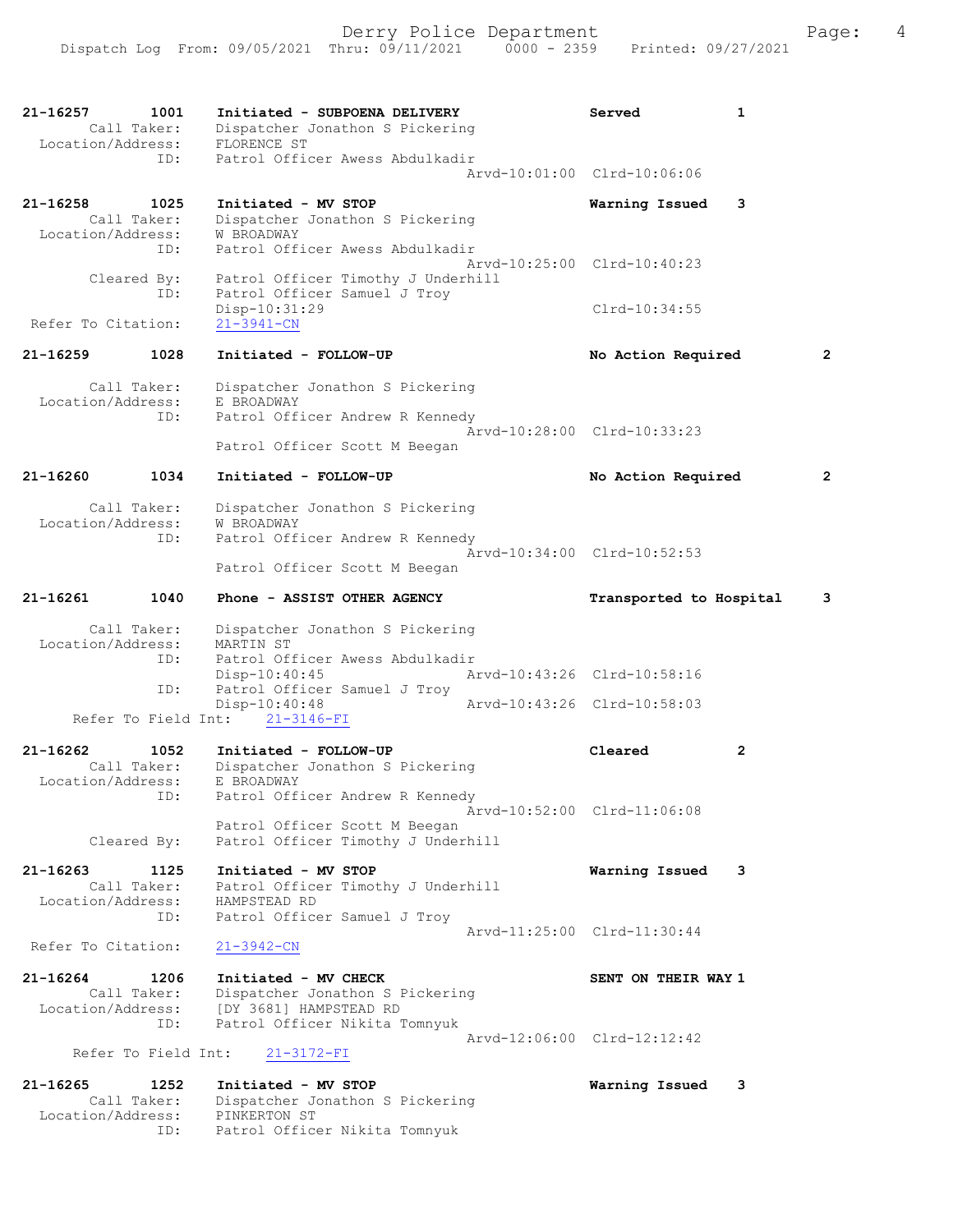Dispatch Log From: 09/05/2021 Thru: 09/11/2021 0000 - 2359 Printed: 09/27/2021 Arvd-12:52:00 Clrd-12:59:57 Refer To Citation: 21-3943-CN 21-16266 1337 Initiated - ASSIST CITIZEN Services Rendered 3 Call Taker: Dispatcher Jonathon S Pickering

 Location/Address: [DY 2] MUNICIPAL DR ID: Patrol Officer Timothy J Underhill Arvd-13:37:00 Clrd-13:59:21 Refer To Field Int: 21-3147-FI

# 21-16267 1347 Walk-In - KEEP THE PEACE No Action Required 2

 Call Taker: Lieutenant Shawn P O'Donaghue Location/Address: N HIGH ST ID: Patrol Officer Andrew R Kennedy Disp-13:48:02 Arvd-13:49:01 Clrd-13:59:14 Patrol Officer Scott M Beegan Arrived By: Dispatcher Jonathon S Pickering Cleared By: Dispatcher Jonathon S Pickering

21-16268 1410 Phone - UNWANTED SUBJECT SENT ON THEIR WAY 2 Call Taker: Patrol Officer Timothy J Underhill Location/Address: [DY 151] E BROADWAY ID: Patrol Officer Nikita Tomnyuk Disp-14:11:42 Arvd-14:13:26 Clrd-14:18:02 Cleared By: Dispatcher Jonathon S Pickering ID: Patrol Officer Andrew R Kennedy Disp-14:11:46 Arvd-14:15:47 Clrd-14:18:03 Patrol Officer Scott M Beegan Arrived By: Dispatcher Jonathon S Pickering Cleared By: Dispatcher Jonathon S Pickering Refer To Field Int: 21-3170-FI

21-16269 1510 Phone - SUSPICIOUS ACTIVITY Cone on Arrival 2 Call Taker: Dispatcher Christina L Power Location/Address: ADAMS POND RD + CROSS RD ID: Patrol Officer Monica Ricci Disp-15:12:02 Arvd-15:19:38 Clrd-15:26:41 ID: Patrol Officer Sara R Joyce Arvd-15:19:39 Clrd-15:26:40 Patrol Officer Nathan S Lavoie Narrative: checking a report of a possible rolling domestic in a white

## 21-16270 1528 Initiated - FOLLOW-UP Cleared 2 Call Taker: Dispatcher Christina L Power Location/Address: WALNUT HILL RD ID: Patrol Officer Monica Ricci Arvd-15:28:00 Clrd-15:41:11

21-16271 1530 Initiated - DISPERSE A GROUP SENT ON THEIR WAY 2 Call Taker: Dispatcher Christina L Power Location/Address: CRYSTAL AVE ID: Patrol Officer Sara R Joyce Arvd-15:30:00 Clrd-15:33:32 Patrol Officer Nathan S Lavoie

## 21-16272 1550 Phone - WELFARE CHECK Transported to Hospital 2

sedan

 Call Taker: Dispatcher Christina L Power Location/Address: MOODY ST + CRYSTAL AVE ID: Patrol Officer Sara R Joyce<br>Disp-15:51:33 Arvd-15:53:47 Clrd-17:01:50 Patrol Officer Nathan S Lavoie ID: Patrol Officer Jack Stafford<br>Disp-15:51:35 Arvd-15:55:13 Clrd-16:27:40 Cleared By: Patrol Officer Timothy J Underhill Narrative: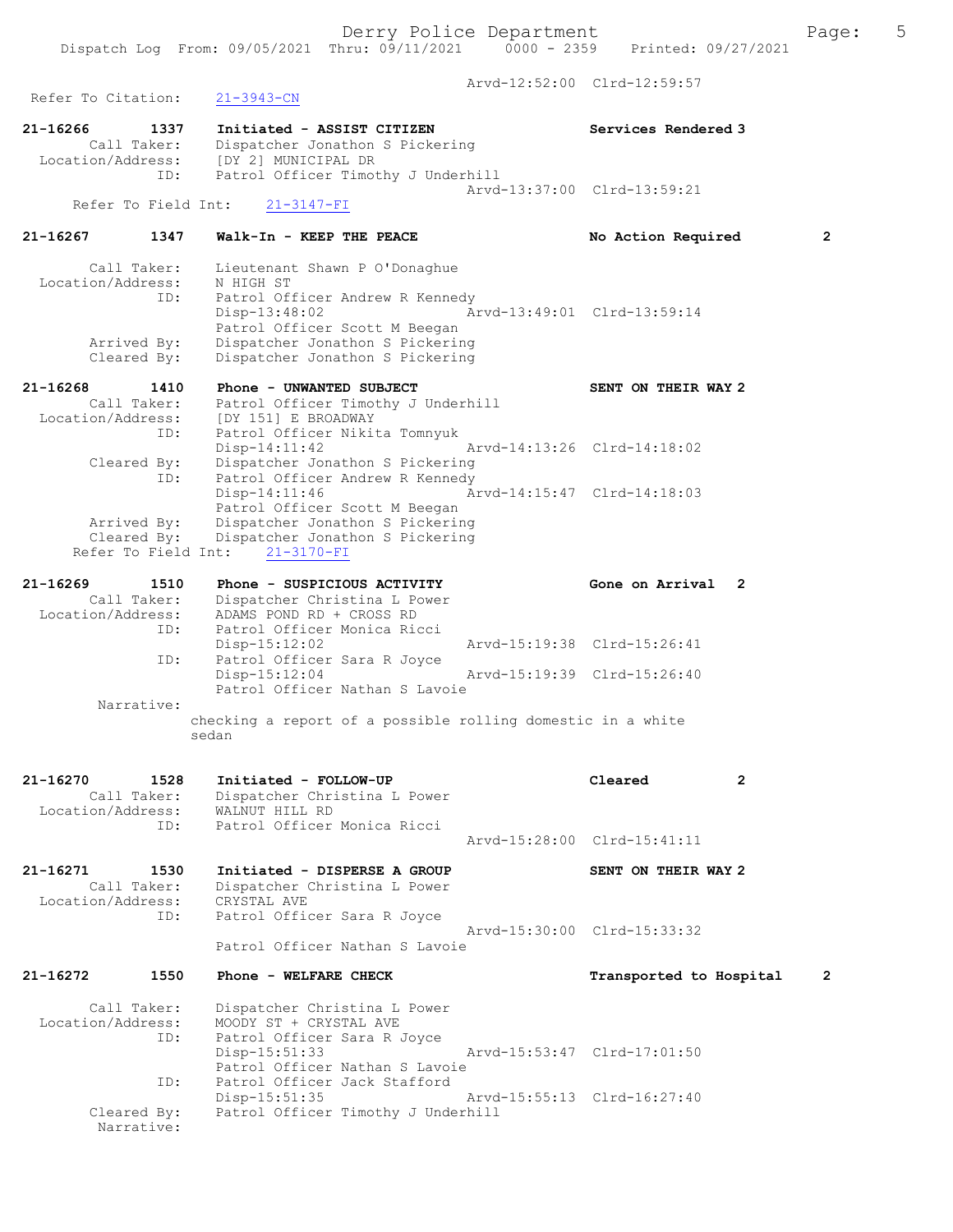Derry Police Department The Rage: 6 Dispatch Log From: 09/05/2021 Thru: 09/11/2021 0000 - 2359 Printed: 09/27/2021 09/05/2021 1624 one in custody on an IEA transporting to PMC s/m 34236.3 Narrative: 09/05/2021 1629 off at PMC e/m 34237.4 Refer To Field Int: 21-3148-FI 21-16273 1626 Phone - SUSPICIOUS ACTIVITY Vehicle checked 2 Call Taker: Patrol Officer Timothy J Underhill Location/Address: [DY 522] OVERLEDGE DR ID: Patrol Officer Monica Ricci Disp-16:27:37 Arvd-16:33:19 Clrd-16:56:10 Arrived By: Dispatcher Christina L Power Cleared By: Dispatcher Christina L Power Narrative: white car partially parked in woods for 4-5 hours Narrative: vehicle checked and will be moved later today Refer To Field Int: 21-3162-FI 21-16274 1627 Other - PARKING COMPLAINT Vehicle Moved 1 Call Taker: Patrol Officer Timothy J Underhill Location/Address: VALERIE LN ID: Patrol Officer Jack Stafford<br>Disp-16:28:10 Disp-16:28:10 Arvd-16:33:44 Clrd-16:39:56 Arrived By: Dispatcher Christina L Power Cleared By: Dispatcher Christina L Power 21-16275 1638 Initiated - MV STOP Warning Issued 3 Call Taker: Dispatcher Christina L Power Location/Address: S MAIN ST ID: Patrol Officer Andrew R Kennedy Arvd-16:38:00 Clrd-16:44:28 Patrol Officer Scott M Beegan Refer To Citation: 21-16276 1648 Phone - FIREWORKS COMPLAINT ADVICE GIVEN 2 Call Taker: Dispatcher Christina L Power<br>cion/Address: GAMACHE RD Location/Address: ID: Patrol Officer Andrew R Kennedy Disp-16:49:04 Arvd-16:57:42 Clrd-17:07:11 Patrol Officer Scott M Beegan Narrative: checked and determined to be permissable fireworks. Refer To Field Int: 21-3149-FI 21-16277 1742 Phone - ERRATIC OPERATION Gone on Arrival 2 Call Taker: Patrol Officer Robert Corwin Location/Address: E BROADWAY ID: Patrol Officer Michael P Accorto<br>Disp-17:42:57 Art Disp-17:42:57 Arvd-17:43:00 Clrd-17:46:38 21-16278 1755 Initiated - FOLLOW-UP Cleared 2 Call Taker: Dispatcher Christina L Power Location/Address: ROCKINGHAM RD ID: Patrol Officer Jack Stafford Arvd-17:55:00 Clrd-18:06:16 Cleared By: Patrol Officer Robert Corwin 21-16279 1759 Phone - DOMESTIC DISTURBANCE Arrest(s) Made 1 Call Taker: Patrol Officer Robert Corwin<br>ion/Address: FAIRWAY DR Location/Address:<br>TD: Patrol Officer Sara R Joyce Disp-18:01:26 Arvd-18:08:35 Clrd-21:34:52 Patrol Officer Nathan S Lavoie Arrived By: Dispatcher Christina L Power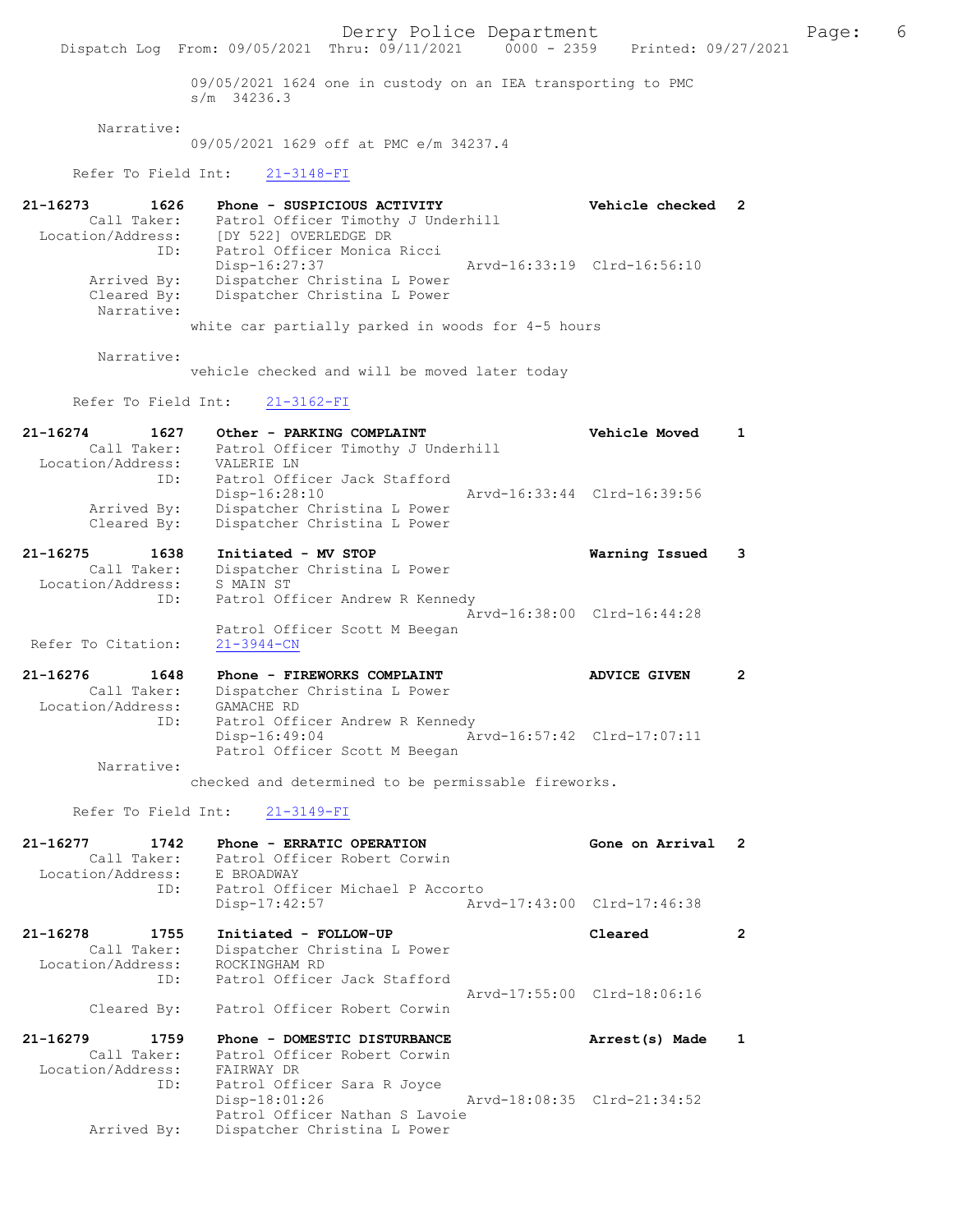Derry Police Department<br>
Page: 7<br>
Printed: 09/27/2021<br>
Printed: 09/27/2021 Dispatch Log From: 09/05/2021 Thru: 09/11/2021 Cleared By: Dispatcher Christina L Power ID: Patrol Officer Monica Ricci Disp-18:01:29 Arvd-18:08:33 Clrd-18:48:09<br>Arrived By: Dispatcher Christina L Power Arrived By: Dispatcher Christina L Power<br>Cleared By: Dispatcher Christina L Power Dispatcher Christina L Power ID: Sergeant Seth Plumer<br>Disp-18:06:22 Disp-18:06:22 Arvd-18:10:11 Clrd-18:48:12<br>Arrived By: Dispatcher Christina L Power Arrived By: Dispatcher Christina L Power<br>Cleared By: Dispatcher Christina L Power Dispatcher Christina L Power Narrative: 09/05/2021 1828 one in custody on a warrant for probation parole warrant, enroute to hq's s/m 34242.8 Narrative: 09/05/2021 1837 off at hq's 34254.1 with; Todisco,Jake 17 Fairway Dr Derry, NH dob 102492 Narrative: 09/05/2021 1915 transporting to PMC for clearance s/m 34245.1 Narrative: 09/05/2021 1920 off at PMC e/m 34246.6 Narrative: 09/05/2021 2019 clear the hosptial enroute to RCHOC s/m 34246.7 Narrative: 09/05/2021 2056 off at RCHOC e/m 34269.3 Refer To Arrest: 21-850-AR 21-16280 1820 Phone - SUSPICIOUS ACTIVITY Arrest(s) Made 2<br>Call Taker: Patrol Officer Robert Corwin Patrol Officer Robert Corwin<br>PINE TREE TER Location/Address:<br>ID: Patrol Officer Michael P Accorto<br>Disp-18:21:55 Ary Disp-18:21:55 Arvd-18:22:40 Clrd-19:28:28 Arrived By: Dispatcher Christina L Power<br>Cleared By: Dispatcher Christina L Power .<br>Dispatcher Christina L Power ID: Patrol Officer Jack Stafford<br>Disp-18:21:59 Disp-18:21:59 Arvd-18:27:48 Clrd-19:10:06<br>Arrived By: Dispatcher Christina L Power Dispatcher Christina L Power Cleared By: Dispatcher Christina L Power Narrative: black honda Narrative: 09/05/2021 1835 one in custody for DUI Narrative: 09/05/2021 1841 enroute to hq's s/m 29233.2 Narrative: 09/05/2021 1845 off at hq's 29236.2 with; Halloran, Zachary 7 Beech Ter Derry, NH dob 091594 Narrative: 09/05/2021 1912 BC notified Narrative: 09/05/2021 2031 released on PR bail with a court date of 1/6/22 Refer To Arrest: 21-851-AR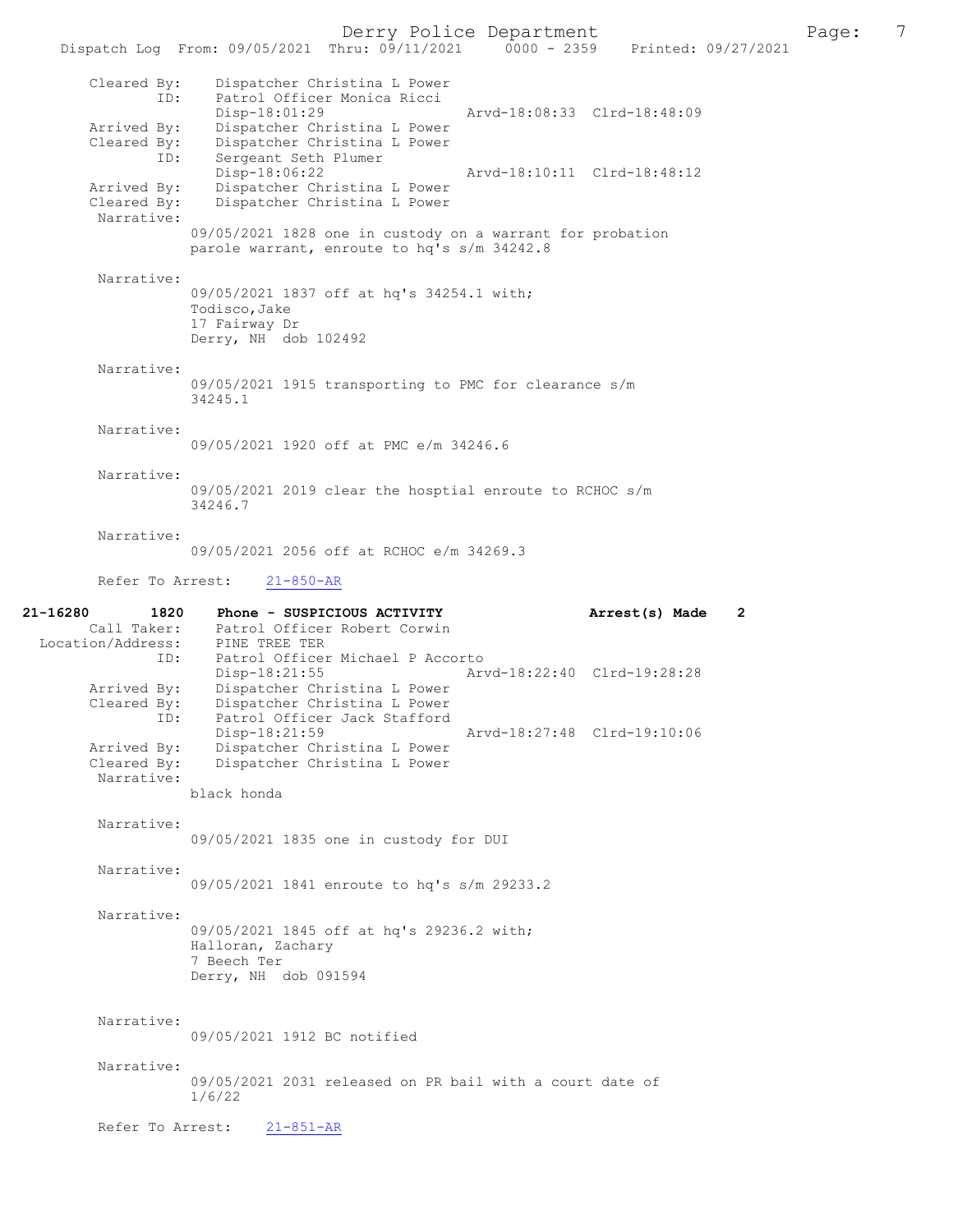| 21-16281<br>1924<br>Call Taker:<br>Location/Address:<br>ID: | Phone - DOMESTIC DISTURBANCE<br>Dispatcher Christina L Power<br>WINDHAM RD<br>Patrol Officer Monica Ricci   | Arrest(s) Made                           | 1 |
|-------------------------------------------------------------|-------------------------------------------------------------------------------------------------------------|------------------------------------------|---|
| ID:                                                         | Disp-19:25:59<br>Patrol Officer Jack Stafford                                                               | Arvd-19:32:39 Clrd-20:37:39              |   |
|                                                             | $Disp-19:26:02$                                                                                             | Arvd-19:31:54 Clrd-20:39:47              |   |
| ID:                                                         | Sergeant Seth Plumer<br>Disp-19:57:09                                                                       | Arvd-19:57:13 Clrd-20:39:44              |   |
| Narrative:                                                  | ex-husband/wife                                                                                             |                                          |   |
| Narrative:                                                  | 09/05/2021 2008 one in custody for 2nd degree assault and<br>obstruction to report a crime                  |                                          |   |
| Narrative:                                                  | 09/05/2021 2012 transporting one to hq's s/m 45278.4                                                        |                                          |   |
| Narrative:                                                  | 09/05/2021 2022 off at hq's e/m 45282.1 with:<br>Russell, Richard<br>122 Windham Rd<br>Derry, NH dob 032788 |                                          |   |
| Narrative:                                                  | 09/05/2021 2110 held on a TBD Superior Court date                                                           |                                          |   |
| Narrative:                                                  | 09/05/2021 2146 129 transporting to RCHOC, s/m 48879.3                                                      |                                          |   |
| Narrative:                                                  | 09/05/2021 2218 off at RCHOC e/m 48900.9                                                                    |                                          |   |
| Refer To Arrest:                                            | $21 - 852 - AR$                                                                                             |                                          |   |
| 21-16282<br>1927<br>Call Taker:                             | Phone - FIREWORKS COMPLAINT<br>Dispatcher Christina L Power                                                 | Services Rendered 2                      |   |
| Location/Address:<br>ID:                                    | GAMACHE RD<br>Patrol Officer Michael P Accorto<br>$Disp-19:32:01$                                           | Arvd-19:36:06 Clrd-19:46:10              |   |
| Narrative:                                                  | checked and no issues.                                                                                      |                                          |   |
| 2200<br>21-16283<br>Call Taker:<br>Location/Address:        | Phone - DOMESTIC DISTURBANCE<br>Dispatcher Christina L Power<br>FRANKLIN ST                                 | Arrest(s) Made                           | 1 |
| ID:<br>ID:                                                  | Patrol Officer Jack Stafford<br>Disp-22:03:39<br>Patrol Officer Michael P Accorto                           | Arvd-22:03:45 Clrd-22:31:53              |   |
| ID:                                                         | Disp-22:03:41<br>Sergeant Seth Plumer                                                                       | Arvd-22:03:46 Clrd-22:49:00              |   |
| Cleared By:                                                 | Disp-22:03:43<br>Dispatcher Jonathon S Pickering                                                            | Arvd-22:06:40 Clrd-23:19:54              |   |
| ID:                                                         | Patrol Officer Sara R Joyce<br>Disp-22:31:51<br>Patrol Officer Nathan S Lavoie                              | Arvd-22:31:52 Clrd-23:19:54              |   |
| Cleared By:<br>ID:                                          | Dispatcher Jonathon S Pickering<br>Patrol Officer Michael P Accorto<br>Disp-00:51:26                        | Arvd-00:58:24 Clrd-09/06/2021 @ 02:01:14 |   |
| Dispatched By:<br>Arrived By:<br>Cleared By:<br>Narrative:  | Dispatcher Jonathon S Pickering<br>Dispatcher Jonathon S Pickering<br>Dispatcher Jonathon S Pickering       |                                          |   |
|                                                             | 09/05/2021 2235 one in custody for 2nd degree assault                                                       |                                          |   |
| Narrative:                                                  | 09/05/2021 2241 enroute to hq's s/m 29245.2                                                                 |                                          |   |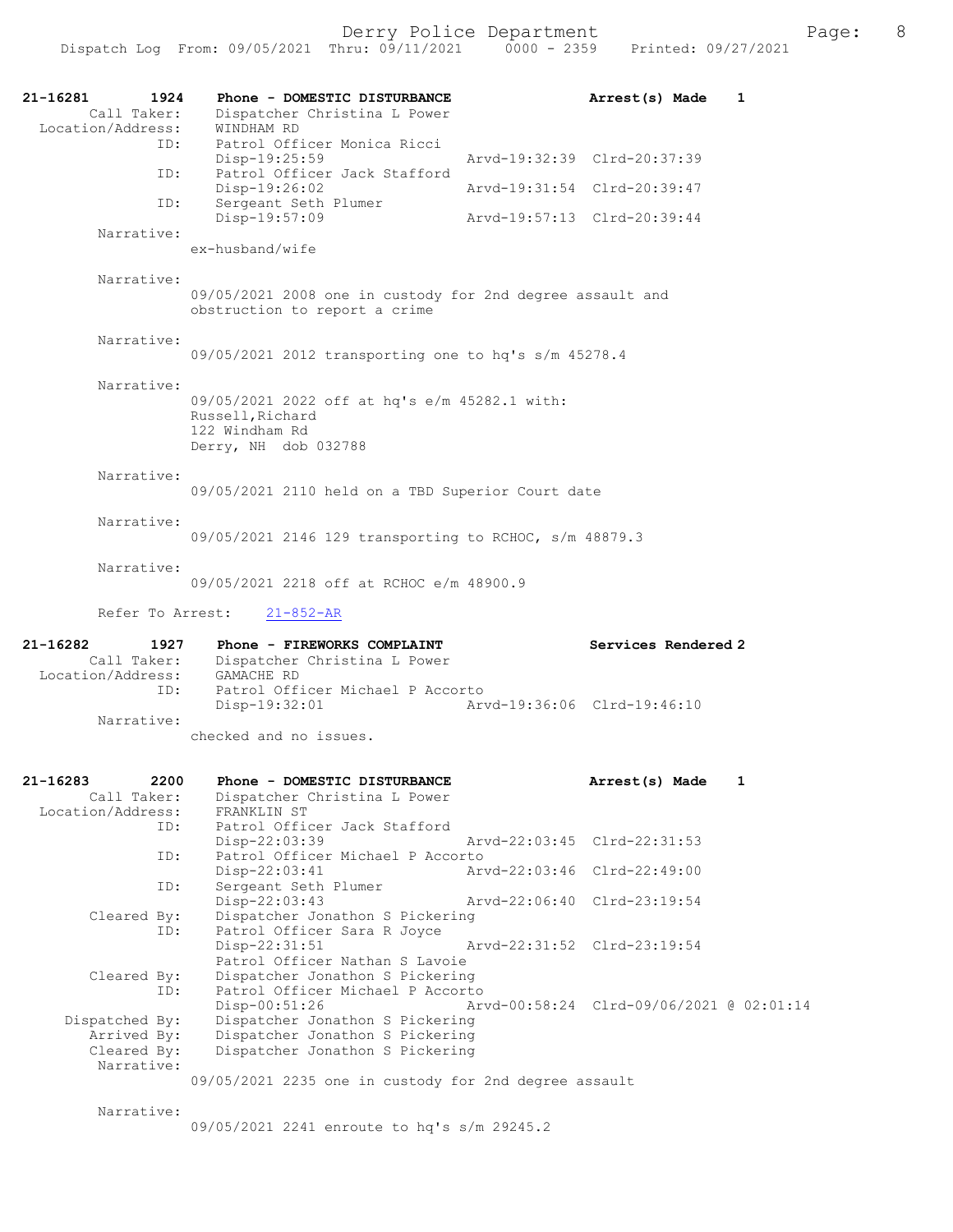Dispatch Log From: 09/05/2021 Thru: 09/11/2021

LBP Towing assigned

 Narrative: Sinnott,Daniel 12 Settlers Rd Windham, NH 070975 Narrative: 09/05/2021 2243 off at hq's e/m 29246.2 Narrative: 09/05/2021 2305 placed in cell #3 Narrative: 09/06/2021 0058 subject held on Preventative Detention per BC Mencis, 722 transporting to Brentwood s/m: 29246.3 Narrative: 09/06/2021 0123 off at Brentwood e/m: 29267.7 Refer To Incident: 21-1560-OF<br>Refer To Arrest: 21-853-AR Refer To Arrest: 21-16284 2228 Phone - DISTURBANCE 220 Arrest(s) Made 1<br>Call Taker: Dispatcher Christina L Power Dispatcher Christina L Power<br>RICHARDSON DR Location/Address:<br>TD: Patrol Officer Jack Stafford<br>Disp-22:31:59 Disp-22:31:59 Arvd-22:42:42 Clrd-09/06/2021 @ 00:02:07<br>Cleared By: Dispatcher Jonathon S Pickering Dispatcher Jonathon S Pickering ID: Patrol Officer Taylor Dezotell Disp-23:07:34 Arvd-23:21:12 Clrd-23:21:21<br>Dispatched By: Dispatcher Jonathon S Pickering patched By: Dispatcher Jonathon S Pickering<br>Arrived By: Dispatcher Jonathon S Pickering Dispatcher Jonathon S Pickering Cleared By: Dispatcher Jonathon S Pickering<br>ID: Patrol Officer Taylor Dezotell Patrol Officer Taylor Dezotell<br>Disp-23:21:24 Disp-23:21:24 Arvd-23:21:25 Clrd-09/06/2021 @ 00:02:05<br>Dispatched By: Dispatcher Jonathon S Pickering patched By: Dispatcher Jonathon S Pickering<br>Arrived By: Dispatcher Jonathon S Pickering Arrived By: Dispatcher Jonathon S Pickering<br>Cleared By: Dispatcher Jonathon S Pickering Dispatcher Jonathon S Pickering Narrative: 09/05/2021 2332 one in custody for IEA Narrative: 09/05/2021 2335 433 transporting to PMC s/m: 9087.1 Narrative: 09/05/2021 2352 off at PMC e/m: 9093.2 Refer To P/C: 21-855-AR 21-16285 2320 Initiated - DISABLED MV **Arrest(s) Made** 3<br>Call Taker: Dispatcher Jonathon S Pickering Dispatcher Jonathon S Pickering<br>N HIGH ST Location/Address: ID: Patrol Officer Collin Kennedy Arvd-23:20:00 Clrd-09/06/2021 @ 00:26:19 ID: Patrol Officer Cody Johnson Disp-23:22:03 Arvd-23:22:04 Clrd-09/06/2021 @ 00:13:44<br>ID: Patrol Officer Michael Carnazzo Patrol Officer Michael Carnazzo<br>Disp-23:23:47 A Arvd-23:26:20 Clrd-09/06/2021 @ 00:20:01 ID: Sergeant Seth Plumer<br>Disp-23:28:11 Disp-23:28:11 Arvd-23:28:55 Clrd-09/06/2021 @ 00:00:28 Narrative: 09/05/2021 2328 131 checking sobriety Narrative: 09/05/2021 2338 131 has one in custody Narrative: 09/05/2021 2339 next on the list requested for SC RDA941,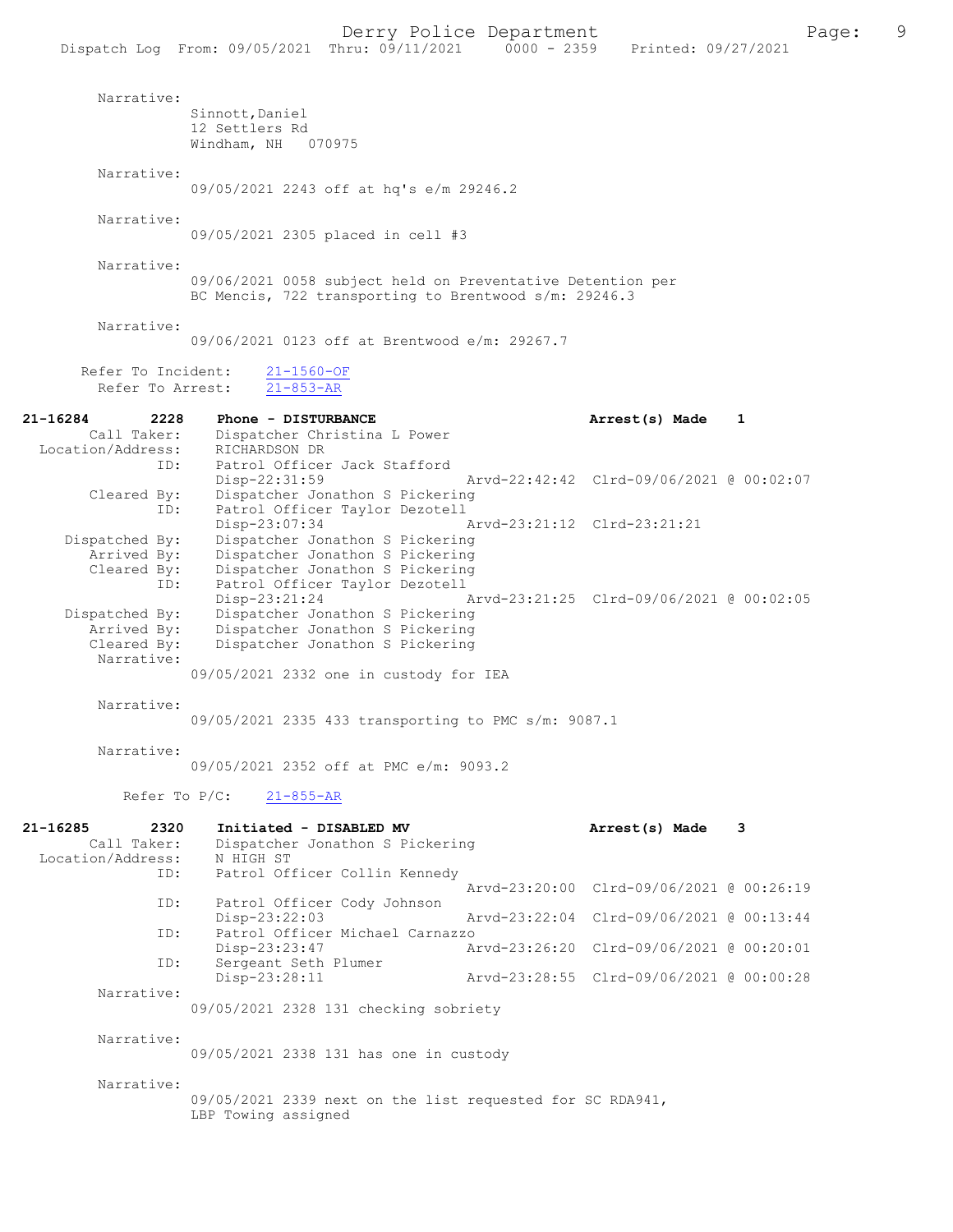Derry Police Department Fage: 10 Dispatch Log From: 09/05/2021 Thru: 09/11/2021 0000 - 2359 Printed: 09/27/2021 Narrative: 09/05/2021 2342 131 transporting to DPDHQ s/m: 48923.8 Narrative: 09/05/2021 2344 131 off at DPDHQ e/m: 48924.5 Narrative: 09/05/2021 2359 Subject Info: Renato Sanchez Del Carpio 9014 Gatewick Ct Myrtle Beach, SC DOB:6/12/85 Arrested for DWI Narrative: 09/06/2021 0000 LBP Towing on scene Narrative: 09/06/2021 0019 PR bail, court date 1/6/22 per BC Mencis Narrative:

09/06/2021 0025 released to sober party

Refer To Arrest: 21-854-AR

## For Date: 09/06/2021 - Monday

| 21-16286<br>0001<br>Call Taker:<br>Location/Address:            | Phone - WELFARE CHECK<br>Dispatcher Jonathon S Pickering<br>N MAIN ST                                         | Services Rendered 2                                        |
|-----------------------------------------------------------------|---------------------------------------------------------------------------------------------------------------|------------------------------------------------------------|
| ID:<br>ID:<br>Narrative:                                        | Patrol Officer Taylor Dezotell<br>$Disp-00:13:50$<br>Patrol Officer Cody Johnson<br>Disp-00:13:52             | Arvd-00:17:07 Clrd-00:37:29<br>Arvd-00:17:08 Clrd-00:37:29 |
| Narrative:                                                      | 09/06/2021 0031 contact made with subject<br>09/06/2021 0037 checked, no issues found                         |                                                            |
| 21-16287<br>0035<br>Call Taker:<br>Location/Address:            | Initiated - MV STOP<br>Dispatcher Jonathon S Pickering<br>E BROADWAY<br>Patrol Officer Michael Carnazzo       | Warning Issued<br>3                                        |
| ID:<br>Refer To Citation:                                       | $21 - 3945 - CN$                                                                                              | Arvd-00:35:00 Clrd-00:51:17                                |
| $21 - 16288$<br>0045<br>Call Taker:<br>Location/Address:<br>ID: | Initiated - PROPERTY CHECK<br>Dispatcher Jonathon S Pickering<br>ROLLINS ST<br>Patrol Officer Taylor Dezotell | Services Rendered 2                                        |
|                                                                 |                                                                                                               | Arvd-00:45:00 Clrd-00:51:22                                |
| $21 - 16289$<br>0130<br>Call Taker:<br>Location/Address:        | Phone - DOMESTIC DISTURBANCE<br>Dispatcher Jonathon S Pickering<br>LINLEW DR                                  | Verbal in Nature 1                                         |
| ID:                                                             | Patrol Officer Taylor Dezotell<br>Disp-01:32:01                                                               | Aryd-01:35:20 Clrd-01:42:33                                |
| ID:<br>Narrative:                                               | Patrol Officer Collin Kennedy<br>Disp-01:32:04                                                                | Arvd-01:42:23 Clrd-01:42:24                                |
|                                                                 | 09/06/2021 0142 one party left prior to police arrival                                                        |                                                            |
| Refer To Field Int:                                             | $21 - 3152 - FI$                                                                                              |                                                            |

21-16290 0151 Initiated - MV STOP Warning Issued 3 Call Taker: Dispatcher Jonathon S Pickering Location/Address: OAK ST ID: Patrol Officer Michael Carnazzo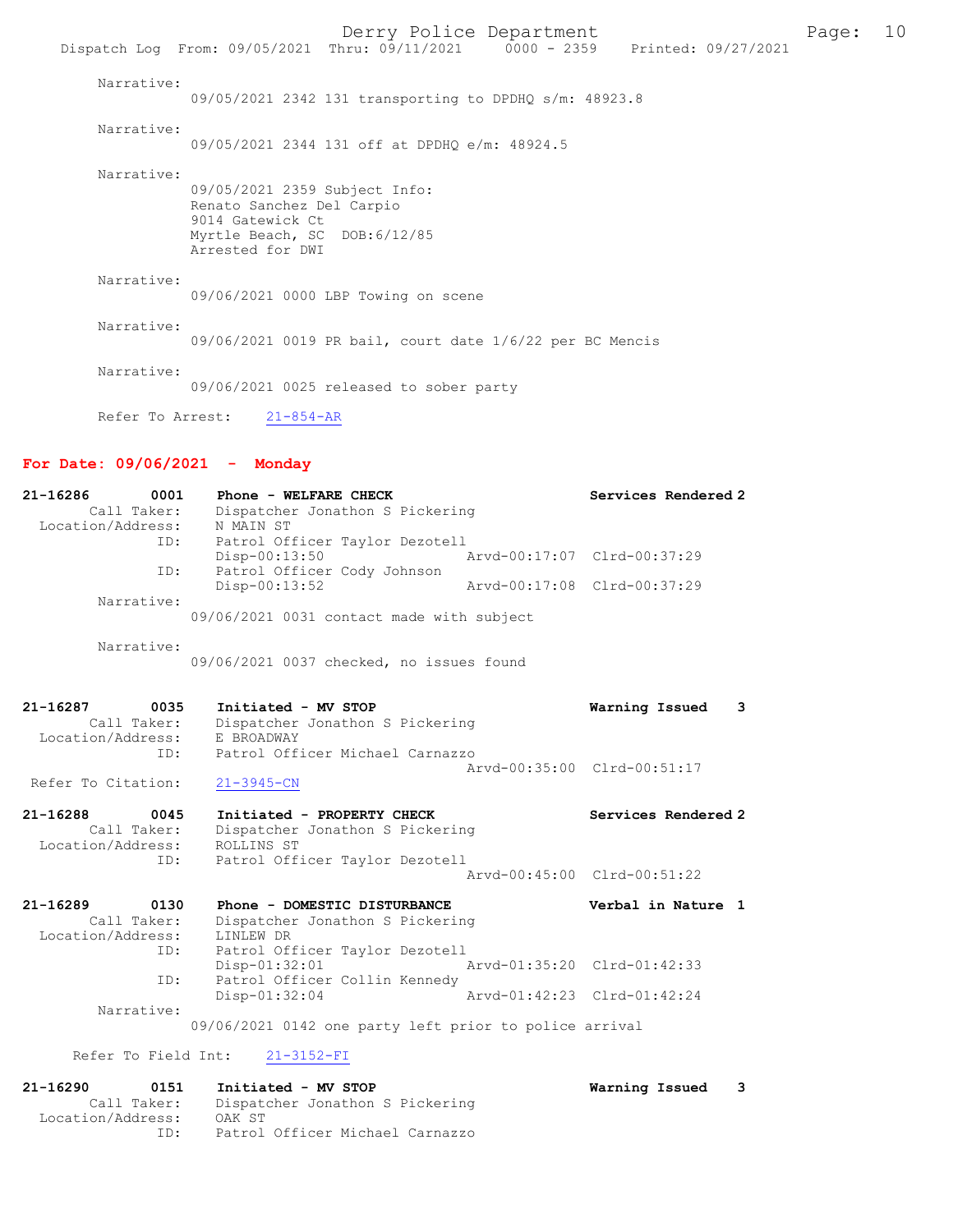Derry Police Department<br>
Page: 11 (19/11/2021 0000 - 2359 Printed: 09/27/2021 Dispatch Log From: 09/05/2021 Thru: 09/11/2021 Arvd-01:51:00 Clrd-02:01:09 Refer To Citation: 21-3946-CN 21-16291 0205 Initiated - PED CHECK SENT ON THEIR WAY 2 Call Taker: Dispatcher Jonathon S Pickering Location/Address: S MAIN ST + HUMPHREY RD ID: Patrol Officer Michael Carnazzo Arvd-02:05:00 Clrd-02:13:39 21-16292 0245 Initiated - MV STOP Services Rendered 3 Call Taker: Dispatcher Jonathon S Pickering Location/Address: E BROADWAY<br>ID: Patrol Off: Patrol Officer Cody Johnson Arvd-02:45:00 Clrd-02:52:55<br>ID: Patrol Officer Michael Carnazzo Patrol Officer Michael Carnazzo Disp-02:45:44 Arvd-02:45:45 Clrd-02:52:54 21-16293 0350 Initiated - MV STOP Warning Issued 3 Call Taker: Dispatcher Jonathon S Pickering<br>Location/Address: PINKERTON ST + N MAIN ST ess: PINKERTON ST + N MAIN ST<br>ID: Patrol Officer Collin Ker Patrol Officer Collin Kennedy Arvd-03:50:00 Clrd-03:57:17 ID: Patrol Officer Michael Carnazzo Disp-03:55:38 Arvd-03:55:39 Clrd-03:57:17 Refer To Citation: 21-16294 0357 Phone - DISTURBANCE Arrest(s) Made 1 Call Taker: Dispatcher Jonathon S Pickering Call Lane. . ...<br>Location/Address: BERRY ST<br>ID: Patrol O. Patrol Officer Michael Carnazzo<br>Disp-03:57:49 Am Disp-03:57:49 Arvd-04:01:36 Clrd-06:56:27<br>Cleared By: Dispatcher Jess W Arcand By: Dispatcher Jess W Arcand<br>ID: Patrol Officer Cody Johns Patrol Officer Cody Johnson<br>Disp-03:57:50 Disp-03:57:50 Arvd-04:00:49 Clrd-05:00:40 ID: Patrol Officer Taylor Dezotell<br>Disp-04:01:54 Disp-04:01:54 Arvd-04:05:25 Clrd-04:21:55 ID: Patrol Officer Cody Johnson<br>Disp-06:50:13 Disp-06:50:13 Arvd-06:50:16 Clrd-06:56:24<br>Dispatched By: Dispatcher Jess W Arcand patched By: Dispatcher Jess W Arcand<br>Arrived By: Dispatcher Jess W Arcand Arrived By: Dispatcher Jess W Arcand<br>Cleared Bv: Dispatcher Jess W Arcand Dispatcher Jess W Arcand Narrative: 09/06/2021 0405 DFD requested and responding Narrative: 09/06/2021 0410 DFD on scene Narrative: 09/06/2021 0424 336 off at PMC, subject now in custody, DFD transported subject due to medical condition Narrative: 09/06/2021 0502 Subject Info: Ryan Stimpson 32 Berry St Derry, NH DOB:3/31/91 Arrested on a Superior Court warrant for Violation of Probation (DO NOT BAIL) Narrative: 09/06/2021 0654 RCSD ON SCENE AND HAVE ONE IN CUSTODY. RELEASED TO RCSD Refer To Arrest: 21-856-AR 21-16295 0500 Phone - PROPERTY CHECK Services Rendered 2<br>Call Taker: Dispatcher Jonathon S Pickering Dispatcher Jonathon S Pickering Location/Address: N MAIN ST<br>ID: Patrol Of Patrol Officer Cody Johnson<br>Disp-05:01:03 Disp-05:01:03 Arvd-05:01:06 Clrd-05:35:14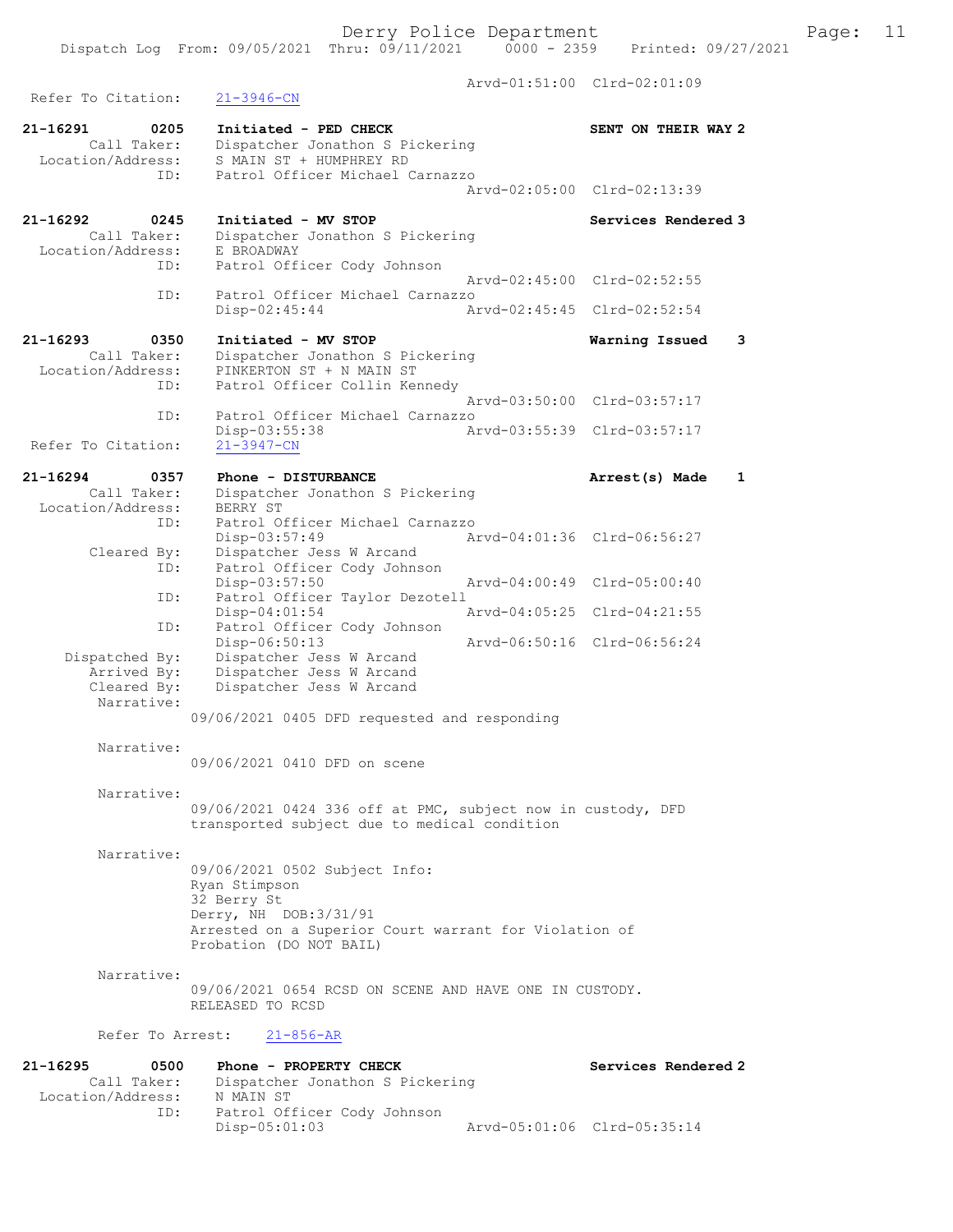Derry Police Department The Page: 12 Dispatch Log From: 09/05/2021 Thru: 09/11/2021 0000 - 2359 Printed: 09/27/2021 ID: Patrol Officer Collin Kennedy<br>Disp-05:01:05 Mrvd-05:01:07 Clrd-05:35:13  $Disp-05:01:05$ 21-16296 0557 Initiated - FOLLOW-UP Services Rendered 2 Call Taker: Dispatcher Jonathon S Pickering Location/Address: FRANKLIN ST ID: Patrol Officer Cody Johnson Arvd-05:57:00 Clrd-06:08:25 21-16297 0609 Initiated - FOLLOW-UP No Action Required 2 Call Taker: Dispatcher Jonathon S Pickering Location/Address: BERRY ST ID: Patrol Officer Cody Johnson Arvd-06:09:00 Clrd-06:27:39 Narrative: 09/06/2021 0627 trespass warnings issued Refer To Incident:  $\frac{21-1561-OF}{21-3249-FI}$ Refer To Field Int: 21-16298 0801 Initiated - MV STOP Summons Issued 3 Call Taker: Dispatcher Jess W Arcand Location/Address: ISLAND POND RD + FEATHERBED LN ID: Patrol Officer Samuel J Troy Arvd-08:01:00 Clrd-08:18:58 ID: Patrol Officer Awess Abdulkadir<br>Disp-08:06:28 Arvd-08:12:38 Clrd-08:18:59 Disp-08:06:28 Refer To Citation: 21-3948-CN Refer To Citation: 21-816-001055 21-16299 0843 Phone - SUSPICIOUS ACTIVITY Services Rendered 2 Call Taker: Dispatcher Jess W Arcand Location/Address: CRYSTAL AVE ID: Patrol Officer Awess Abdulkadir Disp-08:43:43 Arvd-08:44:38 Clrd-08:54:17 ID: Patrol Officer Nicholas M Granville Disp-08:43:44 Arvd-08:45:03 Clrd-08:54:17 ID: Sergeant Jared Knox Disp-08:44:59 Arvd-08:45:01 Clrd-08:54:17 Refer To Field Int: 21-3224-FI 21-16300 0854 Initiated - MV CHECK SENT ON THEIR WAY 1 Call Taker: Dispatcher Jess W Arcand Location/Address: CRYSTAL AVE ID: Sergeant Jared Knox Arvd-08:54:00 Clrd-08:58:47<br>TD: Patrol Officer Nicholas M Granville ID: Patrol Officer Nicholas M Granville Disp-08:55:17 Arvd-08:55:26 Clrd-08:58:47<br>TD: Patrol Officer Awess Abdulkadir Patrol Officer Awess Abdulkadir<br>Disp-08:55:21 Ar Disp-08:55:21 Arvd-08:55:24 Clrd-08:58:47 Refer To Field Int: 21-3223-FI 21-16301 0937 Initiated - FOLLOW-UP No Action Required 2 Call Taker: Dispatcher Jess W Arcand Location/Address: E BROADWAY ID: Patrol Officer Andrew R Kennedy Arvd-09:37:00 Clrd-09:42:08 Patrol Officer Scott M Beegan 21-16302 0938 Phone - ALARM, BURGLAR CHARM False Alarm 1 Call Taker: Patrol Officer Casey J Noyes Location/Address: [DY 3591] TSIENNETO RD ID: Patrol Officer Nikita Tomnyuk Disp-09:39:05 Arvd-09:40:54 Clrd-09:49:22 Arrived By: Dispatcher Jess W Arcand<br>Cleared By: Dispatcher Jess W Arcand By: Dispatcher Jess W Arcand<br>ID: Patrol Officer Nicholas M Patrol Officer Nicholas M Granville<br>Disp-09:39:08 Arvd-Disp-09:39:08 Arvd-09:43:13 Clrd-09:49:20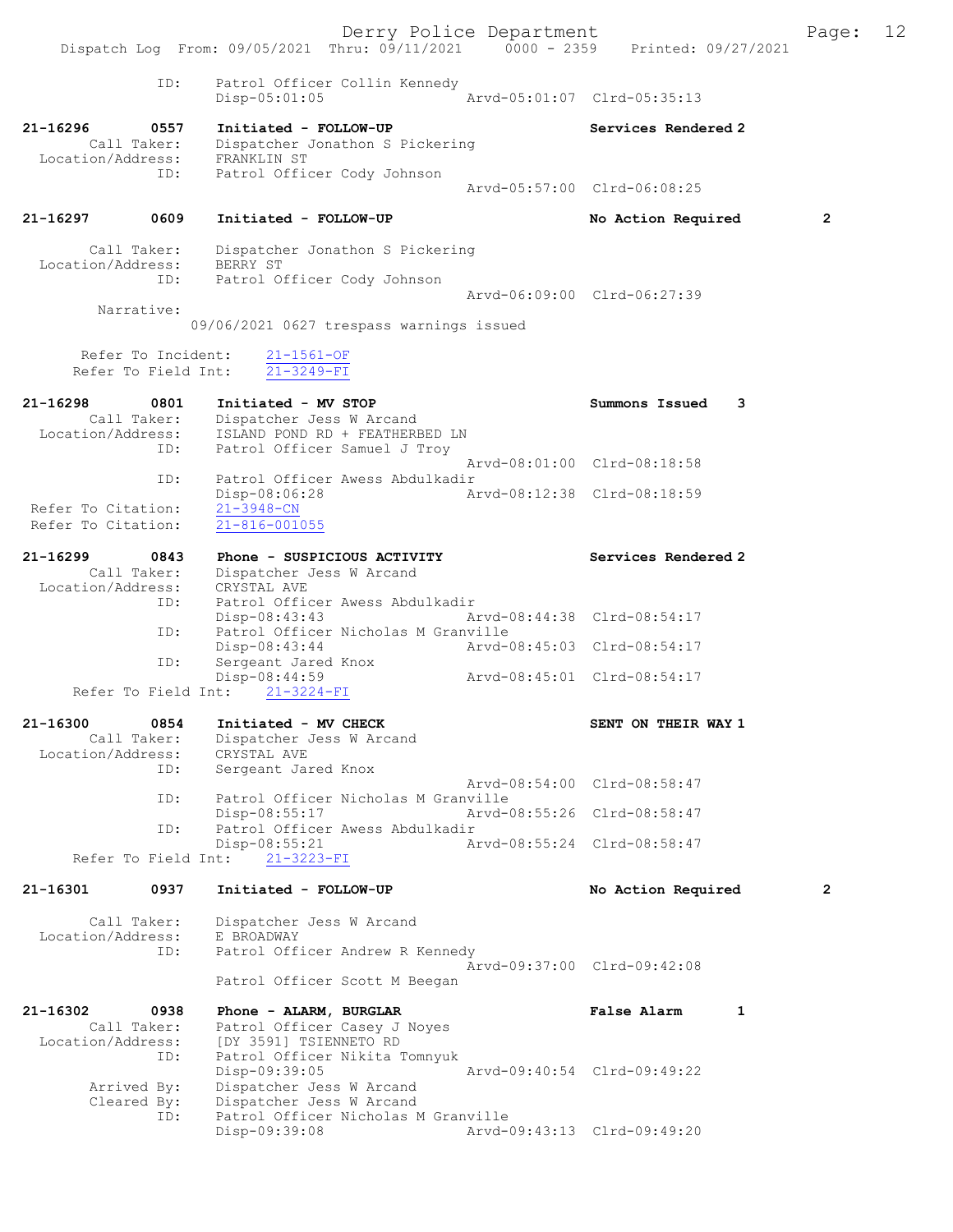| Arrived By:<br>Cleared By:                           | Dispatcher Jess W Arcand<br>Dispatcher Jess W Arcand<br>Refer To Field Int: 21-3166-FI                              |                             |   |
|------------------------------------------------------|---------------------------------------------------------------------------------------------------------------------|-----------------------------|---|
| 21-16303<br>0948<br>Call Taker:<br>Location/Address: | 911 - MV ACCIDENT<br>Dispatcher Jess W Arcand<br>RT 111 + ISLAND POND RD                                            | Could Not Locate 1          |   |
|                                                      | Patrol Officer Samuel J Troy<br>ID:<br>Disp-09:49:16                                                                | Arvd-09:54:11 Clrd-09:57:03 |   |
|                                                      | Patrol Officer Andrew R Kennedy<br>ID:<br>Disp-09:49:19<br>Patrol Officer Scott M Beegan                            | Clrd-09:57:06               |   |
|                                                      | ID:<br>Sergeant Jared Knox<br>Disp-09:55:37                                                                         | $Clrd-09:57:08$             |   |
| 21-16304<br>1013                                     | Initiated - FOLLOW-UP                                                                                               | No Action Required          | 2 |
| Call Taker:<br>Location/Address:                     | Dispatcher Jess W Arcand<br>FORDWAY ST<br>Patrol Officer Awess Abdulkadir<br>ID:                                    | Aryd-10:13:00 Clrd-10:36:54 |   |
| 21-16305<br>1015<br>Call Taker:<br>Location/Address: | Initiated - SUBPOENA DELIVERY<br>Dispatcher Jess W Arcand<br>ISLAND POND RD                                         | Not Served<br>$\mathbf{1}$  |   |
|                                                      | Patrol Officer Samuel J Troy<br>ID:                                                                                 | Arvd-10:15:00 Clrd-10:20:11 |   |
| 21-16306<br>1018<br>Call Taker:<br>Location/Address: | Initiated - MV STOP<br>Dispatcher Jess W Arcand<br>CHESTER RD + TSIENNETO RD                                        | 3<br>Warning Issued         |   |
| Refer To Citation:                                   | Patrol Officer Nikita Tomnyuk<br>ID:<br>$21 - 3951 - CN$                                                            | Arvd-10:18:00 Clrd-10:25:16 |   |
|                                                      |                                                                                                                     |                             |   |
| 21-16307<br>1020                                     | Initiated - FOLLOW-UP                                                                                               | No Action Required          | 2 |
| Call Taker:<br>Location/Address:                     | Dispatcher Jess W Arcand<br>E BROADWAY<br>Patrol Officer Andrew R Kennedy<br>ID:<br>Patrol Officer Scott M Beegan   | Arvd-10:20:00 Clrd-10:48:30 |   |
| 21-16308<br>1037<br>Call Taker:<br>Location/Address: | Phone - PARKING COMPLAINT<br>Patrol Officer Casey J Noyes<br>[DY 146] ASHLEIGH DR                                   | Warning Issued<br>1         |   |
| Arrived By:<br>Cleared By:                           | Patrol Officer Nicholas M Granville<br>ID:<br>Disp-10:39:00<br>Dispatcher Jess W Arcand<br>Dispatcher Jess W Arcand | Arvd-10:40:04 Clrd-10:48:19 |   |
| 21-16309<br>1048                                     | Initiated - FOLLOW-UP                                                                                               | No Action Required          | 2 |
| Call Taker:<br>Location/Address:                     | Dispatcher Jess W Arcand<br>MUNICIPAL DR<br>Patrol Officer Andrew R Kennedy<br>ID:<br>Patrol Officer Scott M Beegan | Arvd-10:48:00 Clrd-11:06:29 |   |
| 21-16310<br>1104<br>Call Taker:<br>Location/Address: | Phone - ROAD RAGE<br>Dispatcher Jess W Arcand<br>HAMPSTEAD RD                                                       | Services Rendered 1         |   |
|                                                      | Patrol Officer Nikita Tomnyuk<br>ID:<br>$Disp-11:05:11$<br>Patrol Officer Samuel J Troy<br>ID:                      | Arvd-11:05:31 Clrd-11:17:16 |   |
| Refer To Field Int:                                  | $Disp-11:07:05$<br>$21 - 3222 - FI$                                                                                 | Arvd-11:08:29 Clrd-11:17:17 |   |

Call Taker: Dispatcher Jess W Arcand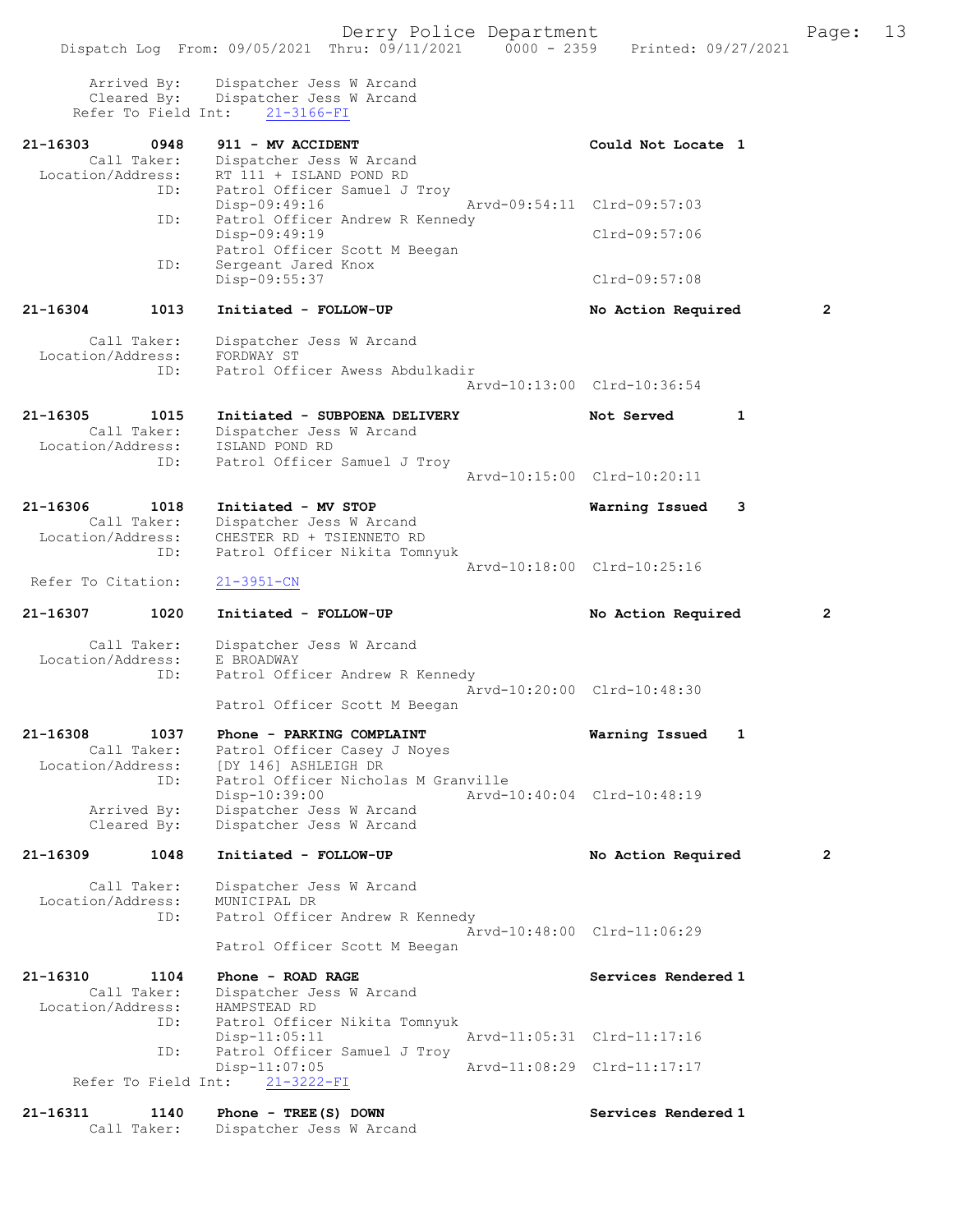Dispatch Log From: 09/05/2021 Thru: 09/11/2021 0000 - 2359 Printed: 09/27/2021 Location/Address: N HIGH ST ID: Patrol Officer Awess Abdulkadir Disp-11:41:06 Arvd-11:42:14 Clrd-11:43:08 Narrative: 09/06/2021 1140 LOW HANGING BRANCH 21-16312 1141 Initiated - MV STOP Warning Issued 3 Call Taker: Dispatcher Jess W Arcand Location/Address: HAMPSTEAD RD + WARNER HILL RD ID: Patrol Officer Nikita Tomnyuk Arvd-11:41:00 Clrd-11:47:40 Refer To Citation: 21-3952-CN 21-16313 1231 911 - ABANDONED 911 Arrest(s) Made 1 Call Taker: Patrol Officer Casey J Noyes Location/Address: OLESEN RD ID: Patrol Officer Nikita Tomnyuk Disp-12:33:26 Arvd-12:38:08 Clrd-14:11:26 Cleared By: Dispatcher Jess W Arcand ID: Patrol Officer Andrew R Kennedy Disp-12:33:29 Arvd-12:38:15 Clrd-13:49:41 Patrol Officer Scott M Beegan Cleared By: Dispatcher Jess W Arcand Narrative: 09/06/2021 1317 ONE IN CUSTODY Narrative: 09/06/2021 1320 in route to HQ with one Juvenile SM 49005.1 Narrative: 09/06/2021 1330 OFF AT HQ EM 49009.2 Narrative: 09/06/2021 1355 IDENTIFIED AS JUVENILE Narrative: 09/06/2021 1355 RELEASED TO A PARENT Refer To Arrest: 21-857-AR 21-16314 1234 911 - WELFARE CHECK **Report Taken** 2 Call Taker: Patrol Officer Casey J Noyes Location/Address: W BROADWAY ID: Patrol Officer Awess Abdulkadir Disp-12:35:04 Arvd-12:38:14 Clrd-14:31:04 Cleared By: Dispatcher Jess W Arcand ID: Patrol Officer Nicholas M Granville Disp-12:35:58 Arvd-12:40:22 Clrd-13:36:21 Cleared By: Dispatcher Jess W Arcand ID: Sergeant Jared Knox Disp-12:38:20 Arvd-12:41:08 Clrd-13:36:18 Arrived By: Dispatcher Jess W Arcand Cleared By: Dispatcher Jess W Arcand Refer To Incident: 21-1562-OF 21-16315 1306 Phone - ERRATIC OPERATION Gone on Arrival 2 Call Taker: Patrol Officer Casey J Noyes Location/Address: CHESTER RD ID: Patrol Officer Samuel J Troy Disp-13:08:05 Arvd-13:13:41 Clrd-13:18:46 Arrived By: Dispatcher Jess W Arcand Cleared By: Lieutenant Michael T Muncey 21-16316 1337 Walk-In - LARCENY /FORGERY/ FRAUD Report Taken 2 Call Taker: Patrol Officer Casey J Noyes Location/Address: FORDWAY ST Less. Forbwar of<br>ID: Patrol Officer Casey J Noyes

Disp-13:38:58 Arvd-13:39:05 Clrd-13:39:07

Refer To Incident: 21-1563-OF

Derry Police Department Fage: 14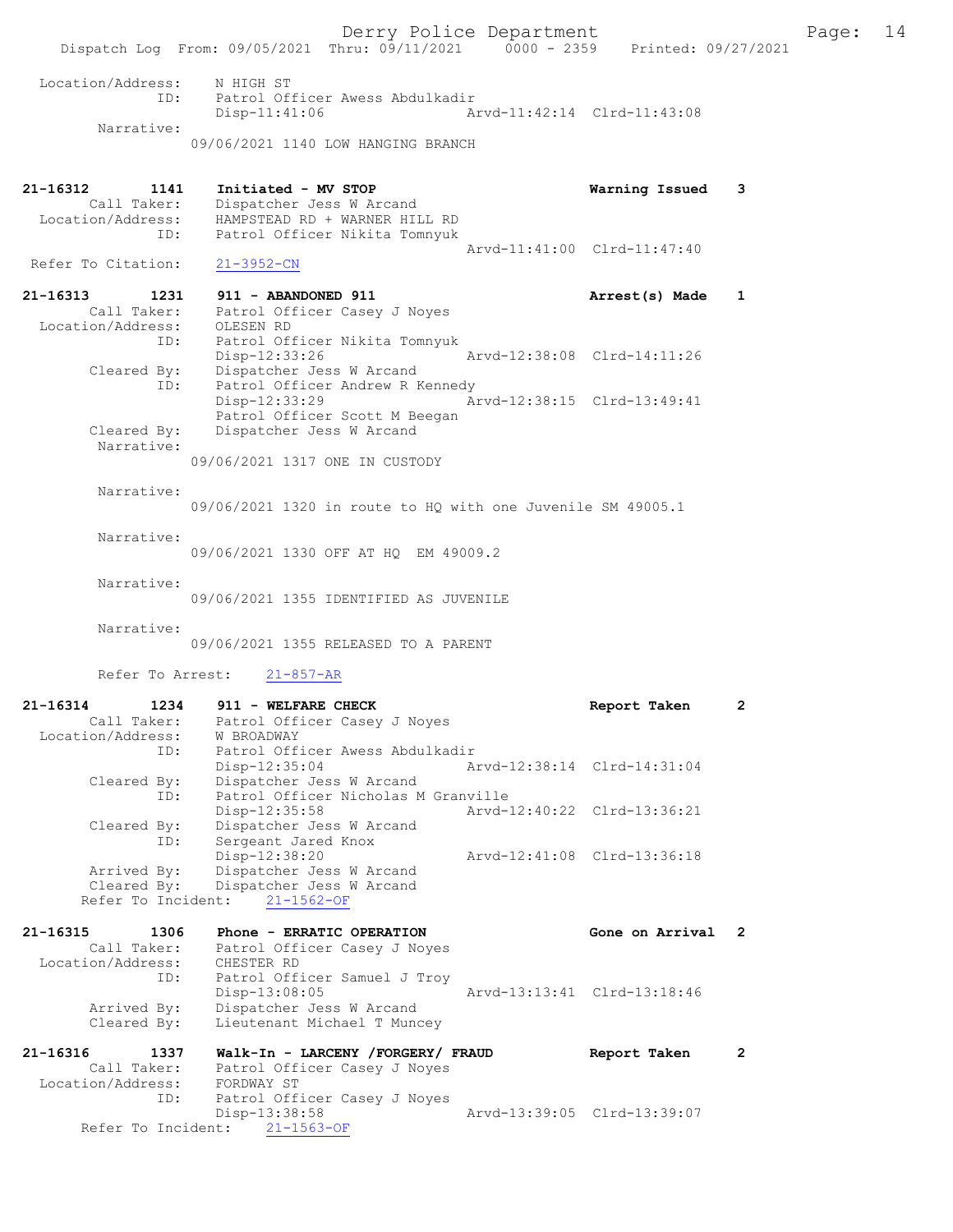Derry Police Department Fage: 15

21-16317 1347 911 - ASSAULT Report Taken 1 Call Taker: Dispatcher Jess W Arcand Location/Address: W BROADWAY ID: Patrol Officer Andrew R Kennedy Disp-13:49:50 Arvd-13:53:02 Clrd-14:19:25 Patrol Officer Scott M Beegan Refer To Incident: 21-1564-OF 21-16318 1400 Initiated - MV STOP Warning Issued 3 Call Taker: Dispatcher Jess W Arcand Location/Address: E DERRY RD ID: Patrol Officer Samuel J Troy Arvd-14:00:00 Clrd-14:06:04<br>21-3953-CN Refer To Citation: 21-16319 1526 Walk-In - THEFT Report Taken 2 Call Taker: Patrol Officer Casey J Noyes Location/Address: OLD CHESTER RD ID: Patrol Officer Casey J Noyes<br>Disp-15:26:55 Disp-15:26:55 Arvd-15:26:59 Clrd-15:27:03 Refer To Incident: 21-1565-OF 21-16320 1542 Initiated - MV STOP Warning Issued 3 Call Taker: Detective Victoria M Kidd Location/Address: KENDALL POND RD + BIRCH ST ID: Patrol Officer Taylor Dezotell Arvd-15:42:00 Clrd-15:47:16<br>21-3954-CN Refer To Citation: 21-16322 1550 Phone - DELIVER A MESSAGE Not Served 1 Call Taker: Detective Victoria M Kidd Location/Address: FAIRWAY DR ID: Patrol Officer Timothy J Underhill Disp-15:56:09 Arvd-16:00:05 Clrd-16:05:21 21-16321 1551 Initiated - MV STOP Warning Issued 3 Call Taker: Detective Victoria M Kidd Location/Address: CRYSTAL AVE ID: Patrol Officer Taylor Dezotell Arvd-15:51:00 Clrd-15:58:30<br>21-3955-CN Refer To Citation: 21-16323 1556 Phone - THEFT Report Taken 2 Call Taker: Detective Victoria M Kidd Location/Address: OLD CHESTER RD ID: Patrol Officer Monica Ricci Disp-16:02:12 Arvd-16:07:00 Clrd-16:36:18<br>Cleared By: Patrol Officer Casey J Noyes Patrol Officer Casey J Noyes Narrative: Bicycles (4) Refer To Incident: 21-1565-OF 21-16324 1602 Phone - MV ACCIDENT Report Taken 1 Call Taker: Detective Victoria M Kidd<br>Location/Address: ENGLISH RANGE RD + BYPASS ENGLISH RANGE RD + BYPASS 28 ID: Patrol Officer Andrew R Kennedy Disp-16:03:24 Arvd-16:06:37 Clrd-17:34:20 Patrol Officer Scott M Beegan ID: Patrol Officer Taylor Dezotell Disp-16:03:38 Arvd-16:06:35 Clrd-17:17:47 ID: Patrol Officer Jack Stafford<br>Disp-16:04:21 Arvd-16:08:44 Clrd-17:17:45 ID: Sergeant Michael W Hughes Disp-16:07:32 Arvd-16:07:45 Clrd-17:04:57<br>ID: Sergeant Michael W Hughes Sergeant Michael W Hughes<br>Disp-17:05:13 Disp-17:05:13 Arvd-17:05:15 Clrd-17:28:28 Narrative: 09/06/2021 1605 DFD on scene.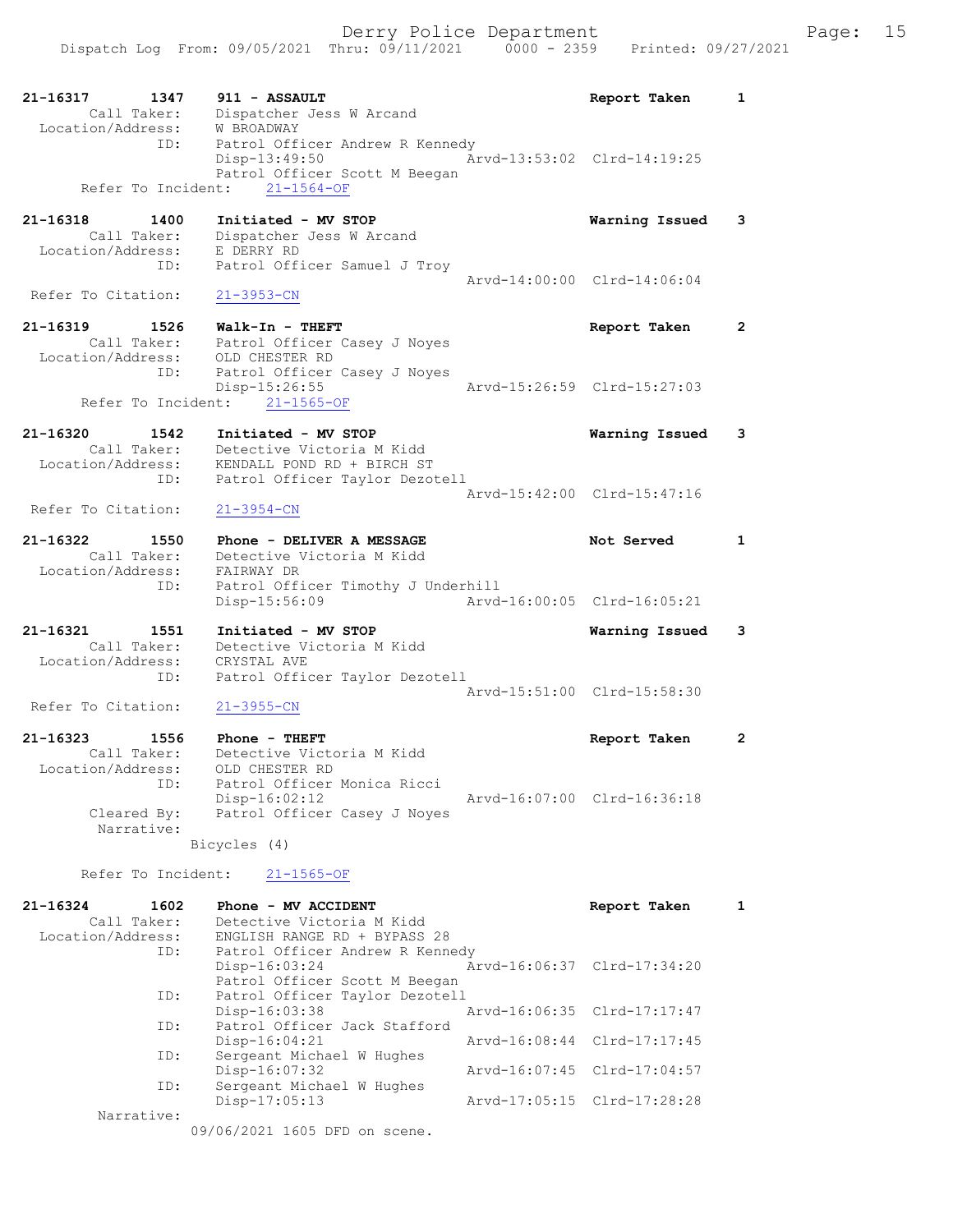|                                                                                     |                                                                                         | DULL, LULLUU DUPULUMUIL<br>Dispatch Log From: 09/05/2021 Thru: 09/11/2021 0000 - 2359 Printed: 09/27/2021       |                             |                                        |              |              |
|-------------------------------------------------------------------------------------|-----------------------------------------------------------------------------------------|-----------------------------------------------------------------------------------------------------------------|-----------------------------|----------------------------------------|--------------|--------------|
| Narrative:                                                                          | responding for NH 4710367                                                               | 09/06/2021 1638 AAA (Owner's Request) contacted and                                                             |                             |                                        |              |              |
| Narrative:                                                                          |                                                                                         | 09/06/2021 1639 Next on the list for 3894286. Birch St.<br>Collision assigned and responding.                   |                             |                                        |              |              |
| Narrative:                                                                          | $\frac{*}{28}/29S$                                                                      | 09/06/2021 1647 NH Co-op contacted and responding for pole                                                      |                             |                                        |              |              |
| Narrative:                                                                          |                                                                                         | 09/06/2021 1654 737 off at PMC                                                                                  |                             |                                        |              |              |
| Narrative:                                                                          | Collision.                                                                              | 09/06/2021 1655 AAA on scene. Vehicle was towed to Birch St.                                                    |                             |                                        |              |              |
| Narrative:                                                                          |                                                                                         | 09/06/2021 1717 Birch St. on scene.                                                                             |                             |                                        |              |              |
| Narrative:                                                                          | Report.                                                                                 | 09/06/2021 1736 Levine v. Dionne v. Campeanu v. Castro. Full                                                    |                             |                                        |              |              |
|                                                                                     | Refer To Accident: 21-424-AC                                                            |                                                                                                                 |                             |                                        |              |              |
| 21-16325<br>Call Taker: Patrol Officer Casey J Noyes<br>Location/Address: OLESEN RD | 1634<br>Phone - ASSAULT                                                                 |                                                                                                                 |                             | Report Taken                           | 1            |              |
|                                                                                     | ID:<br>Disp-16:35:53<br>ID: Patrol Officer Monica Ricci                                 | Patrol Officer Timothy J Underhill                                                                              |                             | Clrd-16:36:41                          |              |              |
| Cleared By:                                                                         | Disp-16:36:32<br>Arrived By: Detective Victoria M Kidd<br>Refer To Incident: 21-1566-OF | Detective Victoria M Kidd                                                                                       | Arvd-16:40:04 Clrd-17:18:57 |                                        |              |              |
| 21-16326<br>Call Taker:                                                             | 1727 Initiated - FOLLOW-UP<br>Location/Address: [DY 2] MUNICIPAL DR                     | Detective Victoria M Kidd                                                                                       |                             | Cleared                                | $\mathbf{2}$ |              |
| ID:                                                                                 |                                                                                         | Patrol Officer Monica Ricci                                                                                     |                             | Arvd-17:27:00 Clrd-19:01:29            |              |              |
| 21-16327                                                                            | 1743 911 - SUSPICIOUS ACTIVITY                                                          |                                                                                                                 |                             | No Action Required                     |              | $\mathbf{2}$ |
| Location/Address:<br>Cleared By:<br>Narrative:                                      | [DY 1424] ELM ST<br>$Disp-17:44:49$                                                     | Call Taker: Patrol Officer Michael P Accorto<br>ID: Patrol Officer Taylor Dezotell<br>Detective Victoria M Kidd | Arvd-17:46:27 Clrd-17:47:30 |                                        |              |              |
|                                                                                     |                                                                                         | Report of smoke on the 3rd floor                                                                                |                             |                                        |              |              |
| Narrative:                                                                          | 09/06/2021 1746 DFD on scene.                                                           |                                                                                                                 |                             |                                        |              |              |
| 21-16328<br>1753<br>Location/Address:<br>ID:                                        | Initiated - FOLLOW-UP<br>Call Taker: Detective Victoria M Kidd<br>OLD CHESTER RD        | Patrol Officer Jack Stafford                                                                                    |                             | Cleared<br>Arvd-17:53:00 Clrd-18:03:22 | 2            |              |
| $21 - 16329$                                                                        | $1910$ Thitisted - MV CTOD                                                              |                                                                                                                 |                             | Warning Teepod                         |              |              |

21-16329 1810 Initiated - MV STOP Warning Issued 3 Call Taker: Detective Victoria M Kidd Location/Address: E BROADWAY + CRYSTAL AVE ID: Patrol Officer Taylor Dezotell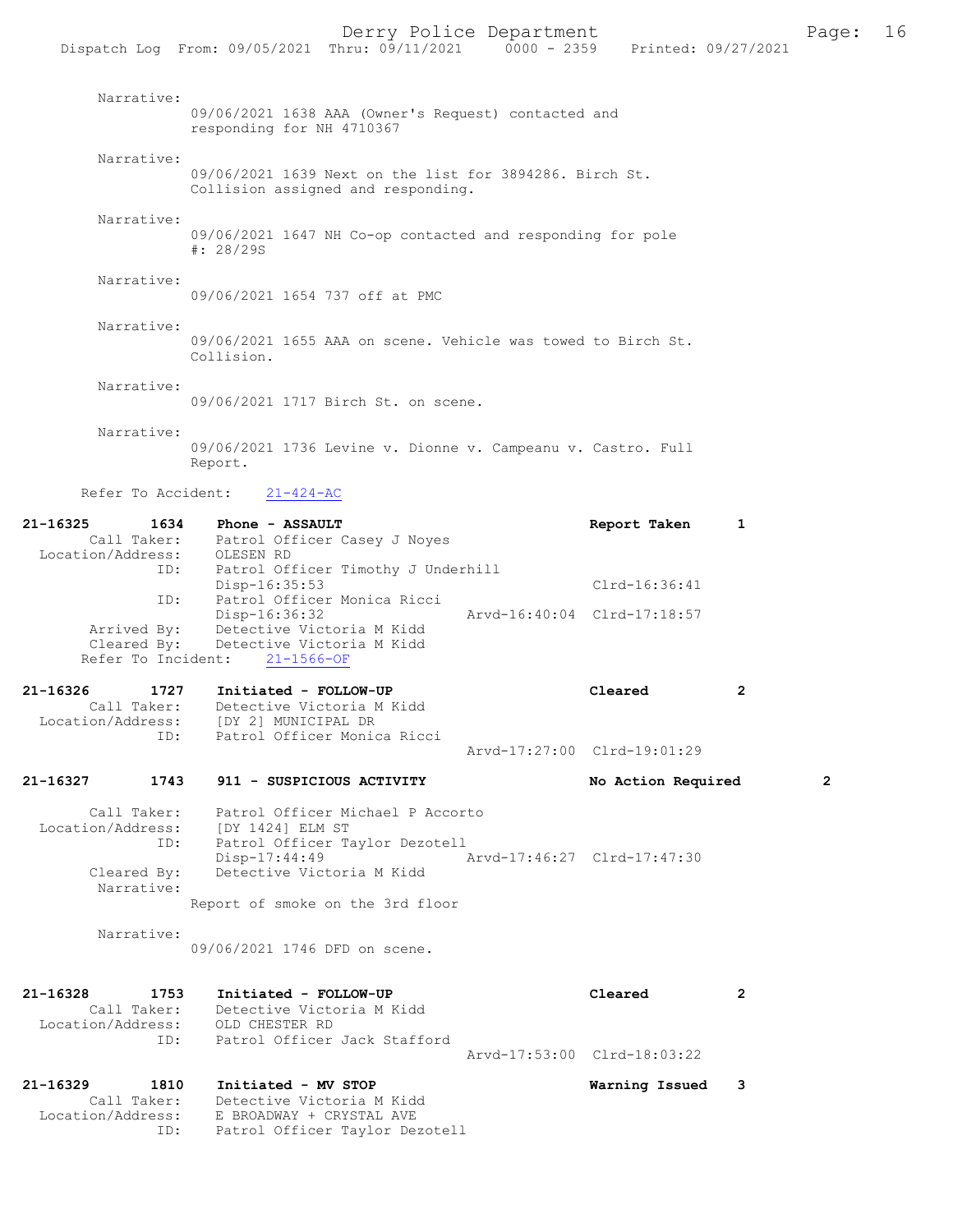Derry Police Department Form Page: 17 Dispatch Log From: 09/05/2021 Thru: 09/11/2021 0000 - 2359 Printed: 09/27/2021 Arvd-18:10:00 Clrd-18:14:40 Refer To Citation: 21-3956-CN 21-16330 1841 Initiated - MV STOP Warning Issued 3 Call Taker: Detective Victoria M Kidd Location/Address: E BROADWAY + CRYSTAL AVE ID: Patrol Officer Taylor Dezotell Arvd-18:41:00 Clrd-18:43:36 Cleared By: Patrol Officer Michael P Accorto Refer To Citation: 21-3957-CN 21-16331 1901 Initiated - FOLLOW-UP Cleared 2 Call Taker: Detective Victoria M Kidd Location/Address: [DY 2] MUNICIPAL DR ID: Patrol Officer Jack Stafford Arvd-19:01:00 Clrd-19:41:37 21-16332 1907 Initiated - MV STOP Summons Issued 3 Call Taker: Detective Victoria M Kidd Location/Address: MAPLE ST + HIGH ST ID: Sergeant Michael W Hughes Arvd-19:07:00 Clrd-19:23:01 Patrol Officer Timothy J Underhill<br>Disp-19:22:15 Arvd Arvd-19:22:17 Clrd-19:22:55 Refer To Summons: 21-858-AR 21-16333 1947 Initiated - DISOBEYING A POLICE OFFICER Report Taken 2 Call Taker: Detective Victoria M Kidd Location/Address: CRYSTAL AVE<br>ID: Patrol Offic Patrol Officer Taylor Dezotell Arvd-19:47:00 Clrd-19:48:14 Narrative: approx. 8 unknown motorcycles Refer To Incident: 21-1567-OF 21-16334 2029 911 - FIRE, AUTO Investigated 1 Call Taker: Patrol Officer Michael P Accorto Location/Address: TSIENNETO RD + BEAVER RD ID: Patrol Officer Monica Ricci<br>Disp-20:30:19 Disp-20:30:19 Arvd-20:30:56 Clrd-22:43:53 Cleared By: Detective Victoria M Kidd ID: Patrol Officer Taylor Dezotell Disp-20:30:22 Arvd-20:33:15 Clrd-21:03:24 ID: Sergeant Michael W Hughes Disp-20:30:24 Arvd-20:32:31 Clrd-21:23:57 Cleared By: Detective Victoria M Kidd Narrative: 09/06/2021 2032 DFD on scene. Narrative: 09/06/2021 2153 Next on the list requested. Spacetown responding. Narrative: 09/06/2021 2207 Spacetown on scene Refer To Field Int: 21-3256-FI

21-16335 2058 911 - ERRATIC OPERATION No Action Required 2 Call Taker: Patrol Officer Michael P Accorto Location/Address: TSIENNETO RD ID: Patrol Officer Timothy J Underhill Disp-20:59:05 Arvd-20:59:28 Clrd-21:11:11 Cleared By: Detective Victoria M Kidd ID: Patrol Officer Jack Stafford<br>Disp-21:00:48 Disp-21:00:48 Arvd-21:00:58 Clrd-21:11:09<br>Cleared By: Detective Victoria M Kidd Detective Victoria M Kidd Narrative: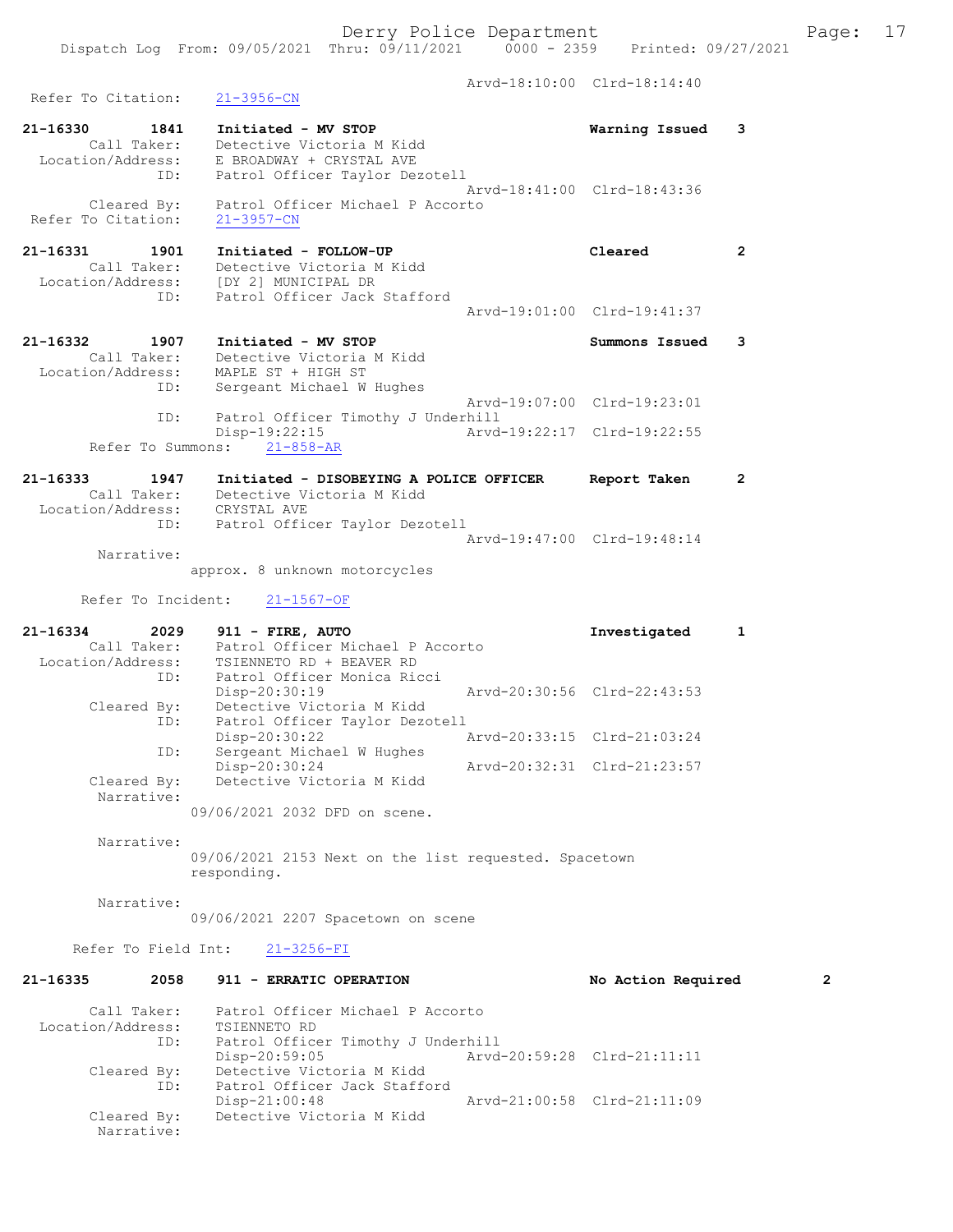Black SUV NH 4681605

|                                                      | Refer To Field Int: 21-3165-FI                                                                                                                                                          |                             |                         |
|------------------------------------------------------|-----------------------------------------------------------------------------------------------------------------------------------------------------------------------------------------|-----------------------------|-------------------------|
| 21-16336                                             | 1-16336 2117 Initiated - DISABLED MV<br>Call Taker: Detective Victoria M Kidd<br>Location/Address: [DY 1530] BIRCH ST<br>ID: Patrol Officer Jack Staffo<br>Patrol Officer Jack Stafford | Services Rendered 3         |                         |
|                                                      | Cleared By: Patrol Officer Michael P Accorto                                                                                                                                            | Arvd-21:17:00 Clrd-21:29:11 |                         |
| 21-16337<br>2136<br>Call Taker:<br>Location/Address: | Phone - SUSPICIOUS ACTIVITY<br>Phone - SUSPICIOUS ACTIVI!<br>Detective Victoria M Kidd<br>[DY 34] FAIRFAX AVE<br>Patrol Officer Time:                                                   | Matter Mediated 2           |                         |
| ID:<br>ID:                                           | Patrol Officer Timothy J Underhill<br>$Disp-21:38:12$<br>Patrol Officer Taylor Dezotell                                                                                                 | Arvd-21:40:23 Clrd-21:49:56 |                         |
| Narrative:                                           | $Disp-21:38:32$<br>Arvd-21:41:55 Clrd-21:49:54                                                                                                                                          |                             |                         |
|                                                      | white sedan                                                                                                                                                                             |                             |                         |
|                                                      | Refer To Field Int: 21-3164-FI                                                                                                                                                          |                             |                         |
| 21-16338<br>2234<br>ID:                              | Radio - DOMESTIC DISTURBANCE<br>Call Taker: Detective Victo:<br>Location/Address: KENDALL POND RD<br>Detective Victoria M Kidd<br>Patrol Officer Timothy J Underhill                    | Report Taken                | $\overline{\mathbf{1}}$ |
| Cleared By:                                          | Disp-22:35:46<br>Patrol Officer Adam J Petkus<br>ID: Patrol Officer Taylor Dezotell                                                                                                     | Arvd-22:35:48 Clrd-23:37:04 |                         |
| Cleared By:<br>Narrative:                            | Disp-22:35:52<br>Arvd-22:41:35 Clrd-23:37:04<br>Patrol Officer Adam J Petkus                                                                                                            |                             |                         |
|                                                      | 09/06/2021 2312<br>courtesy transport to Bypass 28 s/m 27318.3                                                                                                                          |                             |                         |
| Narrative:                                           | 09/06/2021 2321<br>off on Bypass 28 e/m 27322.6                                                                                                                                         |                             |                         |
|                                                      | Refer To Incident: 21-1568-OF                                                                                                                                                           |                             |                         |
| Location/Address: HUMPHREY RD                        | 21-16339 2309 Initiated - PROPERTY CHECK<br>Call Taker: Patrol Officer Adam J Petkus<br>Patrol Officer Brendan S Holden                                                                 | Cleared                     | $\overline{2}$          |
| ID:                                                  |                                                                                                                                                                                         | Arvd-23:09:00 Clrd-23:09:55 |                         |
| 21-16340<br>2313<br>Location/Address:<br>ID:         | 911 - DOMESTIC DISTURBANCE<br>Call Taker: Patrol Officer Michael P Accorto<br>LINLEW DR<br>Patrol Officer Cody Johnson                                                                  | Verbal in Nature 1          |                         |
| <b><i>Rosenberg</i></b> Reset                        | Disp-23:14:13<br>Arvd-23:15:10 Clrd-23:32:14<br>Detect Offices Adem T Detlus                                                                                                            |                             |                         |

 Arrived By: Patrol Officer Adam J Petkus Cleared By: Patrol Officer Adam J Petkus Location Change: [DY 2579] LINLEW DR [Modified: 09/06/2021 2317] Location Change: LINLEW DR [Modified: 09/06/2021 2318] ID: Patrol Officer Brendan S Holden Disp-23:14:17 Arvd-23:18:55 Clrd-23:32:14 Arrived By: Patrol Officer Adam J Petkus Cleared By: Patrol Officer Adam J Petkus Location Change: [DY 2579] LINLEW DR [Modified: 09/06/2021 2317] Location Change: LINLEW DR [Modified: 09/06/2021 2318] Refer To Field Int: 21-3153-FI

| 21-16341          | 2342        | Initiated - ANIMAL COMPLAINT   | Could Not Locate 1          |  |
|-------------------|-------------|--------------------------------|-----------------------------|--|
|                   | Call Taker: | Patrol Officer Adam J Petkus   |                             |  |
| Location/Address: |             | ENGLISH RANGE RD               |                             |  |
|                   | ID:         | Patrol Officer Taylor Dezotell |                             |  |
|                   |             |                                | Arvd-23:42:00 Clrd-23:44:41 |  |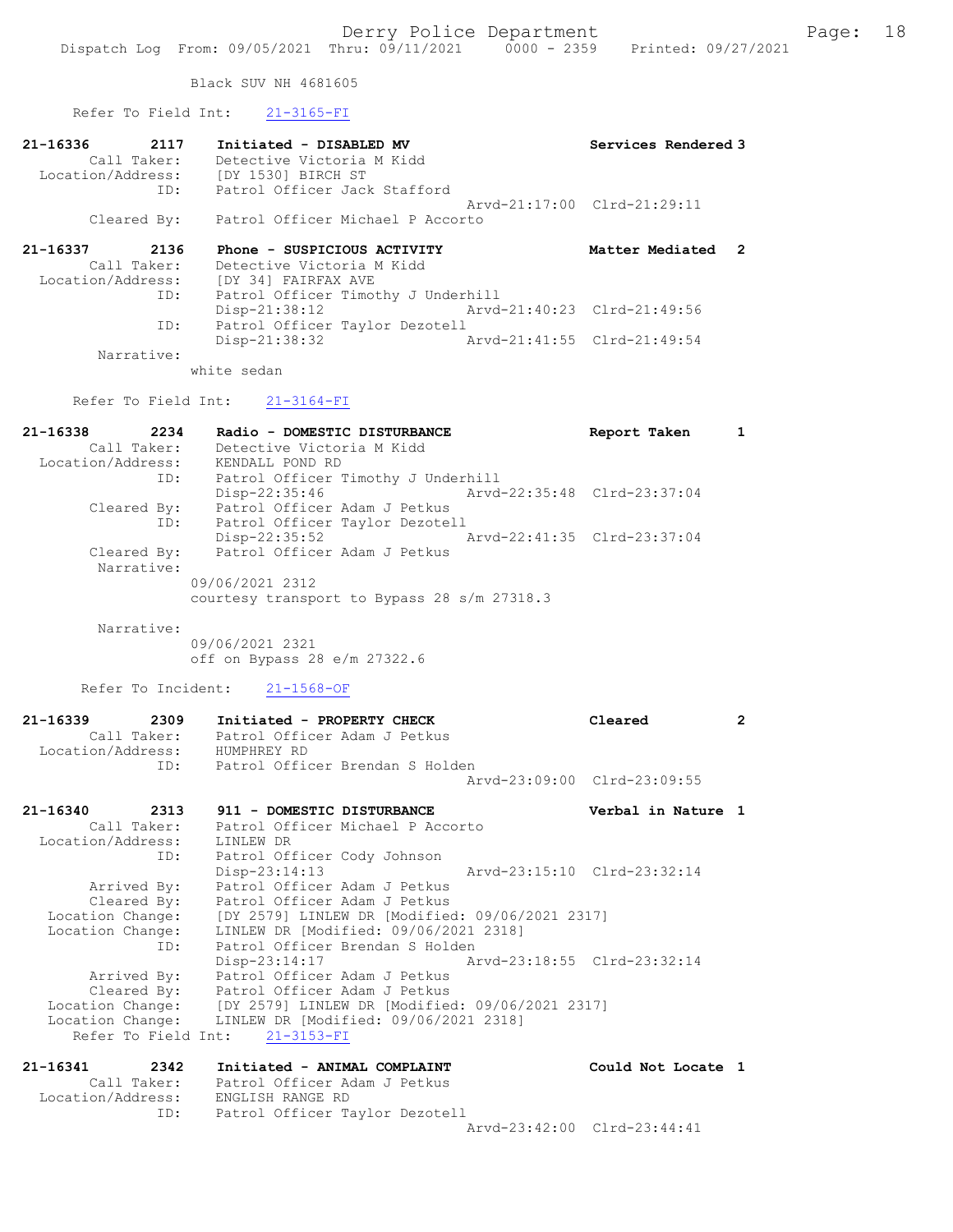Narrative:

loose dog in the area

| 21-16342<br>2348  | Initiated - ROAD HAZARD         | Removed Hazard              |  |
|-------------------|---------------------------------|-----------------------------|--|
| Call Taker:       | Patrol Officer Adam J Petkus    |                             |  |
| Location/Address: | WALNUT HILL RD                  |                             |  |
| TD:               | Patrol Officer Brendan S Holden |                             |  |
|                   |                                 | Aryd-23:48:00 Clrd-23:49:11 |  |
| Narrative:        |                                 |                             |  |
|                   | tree in roadway - removed       |                             |  |

#### For Date: 09/07/2021 - Tuesday

| $21 - 16343$<br>0040<br>Location/Address: ROLLINS ST     | Initiated - PROPERTY CHECK<br>Call Taker: Patrol Officer Adam J Petkus<br>ID: Patrol Officer Collin Kennedy                                                                         | Cleared<br>Arvd-00:40:00 Clrd-00:40:38 | $\overline{2}$ |
|----------------------------------------------------------|-------------------------------------------------------------------------------------------------------------------------------------------------------------------------------------|----------------------------------------|----------------|
| 21-16344 0107<br>ID:                                     | Initiated - PROPERTY CHECK<br>Call Taker: Patrol Officer Adam J Petkus<br>Location/Address: [DY 1278] EASTGATE RD<br>Patrol Officer Taylor Dezotell                                 | Cleared<br>Arvd-01:07:00 Clrd-01:08:44 | $\mathbf{2}$   |
| 21-16345 0111<br>Call Taker:<br>Location/Address:<br>ID: | Initiated - PROPERTY CHECK<br>Patrol Officer Adam J Petkus<br>TSIENNETO RD<br>Patrol Officer Taylor Dezotell                                                                        | Cleared<br>Arvd-01:11:00 Clrd-01:12:06 | $\overline{2}$ |
| $21 - 16351$<br>0130                                     | Phone - $MV$ REPO                                                                                                                                                                   | No Action Required                     | 1              |
| Call Taker:<br>Location/Address:<br>ID:<br>Narrative:    | Sergeant James M Belanger<br>SILVESTRI CIR<br>Sergeant James M Belanger<br>Disp-06:31:30<br>09/07/2021 0130 NH reg. 4213363 2015 Ford Fiesta was<br>reposessed, owner is not aware. | Arvd-06:31:33 Clrd-06:31:35            |                |
| 21-16346 0151<br>ID:                                     | Initiated - PROPERTY CHECK<br>Call Taker: Patrol Officer Adam J Petkus<br>Location/Address: [DY 1774] RT 111<br>Patrol Officer Brendan S Holden                                     | Cleared<br>Arvd-01:51:00 Clrd-01:51:59 | $\overline{2}$ |
| 21-16347 0444<br>Call Taker:                             | Initiated - MV STOP<br>Patrol Officer Adam J Petkus<br>Location ( <i>ladingss</i> : F DEDDY DD                                                                                      | Warning Issued                         | 3              |

 Location/Address: E DERRY RD ID: Patrol Officer Taylor Dezotell Arvd-04:44:00 Clrd-04:49:43<br>21-3958-CN Refer To Citation:

### 21-16348 0535 Initiated - MV STOP Warning Issued 3 Call Taker: Patrol Officer Adam J Petkus Location/Address: E DERRY RD + NEWELL RD ID: Patrol Officer Taylor Dezotell Arvd-05:35:00 Clrd-05:40:01

Refer To Citation: 21-3959-CN

21-16349 0607 Phone - ANIMAL COMPLAINT Report Taken 1 Call Taker: Patrol Officer Adam J Petkus Location/Address: KAREN AVE ID: Patrol Officer Taylor Dezotell Disp-06:09:45 Arvd-06:13:59 Clrd-06:21:09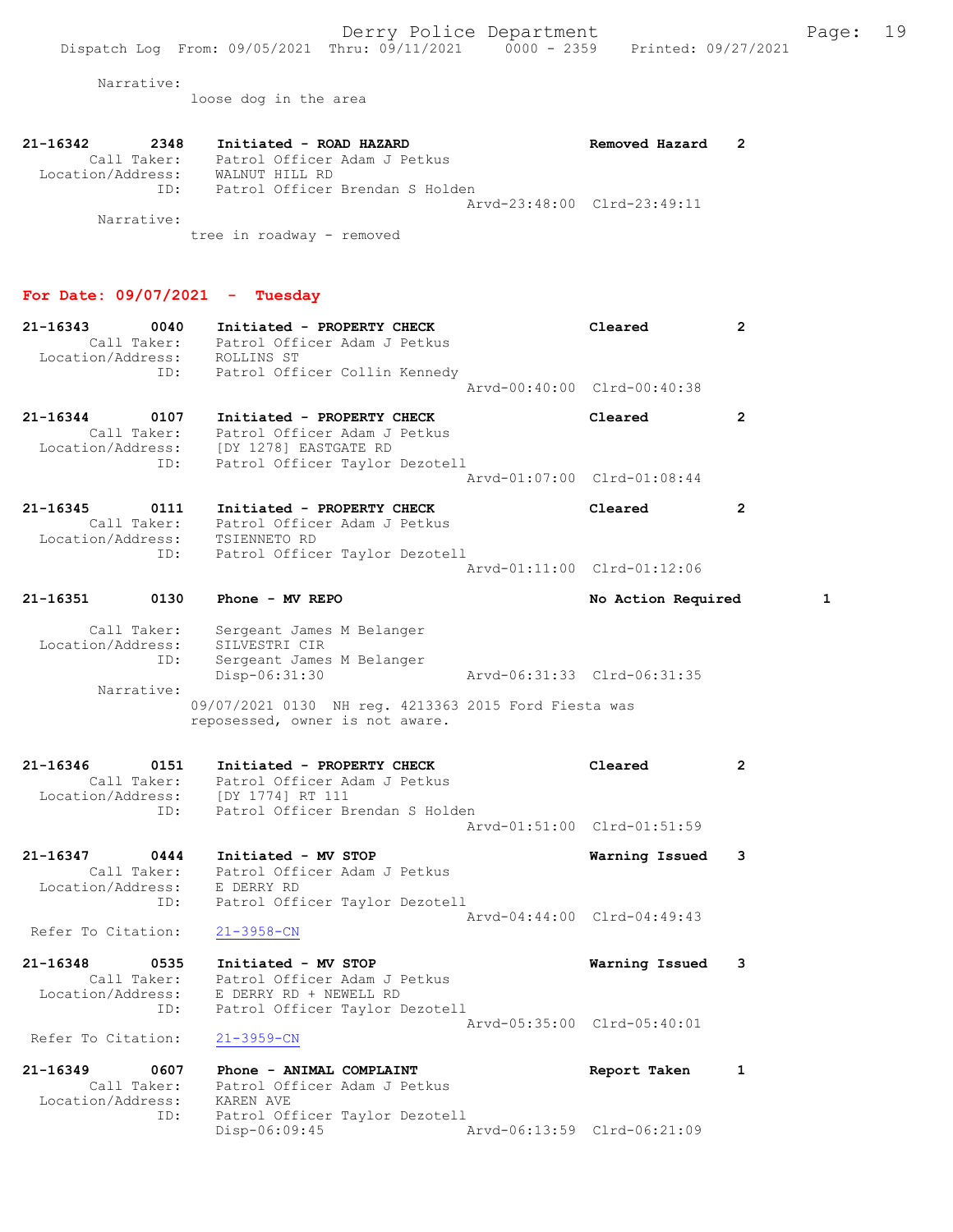Narrative:

issue with neighborhood dogs

Refer To Incident: 21-1569-OF

| 21-16350<br>0616<br>Call Taker:<br>Location/Address:<br>ID: | Initiated - MV STOP<br>Patrol Officer Adam J Petkus<br>W BROADWAY<br>Patrol Officer Cody Johnson                       | 3<br>Warning Issued                                        |
|-------------------------------------------------------------|------------------------------------------------------------------------------------------------------------------------|------------------------------------------------------------|
| Refer To Citation:                                          | $21 - 3960 - CN$                                                                                                       | Arvd-06:16:00 Clrd-06:21:47                                |
| 21-16352<br>0733<br>Call Taker:<br>Location/Address:<br>ID: | Initiated - MV STOP<br>Dispatcher Jess W Arcand<br>E DERRY RD<br>Patrol Officer Charles L Doherty                      | 3<br>Warning Issued                                        |
| Refer To Citation:                                          | $21 - 3961 - CN$                                                                                                       | Arvd-07:33:00 Clrd-07:37:24                                |
| 21-16353<br>0742<br>Call Taker:<br>Location/Address:<br>ID: | Initiated - Radar Trailer<br>Dispatcher Jess W Arcand<br>CHESTER RD + GRANDVIEW AVE<br>Patrol Officer Andrew R Kennedy | Services Rendered 3                                        |
| ID:                                                         | Patrol Officer Samuel J Troy<br>Patrol Officer Jack Stafford<br>Disp-21:05:38                                          | Arvd-07:42:00 Clrd-07:57:28<br>Arvd-21:05:40 Clrd-21:05:42 |
| 21-16354<br>0748<br>Call Taker:<br>Location/Address:        | Initiated - MV STOP<br>Dispatcher Jess W Arcand<br>E DERRY RD                                                          | 3<br>Arrest(s) Made                                        |
| ID:                                                         | Patrol Officer Charles L Doherty                                                                                       | Arvd-07:48:00 Clrd-09:02:39                                |
| ID:                                                         | Patrol Officer Nikita Tomnyuk<br>$Disp-07:55:40$                                                                       | Arvd-07:58:27 Clrd-08:08:00                                |
| ID:                                                         | Patrol Officer Andrew R Kennedy<br>Disp-07:57:43<br>Patrol Officer Samuel J Troy                                       | Arvd-08:00:38 Clrd-08:07:58                                |
| ID:                                                         | Patrol Officer Jack Stafford<br>$Disp-07:57:48$                                                                        | Arvd-07:59:22 Clrd-08:07:54                                |
| ID:<br>Refer To Citation:                                   | Detective Sergeant Ryan O'Rourke<br>Disp-08:01:46<br>$21 - 3963 - CN$                                                  | Clrd-08:07:38                                              |
| Narrative:                                                  | 09/07/2021 0802 ONE DETAINED                                                                                           |                                                            |
| Narrative:                                                  | 09/07/2021 0808 418 ONE IN CUSTODY ON A MANCHESTER PD<br>WARRANT FOR LARCENY. EN ROUTE TO HQ SM 34374.6                |                                                            |
| Narrative:                                                  | 09/07/2021 0815 OFF AT HQ EM 34375.7                                                                                   |                                                            |
| Narrative:                                                  | 09/07/2021 0842 PLACED IN CELL 3                                                                                       |                                                            |
| Narrative:                                                  | 09/07/2021 0843 IDENTIFIED AS:                                                                                         |                                                            |
|                                                             | CHRISTOPHER SHUMAN<br>561 SILVER ST<br>MANCHESTER NH<br>DOB 10/26/82                                                   |                                                            |
| Narrative:                                                  | 09/07/2021 0902 RELEASED TO MANCHESTER PD                                                                              |                                                            |
|                                                             | Refer To Arrest: 21-859-AR                                                                                             |                                                            |
| 21-16355<br>0753                                            | Phone - PARKING COMPLAINT                                                                                              | Parking Ticket Issued<br>$\mathbf{1}$                      |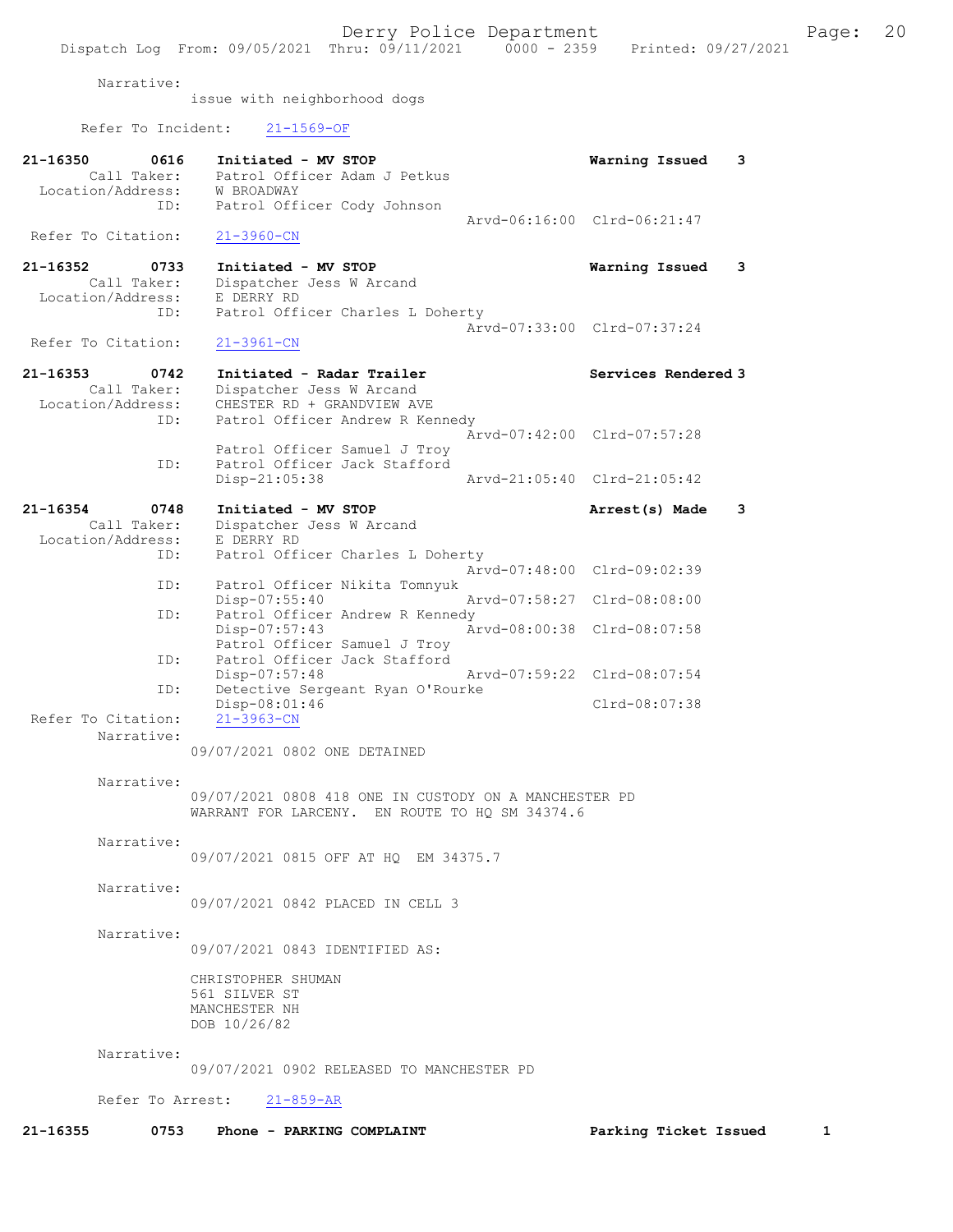| Call Taker:<br>Location/Address:<br>ID:<br>ID:                      | Dispatcher Jess W Arcand<br>E BROADWAY<br>Patrol Officer Jack Stafford<br>$Disp-07:54:26$<br>Patrol Officer Jack Stafford<br>Disp-08:07:54 | Arvd-08:08:02 | $Clrd-07:57:48$<br>$Clrd-08:17:49$ |              |
|---------------------------------------------------------------------|--------------------------------------------------------------------------------------------------------------------------------------------|---------------|------------------------------------|--------------|
| Narrative:                                                          | 09/07/2021 0955 MESSAGE LEFT WITH OWNER TO MOVE VEHICLE                                                                                    |               |                                    |              |
| 21-16356<br>0809<br>Call Taker:<br>Location/Address:<br>ID:         | Initiated - Parking Enforcement<br>Dispatcher Jess W Arcand<br>CORWIN DR                                                                   |               | Vehicle checked                    | $\mathbf{1}$ |
|                                                                     | Patrol Officer Nikita Tomnyuk                                                                                                              |               | Arvd-08:09:00 Clrd-08:13:43        |              |
| 21-16357<br>0837<br>Call Taker:<br>Location/Address:<br>ID:         | Initiated - TOBACCO VIOLATION<br>Dispatcher Jess W Arcand<br>PINKERTON ST<br>Patrol Officer Brian J Landry                                 |               | Services Rendered 1                |              |
| ID:                                                                 | Patrol Officer Nikita Tomnyuk                                                                                                              |               | Arvd-08:37:00 Clrd-10:15:47        |              |
| Refer To Summons:                                                   | Disp-08:43:17<br>$21 - 860 - AR$                                                                                                           |               | Arvd-08:49:30 Clrd-09:08:01        |              |
| $21 - 16358$<br>0846<br>Call Taker:<br>Location/Address:<br>ID:     | Phone - PARKING COMPLAINT<br>Lieutenant Robert F Smith<br>[DY 3635] CRYSTAL AVE<br>Patrol Officer Jack Stafford                            |               | Services Rendered 1                |              |
| Dispatched By:<br>Arrived By:<br>Cleared By:<br>Refer To Field Int: | Disp-08:47:34<br>Dispatcher Jess W Arcand<br>Dispatcher Jess W Arcand<br>Dispatcher Jess W Arcand<br>$21 - 3154 - FI$                      |               | Arvd-08:49:40 Clrd-09:06:05        |              |
| 21-16359<br>0930<br>Call Taker:                                     | Initiated - MV STOP<br>Dispatcher Jess W Arcand                                                                                            |               | Warning Issued                     | 3            |
| Location/Address:<br>ID:<br>Refer To Citation:                      | BIRCH ST<br>Patrol Officer Jack Stafford<br>$21 - 3962 - CN$                                                                               |               | Arvd-09:30:00 Clrd-09:34:59        |              |
| 21-16360<br>0937                                                    | Initiated - MV STOP                                                                                                                        |               | Warning Issued                     | 3            |
| Call Taker:<br>Location/Address:<br>ID:                             | Dispatcher Jess W Arcand<br>BOYD RD<br>Patrol Officer Jack Stafford                                                                        |               |                                    |              |
| Refer To Citation:                                                  | $21 - 3964 - CN$                                                                                                                           |               | Arvd-09:37:00 Clrd-09:42:10        |              |
| 21-16361<br>0941<br>Call Taker:<br>Location/Address:<br>ID:         | Phone - THEFT<br>Dispatcher Jess W Arcand<br>OLD CHESTER RD<br>Patrol Officer Nikita Tomnyuk                                               |               | Report Taken                       | $\mathbf{2}$ |
| Cleared By:<br>Narrative:                                           | Disp-09:42:19<br>Lieutenant Robert F Smith<br>09/07/2021 0942 BICYCLE                                                                      |               | Arvd-09:47:58 Clrd-10:04:52        |              |
| Refer To Incident:                                                  | $21 - 1565 - OF$                                                                                                                           |               |                                    |              |
| 21-16362<br>1002<br>Call Taker:<br>Location/Address:<br>ID:         | Other - PAPER SERVICE<br>Dispatcher Jess W Arcand<br>MANNING ST<br>Patrol Officer Jack Stafford                                            |               | Services Rendered 3                |              |
|                                                                     | $Disp-10:02:43$                                                                                                                            |               | Arvd-10:05:23 Clrd-10:27:23        |              |
| 21-16363<br>1008                                                    | Walk-In - FOUND/LOST PROPERTY                                                                                                              |               | Report Taken                       | 3            |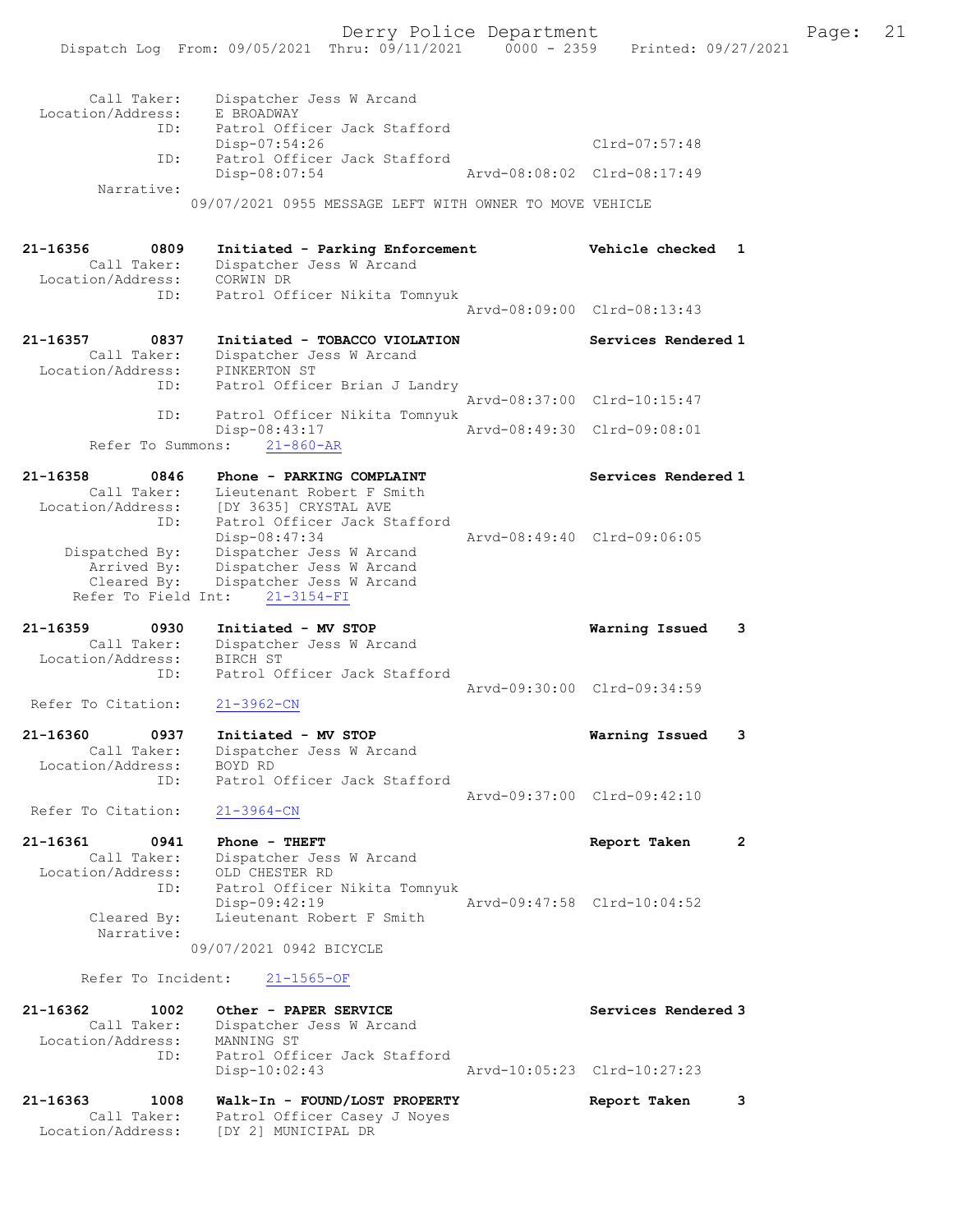Derry Police Department Fage: 22 Dispatch Log From: 09/05/2021 Thru: 09/11/2021 0000 - 2359 Printed: 09/27/2021 ID: Patrol Officer Casey J Noyes Disp-10:09:57 Arvd-10:10:00 Clrd-10:17:05 Narrative: 09/07/2021 1316 ONE LOST DEALER PLATE Refer To Incident: 21-1570-OF 21-16364 1014 Phone - SUSPICIOUS ACTIVITY Could Not Locate 2 Call Taker: Dispatcher Jess W Arcand Location/Address: FAIRWAY DR ID: Patrol Officer Charles L Doherty Disp-10:15:45 Arvd-10:22:58 Clrd-10:31:05 Cleared By: Lieutenant Robert F Smith Narrative: 09/07/2021 1015 MALE SUBJECT GOING THROUGH TRASH 21-16365 1027 Phone - VIN CHECK Services Rendered 3 Call Taker: Dispatcher Jess W Arcand Location/Address: HIGHLAND AVE ID: Patrol Officer Jack Stafford Disp-10:37:08 Arvd-10:40:14 Clrd-10:55:53 Disp-10:37:08<br>Refer To Field Int: 21-3174-FI<br> $\frac{21-3174-FI}{P}$ 21-16366 1100 Initiated - PARKING COMPLAINT Vehicle Moved 1 Call Taker: Dispatcher Jess W Arcand Location/Address: E BROADWAY ID: Patrol Officer Jack Stafford Arvd-11:00:00 Clrd-11:13:47 Narrative: 09/07/2021 1103 NEXT ON LIST RECOVERY SOLUTIONS NOTIFIED AND RESPONDING FOR MA 867RM2 Narrative: 09/07/2021 1113 RECOVERY CANCELLED AND MOVED BACK TO NEXT ON T.TST 21-16367 1101 Walk-In - WARRANT ARREST RELEASED 2 Call Taker: Patrol Officer Casey J Noyes Location/Address: [DY 2] MUNICIPAL DR ID: Patrol Officer Casey J Noyes Disp-11:02:26 Arvd-11:02:28 Clrd-11:02:33 Narrative: Juvenile Refer To Summons: 21-835-AR 21-16368 1104 Phone - THEFT Report Taken 2 Call Taker: Dispatcher Jess W Arcand Location/Address: WESTON ST ID: Patrol Officer Andrew R Kennedy Disp-11:13:57 Arvd-11:32:17 Clrd-11:56:17 Patrol Officer Samuel J Troy Narrative: 09/07/2021 1105 THEFT FROM A MV Refer To Incident: 21-1572-OF 21-16369 1108 Phone - ILLEGAL DUMPING/LITTERING Report Taken 2 Call Taker: Patrol Officer Casey J Noyes Location/Address: TRANSFER LN ID: Patrol Officer Casey J Noyes Disp-11:10:13 Arvd-11:10:16 Clrd-11:10:19 Refer To Incident: 21-1571-OF 21-16370 1115 Initiated - MV STOP Warning Issued 3 Call Taker: Dispatcher Jess W Arcand Location/Address: HAMPSTEAD RD ID: Patrol Officer Nikita Tomnyuk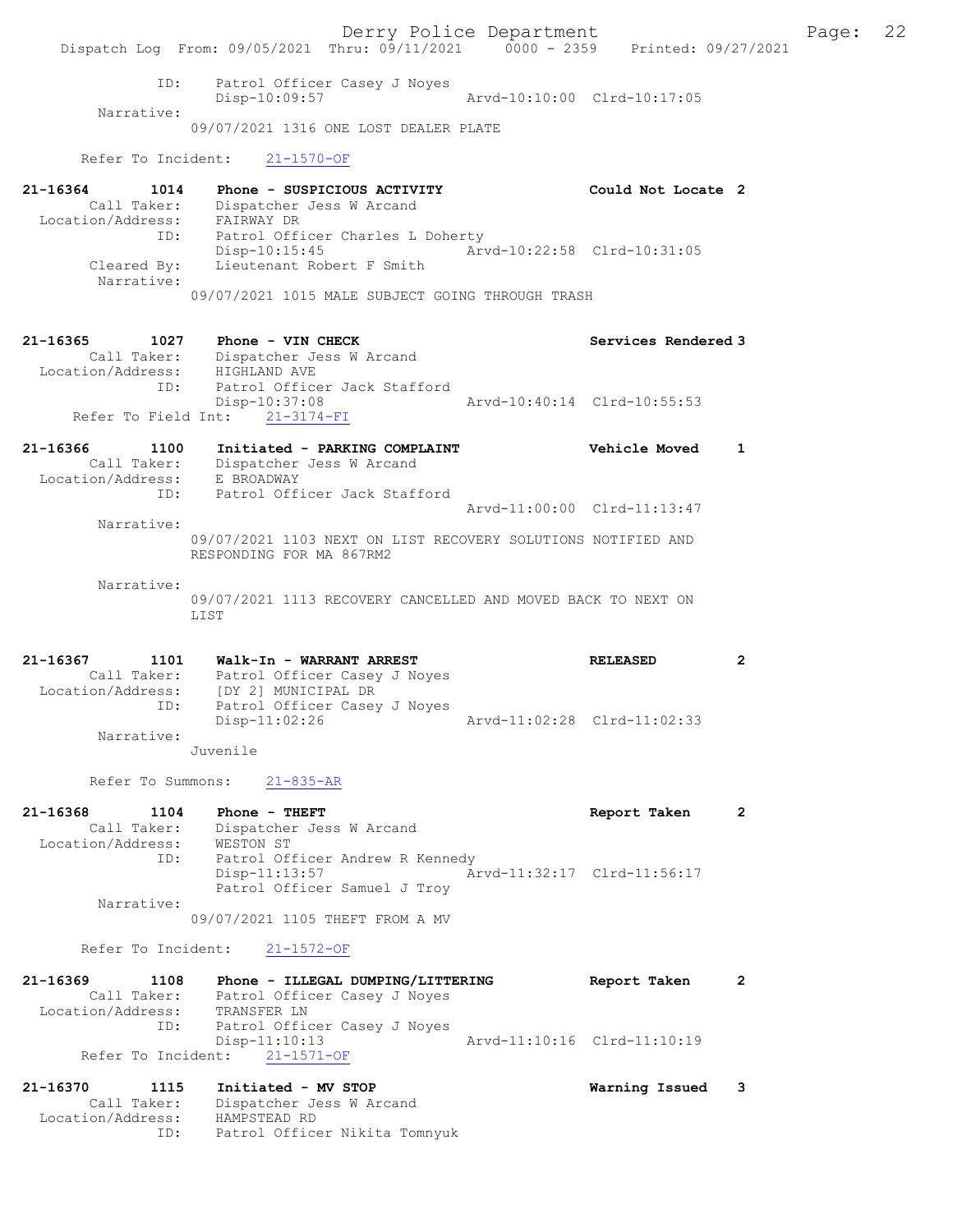| Refer To Citation:            |                     | $21 - 3965 - CN$                                                                                     | Arvd-11:15:00 Clrd-11:15:54        |                |
|-------------------------------|---------------------|------------------------------------------------------------------------------------------------------|------------------------------------|----------------|
|                               |                     |                                                                                                      |                                    |                |
| 21-16371                      | 1129                | Initiated - FOLLOW-UP                                                                                | No Action Required                 | $\overline{2}$ |
| Location/Address:             | Call Taker:         | Dispatcher Jess W Arcand<br>BIRCH ST                                                                 |                                    |                |
|                               | ID:                 | Patrol Officer Jack Stafford                                                                         | Arvd-11:29:00 Clrd-11:31:51        |                |
| 21-16372                      | 1136                | Initiated - FOLLOW-UP                                                                                | No Action Required                 | $\overline{2}$ |
| Location/Address:             | Call Taker:         | Dispatcher Jess W Arcand<br>MUNICIPAL DR                                                             |                                    |                |
|                               | ID:<br>Cleared By:  | Patrol Officer Jack Stafford<br>Patrol Officer Jack Stafford                                         | Arvd-11:36:00 Clrd-13:17:39        |                |
|                               |                     |                                                                                                      |                                    |                |
| 21-16373                      | 1139                | Initiated - Parking Enforcement                                                                      | Parking Ticket Issued              | 1              |
| Location/Address:             | Call Taker:<br>ID:  | Dispatcher Jess W Arcand<br>CORWIN DR<br>Patrol Officer Nikita Tomnyuk                               |                                    |                |
|                               |                     |                                                                                                      | Aryd-11:39:00 Clrd-11:48:32        |                |
| 21-16374<br>Location/Address: | 1205<br>Call Taker: | Initiated - SUBPOENA DELIVERY<br>Dispatcher Jess W Arcand<br>ISLAND POND RD                          | Served<br>$\mathbf{1}$             |                |
|                               | ID:                 | Patrol Officer Andrew R Kennedy<br>Patrol Officer Samuel J Troy                                      | Arvd-12:05:00 Clrd-12:09:50        |                |
| 21-16375                      | 1211                |                                                                                                      |                                    |                |
| Location/Address:             | Call Taker:<br>ID:  | Initiated - MV STOP<br>Dispatcher Jess W Arcand<br>ISLAND POND RD<br>Patrol Officer Andrew R Kennedy | Warning Issued<br>3                |                |
| Refer To Citation:            |                     | Patrol Officer Samuel J Troy<br>$21 - 3966 - CN$                                                     | Arvd-12:11:00 Clrd-12:22:18        |                |
| 21-16376                      | 1218                | Phone - ALARM, BURGLAR                                                                               | <b>False Alarm</b><br>$\mathbf{1}$ |                |
| Location/Address:             | Call Taker:<br>ID:  | Dispatcher Jess W Arcand<br>IDY 12461 E DERRY RD<br>Patrol Officer Charles L Doherty                 |                                    |                |
|                               | ID:                 | $Disp-12:18:21$<br>Patrol Officer Andrew R Kennedy                                                   | Arvd-12:23:00 Clrd-12:24:12        |                |
|                               |                     | Disp-12:22:38<br>Patrol Officer Samuel J Troy                                                        | $Clrd-12:24:09$                    |                |
|                               | Refer To Field Int: | $21 - 3169 - FI$                                                                                     |                                    |                |
| 21-16377<br>Location/Address: | 1231<br>Call Taker: | Initiated - FOUND/LOST PROPERTY<br>Dispatcher Jess W Arcand<br>MANCHESTER RD + FOLSOM RD             | Services Rendered 3                |                |
|                               | ID:                 | Patrol Officer Charles L Doherty                                                                     | Arvd-12:31:00 Clrd-12:32:40        |                |
|                               | Refer To Incident:  | $21 - 1573 - OF$                                                                                     |                                    |                |
| 21-16378                      | 1232                | Initiated - FOLLOW-UP                                                                                | No Action Required                 | $\mathbf{2}$   |
| Location/Address:             | Call Taker:<br>ID:  | Dispatcher Jess W Arcand<br>MANNING ST<br>Patrol Officer Nikita Tomnyuk                              |                                    |                |
|                               |                     |                                                                                                      | Arvd-12:32:00 Clrd-12:40:04        |                |
| 21-16379                      | 1243                | Initiated - FOLLOW-UP                                                                                | No Action Required                 | 2              |
| Location/Address:             | Call Taker:         | Dispatcher Jess W Arcand<br>[DY 2] MUNICIPAL DR                                                      |                                    |                |
|                               | ID:                 | Patrol Officer Charles L Doherty                                                                     | Arvd-12:43:00 Clrd-13:18:13        |                |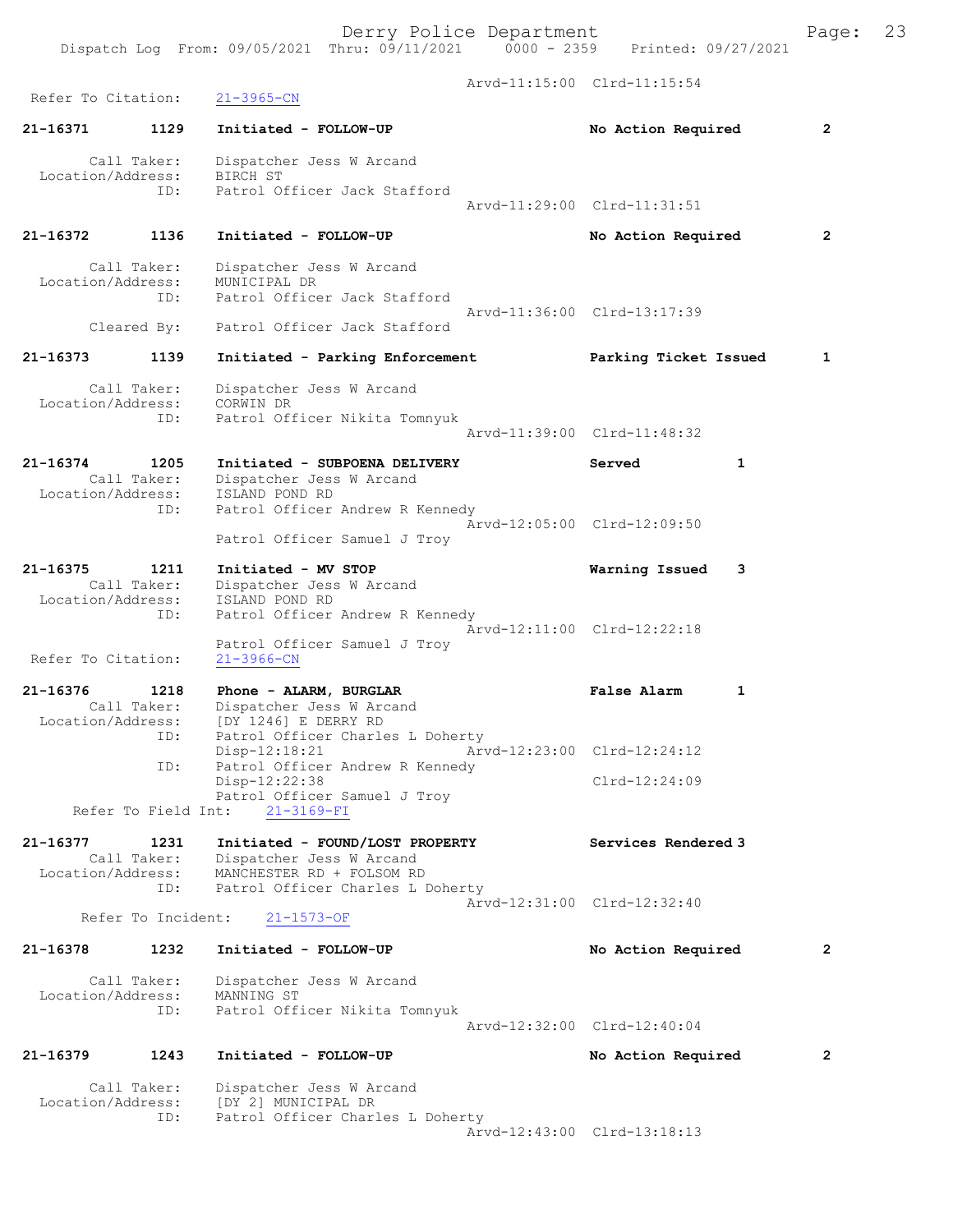| $21 - 16380$<br>Call Taker:      | 1254 | Phone - HIT AND RUN<br>Dispatcher Jess W Arcand                            | Report Taken                | 2              |
|----------------------------------|------|----------------------------------------------------------------------------|-----------------------------|----------------|
| Location/Address:                | ID:  | SUNSET AVE                                                                 |                             |                |
|                                  |      | Patrol Officer Andrew R Kennedy<br>Disp-13:27:32                           | Arvd-13:30:57 Clrd-14:00:53 |                |
| Narrative:                       |      | Patrol Officer Samuel J Troy                                               |                             |                |
|                                  |      | 09/07/2021 1255 STUCK MAILBOX                                              |                             |                |
| Refer To Incident:               |      | $21 - 1574 - OF$                                                           |                             |                |
| 21-16381                         | 1333 | Initiated - PARKING COMPLAINT                                              | Vehicle checked 1           |                |
| Call Taker:                      |      | Dispatcher Jess W Arcand<br>Location/Address: FORDWAY EXT + BEACON HILL RD |                             |                |
|                                  | ID:  | Patrol Officer Jack Stafford                                               |                             |                |
|                                  |      |                                                                            | Arvd-13:33:00 Clrd-13:41:43 |                |
| 21-16382                         | 1342 | Initiated - MV STOP                                                        | Warning Issued              | 3              |
| Call Taker:<br>Location/Address: |      | Dispatcher Jess W Arcand<br>CHESTER RD                                     |                             |                |
|                                  | ID:  | Patrol Officer Nikita Tomnyuk                                              |                             |                |
| Refer To Citation:               |      | $21 - 3967 - CN$                                                           | Arvd-13:42:00 Clrd-13:53:25 |                |
| 21-16383                         | 1349 | Walk-In - FOLLOW-UP                                                        | No Action Required          | 2              |
|                                  |      |                                                                            |                             |                |
| Call Taker:<br>Location/Address: |      | Dispatcher Jess W Arcand<br>FORDWAY ST                                     |                             |                |
|                                  | ID:  | Patrol Officer Jack Stafford                                               |                             |                |
|                                  |      | Disp-13:50:07                                                              | Arvd-13:51:12 Clrd-14:06:18 |                |
| 21-16384                         | 1353 | Phone - SUSPICIOUS ACTIVITY                                                | Services Rendered 2         |                |
| Call Taker:<br>Location/Address: |      | Dispatcher Jess W Arcand<br>CRYSTAL AVE                                    |                             |                |
|                                  | ID:  | Patrol Officer Charles L Doherty<br>Disp-14:06:37                          | Arvd-14:15:38 Clrd-14:21:57 |                |
| Narrative:                       |      |                                                                            |                             |                |
|                                  |      | 09/07/2021 1353 PALLETS                                                    |                             |                |
| 21-16385                         | 1357 | Initiated - MV STOP                                                        | Warning Issued              | 3              |
| Call Taker:<br>Location/Address: |      | Dispatcher Jess W Arcand<br>CHESTER RD                                     |                             |                |
|                                  | ID:  | Patrol Officer Nikita Tomnyuk                                              |                             |                |
|                                  |      |                                                                            | Arvd-13:57:00 Clrd-14:01:44 |                |
| 21-16386                         | 1401 | Initiated - FOLLOW-UP                                                      | No Action Required          | $\overline{2}$ |
| Call Taker:                      |      | Dispatcher Jess W Arcand                                                   |                             |                |
| Location/Address:                | ID:  | BEDARD AVE<br>Patrol Officer Andrew R Kennedy                              |                             |                |
|                                  |      | Patrol Officer Samuel J Troy                                               | Arvd-14:01:00 Clrd-14:25:33 |                |
| 21-16387                         | 1419 | Initiated - DOMESTIC DISTURBANCE                                           | Verbal in Nature 1          |                |
| Call Taker:                      |      | Dispatcher Jess W Arcand                                                   |                             |                |
| Location/Address:                | ID:  | PINKERTON ST<br>Patrol Officer Brian J Landry                              |                             |                |
|                                  |      |                                                                            | Arvd-14:19:00 Clrd-14:20:06 |                |
| Refer To Field Int:              |      | $21 - 3159 - FI$                                                           |                             |                |
| 21-16388<br>Call Taker:          | 1425 | Initiated - MV STOP<br>Dispatcher Jess W Arcand                            | Warning Issued              | 3              |
| Location/Address:                |      | CRYSTAL AVE + PEARL ST                                                     |                             |                |
|                                  | ID:  | Patrol Officer Charles L Doherty                                           | Arvd-14:25:00 Clrd-14:29:45 |                |
| Refer To Citation:               |      | $21 - 3968 - CN$                                                           |                             |                |
| 21-16389                         | 1428 | Phone - MV ACCIDENT                                                        | Report Taken                | $\mathbf{1}$   |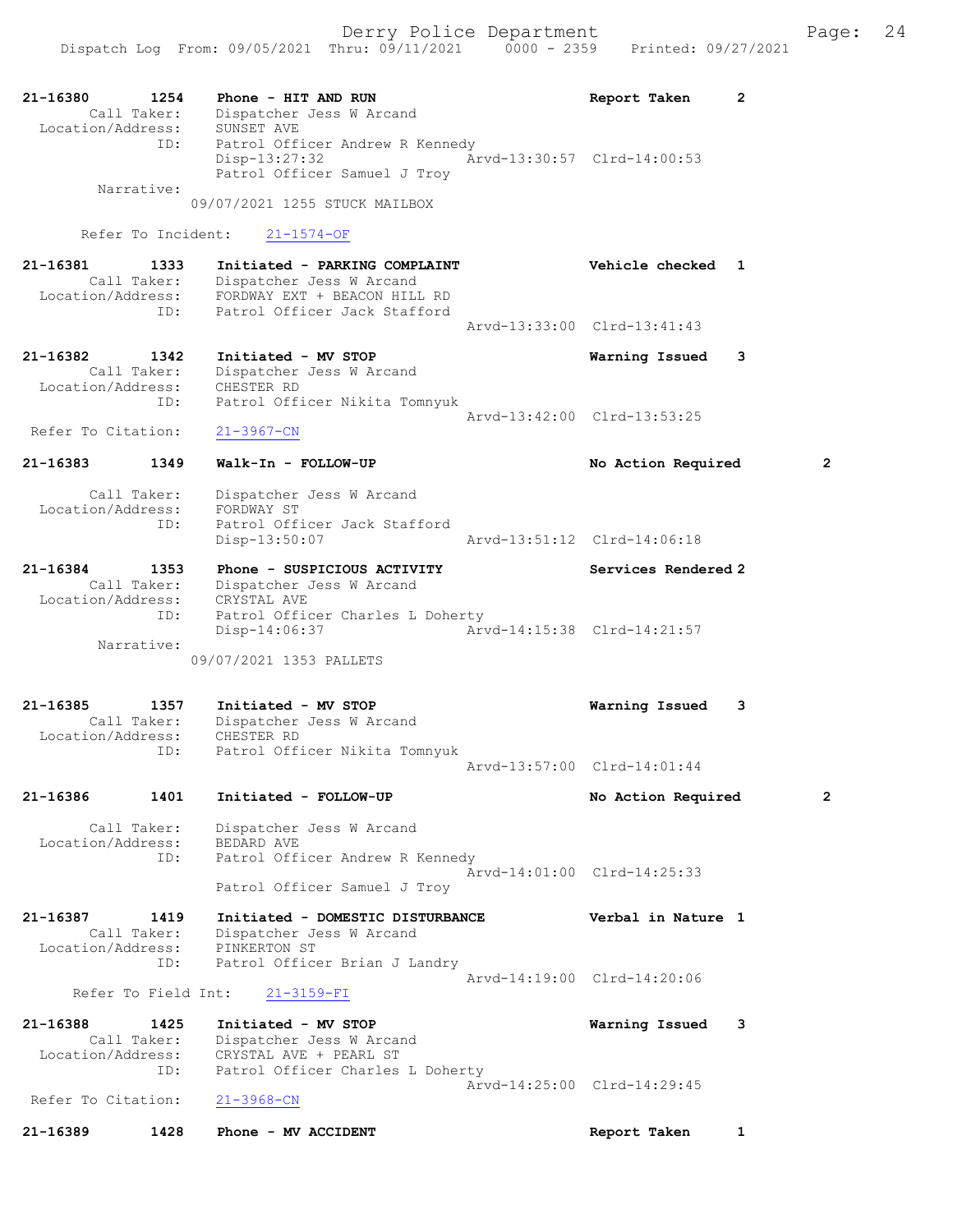Derry Police Department Fage: 25 Dispatch Log From: 09/05/2021 Thru: 09/11/2021 0000 - 2359 Printed: 09/27/2021 Call Taker: Dispatcher Jess W Arcand Location/Address: TSIENNETO RD ID: Patrol Officer Charles L Doherty Disp-14:30:21 Arvd-14:33:13 Clrd-15:05:25 ID: Patrol Officer Nikita Tomnyuk<br>Disp-14:44:47 Arvd-14:44:50 Clrd-14:56:48  $Disp-14:44:47$  Narrative: 09/07/2021 1504 NONREPORTABLE. GOBBI VS PARKED CAR Refer To Accident: 21-425-AC 21-16390 1445 Other - SUSPICIOUS ACTIVITY No Action Required 2 Call Taker: Patrol Officer Casey J Noyes Location/Address: FOREST RIDGE RD ID: Patrol Officer Casey J Noyes Disp-14:47:16 Arvd-14:47:19 Clrd-14:47:22 Disp-14:47:16<br>Disp-14:47:16<br>Refer To Field Int: 21-3160-FI<br>Refer To Field Int: 21-3160-FI 21-16391 1506 Initiated - FOUND/LOST PROPERTY Services Rendered 3 Call Taker: Dispatcher Jess W Arcand Location/Address: KILREA RD + RT 28 ID: Patrol Officer Jack Stafford Arvd-15:06:00 Clrd-15:12:54 Narrative: 09/07/2021 1507 FOUND TRAILER PLATE Refer To Incident: 21-1575-OF 21-16392 1508 Phone - JUVENILE OFFENSES Sandered 2 Services Rendered 2 Call Taker: Dispatcher Jess W Arcand Location/Address: HUMPHREY RD ID: Patrol Officer Jack Stafford Disp-15:14:29 Arvd-15:16:07 Clrd-15:26:05 21-16393 1519 Initiated - MV STOP Warning Issued 3 Call Taker: Dispatcher Jess W Arcand Location/Address: SOUTH AVE ID: Patrol Officer Michael Carnazzo Arvd-15:19:00 Clrd-15:23:31 Refer To Citation: 21-3970-CN 21-16394 1523 Initiated - MV STOP Warning Issued 3 Call Taker: Dispatcher Jess W Arcand Location/Address: CHESTER RD + BEAVER RD ID: Patrol Officer Monica Ricci Arvd-15:23:00 Clrd-15:31:08 Refer To Citation: 21-3969-CN 21-16395 1632 Phone - ANIMAL COMPLAINT Network Services Rendered 1 Call Taker: Dispatcher Jess W Arcand Location/Address: BLACKBERRY RD ID: Patrol Officer Jack Stafford<br>Disp-16:33:26 Disp-16:33:26 Arvd-16:36:21 Clrd-16:42:03 Narrative: 09/07/2021 1637 DOG LEFT IN A PARKED CAR 21-16396 1639 911 - MV ACCIDENT 1 21-16396 Report Taken 1 Call Taker: Dispatcher Jess W Arcand Location/Address: E BROADWAY ID: Patrol Officer Michael Carnazzo Disp-16:39:52 Arvd-16:45:27 Clrd-17:09:35 Narrative: 09/07/2021 1648 OFF WITH NH 4472834 AND NH 4517506 Refer To Accident: 21-426-AC 21-16397 1650 Phone - WELFARE CHECK Services Rendered 2

Call Taker: Dispatcher Jess W Arcand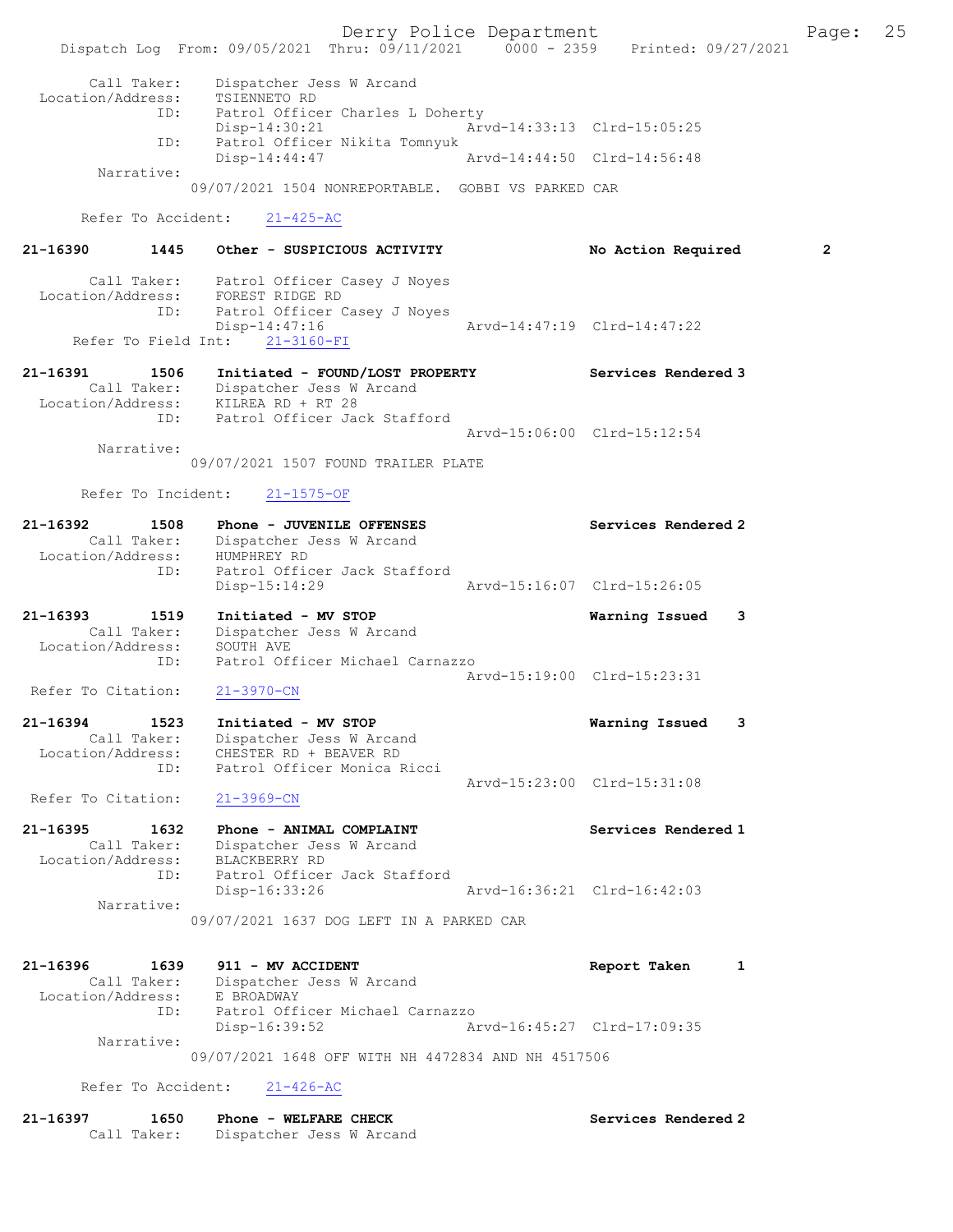Derry Police Department The Page: 26 Dispatch Log From: 09/05/2021 Thru: 09/11/2021 0000 - 2359 Printed: 09/27/2021 Location/Address: LINLEW DR ID: Patrol Officer Monica Ricci Disp-16:52:06 Arvd-16:54:55 Clrd-17:09:17<br>TD: Patrol Officer Joshua Martin Patrol Officer Joshua Martin<br>Disp-16:52:09 Arvd-16:55:43 Clrd-17:09:27 ID: Sergeant Michael W Hughes<br>Disp-16:57:17 p-16:57:17 <br>21-3161-FI Arvd-16:57:20 Clrd-17:09:29 Refer To Field Int: 21-16398 1701 Phone - Wildlife Complaint Cancelled Prior to Arrival 2 Call Taker: Dispatcher Jess W Arcand Location/Address: WARNER HILL RD ID: Patrol Officer Jack Stafford<br>Disp-17:09:50 Disp-17:09:50 Arvd-17:38:02 Clrd-17:38:06 Arrived By: Patrol Officer Kevin L Davies Cleared By: The Patrol Officer Kevin L Davies 21-16399 1713 Phone - ALARM, BURGLAR False Alarm 1 Call Taker: Dispatcher Jess W Arcand<br>Location/Address: [DY 3646] TINKHAM AVE ess: [DY 3646] TINKHAM AVE<br>ID: Patrol Officer Joshual .<br>Patrol Officer Joshua Martin<br>Disp-17:14:15 Arvd-17:18:15 Clrd-17:22:05 ID: Patrol Officer Monica Ricci Disp-17:14:24 Arvd-17:18:13 Clrd-17:22:06 Refer To Field Int: 21-3168-FI 21-16400 1721 Phone - MV ACCIDENT Report Taken 1<br>Call Taker: Dispatcher Jess W Arcand Call Taker: Dispatcher Jess W Arcand Location/Address: PINKERTON ST ID: Patrol Officer Joshua Martin Disp-17:22:32 Arvd-17:32:52 Clrd-18:02:56 Narrative: 09/07/2021 1735 OFF WITH NH 4578720, NH 2570018 AND NH 4783483 Narrative: 09/07/2021 1802 REPORTABLE. Dubray v Bergsted v Delima Refer To Accident: 21-427-AC 21-16401 1724 Phone - INVOL EMERGENCY ADMISSION Transported to Hospital 2 Call Taker: Dispatcher Jess W Arcand Location/Address: TSIENNETO RD<br>TD: Patrol Office Patrol Officer Monica Ricci<br>Disp-17:25:59 Disp-17:25:59 Arvd-17:27:07 Clrd-18:37:28 ID: Patrol Officer Michael Carnazzo Disp-17:26:15 Arvd-17:29:58 Clrd-18:37:30<br>ID: Sergeant Michael W Hughes Sergeant Michael W Hughes<br>Disp-17:33:44 Arvd-17:34:56 Clrd-17:50:33 Narrative: 09/07/2021 1751 ONE IN CUSTODY AS AN IEA. EN ROUTE TO PMC SM 49149.1 Narrative: 09/07/2021 1759 OFF AT PMC EM 49150.9 21-16402 1830 Initiated - Community Relations No Action Required 2 Call Taker: Dispatcher Jess W Arcand<br>.on/Address: HUMPHREY RD Location/Address: ID: Patrol Officer Collin Kennedy Arvd-18:30:00 Clrd-18:53:45<br>Cleared By: Patrol Officer Kevin L Davies By: Patrol Officer Kevin L Davies<br>TD: Patrol Officer Jack Stafford Patrol Officer Jack Stafford Disp-18:41:07 Arvd-18:41:09 Clrd-18:52:51 21-16403 1841 Phone - DOMESTIC DISTURBANCE Arrest(s) Made 1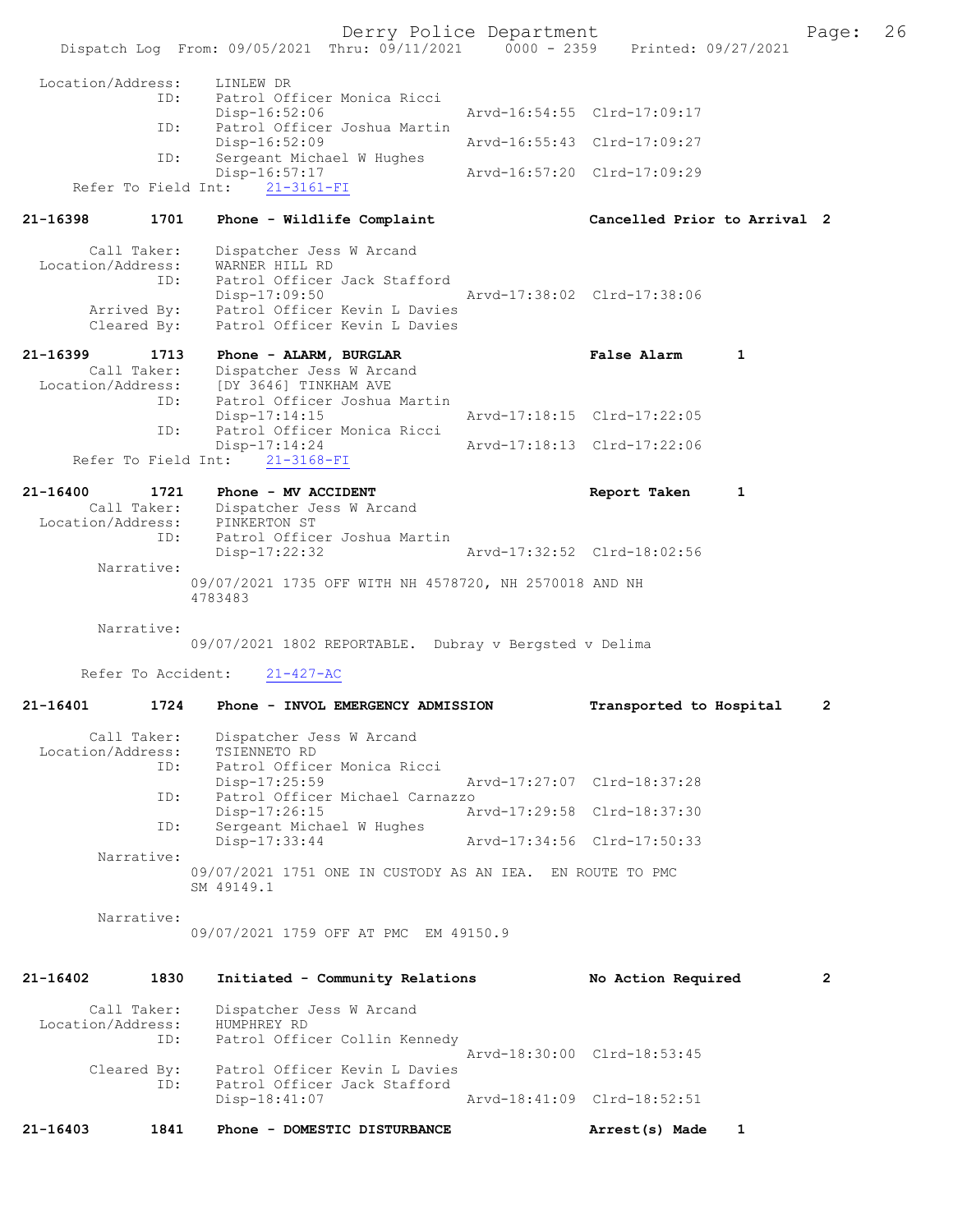Derry Police Department Fage: 27 Dispatch Log From: 09/05/2021 Thru: 09/11/2021 0000 - 2359 Printed: 09/27/2021

| Call Taker:                      |                     | Dispatcher Jess W Arcand |                                                              |                             |                             |   |
|----------------------------------|---------------------|--------------------------|--------------------------------------------------------------|-----------------------------|-----------------------------|---|
| Location/Address:                |                     | HIGH ST                  |                                                              |                             |                             |   |
|                                  | ID:                 |                          | Patrol Officer Michael Carnazzo                              |                             |                             |   |
|                                  |                     | Disp-18:41:50            |                                                              | Arvd-18:45:32 Clrd-21:31:35 |                             |   |
|                                  | ID:                 | Disp-18:41:53            | Patrol Officer Joshua Martin                                 | Arvd-18:44:39 Clrd-21:06:03 |                             |   |
|                                  | ID:                 |                          | Sergeant Michael W Hughes                                    |                             |                             |   |
|                                  |                     | Disp-18:53:30            |                                                              | Arvd-18:53:32 Clrd-19:38:31 |                             |   |
| Cleared By:                      |                     |                          | Patrol Officer Kevin L Davies                                |                             |                             |   |
| Narrative:                       |                     |                          |                                                              |                             |                             |   |
|                                  |                     |                          | 09/07/2021 1922 One juvenile in custody                      |                             |                             |   |
|                                  |                     |                          |                                                              |                             |                             |   |
| Narrative:                       |                     |                          |                                                              |                             |                             |   |
|                                  |                     |                          | 09/07/2021 1923 434 EN ROUTE TO HQ WITH ONE SM 34417.2       |                             |                             |   |
| Narrative:                       |                     |                          |                                                              |                             |                             |   |
|                                  |                     |                          | 09/07/2021 1926 OFF AT HQ EM 34418.3                         |                             |                             |   |
|                                  |                     |                          |                                                              |                             |                             |   |
|                                  | Refer To Arrest:    | $21 - 862 - AR$          |                                                              |                             |                             |   |
|                                  |                     |                          |                                                              |                             |                             |   |
| 21-16404                         | 1850<br>Call Taker: |                          | Phone - SUSPICIOUS ACTIVITY<br>Patrol Officer Kevin L Davies |                             | Report Taken                | 2 |
| Location/Address:                |                     | FAIRWAY DR               |                                                              |                             |                             |   |
|                                  | ID:                 |                          | Patrol Officer Collin Kennedy                                |                             |                             |   |
|                                  |                     | Disp-18:54:03            |                                                              |                             | Arvd-18:57:22 Clrd-19:54:31 |   |
| Arrived By:                      |                     |                          | Dispatcher Jess W Arcand                                     |                             |                             |   |
| Cleared By:                      |                     | Dispatcher Jess W Arcand |                                                              |                             |                             |   |
| Refer To Incident:               |                     | $21 - 1576 - OF$         |                                                              |                             |                             |   |
| 21-16405                         | 2037                | Phone - ALARM, BURGLAR   |                                                              |                             | False Alarm                 | 1 |
| Call Taker:                      |                     |                          | Patrol Officer Kevin L Davies                                |                             |                             |   |
| Location/Address:                |                     | [DY 3059] MANCHESTER RD  |                                                              |                             |                             |   |
|                                  | ID:                 |                          | Patrol Officer Collin Kennedy                                |                             |                             |   |
|                                  |                     | Disp-20:38:00            |                                                              | Arvd-20:45:22 Clrd-20:55:18 |                             |   |
| Dispatched By:                   |                     |                          | Dispatcher Jess W Arcand                                     |                             |                             |   |
| Arrived By:<br>Cleared By:       |                     | Dispatcher Jess W Arcand | Dispatcher Jess W Arcand                                     |                             |                             |   |
|                                  | ID:                 |                          | Patrol Officer Monica Ricci                                  |                             |                             |   |
|                                  |                     | Disp-20:38:03            |                                                              |                             | Arvd-20:42:30 Clrd-20:52:57 |   |
| Dispatched By:                   |                     |                          | Dispatcher Jess W Arcand                                     |                             |                             |   |
| Arrived By:                      |                     |                          | Dispatcher Jess W Arcand                                     |                             |                             |   |
| Cleared By:                      |                     | Dispatcher Jess W Arcand |                                                              |                             |                             |   |
|                                  | ID:                 | Disp-20:55:29            | Patrol Officer Collin Kennedy                                | Arvd-20:55:31 Clrd-20:58:05 |                             |   |
| Dispatched By:                   |                     | Dispatcher Jess W Arcand |                                                              |                             |                             |   |
| Arrived By:                      |                     | Dispatcher Jess W Arcand |                                                              |                             |                             |   |
| Cleared By:                      |                     | Dispatcher Jess W Arcand |                                                              |                             |                             |   |
|                                  |                     |                          |                                                              |                             |                             |   |
| 21-16406                         | 2052                |                          | Phone - SUSPICIOUS ACTIVITY                                  |                             | Services Rendered 2         |   |
| Call Taker:<br>Location/Address: |                     | ASHLEIGH DR              | Patrol Officer Kevin L Davies                                |                             |                             |   |
|                                  | ID:                 |                          | Patrol Officer Jack Stafford                                 |                             |                             |   |
|                                  |                     | Disp-20:53:14            |                                                              |                             | Arvd-20:54:54 Clrd-20:57:07 |   |
| Arrived By:                      |                     | Dispatcher Jess W Arcand |                                                              |                             |                             |   |
| Cleared By:                      |                     |                          | Dispatcher Jess W Arcand                                     |                             |                             |   |
|                                  | ID:                 |                          | Patrol Officer Monica Ricci                                  |                             |                             |   |
| Arrived By:                      |                     | Disp-20:53:19            | Dispatcher Jess W Arcand                                     |                             | Arvd-20:54:56 Clrd-20:57:20 |   |
| Cleared By:                      |                     | Dispatcher Jess W Arcand |                                                              |                             |                             |   |
|                                  |                     |                          |                                                              |                             |                             |   |
| 21-16407                         | 2054                | Phone - WELFARE CHECK    |                                                              |                             | Services Rendered 2         |   |
| Call Taker:                      |                     |                          | Dispatcher Jess W Arcand                                     |                             |                             |   |
| Location/Address:                | ID:                 | FAIRWAY DR               | Patrol Officer Collin Kennedy                                |                             |                             |   |
|                                  |                     | $Disp-21:06:16$          |                                                              |                             | Arvd-21:12:04 Clrd-21:32:00 |   |
|                                  | ID:                 |                          | Patrol Officer Monica Ricci                                  |                             |                             |   |
|                                  |                     | Disp-21:06:21            |                                                              |                             | Arvd-21:12:01 Clrd-21:32:03 |   |
| Refer To Field Int:              |                     | $21 - 3255 - FI$         |                                                              |                             |                             |   |
| $21 - 16408$                     | 2124                | Phone - MV REPO          |                                                              |                             | No Action Required          | 1 |
|                                  |                     |                          |                                                              |                             |                             |   |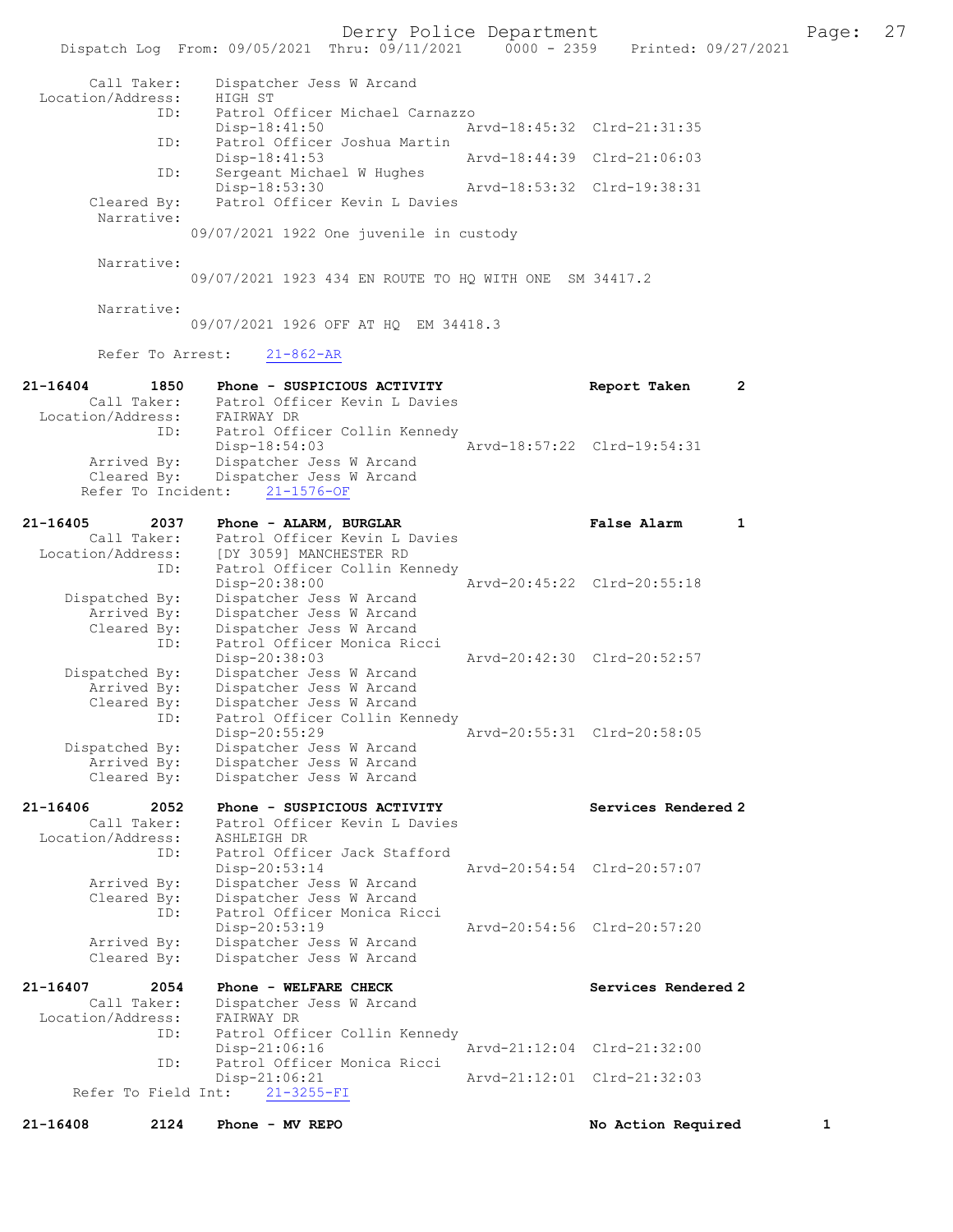| Call Taker:       | Patrol Officer Kevin L Davies                                                                                                                                                   |                             |
|-------------------|---------------------------------------------------------------------------------------------------------------------------------------------------------------------------------|-----------------------------|
| Location/Address: | LINLEW DR                                                                                                                                                                       |                             |
| TD:               | Patrol Officer Kevin L Davies                                                                                                                                                   |                             |
|                   | Disp-21:26:17                                                                                                                                                                   | Arvd-21:26:19 Clrd-21:26:39 |
| Narrative:        |                                                                                                                                                                                 |                             |
|                   | $\alpha_{\text{max}}$ $\alpha_{\text{max}}$ $\alpha_{\text{max}}$ $\alpha_{\text{max}}$ $\alpha_{\text{max}}$ $\alpha_{\text{max}}$ $\alpha_{\text{max}}$ $\alpha_{\text{max}}$ |                             |

Gray 2013 BMW 328I....owner is unaware

| $21 - 16409$<br>2139<br>Call Taker:<br>Location/Address:<br>ID: | Initiated - SERVE RESTRAINING ORDER<br>Dispatcher Jess W Arcand<br>WINDHAM RD<br>Patrol Officer Jack Stafford | Not Served                  | 2 |
|-----------------------------------------------------------------|---------------------------------------------------------------------------------------------------------------|-----------------------------|---|
|                                                                 |                                                                                                               | Arvd-21:39:00 Clrd-21:55:21 |   |
| ID:                                                             | Patrol Officer Collin Kennedy                                                                                 |                             |   |
|                                                                 | $Disp-21:40:01$                                                                                               | Arvd-21:44:09 Clrd-21:55:19 |   |
|                                                                 |                                                                                                               |                             |   |
| $21 - 16410$<br>2140<br>Call Taker:<br>Location/Address:<br>ID: | Initiated - MV STOP<br>Dispatcher Jess W Arcand<br>S MAIN ST<br>Patrol Officer Monica Ricci                   | Warning Issued              | 3 |
|                                                                 |                                                                                                               | Arvd-21:40:00 Clrd-21:43:42 |   |

# 21-16411 2201 Initiated - FOLLOW-UP No Action Required 2 Call Taker: Dispatcher Jess W Arcand Location/Address: MUNICIPAL DR

 ID: Patrol Officer Jack Stafford Arvd-22:01:00 Clrd-22:31:55

## 21-16412 2320 Phone - MEDICAL EMERGENCY Transported to Hospital 1

Call Taker: Patrol Officer Charles L Doherty<br>Location/Address: [DY 1459] CRYSTAL AVE Location/Address: [DY 1459] CRYSTAL AVE ID: Patrol Officer Collin Kennedy Disp-23:21:57 <br>ID: Patrol Officer Ryan M Panaro<br>
Panaro Patrol Officer Ryan M Panaro<br>Disp-23:22:02 Disp-23:22:02 Arvd-23:24:08 Clrd-23:50:56<br>ID: Sergeant Patrick H Dawson Sergeant Patrick H Dawson<br>Disp-23:29:06 Disp-23:29:06 Arvd-23:29:10 Clrd-23:50:58 Narrative:

DFD on scene

## Narrative:

transported to PMC by DFD

Refer To Field Int: 21-3167-FI

21-16413 2332 Other - ARSON Report Taken 1 Call Taker: Patrol Officer Charles L Doherty Location/Address: E BROADWAY ID: Patrol Officer Brendan S Holden<br>Disp-23:34:27 Ar Disp-23:34:27 Arvd-23:35:25 Clrd-09/08/2021 @ 01:34:36 ID: Sergeant Patrick H Dawson<br>Disp-23:53:27 Disp-23:53:27 Arvd-23:53:30 Clrd-23:56:05 Narrative: assist DFD smoke in building

Narrative:

Rpt taken for Arson

Refer To Incident: 21-1577-OF

#### For Date: 09/08/2021 - Wednesday

## 21-16414 0004 Radio - PROPERTY CHECK No Action Required 2

Call Taker: Patrol Officer Charles L Doherty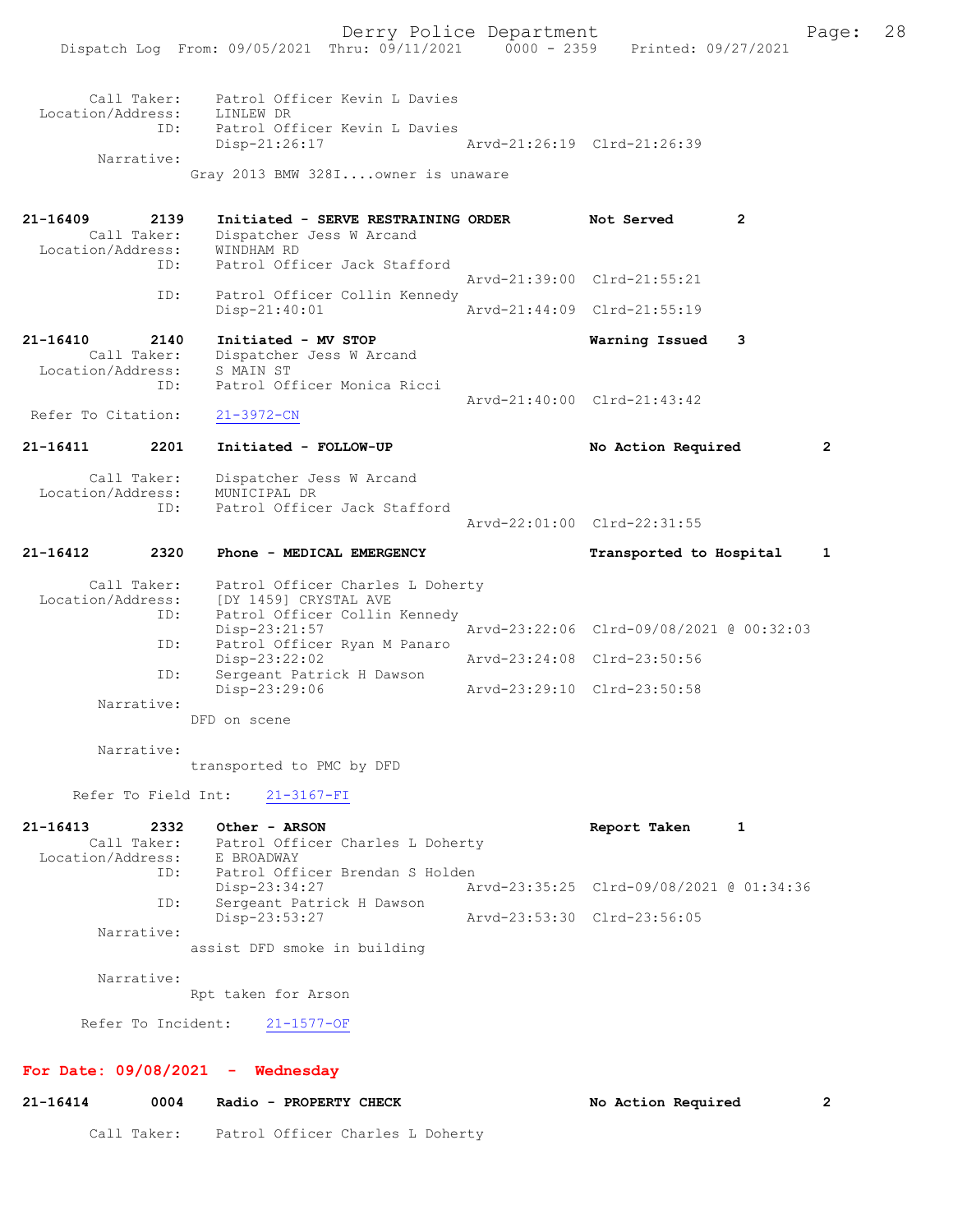Derry Police Department Fage: 29 Dispatch Log From: 09/05/2021 Thru: 09/11/2021 0000 - 2359 Printed: 09/27/2021 Location/Address: HUMPHREY RD Patrol Officer Cody Johnson ID: Patrol Officer Cody Johnson<br>Disp-00:06:06 Arvd-00:06:10 Clrd-00:06:13 Narrative: Narrative: no issues found 21-16415 0009 Radio - MV CHECK No South Artion Required 1 Call Taker: Patrol Officer Charles L Doherty Location/Address: E BROADWAY ID: Patrol Officer Cody Johnson Disp-00:11:32 Arvd-00:11:34 Clrd-00:11:37 Narrative: checked 407 7364, unoccupied 21-16416 0101 Phone - FOLLOW-UP Services Rendered 2 Call Taker: Patrol Officer Charles L Doherty Location/Address: OLD CHESTER RD ID: Patrol Officer Ryan M Panaro<br>Disp-01:01:33 Disp-01:01:33 Arvd-01:01:36 Clrd-01:28:26 21-16417 0704 Phone - FOLLOW-UP Services Rendered 2 Call Taker: Dispatcher Jonathon S Pickering Location/Address: OLD CHESTER RD ID: Patrol Officer James M McClafferty Disp-07:09:27 Arvd-07:33:00 Clrd-07:42:49 21-16418 0741 Initiated - MV STOP Warning Issued 3 Call Taker: Dispatcher Jonathon S Pickering Location/Address: TSIENNETO RD ID: Lieutenant Michael T Muncey Arvd-07:41:00 Clrd-07:46:19<br>
21-3973-CN Refer To Citation: 21-16419 0758 Initiated - MV STOP Warning Issued 3 Call Taker: Dispatcher Jonathon S Pickering Location/Address: ROCKINGHAM RD + WINTER HILL RD ID: Lieutenant Michael T Muncey Arvd-07:58:00 Clrd-08:03:13 Refer To Citation: 21-3974-CN 21-16420 0805 Initiated - MV STOP Warning Issued 3 Call Taker: Dispatcher Jonathon S Pickering Location/Address: BIRCH ST ID: Lieutenant Michael T Muncey Arvd-08:05:00 Clrd-08:11:53<br>21-3975-CN Refer To Citation: 21-16421 0816 Initiated - MV STOP Warning Issued 3 Call Taker: Dispatcher Jonathon S Pickering Location/Address: E BROADWAY ID: Lieutenant Michael T Muncey Arvd-08:16:00 Clrd-08:25:02 Refer To Citation: 21-3976-CN 21-16422 0817 Initiated - MV STOP Warning Issued 3 Call Taker: Dispatcher Jonathon S Pickering Location/Address: ISLAND POND RD + LAWRENCE RD ID: Patrol Officer Samuel J Troy Arvd-08:17:00 Clrd-08:22:45<br>21-3977-CN Refer To Citation: 21-16423 0821 Phone - ALARM, BURGLAR False Alarm 1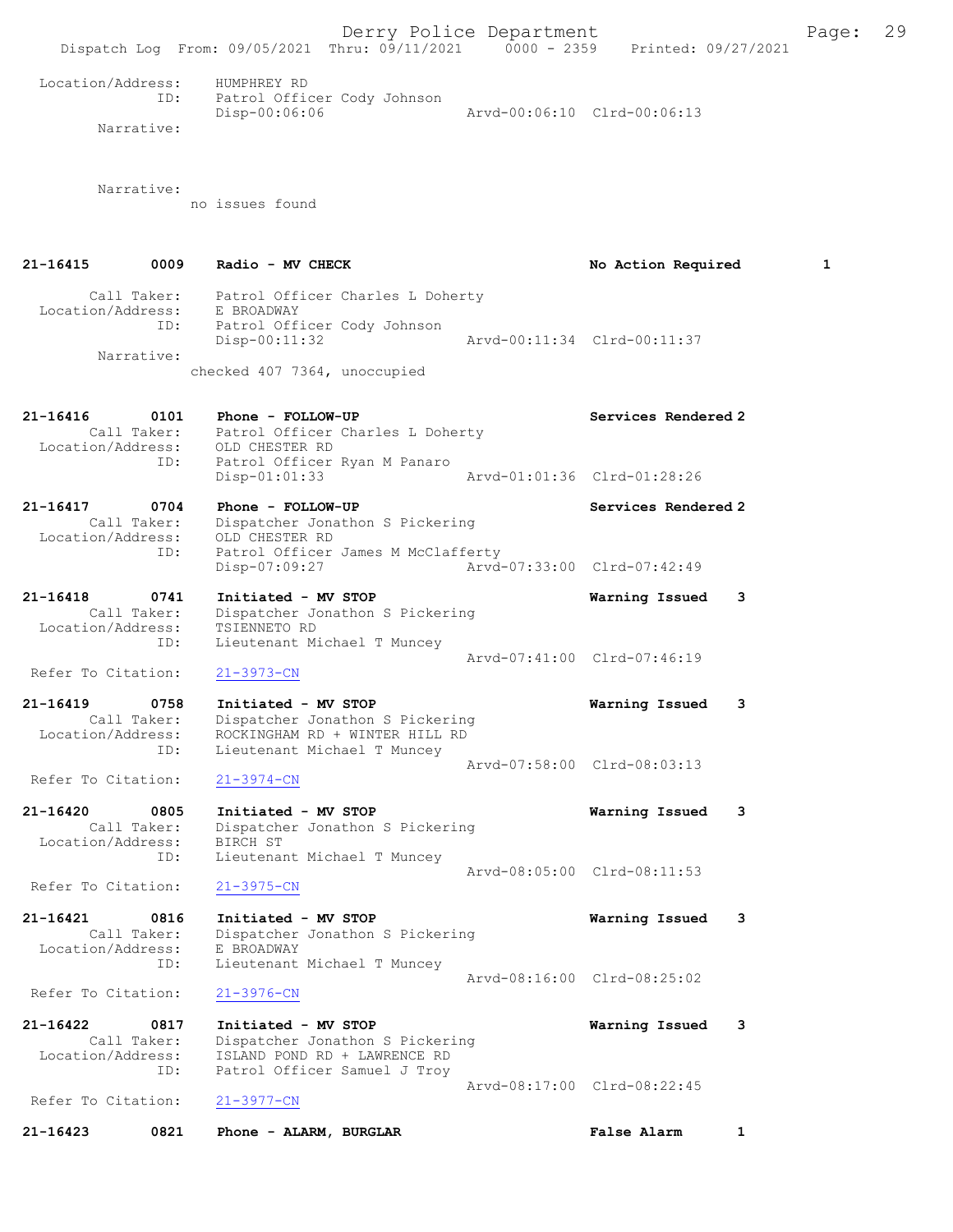Derry Police Department The Page: 30 Dispatch Log From: 09/05/2021 Thru:  $0.9/11/2021$  0000 - 2359 Printed: 09/27/2021 Call Taker: Dispatcher Jonathon S Pickering Location/Address: [DY 3695] DUSTIN AVE<br>D: Patrol Officer Nicho ID: Patrol Officer Nicholas M Granville Disp-08:21:58 Arvd-08:25:46 Clrd-08:45:09<br>TD: Patrol Officer Samuel J Trov Patrol Officer Samuel J Troy<br>Disp-08:22:52 Disp-08:22:52 Arvd-08:27:56 Clrd-08:45:09 Narrative: 09/08/2021 0834 residence checked and found secure (Master Bedroom entry alarm) Refer To Field Int: 21-3185-FI 21-16424 0826 Initiated - MV STOP Warning Issued 3 Call Taker: Dispatcher Jonathon S Pickering<br>ion/Address: E BROADWAY Location/Address: ID: Lieutenant Michael T Muncey Arvd-08:26:00 Clrd-08:33:24<br>21-3978-CN Refer To Citation: 21-16425 0838 Initiated - MV STOP Warning Issued 3 Call Taker: Dispatcher Jonathon S Pickering Location/Address: TSIENNETO RD ID: Lieutenant Michael T Muncey Arvd-08:38:00 Clrd-08:46:34 Refer To Citation: 21-3979-CN 21-16426 0845 Phone - ERRATIC OPERATION Gone on Arrival 2 Call Taker: Dispatcher Jonathon S Pickering<br>ion/Address: STARK RD Location/Address: ID: Patrol Officer Samuel J Troy Arvd-08:52:06 Clrd-08:56:27 21-16427 0846 Phone - RECEIVING STOLEN PROPERTY Arrest(s) Made 2 Call Taker: Dispatcher Jonathon S Pickering<br>Location/Address: [DY 146] ASHLEIGH DR Location/Address: [DY 146] ASHLEIGH DR ID: Sergeant Jeffrey M Dawe<br>Disp-08:46:57 Disp-08:46:57 Arvd-08:49:12 Clrd-10:46:29<br>ID: Patrol Officer James M McClafferty Patrol Officer James M McClafferty<br>Disp-08:47:00 Arvd-Arvd-08:49:13 Clrd-13:49:25 Cleared By: Dispatcher Christina L Power<br>ID: Patrol Officer Charles L Dohe Patrol Officer Charles L Doherty<br>Disp-08:51:29 Ar Disp-08:51:29 Arvd-08:56:26 Clrd-12:06:17<br>Cleared By: Dispatcher Christina L Power Dispatcher Christina L Power Narrative: 09/08/2021 0851 off with MA 2DKP96 Narrative: 09/08/2021 0949 LPD on scene Narrative: 09/08/2021 1023 one in custody Narrative: 09/08/2021 1027 418 transporting to DPDHQ s/m: 34451.1 Narrative: 09/08/2021 1031 418 off at DPDHQ e/m: 34452.1 Narrative: 09/08/2021 1036 subject placed in cell #3 Narrative: 09/08/2021 1036 next on the list requested for MA 2DKP96; Recovery Solutions assigned Narrative: 09/08/2021 1103 Recovery Solutions on scene Narrative: 09/08/2021 1159 BC notified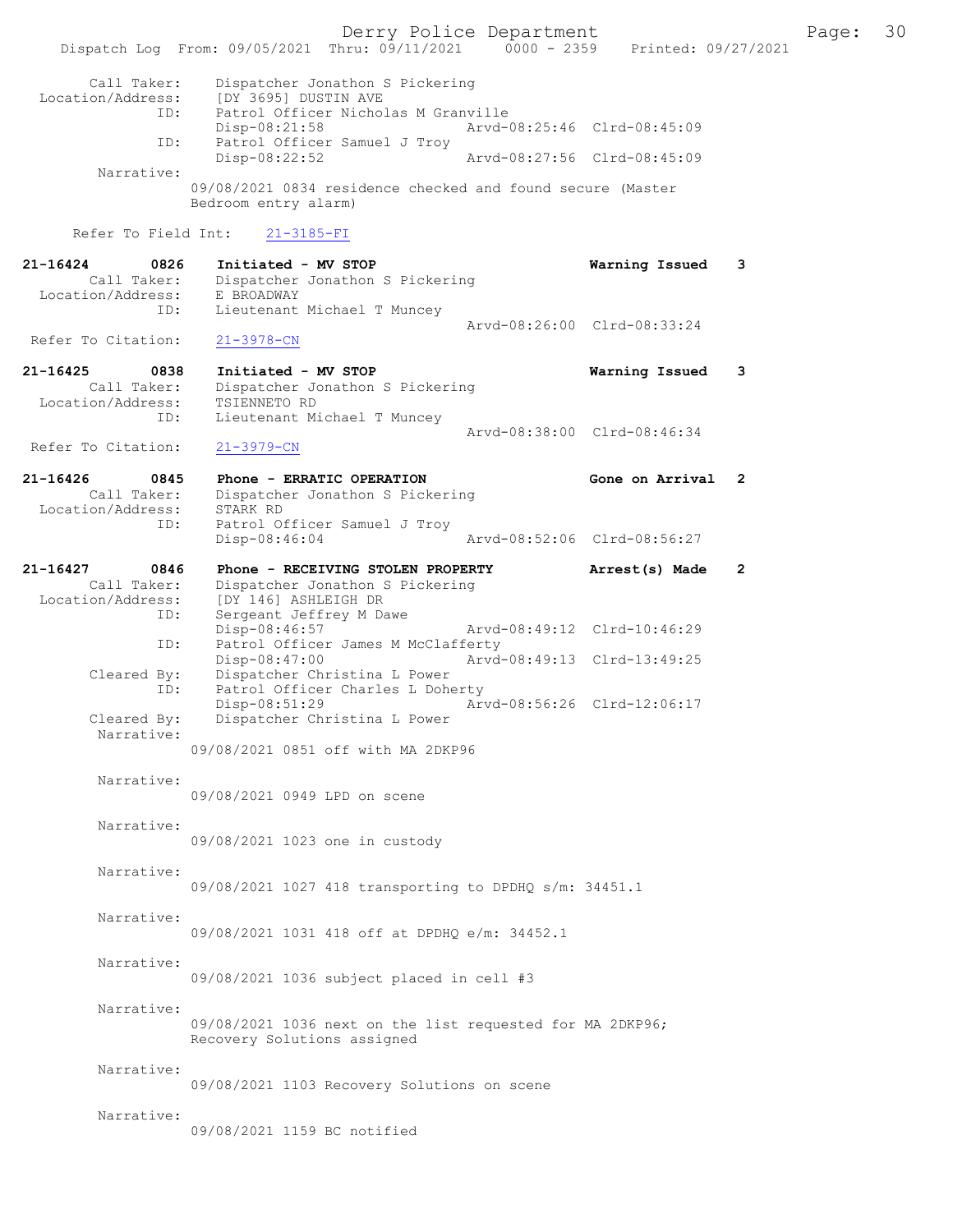Derry Police Department The Page: 31 Dispatch Log From: 09/05/2021 Thru: 09/11/2021 0000 - 2359 Printed: 09/27/2021 Narrative: 09/08/2021 1257 prisoner checked Narrative: released on \$1000 PR bail with a TBD @ Superior Court Refer To Arrest: 21-863-AR 21-16428 0856 Phone - MV ACCIDENT Report Taken 1 Call Taker: Dispatcher Jonathon S Pickering Location/Address: [DY 81] TSIENNETO RD ID: Patrol Officer Nicholas M Granville<br>Disp-08:57:48 Arvd-0 Disp-08:57:48 Arvd-09:02:04 Clrd-09:32:30 Refer To Citation: 21-4001-CN Narrative: 09/08/2021 0909 off with NH 4973874 and NH 4630785 Narrative: 09/08/2021 0927 Harbeck V. Wesley - Reportable Refer To Accident: 21-428-AC 21-16429 0909 Initiated - MV STOP Warning Issued 3 Call Taker: Dispatcher Jonathon S Pickering Location/Address: CRYSTAL AVE ID: Lieutenant Michael T Muncey Arvd-09:09:00 Clrd-09:14:59<br>21-3980-CN Refer To Citation: 21-16430 0913 Other - ASSAULT Report Taken 1 Call Taker: Sergeant Jared Knox Location/Address: [DY 250] PINKERTON ST ID: Patrol Officer Brian J Landry Arvd-09:13:00 Clrd-10:08:41 Cleared By: Dispatcher Jonathon S Pickering Refer To Incident: 21-1578-OF 21-16431 0916 Initiated - MV STOP Warning Issued 3 Call Taker: Dispatcher Jonathon S Pickering Location/Address: CRYSTAL AVE ID: Lieutenant Michael T Muncey Arvd-09:16:00 Clrd-09:23:53<br>21-3981-CN Refer To Citation: 21-16432 0926 Initiated - MV STOP Warning Issued 3 Call Taker: Dispatcher Jonathon S Pickering Location/Address: CRYSTAL AVE ID: Lieutenant Michael T Muncey Arvd-09:26:00 Clrd-09:36:13 Refer To Citation: 21-3982-CN 21-16433 0958 Phone - ANIMAL COMPLAINT Message Delivered 1 Call Taker: Dispatcher Jonathon S Pickering Location/Address: ROLLINS ST ID: Patrol Officer Nicholas M Granville<br>Disp-10:25:43 Arvd- Disp-10:25:43 Arvd-10:28:52 Clrd-10:34:41 Narrative: 09/08/2021 0958 checking on a feline 21-16434 1017 Initiated - MV STOP Summons Issued 3 Call Taker: Dispatcher Jonathon S Pickering Location/Address: ROCKINGHAM RD<br>TD: Lieutepant Mic Lieutenant Michael T Muncey Arvd-10:17:00 Clrd-10:26:58 Refer To Citation: 21-816-010030 21-16435 1019 Initiated - MV STOP Warning Issued 3

Call Taker: Dispatcher Jonathon S Pickering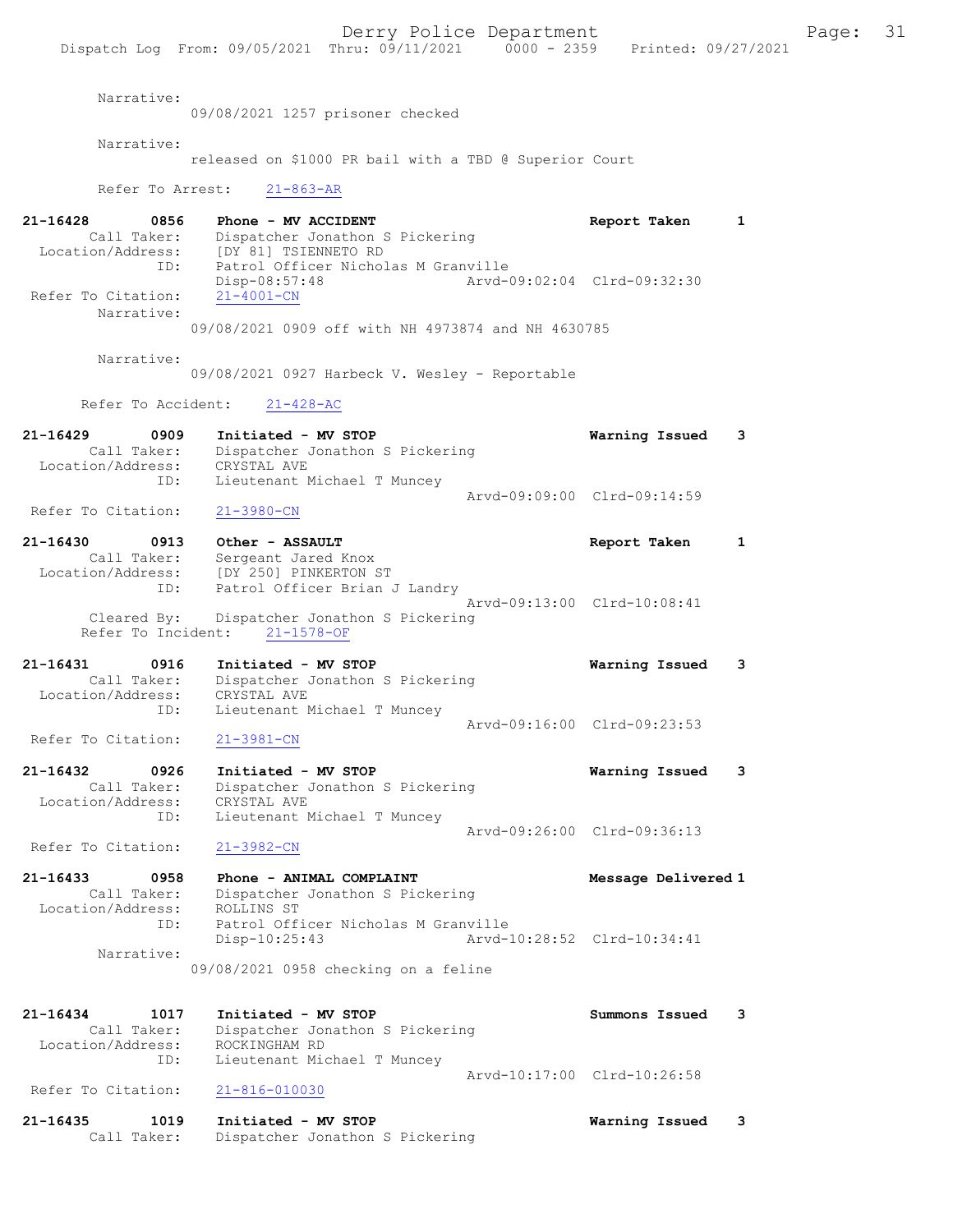Dispatch Log From: 09/05/2021 Thru: 09/11/2021 0000 - 2359 Printed: 09/27/2021 Location/Address: KENDALL POND RD ID: Patrol Officer Timothy J Underhill Arvd-10:19:00 Clrd-10:24:11<br>21-3986-CN Refer To Citation: 21-16436 1038 Initiated - MV STOP Summons Issued 3 Call Taker: Dispatcher Jonathon S Pickering Location/Address: MANCHESTER RD ID: Lieutenant Michael T Muncey Arvd-10:38:00 Clrd-11:05:05<br>21-3984-CN Refer To Citation: Narrative: 09/08/2021 1100 Subject identified as: Abigail Cavers DOB: 01/11/2002 52 Pond Rd Derry, NH 03038 Issued summons for Operating After Revocation/Suspension with a Derry District Court date of 01/20/2022 Refer To Summons: 21-864-AR 21-16437 1119 Initiated - MV STOP Warning Issued 3 Call Taker: Dispatcher Christina L Power Location/Address: E DERRY RD ID: Patrol Officer Samuel J Troy Arvd-11:19:46 Clrd-11:28:37<br>21-3985-CN Refer To Citation: 21-16438 1145 Walk-In - CRIMINAL TRESPASS Report Taken 2 Call Taker: Patrol Officer Casey J Noyes Location/Address: OLD CHESTER RD ID: Patrol Officer Casey J Noyes<br>Disp-11:46:40 Arvd-11:46:42 Clrd-12:31:21 Refer To Incident: 21-1579-OF 21-16439 1159 Initiated - MV STOP Warning Issued 3 Call Taker: Dispatcher Christina L Power Location/Address: CRYSTAL AVE + LACONIA AVE ID: Patrol Officer Timothy J Underhill Arvd-11:59:00 Clrd-12:03:19<br>21-3987-CN Refer To Citation: 21-16440 1228 Phone - CRIMINAL TRESPASS Arrest(s) Made 2 Call Taker: Dispatcher Christina L Power Location/Address: BIRCH ST<br>ID: Patrol O Patrol Officer Nicholas M Granville<br>Disp-12:29:17 Arvd-1 Disp-12:29:17 Arvd-12:34:37 Clrd-13:27:44 ID: Patrol Officer Timothy J Underhill Disp-12:29:21 Arvd-12:34:38 Clrd-13:10:03<br>ID: Patrol Officer Timothy J Underhill ID: Patrol Officer Timothy J Underhill Disp-14:24:13 Narrative: 09/08/2021 1251 one in custody on an EBW out of Merrimack for receiving stolen property. Caprood,Robert homeless dob 121264 Narrative: 09/08/2021 1304 enroute to hq's s/m 27473.4 Narrative: 09/08/2021 1308 e/m 27474.7 Narrative: 09/08/2021 1424 enroute to RCHOS s/m 8027.9

Narrative:

## Derry Police Department The Page: 32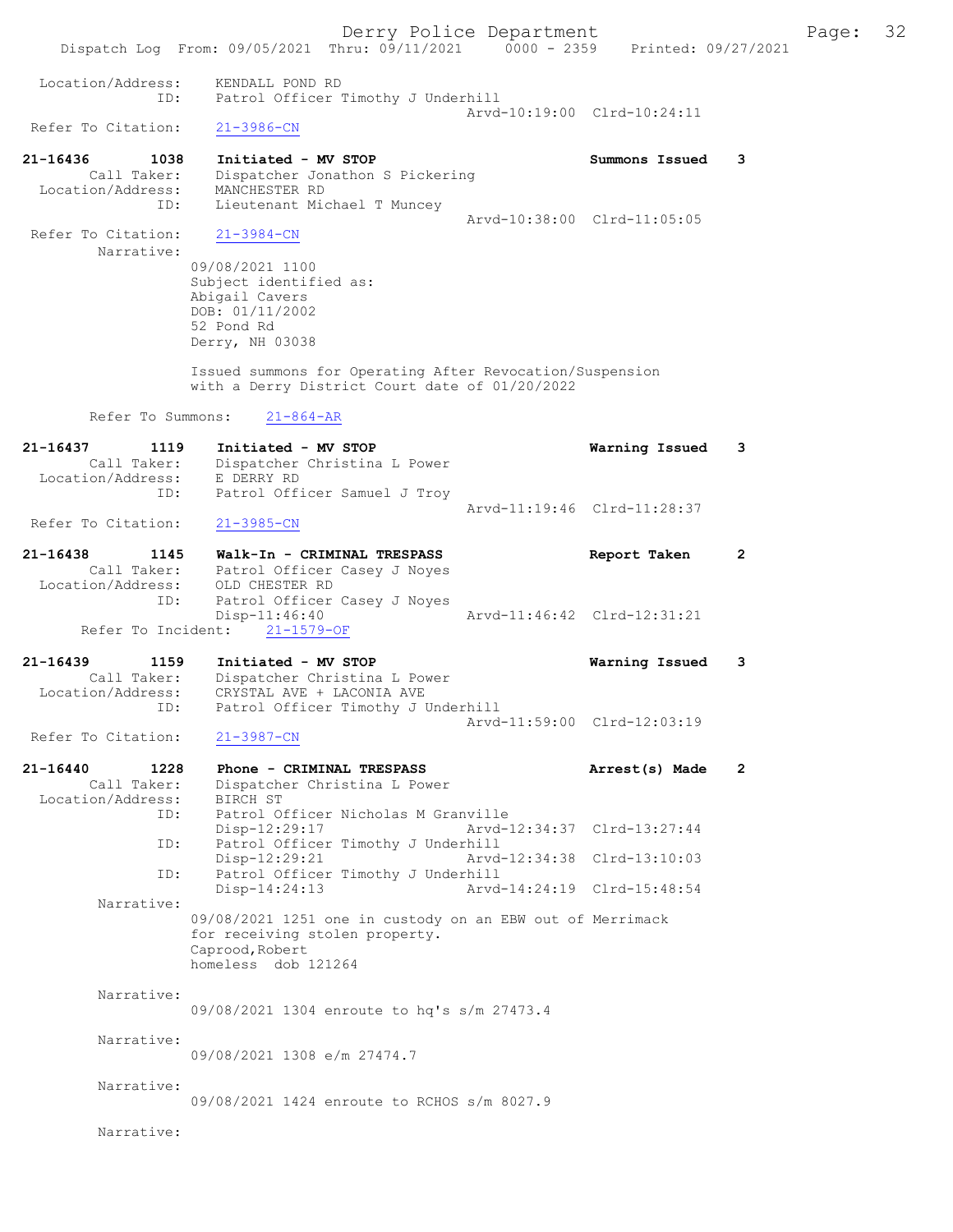09/08/2021 1504 09/08/2021 1504 off at RCHOC e/m 8049.4

| Refer To Incident: | $21 - 1580 - OF$ |
|--------------------|------------------|
| Refer To Arrest:   | $21 - 865 - AR$  |

| $21 - 16441$                | 1241        | Phone - NEIGHBORHOOD DISPUTE     | <b>ADVICE GIVEN</b>         | 2 |
|-----------------------------|-------------|----------------------------------|-----------------------------|---|
|                             | Call Taker: | Patrol Officer Casey J Noyes     |                             |   |
| Location/Address: LINLEW DR |             |                                  |                             |   |
|                             | ID:         | Patrol Officer Casey J Noyes     |                             |   |
|                             |             | $Disp-12:41:42$                  | Arvd-12:41:46 Clrd-12:42:02 |   |
|                             |             | Refer To Field Int: 21-3176-FI   |                             |   |
|                             |             |                                  |                             |   |
| $21 - 16442$                | 1248        | Phone - WELFARE CHECK            | Could Not Locate 2          |   |
|                             | Call Taker: | Dispatcher Christina L Power     |                             |   |
| Location/Address:           |             | TSIENNETO RD                     |                             |   |
|                             | ID:         | Patrol Officer Samuel J Troy     |                             |   |
|                             |             | $Disp-12:48:43$                  | Arvd-12:58:31 Clrd-13:18:06 |   |
|                             | ID:         | Patrol Officer Charles L Doherty |                             |   |

ID: Sergeant Jeffrey M Dawe<br>Disp-13:09:30 Disp-13:09:30 Arvd-13:09:32 Clrd-13:18:03<br>Dispatched By: Sergeant Jared Knox Dispatched By: Sergeant Jared Knox Arrived By: Sergeant Jared Knox Narrative:

no one at home

Refer To Incident: 21-1581-OF

## 21-16443 1318 Phone - JUVENILE OFFENSES Cancelled Prior to Arrival 2 Call Taker: Dispatcher Christina L Power<br>.on/Address: BONNIE LN Location/Address:<br>TD: Patrol Officer Samuel J Troy Disp-13:22:01 Clrd-13:24:06<br>ID: Patrol Officer Timothy J Underhill Clrd-13:24:06 Patrol Officer Timothy J Underhill Disp-13:22:04 Clrd-13:24:04 21-16444 1325 Phone - JUVENILE OFFENSES Gone on Arrival 2 Call Taker: Dispatcher Christina L Power Location/Address: N HIGH ST ID: Patrol Officer Charles L Doherty Disp-13:25:31 Arvd-13:27:40 Clrd-13:36:13 Narrative: small child unattended Narrative: checked and GOA 21-16445 1335 Initiated - MV STOP **Warning Issued 3**<br>Call Taker: Dispatcher Christina L Power Dispatcher Christina L Power Location/Address: W BROADWAY<br>ID: Patrol Off: Patrol Officer Nicholas M Granville Arvd-13:35:00 Clrd-13:39:05<br>21-3988-CN Refer To Citation: 21-16446 1347 Phone - UNWANTED SUBJECT Gone on Arrival 2<br>Call Taker: Dispatcher Christina L Power Dispatcher Christina L Power<br>OLD CHESTER RD Location/Address: ID: Patrol Officer Samuel J Troy<br>Disp-13:48:14 Disp-13:48:14 <br>
Disp-13:54:14 Arvd-13:54:32 Clrd-14:06:16<br>
Displaces Timothy J Underhill Patrol Officer Timothy J Underhill<br>Disp-13:48:18 Arvd-Arvd-13:54:33 Clrd-14:06:18 21-16447 1357 Initiated - FOLLOW-UP Cleared 2 Call Taker: Dispatcher Christina L Power<br>ion/Address: BIRCH ST Location/Address:<br>ID: Patrol Officer Nicholas M Granville Arvd-13:57:00 Clrd-14:19:44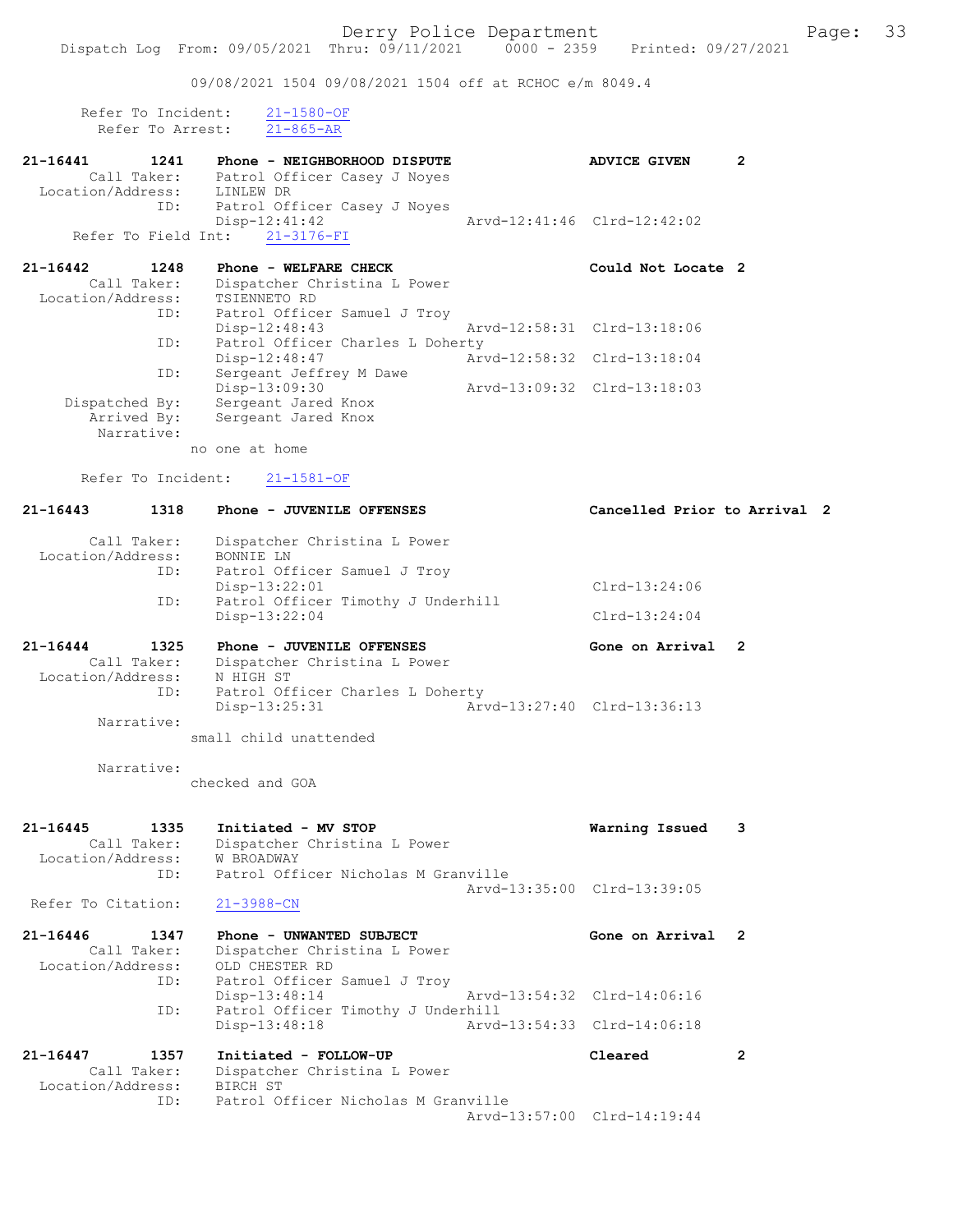|                                                             | Dispatch Log From: 09/05/2021 Thru: 09/11/2021                                                                | $0000 - 2359$ | Printed: 09/27/2021         |              |
|-------------------------------------------------------------|---------------------------------------------------------------------------------------------------------------|---------------|-----------------------------|--------------|
| 21-16448<br>1401<br>Call Taker:<br>Location/Address:        | Phone - PARKING COMPLAINT<br>Dispatcher Christina L Power<br>HOODKROFT DR                                     |               | Vehicle Moved               | 1            |
| ID:                                                         | Patrol Officer Charles L Doherty<br>$Disp-14:06:13$                                                           |               | Arvd-14:06:14 Clrd-14:08:52 |              |
| Narrative:                                                  | mv's parked on both sides of the roadway                                                                      |               |                             |              |
| 21-16449<br>1448<br>Call Taker:                             | Phone - MV ACCIDENT<br>Dispatcher Christina L Power                                                           |               | Report Taken                | 1            |
| Location/Address:<br>ID:                                    | DICKEY ST<br>Patrol Officer Nicholas M Granville<br>$Disp-14:48:53$                                           |               | Arvd-14:53:40 Clrd-15:27:11 |              |
| ID:                                                         | Patrol Officer Jack Stafford<br>Disp-14:58:09                                                                 |               | Arvd-14:58:11 Clrd-16:00:44 |              |
| ID:                                                         | Patrol Officer Michael Carnazzo<br>$Disp-14:58:44$                                                            |               | Arvd-15:06:12 Clrd-15:25:36 |              |
| ID:                                                         | Sergeant Seth Plumer<br>Disp-15:06:08                                                                         |               | Arvd-15:06:10 Clrd-15:27:14 |              |
| Narrative:                                                  | 09/08/2021 1457 checking 10 Wyman St                                                                          |               |                             |              |
| Refer To Accident:                                          | $21 - 429 - AC$                                                                                               |               |                             |              |
| 21-16450<br>1523<br>Call Taker:<br>Location/Address:        | Phone - ASSAULT<br>Dispatcher Christina L Power<br>ROLLINS ST                                                 |               | Report Taken                | 1            |
| ID:                                                         | Patrol Officer Michael Carnazzo<br>Disp-15:25:39                                                              |               | Arvd-15:27:09 Clrd-16:20:09 |              |
| ID:                                                         | Patrol Officer Joshua Martin<br>$Disp-15:28:26$                                                               |               | Arvd-15:28:27 Clrd-15:29:44 |              |
| ID:<br>Refer To Incident:                                   | Sergeant Seth Plumer<br>$Disp-15:30:15$<br>$21 - 1583 - OF$                                                   |               | Arvd-15:30:16 Clrd-16:00:31 |              |
| 21-16451<br>1530<br>Call Taker:                             | Initiated - MV STOP<br>Dispatcher Christina L Power<br>BYPASS 28                                              |               | Warning Issued              | 3            |
| Location/Address:<br>ID:                                    | Patrol Officer Sara R Joyce                                                                                   |               | Arvd-15:30:00 Clrd-15:35:53 |              |
| Refer To Citation:                                          | Patrol Officer Nathan S Lavoie<br>$21 - 3989 - CN$                                                            |               |                             |              |
| 21-16452<br>1543<br>Call Taker:<br>Location/Address:<br>ID: | Walk-In - FINGERPRINTS<br>Patrol Officer Casey J Noyes<br>[DY 2] MUNICIPAL DR<br>Patrol Officer Casey J Noyes |               | Services Rendered 3         |              |
|                                                             | Disp-15:46:58                                                                                                 |               | Arvd-15:47:00 Clrd-15:53:12 |              |
| 21-16454<br>1550<br>Call Taker:<br>Location/Address:<br>ID: | Phone - THEFT<br>Dispatcher Christina L Power<br>KENDALL POND RD<br>Patrol Officer Michael Carnazzo           |               | Report Taken                | $\mathbf{2}$ |
| Narrative:                                                  | Disp-16:20:28                                                                                                 |               | Arvd-16:23:24 Clrd-17:27:40 |              |
| Refer To Incident:                                          | from a mv<br>$21 - 1584 - OF$                                                                                 |               |                             |              |
| 21-16453<br>1551                                            | Phone - ASSIST OTHER AGENCY                                                                                   |               | Assistance Rendered         | 3            |
| Call Taker:                                                 | Dispatcher Christina L Power                                                                                  |               |                             |              |
| Location/Address:<br>ID:                                    | FORDWAY EXT + KENDALL POND RD<br>Patrol Officer Joshua Martin<br>Disp-15:52:00                                |               | Arvd-16:00:26 Clrd-16:43:53 |              |
| ID:                                                         | Sergeant Seth Plumer<br>Disp-16:00:34                                                                         |               | Arvd-16:00:37 Clrd-16:15:28 |              |
| Refer To Field Int:                                         | $21 - 3177 - FI$                                                                                              |               |                             |              |
|                                                             |                                                                                                               |               |                             |              |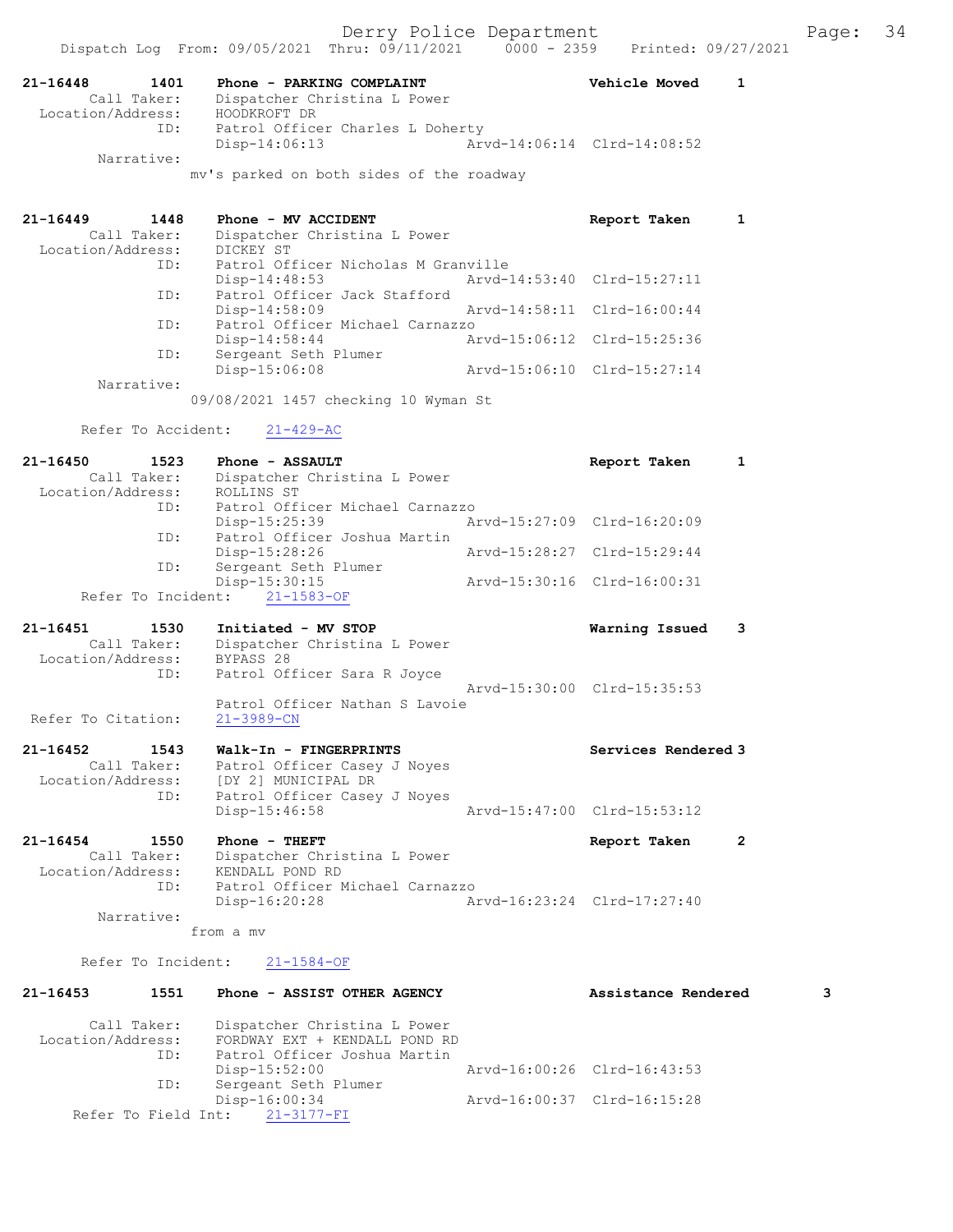| 21-16455<br>1606<br>Call Taker:  | Phone - SUSPICIOUS ACTIVITY<br>Patrol Officer Casey J Noyes  | Report Taken                | $\mathbf{2}^{\prime}$ |
|----------------------------------|--------------------------------------------------------------|-----------------------------|-----------------------|
| Location/Address:                | [DY 2] MUNICIPAL DR                                          |                             |                       |
| ID:                              | Patrol Officer Casey J Noyes<br>Disp-16:07:27                | Arvd-16:07:32 Clrd-16:07:41 |                       |
| Refer To Incident:               | $21 - 1582 - OF$                                             |                             |                       |
|                                  |                                                              |                             |                       |
| 21-16456<br>1651<br>Call Taker:  | Initiated - FOLLOW-UP<br>Dispatcher Christina L Power        | Cleared                     | $\overline{2}$        |
| Location/Address:                | ASHLEIGH DR                                                  |                             |                       |
| ID:                              | Patrol Officer Joshua Martin                                 | Aryd-16:51:00 Clrd-16:56:58 |                       |
|                                  |                                                              |                             |                       |
| 21-16457<br>1651                 | Initiated - SUBPOENA DELIVERY                                | Not Served                  | 1                     |
| Call Taker:<br>Location/Address: | Dispatcher Christina L Power<br>HOLIDAY AVE                  |                             |                       |
| ID:                              | Patrol Officer Sara R Joyce                                  |                             |                       |
|                                  |                                                              | Arvd-16:51:00 Clrd-16:58:24 |                       |
|                                  | Patrol Officer Nathan S Lavoie                               |                             |                       |
| 1658<br>21-16458                 | Initiated - FOLLOW-UP                                        | Cleared                     | $\mathbf{2}^{\circ}$  |
| Call Taker:<br>Location/Address: | Dispatcher Christina L Power<br>MUNICIPAL DR                 |                             |                       |
| ID:                              | Patrol Officer Jack Stafford                                 |                             |                       |
|                                  |                                                              | Aryd-16:58:00 Clrd-17:57:29 |                       |
| $21 - 16459$<br>1719             | Phone - CRIMINAL THREAT                                      | Report Taken                | $\overline{2}$        |
| Call Taker:                      | Sergeant Michael W Hughes                                    |                             |                       |
| Location/Address:<br>ID:         | IDY 9971 PARKLAND DR<br>Patrol Officer Michael Carnazzo      |                             |                       |
|                                  | Disp-17:27:56                                                | Arvd-17:29:43 Clrd-19:00:52 |                       |
| Dispatched By:                   | Dispatcher Christina L Power                                 |                             |                       |
| Arrived By:<br>Cleared By:       | Dispatcher Christina L Power<br>Dispatcher Christina L Power |                             |                       |
| Refer To Incident:               | 21-1586-OF                                                   |                             |                       |
|                                  |                                                              |                             |                       |
|                                  |                                                              |                             |                       |
| 21-16460<br>1750                 | Phone - THEFT                                                | Report Taken                | 2                     |
| Call Taker:<br>Location/Address: | Patrol Officer Kevin L Davies<br>[DY 2] MUNICIPAL DR         |                             |                       |
| ID:                              | Patrol Officer Kevin L Davies                                |                             |                       |
| Narrative:                       | Disp-17:50:26                                                | Arvd-17:50:29 Clrd-18:06:22 |                       |
|                                  | 09/08/2021 1750 theft of wallet containing I.D card and      |                             |                       |
|                                  | Social Security Card from Domino's on 9/6                    |                             |                       |
| Refer To Incident:               | $21 - 1585 - OF$                                             |                             |                       |
|                                  |                                                              |                             |                       |
| 21-16461<br>1756                 | Initiated - FOLLOW-UP                                        | Could Not Locate 2          |                       |
| Call Taker:<br>Location/Address: | Dispatcher Christina L Power<br>TSIENNETO RD                 |                             |                       |
| ID:                              | Patrol Officer Sara R Joyce                                  |                             |                       |
|                                  | Patrol Officer Nathan S Lavoie                               | Arvd-17:56:00 Clrd-18:04:46 |                       |
|                                  |                                                              |                             |                       |
| 21-16462<br>1801                 | Initiated - FOLLOW-UP                                        | Cleared                     | $\mathbf{2}$          |
| Call Taker:<br>Location/Address: | Dispatcher Christina L Power<br>BEDARD AVE                   |                             |                       |
| ID:                              | Patrol Officer Joshua Martin                                 |                             |                       |
|                                  |                                                              | Arvd-18:01:00 Clrd-18:04:22 |                       |
| 1835<br>21-16463                 | Phone - HIT AND RUN                                          | Summons Issued              | $\mathbf{2}^{\circ}$  |
| Call Taker:                      | Dispatcher Christina L Power                                 |                             |                       |
| Location/Address:<br>ID:         | HIGH ST + JEFFERSON ST<br>Patrol Officer Joshua Martin       |                             |                       |
|                                  | $Disp-18:35:31$                                              | Arvd-18:39:16 Clrd-20:56:17 |                       |
| Arrived By:<br>ID:               | Patrol Officer Kevin L Davies                                |                             |                       |
|                                  | Patrol Officer Sara R Joyce<br>Disp-18:40:37                 | Arvd-18:44:15 Clrd-18:59:56 |                       |
| ID:                              | Patrol Officer Nathan S Lavoie<br>Sergeant Seth Plumer       |                             |                       |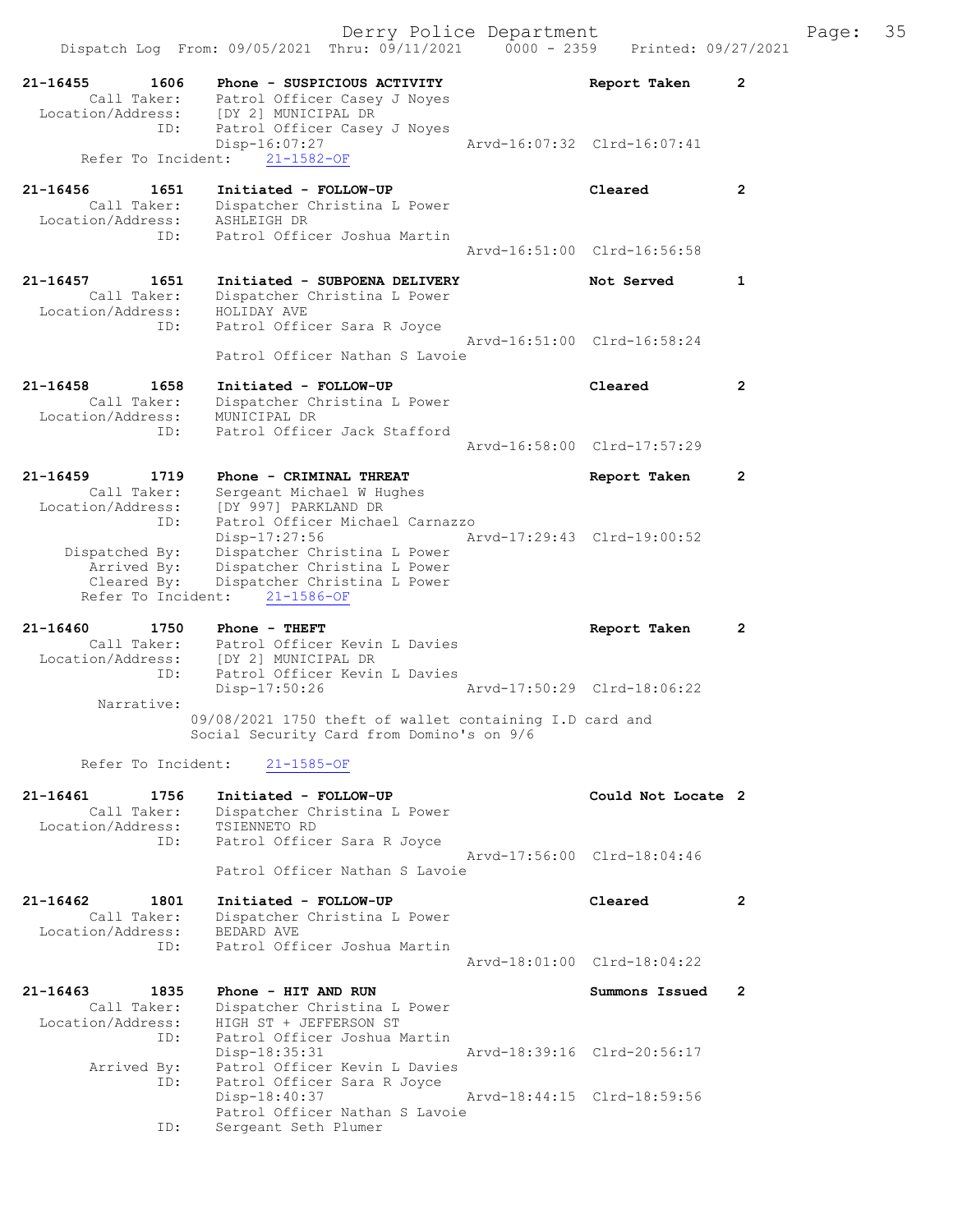Derry Police Department<br>
Page: 36 Printed: 09/27/2021 0000 - 2359 Printed: 09/27/2021 Dispatch Log From: 09/05/2021 Thru: 09/11/2021 Disp-19:05:33 Arvd-19:05:35 Clrd-19:47:12 Dispatched By: Patrol Officer Kevin L Davies<br>Arrived By: Patrol Officer Kevin L Davies Patrol Officer Kevin L Davies Narrative: Londonderry PD reporting they have the MV stopped by Maple St. Narrative: 09/08/2021 1904 434 requested DFD and they are responding Narrative: LPD stopping on W Broadway Narrative: 09/08/2021 1908 DFD requested and on scene Narrative: 09/08/2021 1929 DFD requested a 2nd time Narrative: 09/08/2021 1932 DFD on scene Narrative: 09/08/2021 2002 one in custody for DUI Dempsey,Edward 1 Silvestri Cr Derry, NH dob 080167 Narrative: 09/08/2021 2056 released at PMC with a court date of 1/20/22 Refer To Summons: 21-866-AR 21-16464 1903 Phone - DOMESTIC DISTURBANCE Arrest(s) Made 1<br>Call Taker: Dispatcher Christina L Power Dispatcher Christina L Power<br>LINLEW DR Location/Address:<br>TD: Patrol Officer Sara R Joyce<br>Disp-19:04:13 Disp-19:04:13 Arvd-19:07:20 Clrd-21:22:31 Patrol Officer Nathan S Lavoie<br>ID: Patrol Officer Jack Stafford Patrol Officer Jack Stafford<br>Disp-19:04:17 Arvd-19:04:32 Clrd-20:27:24 ID: Patrol Officer Michael Carnazzo Disp-19:05:18 Arvd-19:06:29 Clrd-19:06:32 Dispatched By: Patrol Officer Kevin L Davies Arrived By: Patrol Officer Kevin L Davies<br>Cleared By: Patrol Officer Kevin L Davies Cleared By: Patrol Officer Kevin L Davies ID: Patrol Officer Michael Carnazzo Disp-20:13:28 Clrd-20:27:07 Narrative: between brothers Narrative: 09/08/2021 2002 one in custody for assault Narrative: transporting to hq's 49225.9 Narrative: 09/08/2021 2009 off at hq's e/m 49246.6 with: Johnson, Dalton 12 Linlew Dr Derry, NH dob 083193 Narrative: 09/08/2021 2155 prisoner checked Narrative: 09/08/2021 2230 prisoner checked Narrative: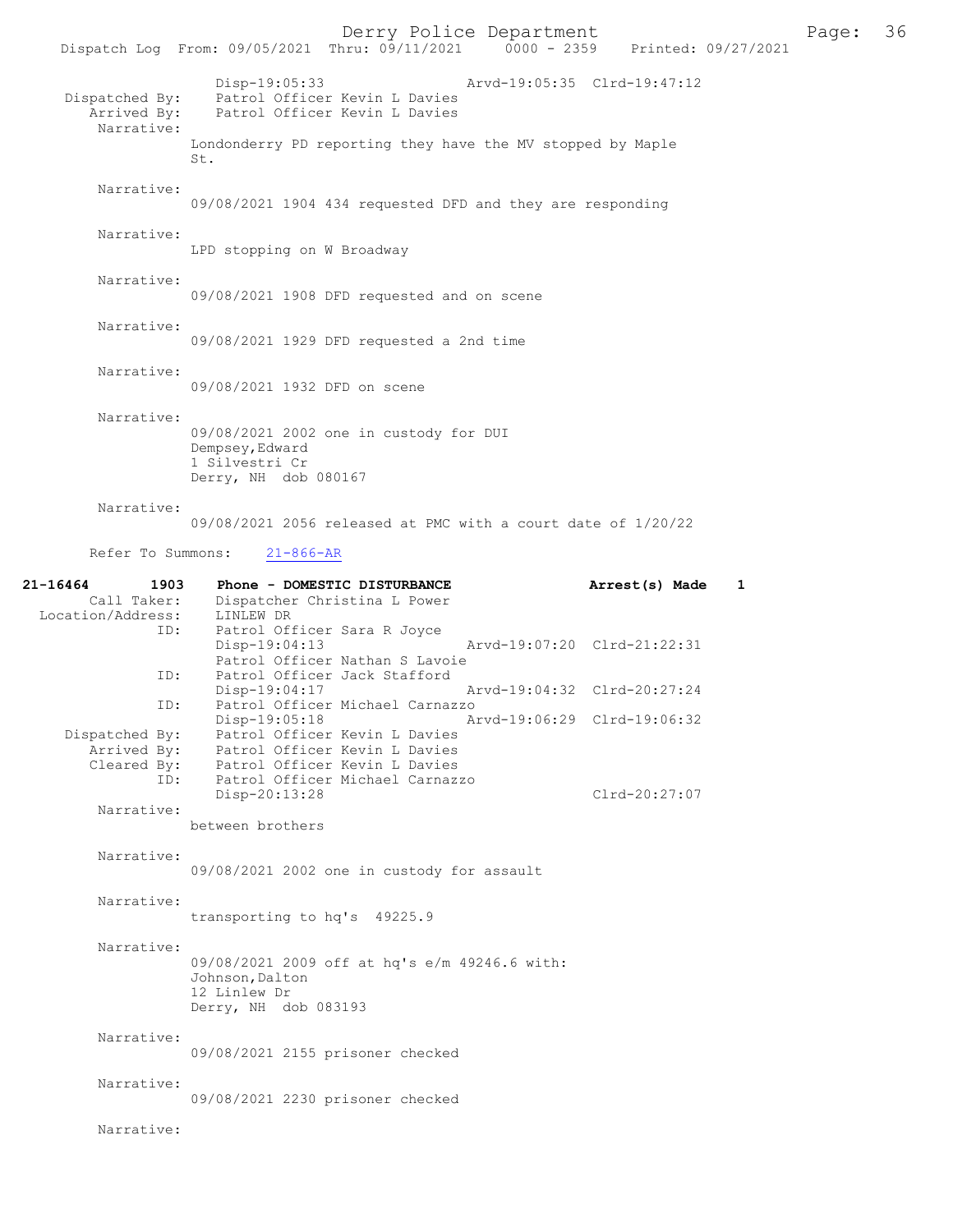Derry Police Department Fage: 37 Dispatch Log From: 09/05/2021 Thru: 09/11/2021 0000 - 2359 Printed: 09/27/2021 09/08/2021 2322 Subject released on \$1,000 PR w/ court date of 1/20/22 as per mencis Refer To Field Int:  $\frac{21-3178-FI}{21-867-AR}$ Refer To Arrest: 21-16465 1910 Phone - WELFARE CHECK Services Rendered 2 Call Taker: Patrol Officer Kevin L Davies Location/Address: HIGH ST ID: Patrol Officer Michael Carnazzo Disp-19:11:16 Arvd-19:11:20 Clrd-19:19:55 Cleared By: Dispatcher Christina L Power Refer To Field Int: 21-3179-FI 21-16466 1920 Initiated - FOLLOW-UP Cleared 2 Call Taker: Dispatcher Christina L Power Location/Address: ASH ST ID: Patrol Officer Michael Carnazzo Arvd-19:20:00 Clrd-19:46:01 21-16467 1958 Phone - ABANDONED 911 Services Rendered 1 Call Taker: Dispatcher Christina L Power Location/Address: HOOD RD ID: Patrol Officer Michael Carnazzo Disp-21:47:29 Arvd-21:48:49 Clrd-21:54:02 Narrative: elevator Narrative: checked and no issues. Refer To Field Int: 21-3187-FI 21-16468 2028 Phone - SUSPICIOUS ACTIVITY Gone on Arrival 2 Call Taker: Dispatcher Christina L Power Location/Address: E BROADWAY ID: Patrol Officer Joshua Martin Disp-20:57:21 Arvd-20:58:12 Clrd-20:58:13 Narrative: dk blue p/up 21-16469 2029 Phone - SUSPICIOUS ACTIVITY Transported to Hospital 2 Call Taker: Dispatcher Christina L Power Location/Address: HIGH ST + W BROADWAY ID: Patrol Officer Jack Stafford Disp-20:29:57 Arvd-20:39:39 Clrd-21:22:24 Arrived By: Sergeant Michael W Hughes ID: Patrol Officer Michael Carnazzo Disp-20:30:03 Arvd-20:31:06 Clrd-21:47:09 ID: Sergeant Seth Plumer Disp-20:48:48 Arvd-20:48:52 Clrd-21:22:28 Narrative: red sedan Narrative: 09/08/2021 2102 one in custody on an IEA Narrative: 09/08/2021 2102 next on the list requested, LBP assigned Narrative: 09/08/2021 2106 transporting one to PMC s/m 9154.1 Narrative: 09/08/2021 2110 off at PMC e/m 9155.4 Refer To P/C: 21-868-AR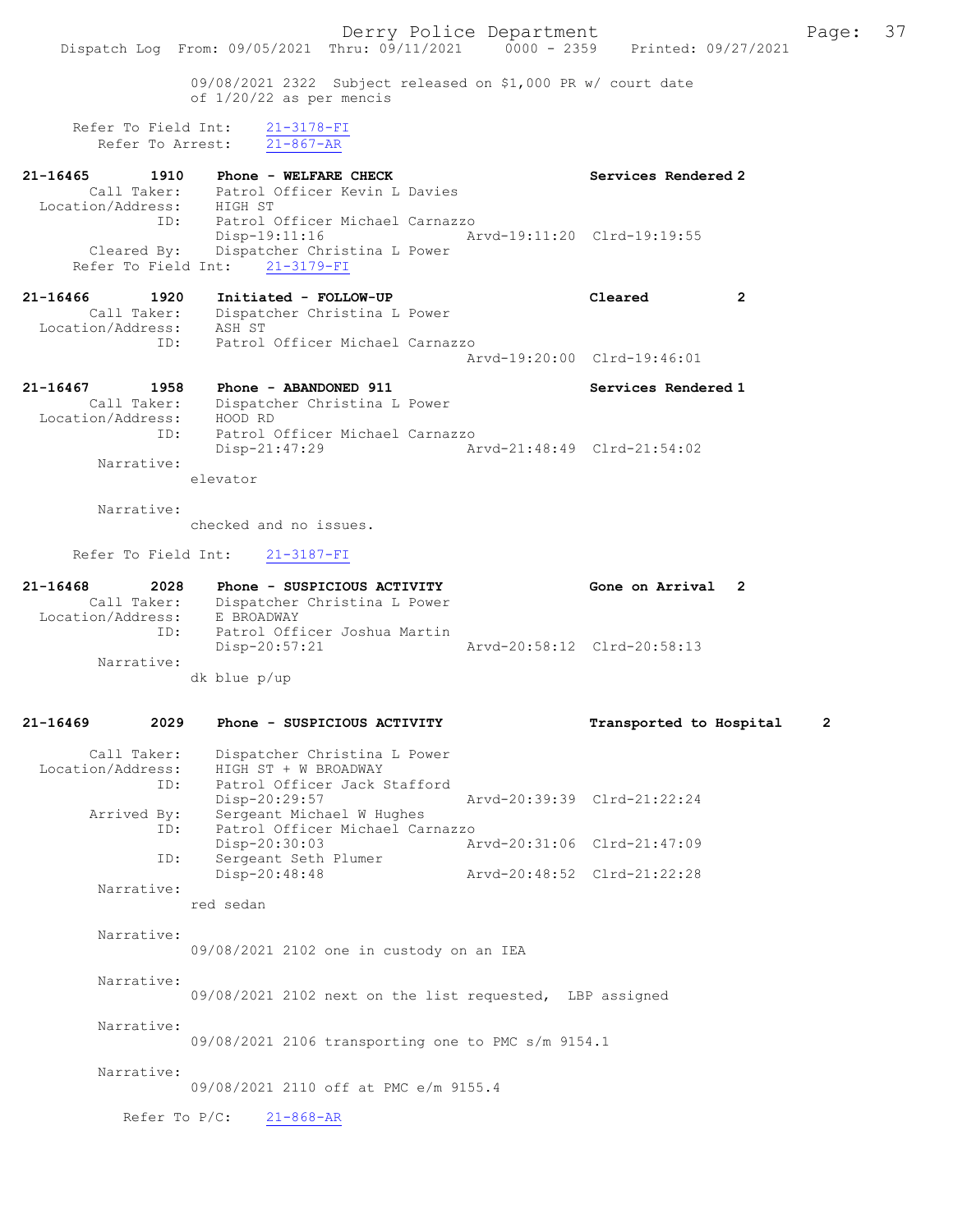| 21-16470<br>2243           | Phone - FIRE, STRUCTURE                                          | Services Rendered 1                      |
|----------------------------|------------------------------------------------------------------|------------------------------------------|
| Call Taker:                | Dispatcher Christina L Power                                     |                                          |
| Location/Address:          | HIGH ST                                                          |                                          |
| ID:                        | Patrol Officer Taylor Dezotell                                   |                                          |
|                            | Disp-22:53:35                                                    | Arvd-22:53:37 Clrd-09/09/2021 @ 02:52:25 |
| Dispatched By:             | Patrol Officer Kevin L Davies                                    |                                          |
| Arrived By:                | Patrol Officer Kevin L Davies                                    |                                          |
| Cleared By:                | Dispatcher Christine D Carlson                                   |                                          |
| ID:                        | Patrol Officer Brendan S Holden                                  |                                          |
|                            | $Disp-22:53:44$                                                  | Arvd-22:53:46 Clrd-23:09:00              |
| Dispatched By:             | Patrol Officer Kevin L Davies                                    |                                          |
| Arrived By:                | Patrol Officer Kevin L Davies                                    |                                          |
| Cleared By:                | Dispatcher Christine D Carlson                                   |                                          |
| ID:                        | Sergeant Patrick H Dawson                                        |                                          |
|                            | Disp-22:53:56                                                    | Arvd-22:53:58 Clrd-09/09/2021 @ 00:37:36 |
| Dispatched By:             | Patrol Officer Kevin L Davies                                    |                                          |
| Arrived By:                | Patrol Officer Kevin L Davies                                    |                                          |
| Cleared By:                | Dispatcher Christine D Carlson                                   |                                          |
| ID:                        | Patrol Officer Ryan M Panaro                                     |                                          |
|                            | Disp-22:55:42                                                    | Arvd-23:00:28 Clrd-09/09/2021 @ 00:31:10 |
| Dispatched By:             | Dispatcher Christine D Carlson                                   |                                          |
| Arrived By:                | Patrol Officer Kevin L Davies                                    |                                          |
| Cleared By:                | Dispatcher Christine D Carlson                                   |                                          |
| ID:                        | Patrol Officer Jack Stafford                                     |                                          |
|                            | Disp-23:03:13                                                    | Arvd-23:03:19 Clrd-09/09/2021 @ 01:44:29 |
| Dispatched By:             | Dispatcher Christine D Carlson                                   |                                          |
| Arrived By:                | Dispatcher Christine D Carlson                                   |                                          |
| Cleared By:                | Dispatcher Christine D Carlson                                   |                                          |
| ID:                        | Patrol Officer Michael Carnazzo                                  |                                          |
|                            | Disp-23:03:17                                                    | Arvd-23:03:19 Clrd-09/09/2021 @ 01:44:31 |
| Dispatched By:             | Dispatcher Christine D Carlson                                   |                                          |
| Arrived By:                | Dispatcher Christine D Carlson                                   |                                          |
| Cleared By:                | Dispatcher Christine D Carlson                                   |                                          |
| ID:                        | Patrol Officer Joshua Martin                                     |                                          |
|                            | Disp-23:03:22                                                    | Arvd-23:03:23 Clrd-09/09/2021 @ 01:44:33 |
| Dispatched By:             | Dispatcher Christine D Carlson                                   |                                          |
| Arrived By:                | Dispatcher Christine D Carlson                                   |                                          |
| Cleared By:                | Dispatcher Christine D Carlson                                   |                                          |
| ID:                        | Patrol Officer Brendan S Holden                                  |                                          |
|                            | Disp-23:21:49                                                    | Arvd-23:21:58 Clrd-09/09/2021 @ 02:52:23 |
| Dispatched By:             | Dispatcher Christine D Carlson                                   |                                          |
| Arrived By:                | Dispatcher Christine D Carlson                                   |                                          |
| Cleared By:                | Dispatcher Christine D Carlson                                   |                                          |
| ID:                        | Sergeant Patrick H Dawson<br>Disp-00:47:47                       | Arvd-00:47:48 Clrd-09/09/2021 @ 01:08:09 |
|                            | Dispatcher Christine D Carlson                                   |                                          |
| Dispatched By:             |                                                                  |                                          |
| Arrived By:<br>Cleared By: | Dispatcher Christine D Carlson<br>Dispatcher Christine D Carlson |                                          |
| Narrative:                 |                                                                  |                                          |
|                            | 09/08/2021 2319 Captain Thomas updated on the incident at        |                                          |
|                            | this time.                                                       |                                          |
|                            |                                                                  |                                          |
| Refer To Incident:         | $21 - 1588 - OF$                                                 |                                          |
| 21-16471<br>2309           | Initiated - MV STOP                                              | Report Taken<br>3                        |
| Call Taker:                | Dispatcher Christine D Carlson                                   |                                          |
|                            |                                                                  |                                          |

 Call Taker: Dispatcher Christine D Carlson Location/Address: HIGH ST ID: Patrol Officer Brendan S Holden Arvd-23:09:00 Clrd-23:21:49

Refer To Incident: 21-1587-OF

| 21-16472          | 2346        | Phone - SUSPICIOUS ACTIVITY                       | Services Rendered 2         |
|-------------------|-------------|---------------------------------------------------|-----------------------------|
|                   | Call Taker: | Dispatcher Christine D Carlson                    |                             |
| Location/Address: |             | BOYD RD                                           |                             |
|                   | ID:         | Patrol Officer Melissa M Houde                    |                             |
|                   |             | Disp-23:46:56                                     | Arvd-23:49:33 Clrd-23:54:46 |
|                   | Narrative:  |                                                   |                             |
|                   |             | 09/08/2021 2354 Vehicle unoccupied, ticket issued |                             |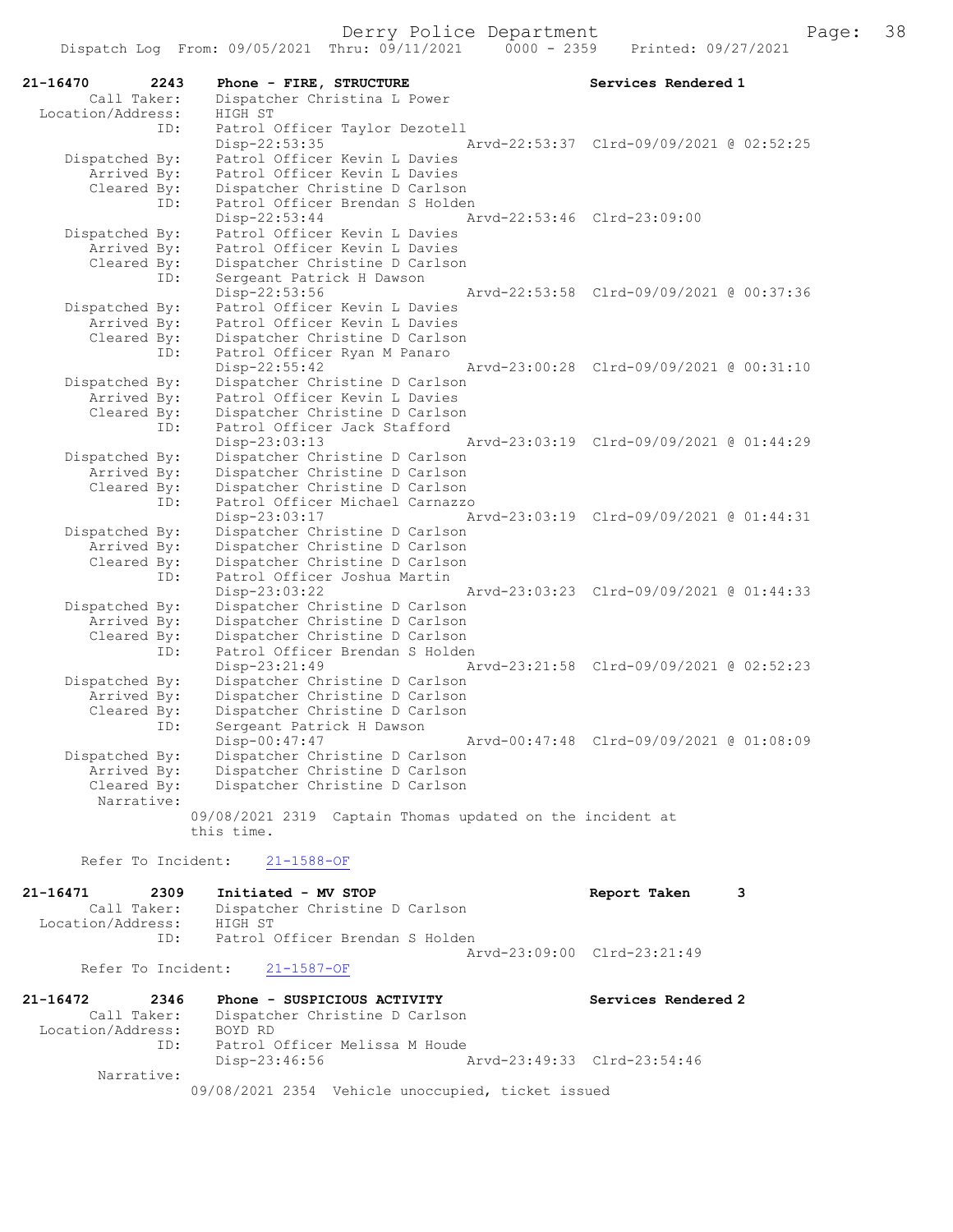## For Date: 09/09/2021 - Thursday

| 21-16473<br>0036<br>Call Taker:<br>Location/Address:     | Initiated - PROPERTY CHECK<br>Dispatcher Christine D Carlson<br>S MAIN ST                        | Services Rendered 2             |
|----------------------------------------------------------|--------------------------------------------------------------------------------------------------|---------------------------------|
| ID:                                                      | Patrol Officer Melissa M Houde                                                                   | Arvd-00:36:00 Clrd-00:44:32     |
| ID:                                                      | Patrol Officer Ryan M Panaro<br>Disp-00:37:23                                                    | Arvd-00:38:41 Clrd-00:44:30     |
| ID:                                                      | Sergeant Patrick H Dawson<br>Disp-00:37:39                                                       | Arvd-00:39:16 Clrd-00:44:27     |
| 21-16474<br>0057<br>Call Taker:                          | Initiated - MV STOP<br>Dispatcher Christine D Carlson                                            | 3<br>Warning Issued             |
| Location/Address:<br>ID:                                 | N MAIN ST<br>Patrol Officer Ryan M Panaro                                                        | Arvd-00:57:00 Clrd-01:04:33     |
| Refer To Citation:                                       | $21 - 3990 - CN$                                                                                 |                                 |
| $21 - 16475$<br>0127<br>Call Taker:<br>Location/Address: | Initiated - MV CHECK<br>Dispatcher Christine D Carlson<br>LINLEW DR                              | Vehicle checked<br>$\mathbf{1}$ |
| ID:                                                      | Patrol Officer Ryan M Panaro                                                                     | Arvd-01:27:00 Clrd-01:30:24     |
| $21 - 16476$<br>0132<br>Call Taker:<br>Location/Address: | Initiated - MV CHECK<br>Dispatcher Christine D Carlson<br>E BROADWAY                             | Vehicle checked<br>$\mathbf{1}$ |
| ID:                                                      | Patrol Officer Melissa M Houde                                                                   | Arvd-01:32:00 Clrd-01:33:47     |
| 21-16477<br>0320                                         | Phone - ALARM, BURGLAR                                                                           | Services Rendered 1             |
| Call Taker:<br>Location/Address:<br>ID:                  | Dispatcher Christine D Carlson<br>[DY 1041] MANCHESTER AVE<br>Patrol Officer Taylor Dezotell     |                                 |
| ID:                                                      | Disp-03:21:36<br>Patrol Officer Brendan S Holden                                                 | Arvd-03:25:09 Clrd-03:27:46     |
| Refer To Field Int:                                      | Disp-03:21:37<br>$21 - 3186 - FI$                                                                | Arvd-03:25:48 Clrd-03:27:44     |
| $21 - 16478$<br>0731                                     | Initiated - MV STOP                                                                              | 3<br>Warning Issued             |
| Call Taker:<br>Location/Address:<br>ID:                  | Dispatcher Jonathon S Pickering<br>W BROADWAY<br>Patrol Officer Melissa M Houde                  |                                 |
| Refer To Citation:                                       | $21 - 3991 - CN$                                                                                 | Arvd-07:31:06 Clrd-07:35:44     |
| 21-16479<br>0732                                         | Phone - DOMESTIC DISTURBANCE                                                                     | Services Rendered 1             |
| Call Taker:<br>Location/Address:<br>ID:                  | Dispatcher Jonathon S Pickering<br>[DY 2702] PEMIGEWASSET CIR<br>Patrol Officer Awess Abdulkadir |                                 |
| ID:                                                      | Disp-07:33:35<br>Patrol Officer Nicholas M Granville                                             | Arvd-07:40:51 Clrd-08:01:02     |
| Arrived By:<br>ID:                                       | Disp-07:33:37<br>Sergeant Jared Knox<br>Sergeant Jeffrey M Dawe                                  | Arvd-07:41:27 Clrd-08:01:01     |
| Arrived By:<br>Refer To Field Int:                       | Disp-07:33:42<br>Sergeant Jared Knox<br>$21 - 3180 - FI$                                         | Arvd-07:41:30 Clrd-08:01:00     |
| 21-16480<br>0739                                         | Initiated - MV STOP                                                                              | 3<br>Warning Issued             |
| Call Taker:<br>Location/Address:<br>ID:                  | Dispatcher Jonathon S Pickering<br>W BROADWAY<br>Patrol Officer Melissa M Houde                  |                                 |
| Cleared By:                                              | Sergeant Jared Knox                                                                              | Arvd-07:39:00 Clrd-07:43:04     |
| Refer To Citation:                                       | 21-3992-CN                                                                                       |                                 |
| 21-16481<br>0751<br>Call Taker:                          | Initiated - MV STOP<br>Sergeant Jared Knox                                                       | Warning Issued<br>3             |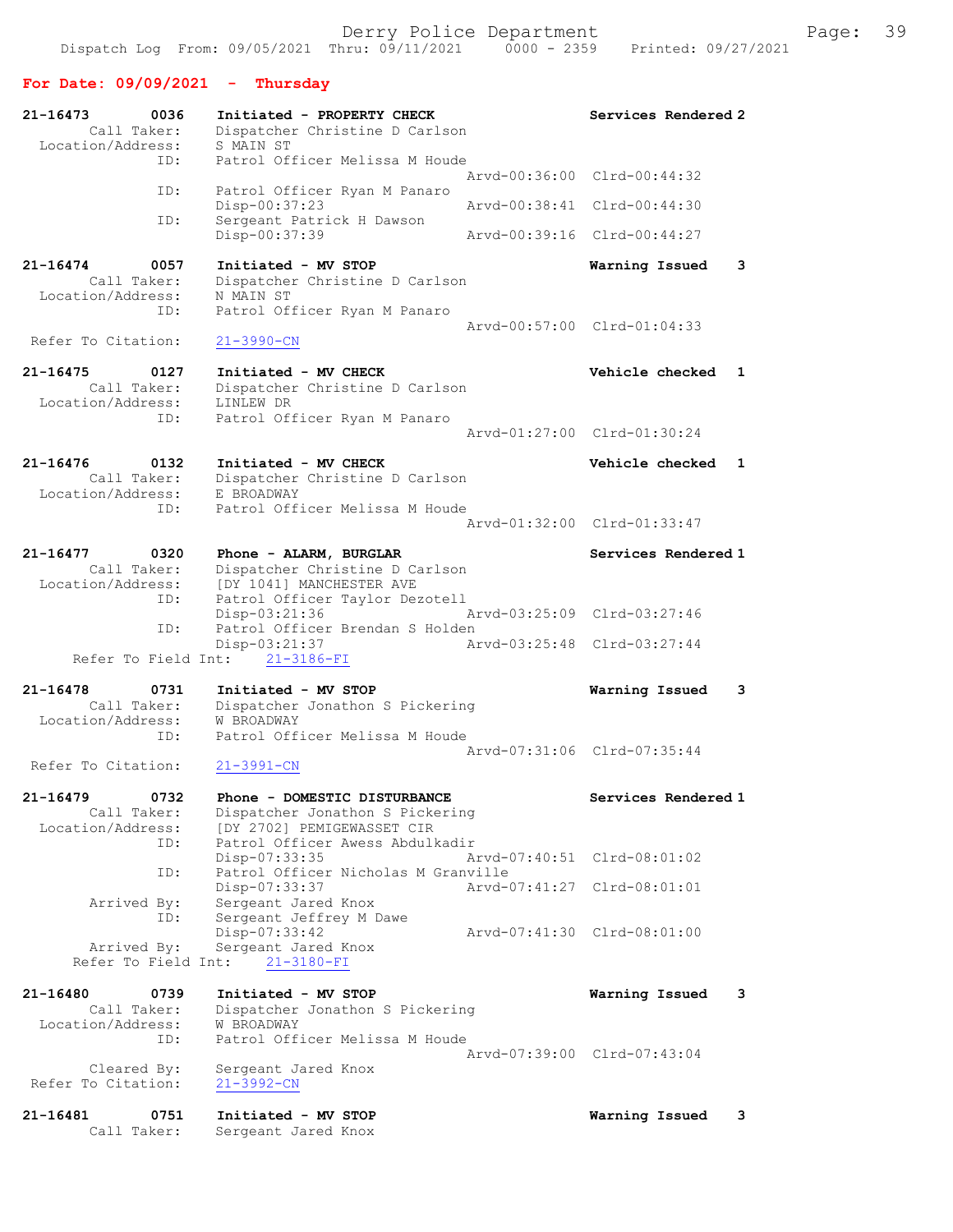Derry Police Department The Page: 40 Dispatch Log From: 09/05/2021 Thru: 09/11/2021 0000 - 2359 Printed: 09/27/2021 Location/Address: W BROADWAY ID: Patrol Officer Melissa M Houde Arvd-07:51:00 Clrd-07:55:02 Cleared By: Dispatcher Jonathon S Pickering Refer To Citation: 21-3993-CN 21-16482 0757 Initiated - MV STOP Warning Issued 3 Call Taker: Dispatcher Jonathon S Pickering Location/Address: W BROADWAY ID: Patrol Officer Melissa M Houde Arvd-07:57:00 Clrd-08:02:38 Refer To Citation: 21-3994-CN 21-16483 0807 Initiated - MV STOP Warning Issued 3 Call Taker: Dispatcher Jonathon S Pickering<br>cion/Address: W BROADWAY Location/Address: ID: Patrol Officer Melissa M Houde Arvd-08:07:00 Clrd-08:14:25<br>21-3995-CN Refer To Citation: 21-16484 0814 Initiated - MV STOP No Action Required 3 Call Taker: Dispatcher Jonathon S Pickering Location/Address: W BROADWAY ID: Patrol Officer Melissa M Houde Arvd-08:14:00 Clrd-08:17:28 21-16485 0826 Initiated - MV STOP Warning Issued 3 Call Taker: Dispatcher Jonathon S Pickering Location/Address: NORTH AVE + BIRCH ST ID: Patrol Officer Melissa M Houde Arvd-08:26:00 Clrd-08:32:34<br>21-3996-CN Refer To Citation: 21-16486 0840 Phone - ASSIST CITIZEN ADVICE GIVEN 3 Call Taker: Dispatcher Jonathon S Pickering<br>Location/Address: [DY 2] MUNICIPAL DR Location/Address: [DY 2] MUNICIPAL DR ID: Patrol Officer Nicholas M Granville Disp-08:40:46 Arvd-08:50:32 Clrd-08:51:29 21-16487 0850 Initiated - MV STOP Warning Issued 3 Call Taker: Dispatcher Jonathon S Pickering Location/Address: BIRCH ST ID: Patrol Officer Melissa M Houde Arvd-08:50:00 Clrd-09:08:06 ID: Patrol Officer Charles L Doherty<br>Disp-09:02:40 Arv Disp-09:02:40 Arvd-09:02:43 Clrd-09:08:06 Refer To Citation: 21-16488 0911 Initiated - ANIMAL COMPLAINT Services Rendered 1 Call Taker: Dispatcher Jonathon S Pickering Location/Address: PINKERTON ST ID: Patrol Officer Charles L Doherty Arvd-09:11:00 Clrd-10:18:15<br>ID: Sergeant Jeffrey M Dawe Sergeant Jeffrey M Dawe Disp-09:33:25 Arvd-09:33:28 Clrd-10:18:16<br>Dispatched By: Sergeant Jared Knox Sergeant Jared Knox Arrived By: Sergeant Jared Knox Narrative: 09/09/2021 0919 injured hawk Narrative: 09/09/2021 1018 recovered by a rescue agency Refer To Field Int: 21-3184-FI 21-16489 0915 Phone - MEDICAL EMERGENCY Assistance Rendered 1

 Call Taker: Dispatcher Jonathon S Pickering Location/Address: FORDWAY ST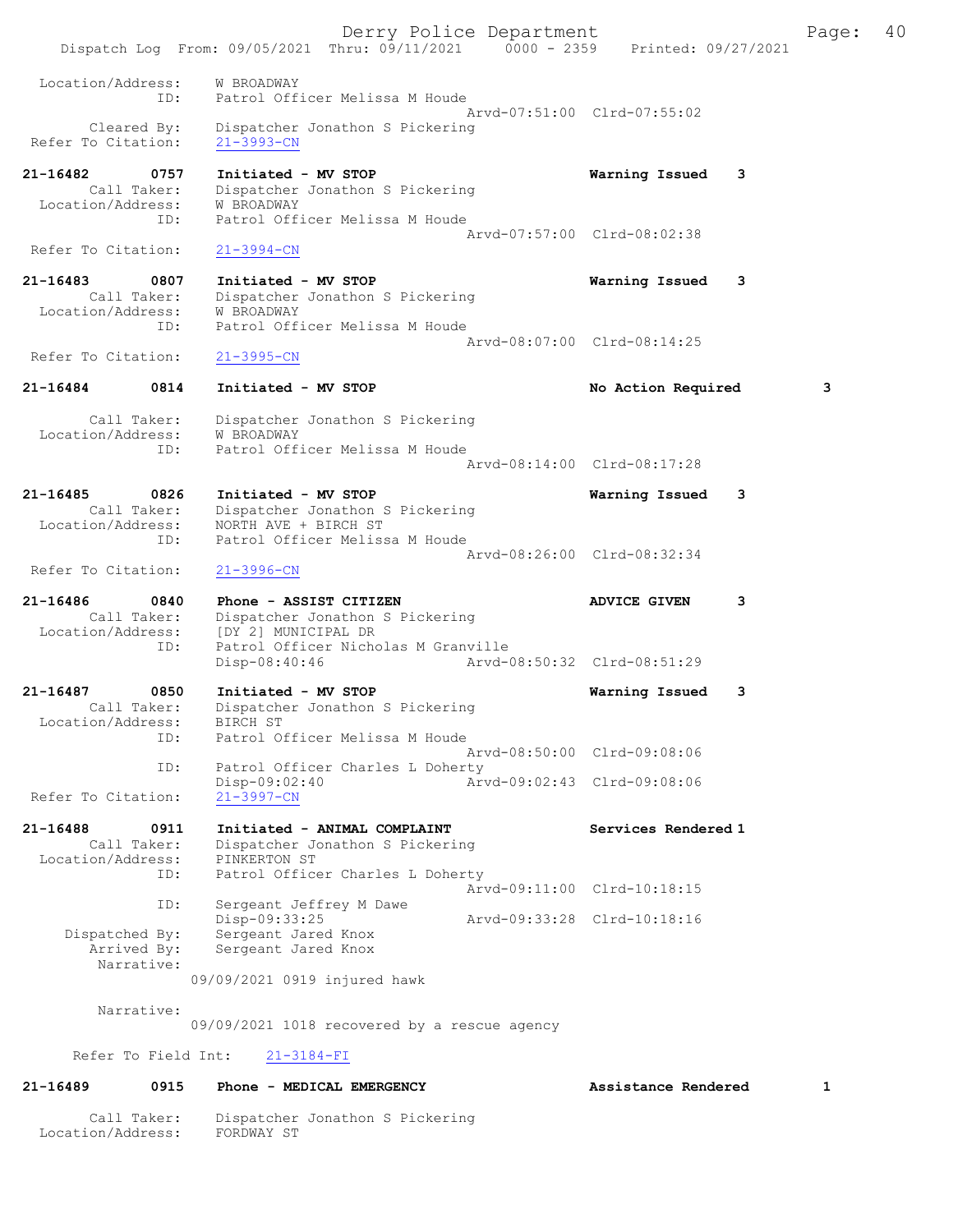Derry Police Department Fage: 41 Dispatch Log From: 09/05/2021 Thru: 09/11/2021 0000 - 2359 Printed: 09/27/2021 ID: Patrol Officer Nicholas M Granville Disp-09:15:22 Arvd-09:16:27 Clrd-09:29:38<br>TD: Patrol Officer Timothy J Underbill Patrol Officer Timothy J Underhill Disp-09:15:26 Arvd-09:16:25 Clrd-09:29:37 ID: Patrol Officer Awess Abdulkadir Disp-09:15:29 Arvd-09:16:27 Clrd-09:29:38 ID: Sergeant Jeffrey M Dawe<br>Disp-09:19:04 Disp-09:19:04 Arvd-09:19:05 Clrd-09:29:40 Narrative: 09/09/2021 0915 reported unconscious person in a vehicle Narrative: 09/09/2021 0919 DFD on scene Narrative: 09/09/2021 0929 subject declined transport Refer To Field Int: 21-3182-FI 21-16490 0934 Initiated - MV STOP Summons Issued 3 Call Taker: Dispatcher Jonathon S Pickering Location/Address: E BROADWAY + HOODKROFT DR ID: Patrol Officer Melissa M Houde Arvd-09:34:00 Clrd-09:43:21 Refer To Citation: 21-816-007011 21-16491 0959 Initiated - MV STOP Warning Issued 3 Call Taker: Dispatcher Jonathon S Pickering Location/Address: BIRCH ST ID: Patrol Officer Melissa M Houde Arvd-09:59:00 Clrd-10:06:29 Refer To Citation: 21-3998-CN 21-16492 1006 Initiated - MV STOP Warning Issued 3 Call Taker: Dispatcher Jonathon S Pickering Location/Address: BIRCH ST + WILSON AVE ID: Patrol Officer Melissa M Houde Arvd-10:06:00 Clrd-10:16:20 Refer To Citation: 21-3999-CN 21-16493 1014 Initiated - PARKING COMPLAINT Vehicle checked 1 Call Taker: Dispatcher Jonathon S Pickering Location/Address: CHESTER RD ID: Patrol Officer James M McClafferty Arvd-10:14:00 Clrd-10:18:25 21-16494 1025 Phone - JUVENILE OFFENSES Services Rendered 2 Call Taker: Dispatcher Jonathon S Pickering Location/Address: S MAIN ST + HUMPHREY RD ID: Patrol Officer Timothy J Underhill Disp-10:25:59 Arvd-10:26:02 Clrd-10:49:46 ID: Patrol Officer Awess Abdulkadir Disp-10:26:00 Arvd-10:28:46 Clrd-10:49:47 Narrative: 09/09/2021 1026 off with WRBMS teacher and a student Narrative: 09/09/2021 1049 returned to school Refer To Field Int: 21-3197-FI 21-16495 1029 Initiated - MV STOP Warning Issued 3 Call Taker: Dispatcher Jonathon S Pickering Location/Address: W BROADWAY ID: Patrol Officer Melissa M Houde Arvd-10:29:00 Clrd-10:34:36 21-16496 1122 Initiated - JUVENILE OFFENSES Cleared 2 Call Taker: Dispatcher Jonathon S Pickering Location/Address: [DY 250] PINKERTON ST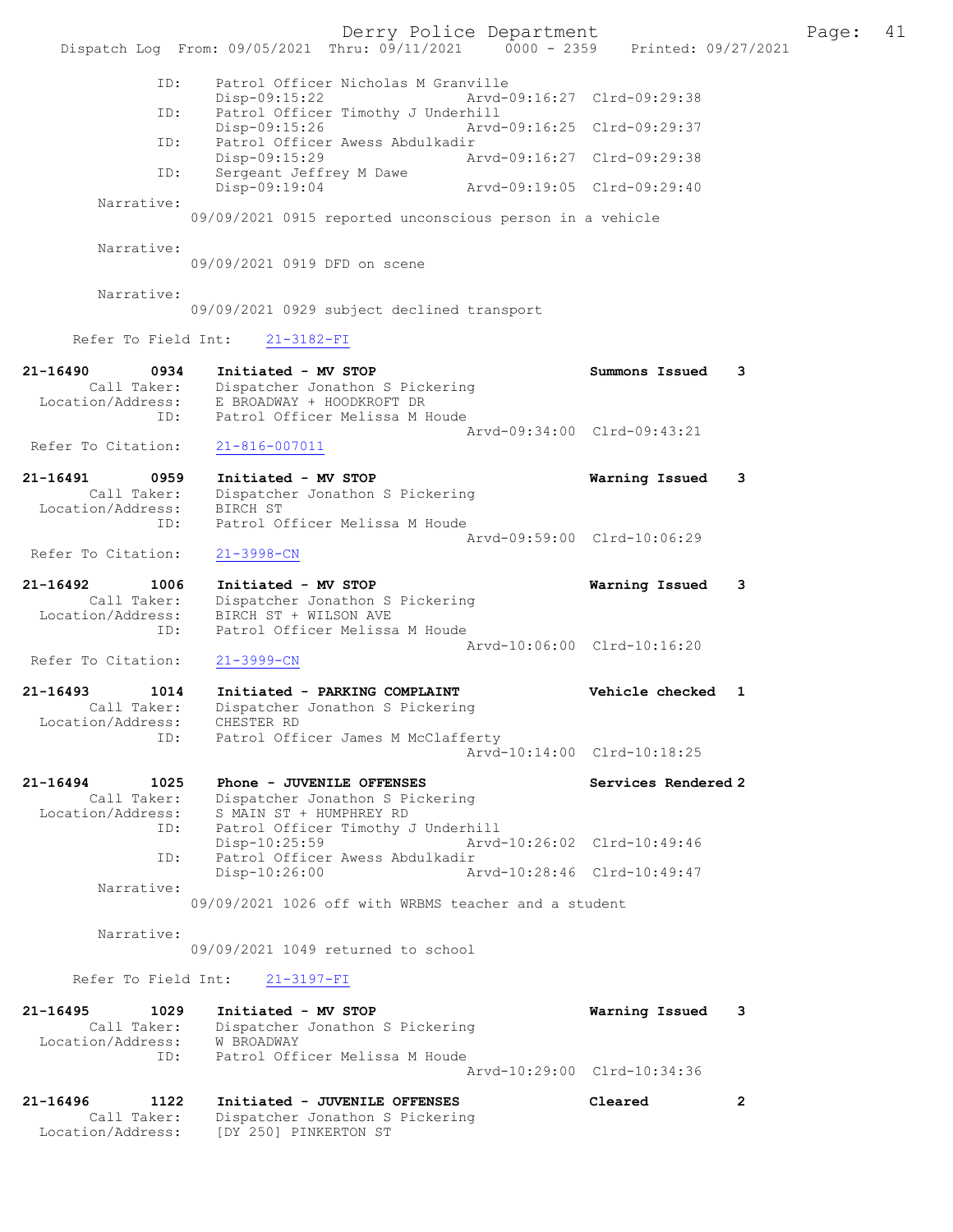|                                                             | Dispatch Log From: 09/05/2021 Thru: 09/11/2021 0000 - 2359 Printed: 09/27/2021                                                                                          | Derry Police Department     |                                       | Page: 42     |  |
|-------------------------------------------------------------|-------------------------------------------------------------------------------------------------------------------------------------------------------------------------|-----------------------------|---------------------------------------|--------------|--|
| ID:                                                         | Patrol Officer Brian J Landry                                                                                                                                           |                             |                                       |              |  |
| Refer To Summons:                                           | $21 - 869 - AR$                                                                                                                                                         |                             | Arvd-11:22:00 Clrd-11:32:17           |              |  |
| 21-16497<br>1124                                            | Phone - TRAFFIC CONTROL                                                                                                                                                 |                             | No Action Required                    | 3            |  |
| Call Taker:<br>Location/Address:<br>ID:                     | Dispatcher Jonathon S Pickering<br>MANCHESTER RD + ASHLEIGH DR<br>Patrol Officer Charles L Doherty                                                                      |                             |                                       |              |  |
|                                                             | Disp-11:25:29                                                                                                                                                           | Arvd-11:29:13 Clrd-11:30:49 |                                       |              |  |
| 21-16498<br>1138<br>ID:                                     | Initiated - FINGERPRINTS<br>Call Taker: Dispatcher Jonathon<br>Location/Address: [DY 2] MUNICIPAL DR<br>Dispatcher Jonathon S Pickering<br>Patrol Officer Casey J Noyes |                             | Services Rendered 3                   |              |  |
|                                                             |                                                                                                                                                                         |                             | Arvd-11:38:00 Clrd-11:46:05           |              |  |
| 21-16499 1142<br>Location/Address: DAMREN RD                | Phone - SUSPICIOUS ACTIVITY<br>Call Taker: Dispatcher Jonathon S Pickering                                                                                              |                             | $\overline{2}$<br><b>ADVICE GIVEN</b> |              |  |
| ID:                                                         | Patrol Officer Timothy J Underhill<br>$Disp-11:44:11$                                                                                                                   | Arvd-11:54:26 Clrd-12:33:31 |                                       |              |  |
| ID:                                                         | Patrol Officer Charles L Doherty<br>Disp-12:32:19                                                                                                                       |                             | Clrd-12:33:30                         |              |  |
| Narrative:                                                  | 09/09/2021 1233 dispute between campers, mediated                                                                                                                       |                             |                                       |              |  |
| Refer To Field Int:                                         | $21 - 3199 - FI$                                                                                                                                                        |                             |                                       |              |  |
| 21-16500<br>1226                                            | Walk-In - VIN CHECK                                                                                                                                                     |                             | Services Rendered 3                   |              |  |
| Location/Address:                                           | Call Taker: Patrol Officer Casey J Noyes<br>[DY 2] MUNICIPAL DR                                                                                                         |                             |                                       |              |  |
| ID:                                                         | Patrol Officer Casey J Noyes<br>Disp-12:26:26                                                                                                                           | Arvd-12:26:29 Clrd-12:33:07 |                                       |              |  |
| 21-16501<br>1233<br>Call Taker:<br>Location/Address:        | Initiated - INDECENT EXPOSURE<br>Dispatcher Jonathon S Pickering<br>DAMREN RD                                                                                           |                             | 2<br>Report Taken                     |              |  |
| ID:                                                         | Patrol Officer Timothy J Underhill                                                                                                                                      |                             | Arvd-12:33:00 Clrd-13:11:30           |              |  |
| ID:                                                         | Patrol Officer Charles L Doherty<br>Disp-12:33:58                                                                                                                       |                             | Arvd-12:46:44 Clrd-13:06:16           |              |  |
| ID:<br>Refer To Incident:                                   | Sergeant Jeffrey M Dawe<br>Disp-12:42:38<br>$21 - 1590 - OF$                                                                                                            |                             | Arvd-12:55:01 Clrd-13:03:24           |              |  |
|                                                             |                                                                                                                                                                         |                             |                                       |              |  |
| 21-16502<br>1240<br>Call Taker:<br>Location/Address:<br>ID: | Phone - DISABLED MV<br>Dispatcher Jonathon S Pickering<br>MANCHESTER RD + ASHLEIGH DR<br>Patrol Officer Awess Abdulkadir                                                |                             | <b>Vehicle Towed</b>                  | 3            |  |
| Narrative:                                                  | Disp-12:41:23                                                                                                                                                           |                             | Arvd-12:47:33 Clrd-13:37:46           |              |  |
|                                                             | 09/09/2021 1249 off with NH 3877098                                                                                                                                     |                             |                                       |              |  |
| Narrative:                                                  | 09/09/2021 1254 next on the list requested, Birch St<br>assigned                                                                                                        |                             |                                       |              |  |
| Narrative:                                                  | 09/09/2021 1303 Birch St on scene                                                                                                                                       |                             |                                       |              |  |
| 21-16503<br>1241<br>Call Taker:<br>ID:                      | Phone - JUVENILE OFFENSES<br>Dispatcher Jonathon S Pickering<br>Location/Address: [DY 2] MUNICIPAL DR<br>Sergeant Jared Knox                                            |                             | Report Taken                          | 2            |  |
| Refer To Incident:                                          | Disp-12:42:16<br>$21 - 1589 - OF$                                                                                                                                       |                             | Arvd-12:42:17 Clrd-12:42:32           |              |  |
| $21 - 16504$<br>1319                                        | Phone - FOLLOW-UP                                                                                                                                                       |                             | No Action Required                    | $\mathbf{2}$ |  |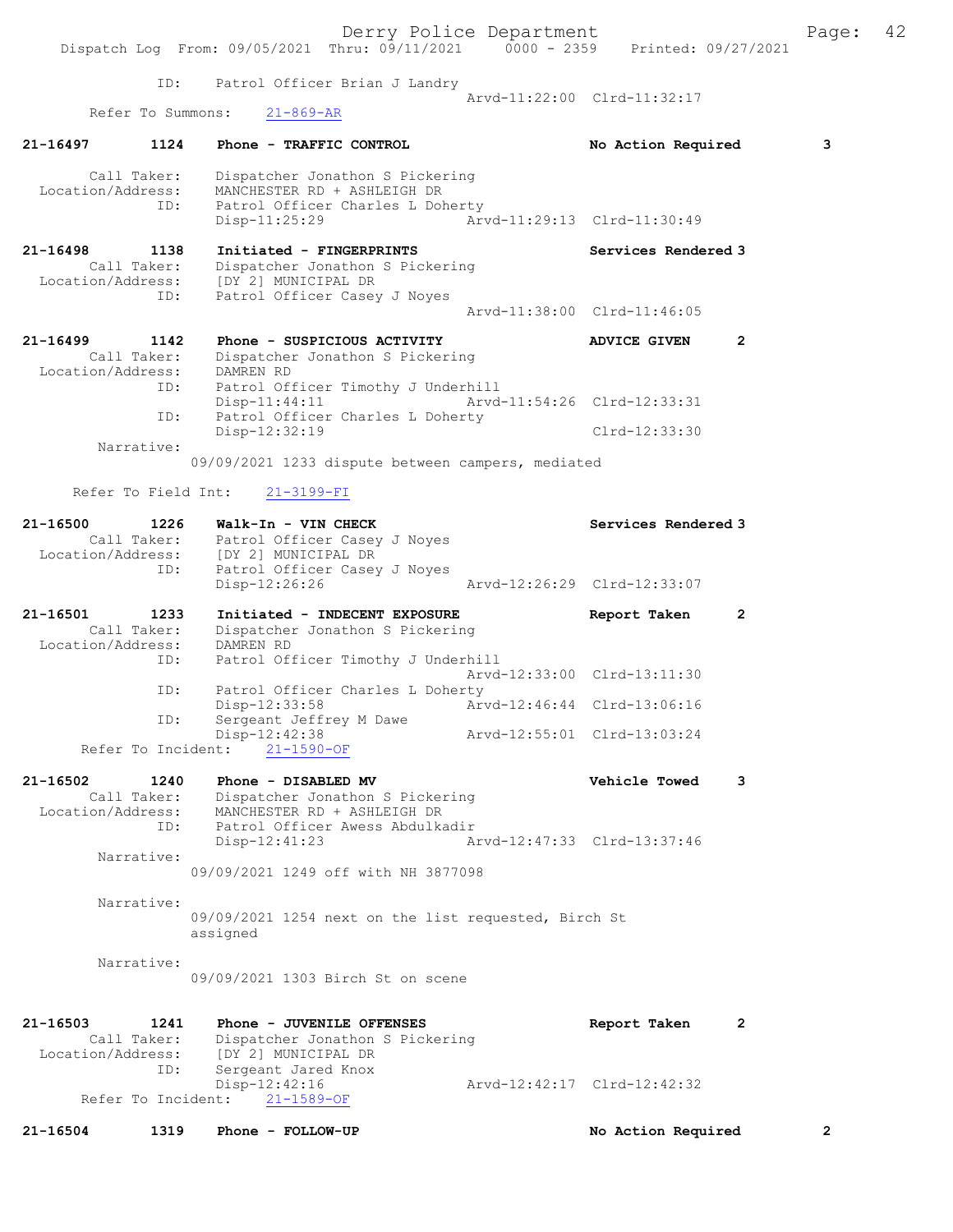Call Taker: Dispatcher Jonathon S Pickering<br>.on/Address: FORDWAY EXT Location/Address:<br>TD: Patrol Officer Nicholas M Granville<br>Disp-13:19:35 Arvd-1 Disp-13:19:35 Arvd-13:23:03 Clrd-13:27:42 ID: Patrol Officer James M McClafferty<br>Disp-13:19:38 Arvd- Disp-13:19:38 Arvd-13:23:03 Clrd-13:27:42 21-16505 1327 Phone - FOLLOW-UP No Action Required 2 Call Taker: Dispatcher Jonathon S Pickering<br>ion/Address: STONEFENCE DR Location/Address:<br>ID: ID: Patrol Officer Nicholas M Granville Arvd-13:37:52 Clrd-13:46:55 ID: Patrol Officer James M McClafferty<br>Disp-13:28:43 Arvd Disp-13:28:43 Arvd-13:37:53 Clrd-13:46:48 21-16506 1351 Initiated - DISABLED MV Vehicle Moved 3 Call Taker: Dispatcher Jonathon S Pickering<br>ion/Address: ISLAND POND RD Location/Address:<br>ID: Patrol Officer Nicholas M Granville Arvd-13:51:00 Clrd-13:58:34 ID: Patrol Officer Awess Abdulkadir Disp-13:52:57 Arvd-13:52:57 Clrd-13:58:35 Narrative: 09/09/2021 1353 off with NH 4590131 Narrative: 09/09/2021 1354 owner requesting AAA, notified and responding 21-16507 1355 Initiated - Parking Enforcement Parking Ticket Issued 1 Call Taker: Sergeant Jared Knox Location/Address: CHESTER RD ID: Patrol Officer James M McClafferty Arvd-13:55:00 Clrd-14:04:18 Cleared By: Dispatcher Jonathon S Pickering 21-16508 1412 Phone - MV CHECK Vehicle Towed 1<br>Call Taker: Dispatcher Jonathon S Pickering Dispatcher Jonathon S Pickering<br>E DERRY RD Location/Address:<br>TD: Patrol Officer Timothy J Underhill<br>Disp-14:12:20 Arvd Disp-14:12:20 Arvd-14:20:03 Clrd-14:52:45 Narrative: 09/09/2021 1420 off with NH 4646851 Narrative: 09/09/2021 1425 next on the list for NH 4646851, Spacetown assigned Refer To Field Int: 21-3198-FI 21-16509 1415 Phone - ANIMAL COMPLAINT Could Not Locate 1 Call Taker: Dispatcher Jonathon S Pickering Location/Address: OLD AUBURN RD ID: Patrol Officer Sara R Joyce Disp-16:25:53 Arvd-16:28:44 Clrd-16:33:03 Patrol Officer Nathan S Lavoie Dispatched By: Dispatcher Christina L Power Arrived By: Dispatcher Christina L Power Cleared By: Dispatcher Christina L Power Narrative: checked and dog was not inside 21-16510 1424 Phone - WELFARE CHECK 2 Assistance Rendered 2

Call Taker: Dispatcher Jonathon S Pickering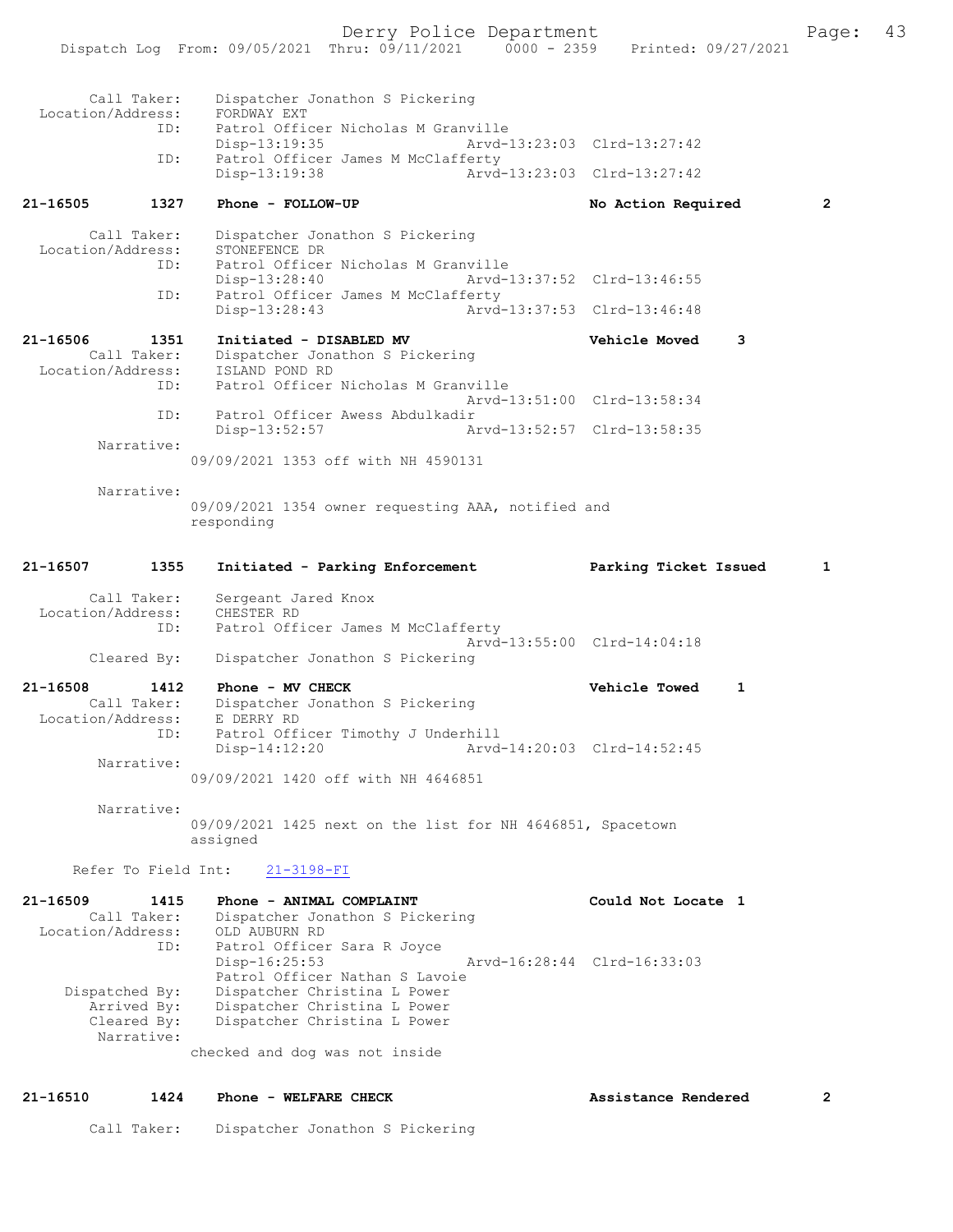|                                  |      | Dispatch Log From: 09/05/2021 Thru: 09/11/2021 0000 - 2359 Printed: 09/27/2021 | Derry Police Department     |                             | Page: 44 |  |
|----------------------------------|------|--------------------------------------------------------------------------------|-----------------------------|-----------------------------|----------|--|
| Location/Address:                | ID:  | SCHURMAN DR<br>Patrol Officer Charles L Doherty                                |                             |                             |          |  |
|                                  |      | $Disp-14:24:44$                                                                |                             | Arvd-14:33:50 Clrd-14:57:50 |          |  |
| Cleared By:                      | ID:  | Sergeant Jared Knox<br>Patrol Officer James M McClafferty                      |                             |                             |          |  |
|                                  |      | $Disp-14:43:12$                                                                | Arvd-14:45:38 Clrd-14:57:27 |                             |          |  |
| Cleared By:                      |      | Sergeant Jared Knox                                                            |                             |                             |          |  |
|                                  | ID:  | Sergeant Jeffrey M Dawe                                                        |                             |                             |          |  |
| Cleared By:                      |      | Disp-14:43:18<br>Sergeant Jared Knox                                           | Arvd-14:45:36 Clrd-14:57:31 |                             |          |  |
|                                  | ID:  | Patrol Officer Timothy J Underhill                                             |                             |                             |          |  |
|                                  |      | $Disp-14:52:51$                                                                | Arvd-14:53:38 Clrd-14:57:47 |                             |          |  |
| Cleared By:<br>Narrative:        |      | Sergeant Jared Knox                                                            |                             |                             |          |  |
|                                  |      | 09/09/2021 1451 entry made into residence, officers checking                   |                             |                             |          |  |
| Narrative:                       |      | 09/09/2021 1454 contact made with subject                                      |                             |                             |          |  |
| Refer To Field Int:              |      | $21 - 3190 - FI$                                                               |                             |                             |          |  |
|                                  |      |                                                                                |                             |                             |          |  |
| 21-16511                         | 1428 | Phone - DOMESTIC DISTURBANCE                                                   |                             | Verbal in Nature 1          |          |  |
| Call Taker:<br>Location/Address: |      | Dispatcher Jonathon S Pickering<br>PEMBROKE DR                                 |                             |                             |          |  |
|                                  | ID:  | Patrol Officer Nicholas M Granville                                            |                             |                             |          |  |
|                                  |      | Disp-14:30:47                                                                  | Arvd-14:39:16 Clrd-14:41:50 |                             |          |  |
|                                  | ID:  | Patrol Officer James M McClafferty<br>$Disp-14:30:50$                          | Arvd-14:35:15 Clrd-14:41:49 |                             |          |  |
|                                  | ID:  | Sergeant Jeffrey M Dawe                                                        |                             |                             |          |  |
|                                  |      | Disp-14:30:54                                                                  | Arvd-14:35:14 Clrd-14:41:51 |                             |          |  |
|                                  |      | Refer To Field Int: 21-3189-FI                                                 |                             |                             |          |  |
| 21-16512                         | 1532 | Phone - VIN CHECK                                                              |                             | Services Rendered 3         |          |  |
| Call Taker:                      |      | Dispatcher Christina L Power                                                   |                             |                             |          |  |
| Location/Address:                |      | OLD AUBURN RD                                                                  |                             |                             |          |  |
|                                  | ID:  | Patrol Officer Sara R Joyce<br>$Disp-15:45:43$                                 | Arvd-15:56:06 Clrd-16:25:38 |                             |          |  |
|                                  |      | Patrol Officer Nathan S Lavoie                                                 |                             |                             |          |  |
| Refer To Field Int:              |      | $21 - 3203 - FI$                                                               |                             |                             |          |  |
| 21-16513                         | 1645 | Walk-In - PAPER SERVICE                                                        |                             | Could Not Locate 3          |          |  |
|                                  |      | Call Taker: Sergeant Michael W Hughes                                          |                             |                             |          |  |
| Location/Address:                | ID:  | W BROADWAY                                                                     |                             |                             |          |  |
|                                  |      | Patrol Officer Sara R Joyce<br>Disp-17:00:13                                   |                             | Arvd-17:10:53 Clrd-18:05:43 |          |  |
|                                  |      | Patrol Officer Nathan S Lavoie                                                 |                             |                             |          |  |
| Dispatched By:                   |      | Dispatcher Christina L Power                                                   |                             |                             |          |  |
| Arrived By:<br>Cleared By:       |      | Dispatcher Christina L Power<br>Patrol Officer Kevin L Davies                  |                             |                             |          |  |
|                                  | ID:  | Patrol Officer Michael Carnazzo                                                |                             |                             |          |  |
|                                  |      | $Disp-17:00:15$                                                                |                             | Arvd-17:10:54 Clrd-18:11:03 |          |  |
| Dispatched By:<br>Arrived By:    |      | Dispatcher Christina L Power<br>Dispatcher Christina L Power                   |                             |                             |          |  |
| Cleared By:                      |      | Patrol Officer Kevin L Davies                                                  |                             |                             |          |  |
|                                  | ID:  | Sergeant Seth Plumer                                                           |                             |                             |          |  |
| Dispatched By:                   |      | $Disp-17:00:17$<br>Dispatcher Christina L Power                                |                             | Arvd-17:10:55 Clrd-18:11:00 |          |  |
| Arrived By:                      |      | Dispatcher Christina L Power                                                   |                             |                             |          |  |
| Cleared By:                      |      | Patrol Officer Kevin L Davies                                                  |                             |                             |          |  |
| 21-16514                         | 1645 | Phone - SERVE RESTRAINING ORDER                                                |                             | Not Served                  | 2        |  |
| Call Taker:                      |      | Dispatcher Christina L Power                                                   |                             |                             |          |  |
| Location/Address:                |      | NEWELLS MEADOW LN                                                              |                             |                             |          |  |
|                                  | ID:  | Patrol Officer Sara R Joyce<br>$Disp-16:46:22$                                 |                             | Clrd-16:49:25               |          |  |
|                                  |      | Patrol Officer Nathan S Lavoie                                                 |                             |                             |          |  |
|                                  | ID:  | Sergeant Michael W Hughes                                                      |                             |                             |          |  |
|                                  | ID:  | Disp-16:46:26<br>Sergeant Seth Plumer                                          |                             | $Clrd-16:46:34$             |          |  |
|                                  |      | $Disp-16:46:30$                                                                |                             | Clrd-16:49:05               |          |  |
|                                  | ID:  | Patrol Officer Joshua Martin                                                   |                             |                             |          |  |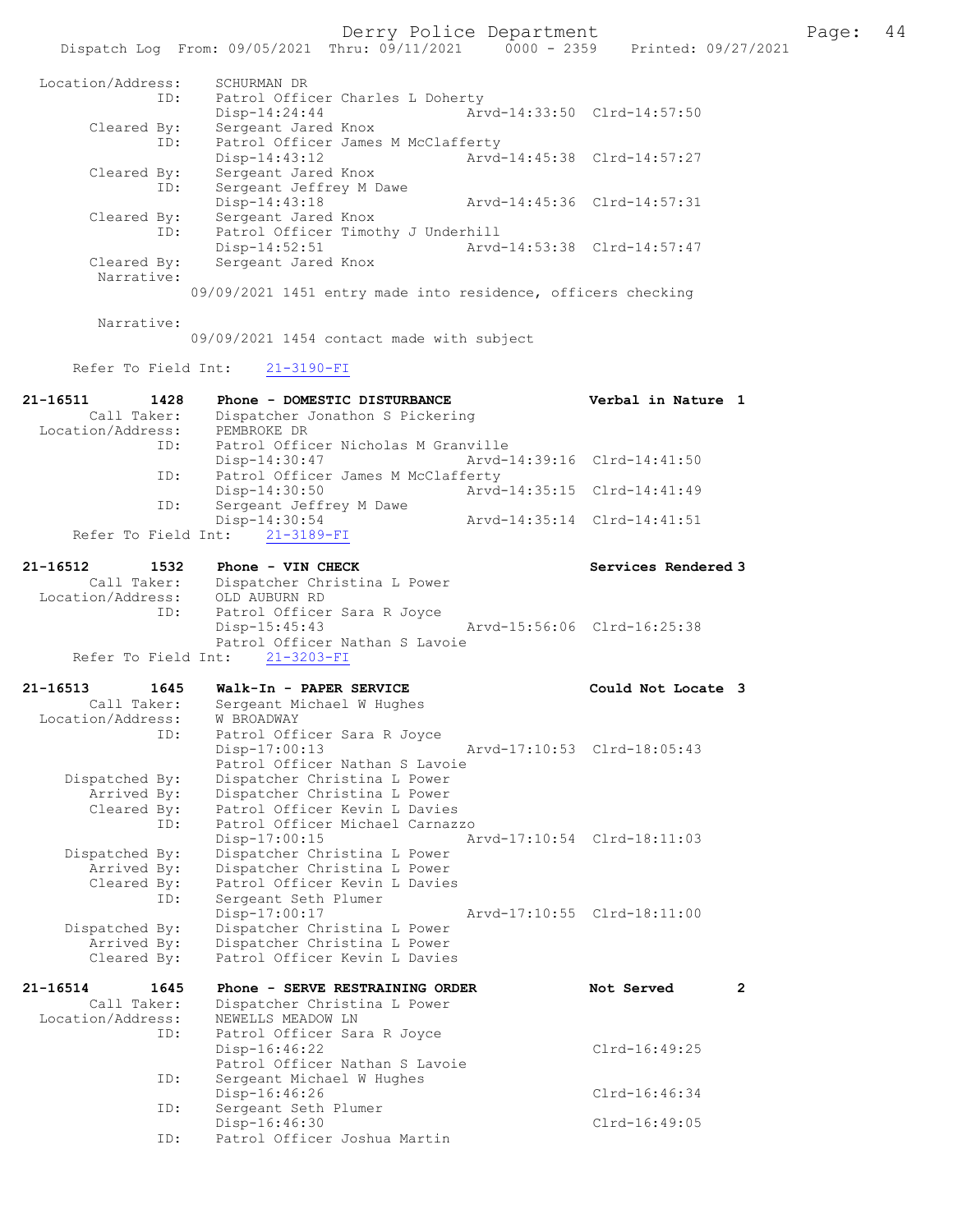Dispatch Log From: 09/05/2021 Thru: 09/11/2021 0000 - 2359 Printed: 09/27/2021 Disp-16:46:55 Clrd-16:49:17 Dispatched By: Sergeant Michael W Hughes 21-16515 1806 Phone - VEHICLE OFF THE ROAD Vehicle Towed 2 Call Taker: Patrol Officer Kevin L Davies Location/Address: ENGLISH RANGE RD ID: Patrol Officer Sara R Joyce Disp-18:06:53 Arvd-18:17:34 Clrd-19:32:50 Patrol Officer Nathan S Lavoie Arrived By: Dispatcher Christina L Power Cleared By: Dispatcher Christina L Power Narrative: white infinity Narrative: 09/09/2021 1917 wrecker on scene Refer To Field Int: 21-3202-FI 21-16516 1816 Phone - DOMESTIC DISTURBANCE Verbal in Nature 1 Call Taker: Dispatcher Christina L Power Location/Address: MT PLEASANT ST ID: Patrol Officer Michael Carnazzo Disp-18:17:32 Arvd-18:20:00 Clrd-18:39:59 Narrative: ex husband/wife Narrative: one party left prior to arrival, trespass warning issued. Refer To Field Int: 21-3191-FI 21-16517 1821 Phone - ASSIST OTHER AGENCY Assistance Rendered 3 Call Taker: Dispatcher Christina L Power Location/Address: TSIENNETO RD ID: Patrol Officer Joshua Martin Disp-18:22:44 Arvd-18:27:03 Clrd-18:58:21 21-16518 1916 Initiated - MV STOP Warning Issued 3 Call Taker: Dispatcher Christina L Power Location/Address: BYPASS 28 ID: Sergeant Seth Plumer BIPASS 20<br>Sergeant Seth Plumer<br>21-4016-CN<br>21-4016-CN Refer To Citation: 21-16519 2120 Initiated - ATTEMPTED PAPER SERVICE Not Served 2 Call Taker: Dispatcher Christina L Power Location/Address: W BROADWAY ID: Patrol Officer Michael Carnazzo Arvd-21:20:00 Clrd-21:24:10 ID: Patrol Officer Robert Corwin Disp-21:20:37 Arvd-21:20:38 Clrd-21:24:09 21-16520 2213 Phone - DOMESTIC DISTURBANCE Cancelled Prior to Arrival 1 Call Taker: Dispatcher Christina L Power Location/Address: DAMREN RD ID: Patrol Officer Sara R Joyce Disp-22:13:46 Arvd-22:29:07 Clrd-22:38:13 Patrol Officer Nathan S Lavoie<br>ID: Patrol Officer Robert Corwin Patrol Officer Robert Corwin<br>Disp-22:14:13 Disp-22:14:13 Arvd-22:37:05 Clrd-22:38:11 Arrived By: Patrol Officer Robert Corwin For Date: 09/10/2021 - Friday

21-16521 0025 Phone - WELFARE CHECK Arrest(s) Made 2 Call Taker: Dispatcher Jess W Arcand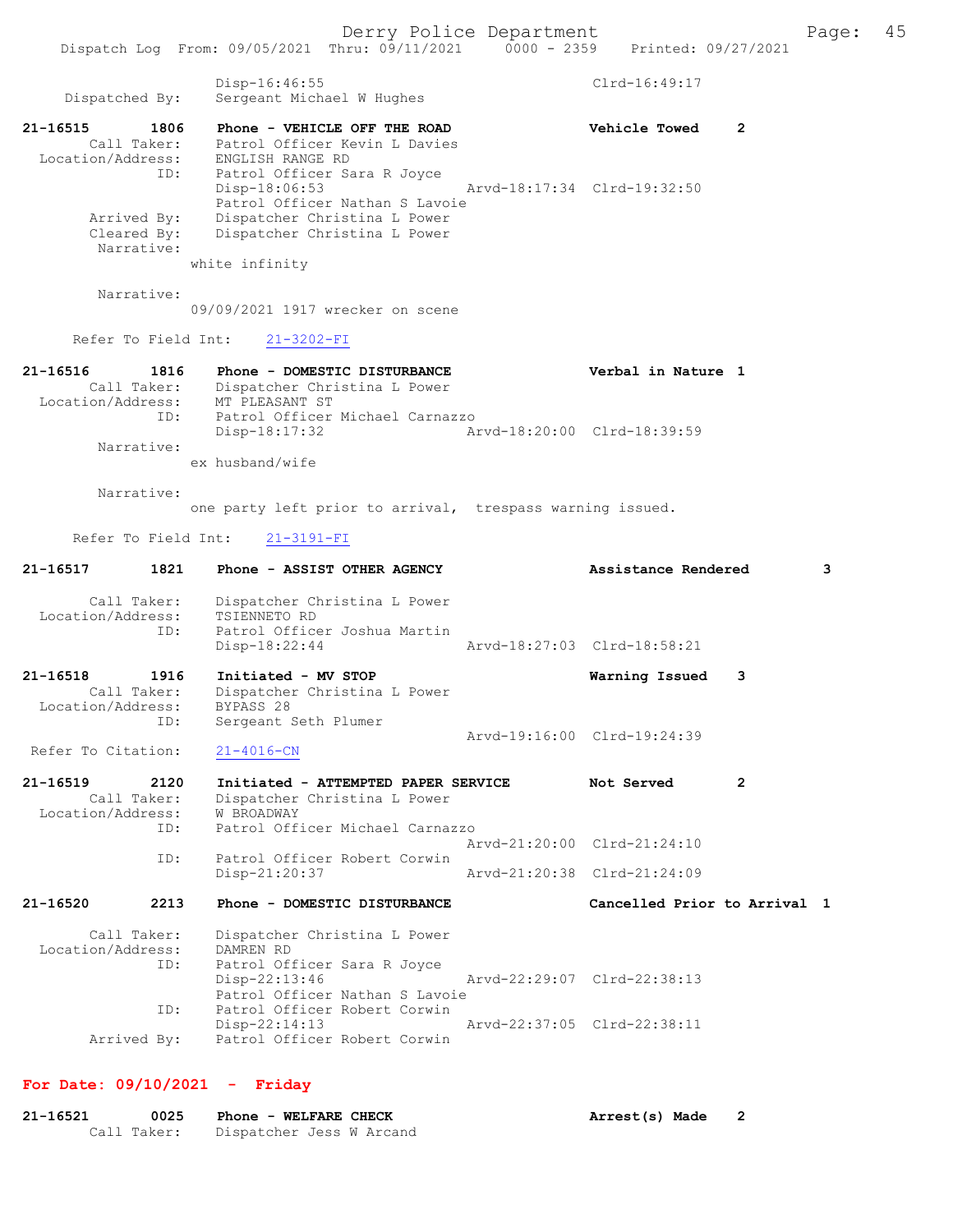# Derry Police Department Page: 46

|                                  | Dispatch Log From: 09/05/2021 Thru: 09/11/2021 0000 - 2359 Printed: 09/27/2021 |                             |                             |
|----------------------------------|--------------------------------------------------------------------------------|-----------------------------|-----------------------------|
| Location/Address:                | FAIRWAY DR                                                                     |                             |                             |
| ID:                              | Patrol Officer Ryan M Panaro                                                   |                             |                             |
| ID:                              | Disp-00:33:16<br>Patrol Officer Robert Corwin                                  | Arvd-00:39:57 Clrd-04:11:07 |                             |
|                                  | $Disp-00:33:20$                                                                | Arvd-00:39:57 Clrd-01:05:40 |                             |
| ID:                              | Sergeant Patrick H Dawson<br>Disp-00:43:19                                     | Arvd-00:43:20 Clrd-01:05:34 |                             |
| ID:                              | Patrol Officer Brendan S Holden<br>Disp-00:47:41                               | Arvd-00:52:55 Clrd-01:05:37 |                             |
| ID:                              | Patrol Officer Melissa M Houde                                                 |                             |                             |
| Narrative:                       | $Disp-00:51:59$                                                                | Arvd-00:52:04 Clrd-03:08:02 |                             |
|                                  | 09/10/2021 0049 ONE IN CUSTODY ON A RCSD WARRANT FOR THEFT                     |                             |                             |
| Narrative:                       |                                                                                |                             |                             |
|                                  | 09/10/2021 0059 416 EN ROUTE TO HQ SM 34545.0                                  |                             |                             |
| Narrative:                       |                                                                                |                             |                             |
|                                  | 09/10/2021 0105 416 OFF AT HQ EM 34547.0                                       |                             |                             |
| Narrative:                       |                                                                                |                             |                             |
|                                  | 09/10/2021 0157 226 EN ROUTE TO BRENTWOOD WITH ONE SM<br>45833.9               |                             |                             |
| Narrative:                       |                                                                                |                             |                             |
|                                  | 09/10/2021 0158 IDENTIFIED AS:                                                 |                             |                             |
|                                  | <b>JESSICA WEBSTER</b>                                                         |                             |                             |
|                                  | 14 FAIRWAY DR APT 1814<br>DERRY NH                                             |                             |                             |
|                                  | DOB 1/14/86                                                                    |                             |                             |
| Narrative:                       |                                                                                |                             |                             |
|                                  | 09/10/2021 0225 OFF AT BRENTWOOD EM 45855.4                                    |                             |                             |
| Narrative:                       |                                                                                |                             |                             |
|                                  | 09/10/2021 0244 SUBJECT RELEASED TO RC HOC                                     |                             |                             |
| Refer To Arrest:                 | $21 - 871 - AR$                                                                |                             |                             |
| 21-16522<br>0042                 | Initiated - PROPERTY CHECK                                                     |                             | Services Rendered 2         |
| Call Taker:<br>Location/Address: | Dispatcher Jess W Arcand<br>HUMPHREY RD                                        |                             |                             |
| ID:                              | Patrol Officer Melissa M Houde                                                 |                             | Arvd-00:42:00 Clrd-00:43:22 |
|                                  |                                                                                |                             |                             |
| 21-16523<br>0138<br>Call Taker:  | Initiated - MV CHECK<br>Dispatcher Jess W Arcand                               |                             | SENT ON THEIR WAY 1         |
| Location/Address:                | CRYSTAL AVE                                                                    |                             |                             |
| ID:                              | Patrol Officer Collin Kennedy                                                  |                             | Arvd-01:38:00 Clrd-01:59:11 |
| ID:                              | Patrol Officer Brendan S Holden<br>Disp-01:39:28                               |                             | Arvd-01:39:51 Clrd-01:59:12 |
| ID:                              | Sergeant Patrick H Dawson                                                      |                             |                             |
| Refer To Field Int:              | Disp-01:44:51<br>$21 - 3206 - FI$                                              |                             | Arvd-01:44:53 Clrd-01:59:17 |
| 21-16524<br>0145                 | Phone - ALARM, BURGLAR                                                         |                             | Services Rendered 1         |
| Call Taker:                      | Patrol Officer Kevin L Davies                                                  |                             |                             |
| Location/Address:<br>ID:         | [DY 1041] MANCHESTER AVE<br>Patrol Officer Collin Kennedy                      |                             |                             |
| Dispatched By:                   | $Disp-01:59:44$<br>Dispatcher Jess W Arcand                                    |                             | Arvd-02:02:53 Clrd-02:13:27 |
| Arrived By:                      | Dispatcher Jess W Arcand                                                       |                             |                             |
| Cleared By:<br>ID:               | Dispatcher Jess W Arcand<br>Patrol Officer Brendan S Holden                    |                             |                             |
|                                  | $Disp-01:59:48$                                                                |                             | Arvd-02:00:57 Clrd-02:13:25 |
| Dispatched By:<br>Arrived By:    | Dispatcher Jess W Arcand<br>Dispatcher Jess W Arcand                           |                             |                             |
| Cleared By:                      | Dispatcher Jess W Arcand                                                       |                             |                             |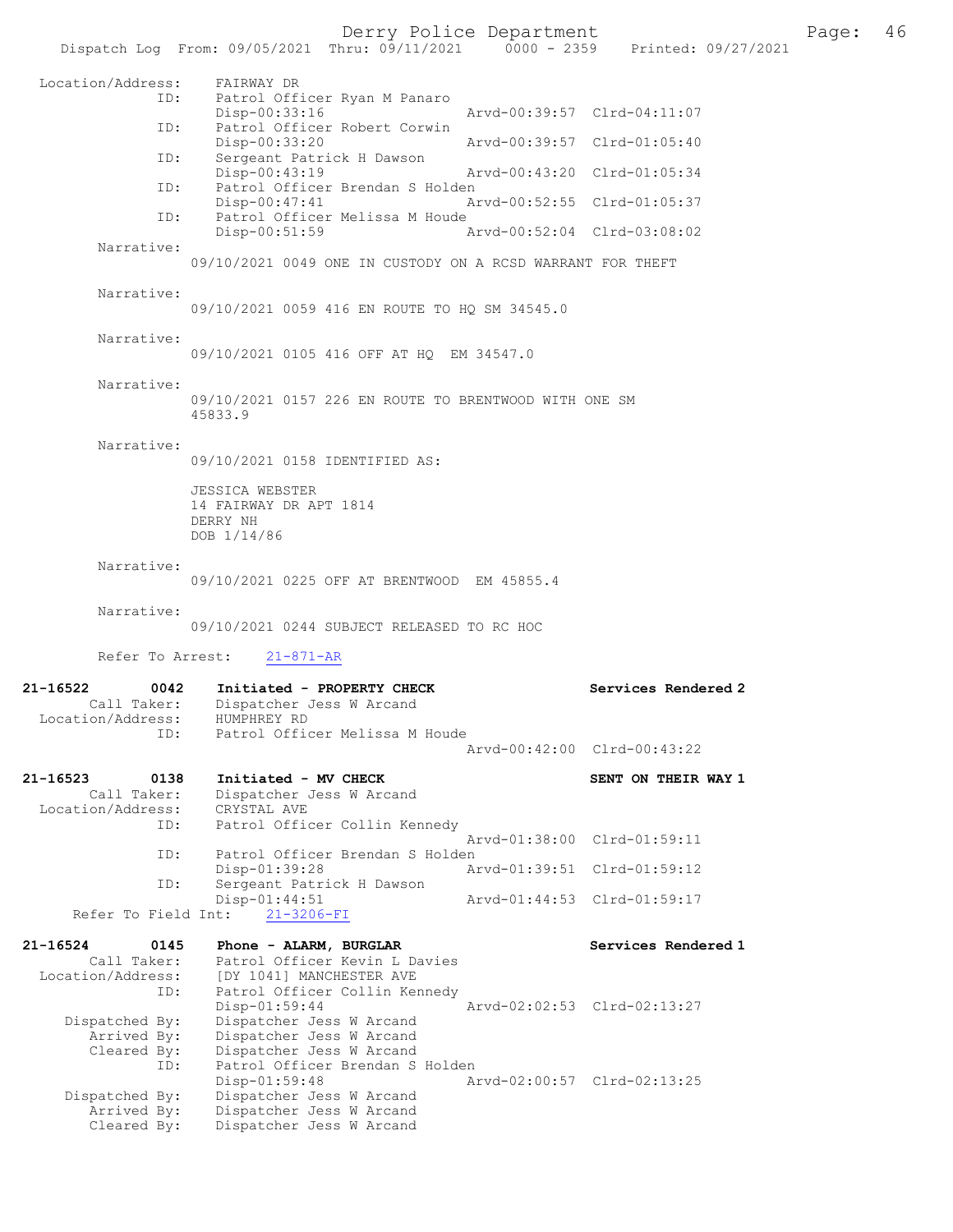Narrative:

phone room

Call Taker: Dispatcher Jonathon S Pickering

ID: Patrol Officer James M McClafferty

Location/Address: [DY 278] S MAIN ST

| 21-16525<br>0557<br>Call Taker:<br>Location/Address: | Initiated - MV STOP<br>Dispatcher Jess W Arcand<br>TSIENNETO RD  | Warning Issued              | 3            |
|------------------------------------------------------|------------------------------------------------------------------|-----------------------------|--------------|
| ID:                                                  | Patrol Officer Collin Kennedy                                    |                             |              |
| Refer To Citation:                                   | $21 - 4000 - CN$                                                 | Arvd-05:57:00 Clrd-06:24:05 |              |
|                                                      |                                                                  |                             |              |
| 21-16526<br>0624                                     | Other - DISABLED MV                                              | Services Rendered 3         |              |
| Call Taker:<br>Location/Address:                     | Dispatcher Jess W Arcand<br>FOLSOM RD + MANCHESTER RD            |                             |              |
| ID:                                                  | Patrol Officer Collin Kennedy                                    |                             |              |
|                                                      | Disp-06:24:36                                                    | Arvd-06:26:39 Clrd-06:31:55 |              |
| Narrative:                                           | 09/10/2021 0626 WRECKER ON SCENE UPON ARRIVAL                    |                             |              |
|                                                      |                                                                  |                             |              |
| 21-16527<br>0712                                     | Phone - MV ACCIDENT                                              | Could Not Locate 1          |              |
| Call Taker:                                          | Dispatcher Jonathon S Pickering                                  |                             |              |
| Location/Address:                                    | TSIENNETO RD + BYPASS 28                                         |                             |              |
| ID:                                                  | Patrol Officer Awess Abdulkadir<br>$Disp-07:18:41$               | Arvd-07:18:42 Clrd-07:18:43 |              |
|                                                      |                                                                  |                             |              |
| $21 - 16528$<br>0732<br>Call Taker:                  | 911 - ABANDONED 911<br>Dispatcher Jonathon S Pickering           | <b>False Alarm</b>          | 1            |
| Location/Address:                                    | GAITA DR                                                         |                             |              |
| ID:                                                  | Dispatcher Jonathon S Pickering                                  |                             |              |
| Narrative:                                           | $Disp-07:33:11$                                                  | Arvd-07:33:12 Clrd-07:33:13 |              |
|                                                      | 09/10/2021 0733 CONFIRMED ACCIDENTAL.                            |                             |              |
|                                                      |                                                                  |                             |              |
| 21-16529<br>0821                                     | Initiated - ATTEMPTED PAPER SERVICE                              | Not Served                  | $\mathbf{2}$ |
| Call Taker:                                          | Dispatcher Jonathon S Pickering                                  |                             |              |
| Location/Address:<br>ID:                             | RICHARDSON DR<br>Patrol Officer Nikita Tomnyuk                   |                             |              |
|                                                      |                                                                  | Arvd-08:21:00 Clrd-08:27:31 |              |
| 21-16530<br>0830                                     | Initiated - SUBPOENA DELIVERY                                    | Not Served                  | 1            |
| Call Taker:                                          | Dispatcher Jonathon S Pickering                                  |                             |              |
| Location/Address:                                    | WALNUT HILL RD                                                   |                             |              |
| ID:                                                  | Patrol Officer Nikita Tomnyuk                                    | Arvd-08:30:00 Clrd-08:38:38 |              |
|                                                      |                                                                  |                             |              |
| 21-16531<br>0838<br>Call Taker:                      | Initiated - SUBPOENA DELIVERY<br>Dispatcher Jonathon S Pickering | Served                      | 1            |
| Location/Address:                                    | WALNUT HILL RD                                                   |                             |              |
| ID:                                                  | Patrol Officer Nikita Tomnyuk                                    |                             |              |
|                                                      |                                                                  | Arvd-08:38:00 Clrd-08:59:04 |              |
| 21-16532<br>0850                                     | Phone - SUSPICIOUS ACTIVITY                                      | <b>ADVICE GIVEN</b>         | 2            |
| Call Taker:<br>Location/Address:                     | Dispatcher Jonathon S Pickering<br>BIRCH ST                      |                             |              |
| ID:                                                  | Patrol Officer Nicholas M Granville                              |                             |              |
|                                                      | $Disp-08:51:13$                                                  | Arvd-09:06:41 Clrd-09:13:31 |              |
| 21-16533<br>0852                                     | Initiated - PARKING COMPLAINT                                    | Vehicle checked 1           |              |
| Call Taker:                                          | Dispatcher Jonathon S Pickering                                  |                             |              |
| Location/Address:<br>ID:                             | CORWIN DR<br>Patrol Officer James M McClafferty                  |                             |              |
|                                                      |                                                                  | Arvd-08:52:00 Clrd-08:53:26 |              |
|                                                      |                                                                  |                             |              |
| 21-16534<br>0855                                     | Initiated - Community Relations                                  | No Action Required          | 2            |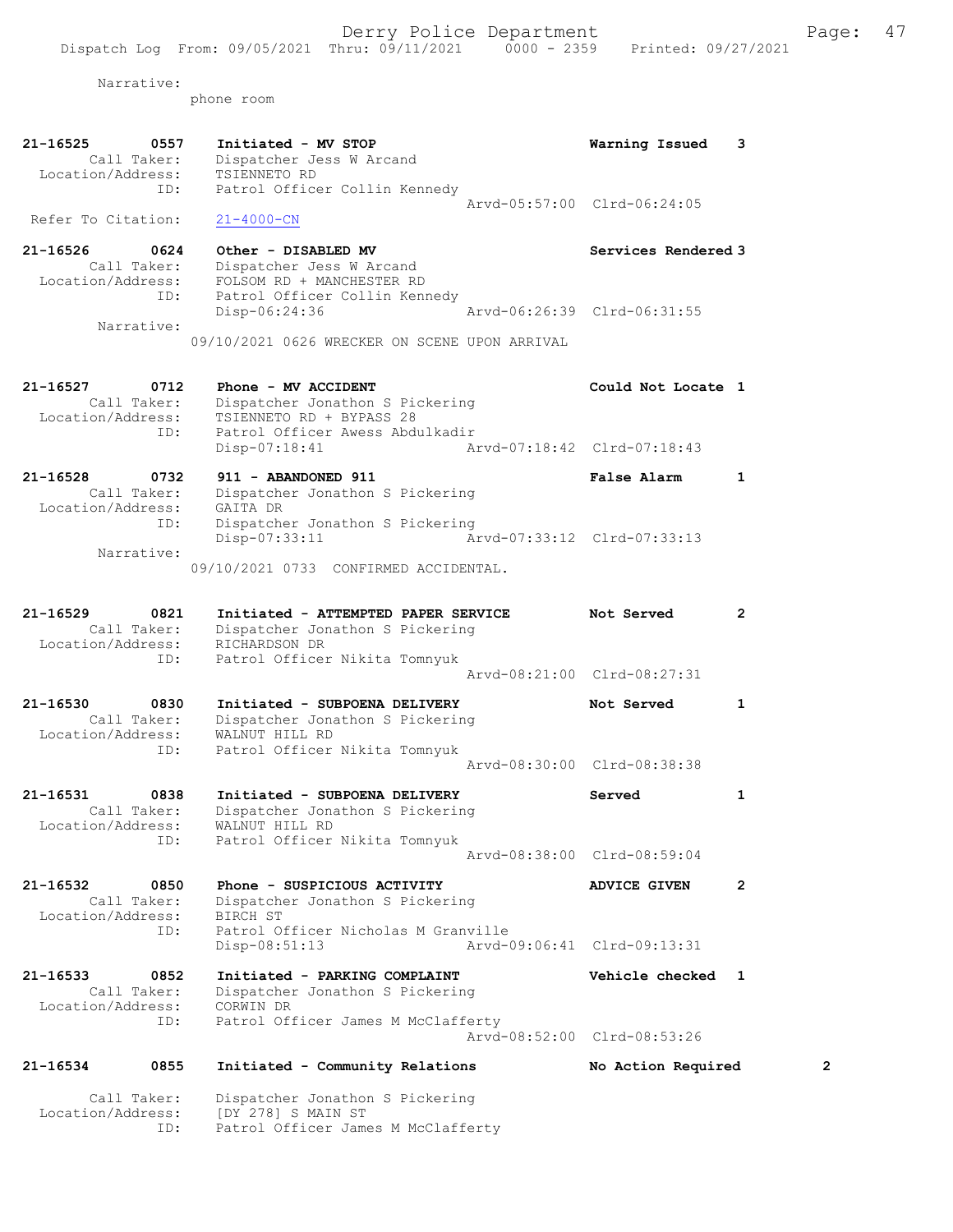Derry Police Department Fage: 48 Dispatch Log From: 09/05/2021 Thru: 09/11/2021 0000 - 2359 Printed: 09/27/2021 Arvd-08:55:00 Clrd-09:18:01 21-16535 0859 Initiated - SUBPOENA DELIVERY Not Served 1 Call Taker: Dispatcher Jonathon S Pickering Location/Address: [DY 2783] HILDA AVE ID: Patrol Officer Nikita Tomnyuk Arvd-08:59:00 Clrd-09:17:47 21-16536 0906 Phone - PARKING COMPLAINT Could Not Locate 1 Call Taker: Dispatcher Jonathon S Pickering Location/Address: GROVE ST ID: Patrol Officer Nicholas M Granville Disp-09:14:12 Arvd-09:14:13 Clrd-09:16:56 Narrative: 09/10/2021 0914 off with NH 4579202 21-16537 0907 Phone - MV ACCIDENT Report Taken 1 Call Taker: Dispatcher Jonathon S Pickering Location/Address: GULF RD ID: Patrol Officer Awess Abdulkadir Disp-09:07:21 Arvd-09:19:06 Clrd-10:01:56 Refer To Citation: 21-4079-CN Narrative: 09/10/2021 0921 NH AP9941 (AP) and NH SRGOSS (VF) Narrative: 09/10/2021 1003 Bower v Perna - full report Refer To Accident: 21-430-AC 21-16538 0917 Walk-In - CUSTOMER PROBLEM ADVICE GIVEN 2 Call Taker: Patrol Officer Timothy J Underhill Location/Address: MANCHESTER RD ID: Patrol Officer Timothy J Underhill ID: Patrol Officer Timothy J Underhill<br>Disp-09:18:47 Arvd-09:18:48 Clrd-09:19:21 Refer To Field Int: 21-3196-FI

21-16539 0922 Initiated - MV STOP Warning Issued 3 Call Taker: Dispatcher Jonathon S Pickering Location/Address: CRYSTAL AVE ID: Patrol Officer James M McClafferty Arvd-09:22:00 Clrd-09:28:16<br>21-4002-CN Refer To Citation:

21-16540 0951 Phone - ROAD HAZARD Removed Hazard 2 Call Taker: Dispatcher Jonathon S Pickering Location/Address: [DY 3244] TSIENNETO RD ID: Patrol Officer Nikita Tomnyuk Disp-09:52:16 Arvd-09:53:46 Clrd-10:00:44

21-16541 1000 Phone - ASSIST CITIZEN ADVICE GIVEN 3 Call Taker: Dispatcher Jonathon S Pickering Location/Address: PARKLAND DR ID: Patrol Officer Nicholas M Granville Disp-10:00:50 Arvd-10:03:45 Clrd-10:18:37 ID: Sergeant Jeffrey M Dawe Disp-10:00:53 Arvd-10:06:14 Clrd-10:18:38 Narrative: 09/10/2021 1000 patient from BHU requesting PD assistance

Narrative:

09/10/2021 1018 no crimes, advice given, subject left

21-16542 1002 Initiated - MV STOP Warning Issued 3 Call Taker: Dispatcher Jonathon S Pickering Location/Address: LINLEW DR + BYPASS 28 ID: Patrol Officer Nikita Tomnyuk Arvd-10:02:00 Clrd-10:07:54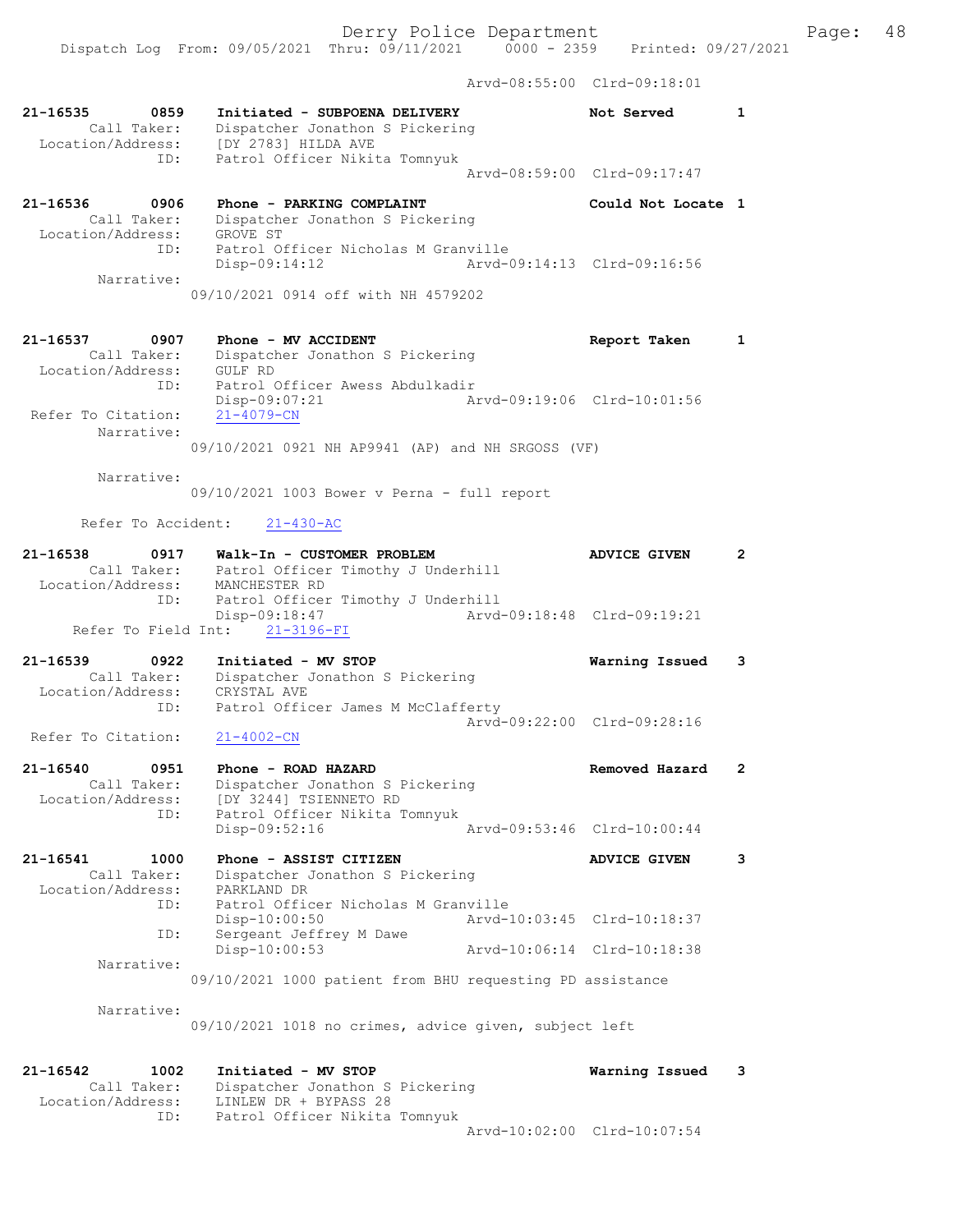| Refer To Citation:                                          | $21 - 4003 - CN$                                                                                                          |                             |              |
|-------------------------------------------------------------|---------------------------------------------------------------------------------------------------------------------------|-----------------------------|--------------|
| 21-16543<br>1007<br>Call Taker:<br>Location/Address:<br>ID: | Phone - DISABLED MV<br>Dispatcher Jonathon S Pickering<br>PINKERTON ST<br>Patrol Officer James M McClafferty              | <b>Vehicle Towed</b>        | 3            |
| Narrative:                                                  | $Disp-10:08:01$<br>09/10/2021 1011 off with NH 4769683                                                                    | Arvd-10:11:09 Clrd-11:57:09 |              |
| Narrative:                                                  | 09/10/2021 1015 AAA requested and responding                                                                              |                             |              |
| Narrative:                                                  | 09/10/2021 1146 AAA on scene                                                                                              |                             |              |
| 21-16544<br>1019<br>Call Taker:<br>Location/Address:        | Phone - DOMESTIC DISTURBANCE<br>Dispatcher Jonathon S Pickering<br>SILVESTRI CIR                                          | Verbal in Nature 1          |              |
| ID:                                                         | Patrol Officer Nikita Tomnyuk<br>Disp-10:20:19                                                                            | Arvd-10:21:36 Clrd-10:51:48 |              |
| ID:                                                         | Patrol Officer Andrew R Kennedy<br>Disp-10:20:21<br>Patrol Officer Scott M Beegan                                         | Arvd-10:31:03 Clrd-10:51:48 |              |
| ID:<br>Refer To Field Int:                                  | Sergeant Jeffrey M Dawe<br>Disp-10:22:01<br>$21 - 3200 - FI$                                                              | Arvd-10:22:03 Clrd-10:51:50 |              |
| 21-16545<br>1041<br>Call Taker:                             | Phone - ASSIST OTHER AGENCY<br>Dispatcher Jonathon S Pickering                                                            | Services Rendered 3         |              |
| Location/Address:<br>ID:                                    | BYPASS 28<br>Patrol Officer Awess Abdulkadir<br>$Disp-10:41:58$                                                           | Arvd-10:47:34 Clrd-10:50:59 |              |
| Narrative:                                                  |                                                                                                                           |                             |              |
|                                                             | 09/10/2021 1042 assisting DFD with MV lockout                                                                             |                             |              |
| Narrative:                                                  | 09/10/2021 1048 off with NH 4539255                                                                                       |                             |              |
| 21-16546<br>1058<br>Call Taker:<br>Location/Address:<br>ID: | Initiated - SUBPOENA DELIVERY<br>Dispatcher Jonathon S Pickering<br>PEMBROKE DR<br>Patrol Officer Nikita Tomnyuk          | Served                      | $\mathbf{1}$ |
|                                                             |                                                                                                                           | Arvd-10:58:00 Clrd-11:08:04 |              |
| 1103<br>$21 - 16547$<br>Call Taker:<br>Location/Address:    | Initiated - SUBPOENA DELIVERY<br>Dispatcher Jonathon S Pickering<br>[DY 2578] WINDHAM RD                                  | Served                      | 1            |
| ID:                                                         | Patrol Officer Awess Abdulkadir                                                                                           | Aryd-11:03:00 Clrd-11:10:36 |              |
| 21-16548<br>1111<br>Call Taker:<br>Location/Address:        | Initiated - SEXUAL OFFENDER REGISTRATION<br>Dispatcher Jonathon S Pickering<br>[DY 2] MUNICIPAL DR                        | Services Rendered 1         |              |
| ID:                                                         | Detective Benjamin J Doyle                                                                                                | Arvd-11:11:00 Clrd-11:11:26 |              |
| 21-16549<br>1133<br>Call Taker:<br>Location/Address:<br>ID: | Initiated - LARCENY /FORGERY/ FRAUD<br>Dispatcher Jonathon S Pickering<br>[DY 2] MUNICIPAL DR<br>Detective Kevin G Ruppel | Report Taken                | $\mathbf{2}$ |
| Refer To Incident:                                          | $21 - 1591 - OF$                                                                                                          | Arvd-11:33:00 Clrd-11:33:49 |              |
| 21-16550<br>1149<br>Call Taker:<br>Location/Address:        | Phone - ABANDONED 911<br>Dispatcher Jonathon S Pickering<br>MODEAN DR                                                     | Services Rendered 1         |              |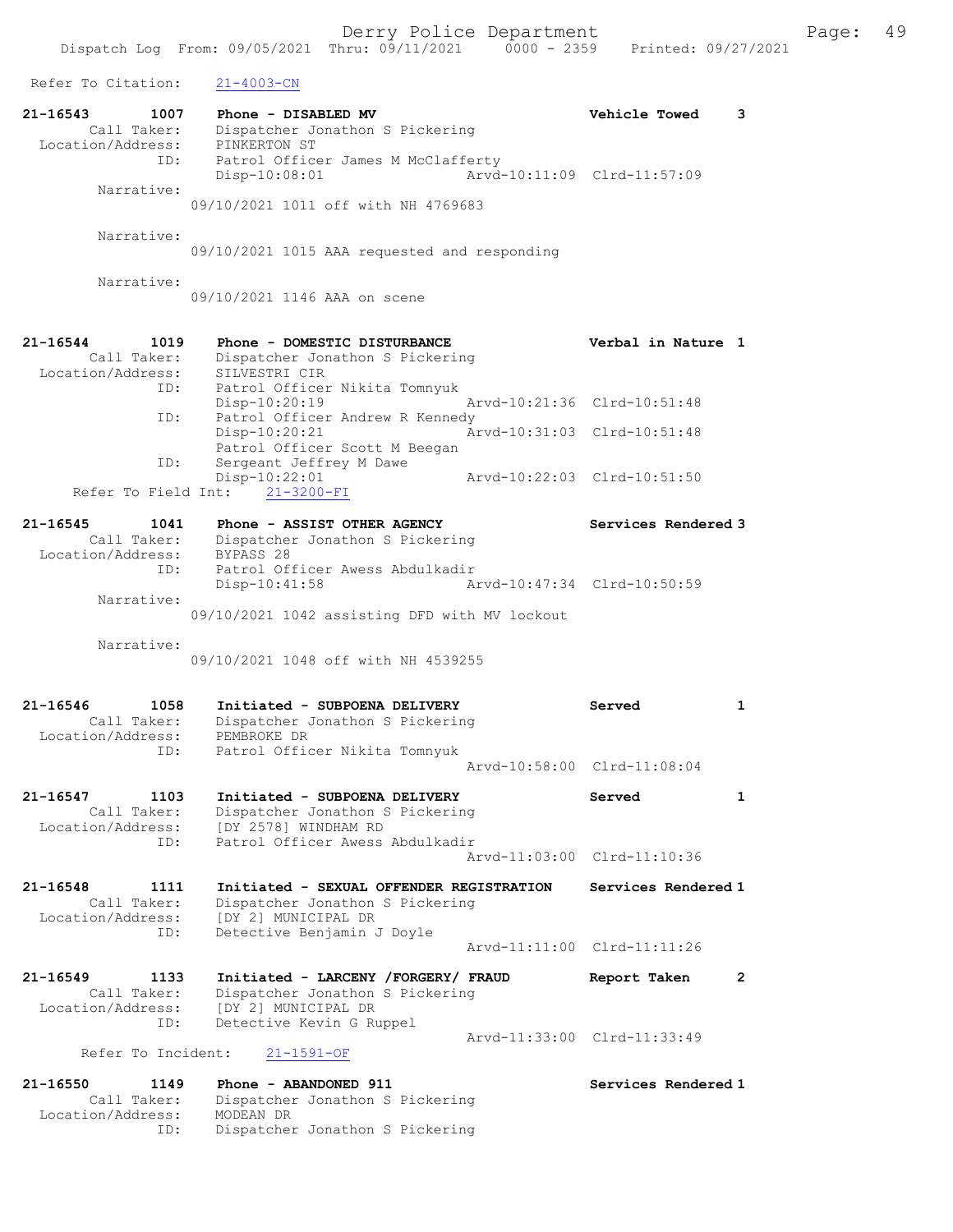Derry Police Department The Page: 50 Dispatch Log From: 09/05/2021 Thru: 09/11/2021 0000 - 2359 Printed: 09/27/2021 Disp-11:51:52 Arvd-11:51:53 Clrd-11:51:54 Narrative: 09/10/2021 1151 confirmed misdial 21-16551 1158 Initiated - PARKING COMPLAINT Parking Ticket Issued 1 Call Taker: Dispatcher Jonathon S Pickering Location/Address: CORWIN DR ID: Patrol Officer James M McClafferty Arvd-11:58:00 Clrd-12:08:49 21-16552 1214 Initiated - FOLLOW-UP No Action Required 2 Call Taker: Dispatcher Jonathon S Pickering<br>Location/Address: [DY 178] CRYSTAL AVE [DY 178] CRYSTAL AVE ID: Patrol Officer Andrew R Kennedy Arvd-12:14:00 Clrd-12:22:47 Patrol Officer Scott M Beegan 21-16553 1259 911 - DISABLED MV <br>Call Taker: Lieutenant Shawn P O'Donaghue **Vehicle Towed** 3 Call Taker: Lieutenant Shawn P O'Donaghue Location/Address: WINDHAM RD + KENDALL POND RD ID: Patrol Officer Nicholas M Granville<br>Disp-13:03:03 Disp-13:03:03 Arvd-13:03:07 Clrd-13:43:47 Cleared By: Dispatcher Jonathon S Pickering<br>ID: Patrol Officer Awess Abdulkadir Patrol Officer Awess Abdulkadir Disp-13:03:15 Arvd-13:03:18 Clrd-13:03:21 Cleared By: Dispatcher Jonathon S Pickering ID: Patrol Officer Awess Abdulkadir Disp-13:03:27 Arvd-13:03:36 Clrd-13:10:19 Dispatched By: Dispatcher Jonathon S Pickering Arrived By: Dispatcher Jonathon S Pickering Cleared By: Dispatcher Jonathon S Pickering Narrative: Off with MA: 45kS77 Narrative: 09/10/2021 1315 request next on list. Recovery en route Narrative: 09/10/2021 1336 Recovery on scene 21-16554 1301 911 - DISABLED MV Cleared 3 Call Taker: Dispatcher Jonathon S Pickering Location/Address: BIRCH ST + KENDALL POND RD Narrative: duplicate see 21-16553 21-16555 1305 Walk-In - SEXUAL OFFENDER REGISTRATION Services Rendered 1 Call Taker: Dispatcher Jonathon S Pickering Location/Address: [DY 2] MUNICIPAL DR<br>ID: Detective Kevin G Ru Detective Kevin G Ruppel<br>Disp-13:05:21 Disp-13:05:21 Arvd-13:05:22 Clrd-13:08:00 21-16556 1308 911 - DOMESTIC DISTURBANCE Verbal in Nature 1 Call Taker: Dispatcher Jonathon S Pickering Location/Address: SILVESTRI CIR ID: Patrol Officer Nikita Tomnyuk Disp-13:09:49 Arvd-13:09:55 Clrd-13:41:05<br>TD: Patrol Officer Andrew R Kennedy Patrol Officer Andrew R Kennedy Disp-13:09:54 Arvd-13:10:32 Clrd-13:41:06 Patrol Officer Scott M Beegan ID: Sergeant Jeffrey M Dawe<br>Disp-13:12:03 Disp-13:12:03 Arvd-13:13:31 Clrd-13:41:08 Narrative:

09/10/2021 1340 disorderly conduct warning issued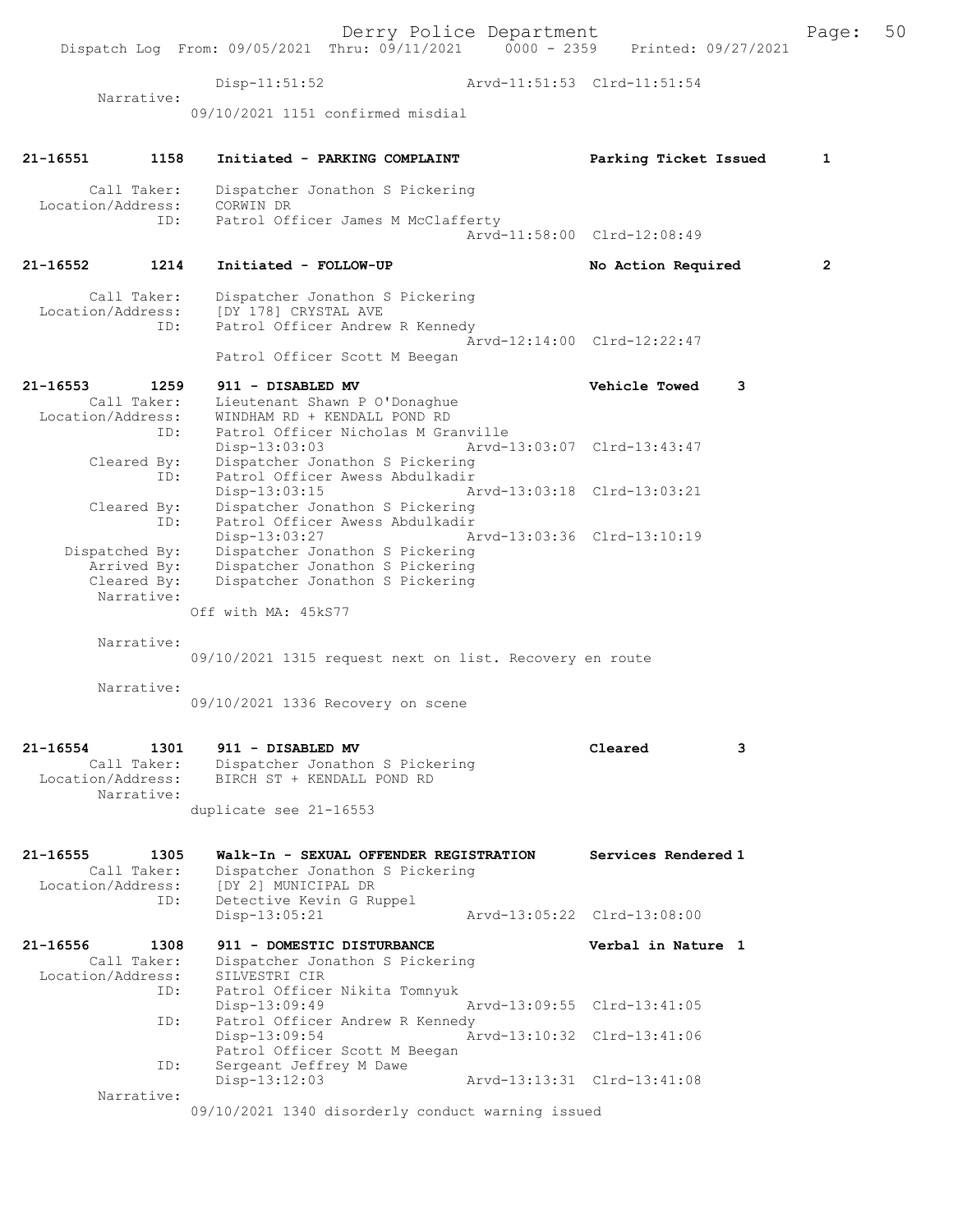Refer To Incident: 21-1592-OF

| 21-16557<br>1342<br>Call Taker:<br>Location/Address:<br>ID:                            | Initiated - MV STOP<br>Dispatcher Jonathon S Pickering<br>E BROADWAY + MANNING ST<br>Patrol Officer James M McClafferty                                                                                                         | Warning Issued                                                           | 3              |
|----------------------------------------------------------------------------------------|---------------------------------------------------------------------------------------------------------------------------------------------------------------------------------------------------------------------------------|--------------------------------------------------------------------------|----------------|
| Refer To Citation:                                                                     | $21 - 4005 - CN$                                                                                                                                                                                                                | Arvd-13:42:00 Clrd-13:47:20                                              |                |
| $21 - 16558$<br>1359<br>Call Taker:<br>Location/Address:<br>ID:<br>ID:                 | Phone - ATTEMPTED PAPER SERVICE<br>Dispatcher Jonathon S Pickering<br>W BROADWAY<br>Patrol Officer Nicholas M Granville<br>Disp-13:59:49<br>Patrol Officer Andrew R Kennedy<br>$Disp-13:59:50$<br>Patrol Officer Scott M Beegan | Not Served<br>Arvd-14:01:10 Clrd-14:08:09<br>Arvd-14:01:09 Clrd-14:08:08 | $\overline{2}$ |
| $21 - 16559$<br>1402<br>Call Taker:<br>Location/Address:<br>ID:<br>Refer To Field Int: | Initiated - DEPARTMENT INFO<br>Dispatcher Jonathon S Pickering<br>[DY 2] MUNICIPAL DR<br>Detective Kevin G Ruppel<br>$21 - 3205 - FI$                                                                                           | Services Rendered 3<br>Arvd-14:02:00 Clrd-14:02:41                       |                |
| 21-16560<br>1418<br>Call Taker:<br>Location/Address:<br>ID:                            | Initiated - MV STOP<br>Dispatcher Jonathon S Pickering<br>PEABODY RD ANX<br>Patrol Officer Brian J Landry                                                                                                                       | Warning Issued                                                           | 3              |
|                                                                                        |                                                                                                                                                                                                                                 | Arvd-14:18:00 Clrd-14:24:23                                              |                |
| 21-16561<br>1419                                                                       | Initiated - Drop Box Maintenance                                                                                                                                                                                                | No Action Required                                                       | 3              |
| Call Taker:<br>Refer To Incident:                                                      | Dispatcher Jonathon S Pickering<br>$21 - 1593 - OF$                                                                                                                                                                             |                                                                          |                |
|                                                                                        |                                                                                                                                                                                                                                 |                                                                          |                |
| $21 - 16562$<br>1428                                                                   | Initiated - ASSIST CITIZEN                                                                                                                                                                                                      | Assistance Rendered                                                      | 3              |
| Call Taker:<br>Location/Address:<br>ID:<br>Cleared By:                                 | Dispatcher Jonathon S Pickering<br>FORDWAY ST<br>Patrol Officer Andrew R Kennedy<br>Patrol Officer Scott M Beegan<br>Dispatcher Christina L Power                                                                               | Arvd-14:28:00 Clrd-15:18:29                                              |                |
| 21-16563<br>1511<br>Call Taker:<br>Location/Address:<br>ID:                            | Initiated - SUBPOENA DELIVERY<br>Dispatcher Christina L Power<br>SOUTH AVE<br>Patrol Officer Melissa M Houde                                                                                                                    | Not Served<br>Arvd-15:11:00 Clrd-15:19:11                                | 1              |
| 21-16564<br>1519<br>Call Taker:<br>Location/Address:<br>ID:                            | Initiated - SUBPOENA DELIVERY<br>Dispatcher Christina L Power<br>E BROADWAY<br>Patrol Officer Melissa M Houde                                                                                                                   | Served<br>Aryd-15:19:00 Clrd-15:29:48                                    | 1              |
| $21 - 16565$<br>1529<br>Call Taker:<br>Location/Address:<br>ID:                        | Initiated - MV STOP<br>Dispatcher Christina L Power<br>ROCKINGHAM RD<br>Patrol Officer Blake A Martineau                                                                                                                        | Summons Issued                                                           | 3              |
| Narrative:                                                                             | 09/10/2021 1543 next on the list requested, LBP assigned                                                                                                                                                                        | Arvd-15:29:00 Clrd-16:22:05                                              |                |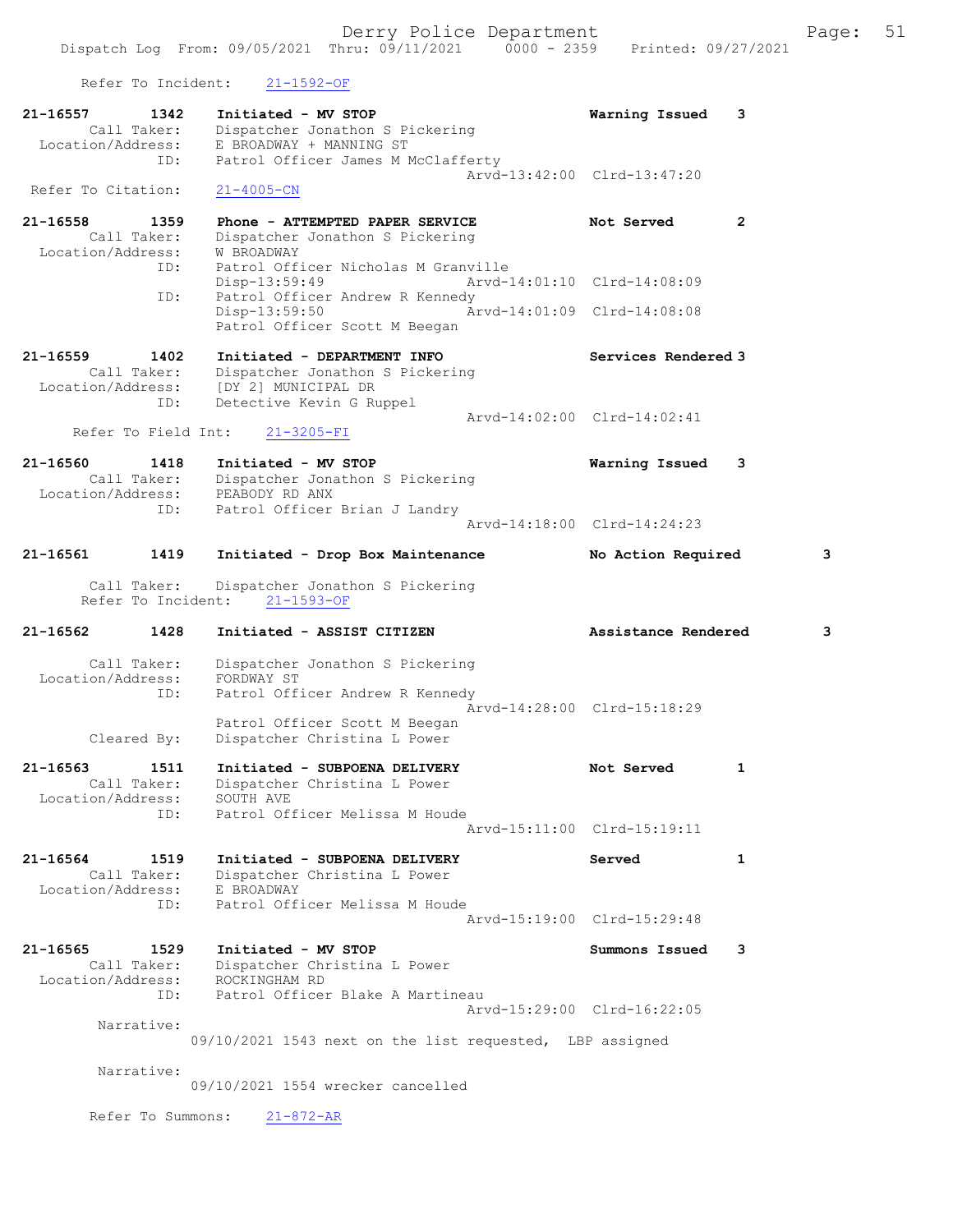| 21-16566<br>1537<br>Call Taker:<br>Location/Address: | Phone - MV ACCIDENT<br>Dispatcher Christina L Power<br>PINKERTON ST | Report Taken                | $\mathbf{1}$         |
|------------------------------------------------------|---------------------------------------------------------------------|-----------------------------|----------------------|
| ID:                                                  | Patrol Officer Melissa M Houde                                      |                             |                      |
| ID:                                                  | $Disp-15:37:25$<br>Patrol Officer Sara R Joyce                      | Arvd-15:38:16 Clrd-16:09:36 |                      |
|                                                      | Disp-15:37:27<br>Patrol Officer Nathan S Lavoie                     | Aryd-15:38:21 Clrd-16:10:19 |                      |
| ID:                                                  | Sergeant Seth Plumer<br>Disp-15:37:32                               | Arvd-15:37:34 Clrd-16:09:40 |                      |
| Refer To Citation:<br>Narrative:                     | $21 - 4023 - CN$                                                    |                             |                      |
|                                                      | mv vs pedestrian.                                                   |                             |                      |
| Narrative:                                           |                                                                     |                             |                      |
|                                                      | 09/10/2021 1544 parents on scene                                    |                             |                      |
| Narrative:                                           | mullin v. white reportable                                          |                             |                      |
|                                                      |                                                                     |                             |                      |
| Refer To Accident:                                   | $21 - 431 - AC$                                                     |                             |                      |
| 21-16567<br>1551                                     | Phone - JUVENILE OFFENSES                                           | Report Taken                | $\mathbf{2}$         |
| Call Taker:<br>Location/Address:                     | Dispatcher Christina L Power<br>MUNICIPAL DR                        |                             |                      |
| ID:                                                  | Detective Peter A Houlis<br>$Disp-15:52:14$                         | Arvd-15:52:15 Clrd-15:52:25 |                      |
| Refer To Incident:                                   | $21 - 1594 - OF$                                                    |                             |                      |
| 21-16568<br>1552                                     | Phone - KEEP THE PEACE                                              | Services Rendered 2         |                      |
| Call Taker:<br>Location/Address:                     | Dispatcher Christina L Power<br>TSIENNETO RD                        |                             |                      |
| ID:                                                  | Patrol Officer Sara R Joyce<br>Disp-16:10:29                        | Arvd-16:12:32 Clrd-16:50:03 |                      |
|                                                      | Patrol Officer Nathan S Lavoie                                      |                             |                      |
| Refer To Field Int:                                  | $21 - 3211 - FI$                                                    |                             |                      |
| 21-16569<br>1627<br>Call Taker:                      | Initiated - MV STOP<br>Dispatcher Christina L Power                 | Warning Issued              | 3                    |
| Location/Address:                                    | ISLAND POND RD                                                      |                             |                      |
| ID:                                                  | Patrol Officer Blake A Martineau                                    | Aryd-16:27:00 Clrd-16:32:54 |                      |
| Refer To Citation:                                   | $21 - 4009 - CN$                                                    |                             |                      |
| 21-16570<br>1629                                     | Initiated - MV STOP                                                 | Warning Issued              | 3                    |
| Call Taker:<br>Location/Address:                     | Dispatcher Christina L Power<br>BIRCH ST                            |                             |                      |
| ID:                                                  | Patrol Officer Melissa M Houde                                      | Arvd-16:29:00 Clrd-16:39:06 |                      |
| Refer To Citation:                                   | $21 - 4006 - CN$                                                    |                             |                      |
| 21-16571<br>1638                                     | Initiated - MV STOP                                                 | Warning Issued              | 3                    |
| Call Taker:<br>Location/Address:                     | Dispatcher Christina L Power<br>S MAIN ST                           |                             |                      |
| ID:                                                  | Patrol Officer Andrew R Kennedy                                     |                             |                      |
|                                                      | Patrol Officer Scott M Beegan                                       | Arvd-16:38:00 Clrd-16:44:14 |                      |
| Refer To Citation:                                   | $21 - 4007 - CN$                                                    |                             |                      |
| 21-16572<br>1650                                     | Initiated - MV STOP                                                 | Warning Issued              | 3                    |
| Call Taker:<br>Location/Address:                     | Dispatcher Christina L Power<br>BIRCH ST                            |                             |                      |
| ID:                                                  | Patrol Officer Melissa M Houde                                      | Arvd-16:50:00 Clrd-16:53:56 |                      |
| Refer To Citation:                                   | $21 - 4008 - CN$                                                    |                             |                      |
| 21-16573<br>1659                                     | Initiated - FOLLOW-UP                                               | Cleared                     | $\mathbf{2}^{\circ}$ |
| Call Taker:<br>Location/Address:                     | Dispatcher Christina L Power<br>SUNSET AVE                          |                             |                      |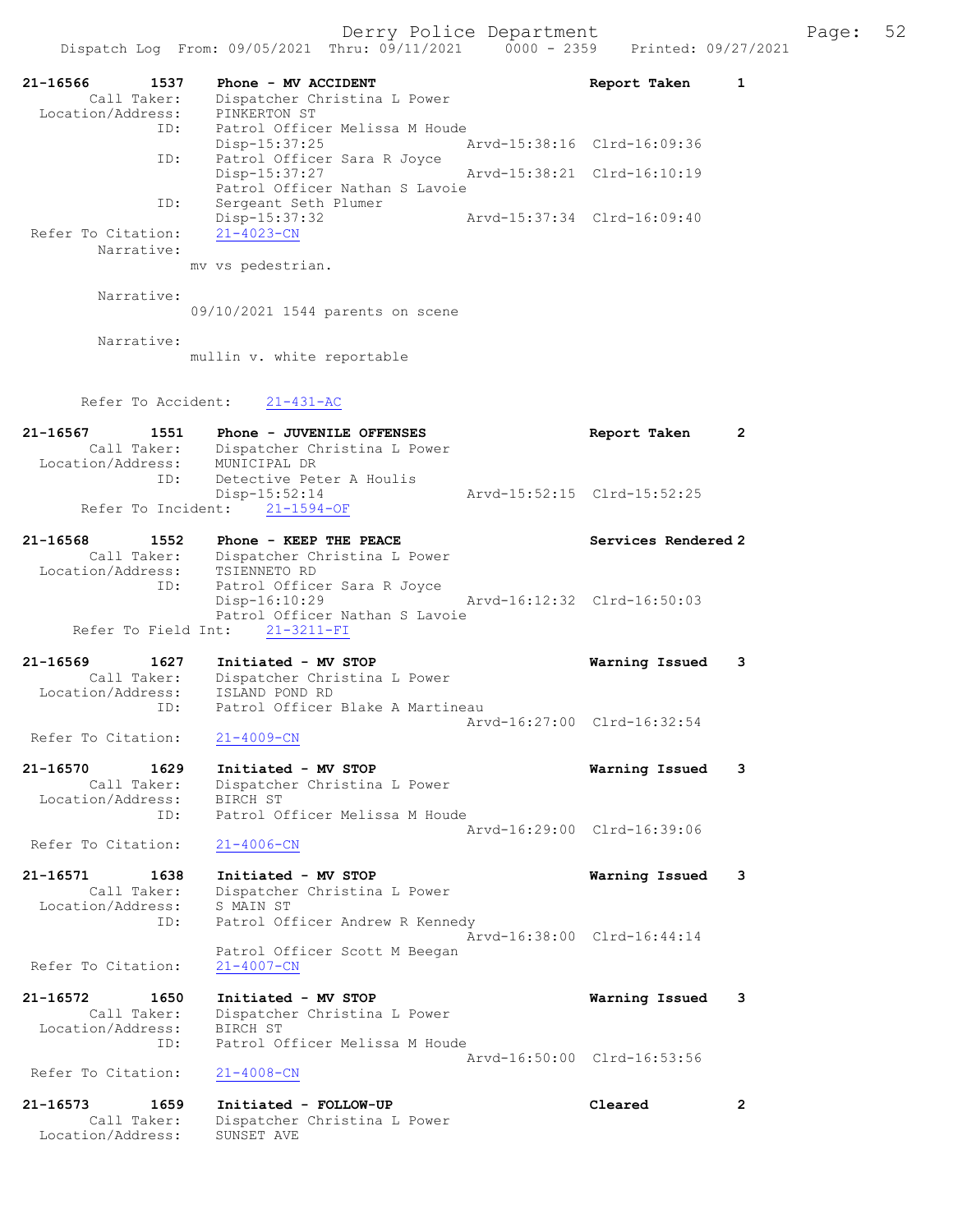Derry Police Department Fage: 53 Dispatch Log From: 09/05/2021 Thru: 09/11/2021 0000 - 2359 Printed: 09/27/2021 ID: Patrol Officer Andrew R Kennedy Arvd-16:59:00 Clrd-17:15:17 Patrol Officer Scott M Beegan 21-16574 1659 Initiated - SUBPOENA DELIVERY Not Served 1 Call Taker: Dispatcher Christina L Power Location/Address: BERRY ST ID: Patrol Officer Melissa M Houde Arvd-16:59:00 Clrd-17:03:38 21-16575 1701 Phone - ALARM, BURGLAR False Alarm 1 Call Taker: Dispatcher Christina L Power Location/Address: [DY 3591] TSIENNETO RD ID: Patrol Officer Monica Ricci Disp-17:02:25 Arvd-17:12:37 Clrd-17:17:51 ID: Patrol Officer Sara R Joyce<br>Disp-17:02:33 Disp-17:02:33 Arvd-17:12:38 Clrd-17:17:43 Patrol Officer Nathan S Lavoie Narrative: checked and all secure. Refer To Field Int: 21-3251-FI 21-16576 1719 Phone - FIRE, STRUCTURE 1999 (Assistance Rendered 1 Call Taker: Dispatcher Christina L Power Location/Address: SILVESTRI CIR ID: Patrol Officer Monica Ricci Disp-17:20:08 Arvd-17:21:13 Clrd-18:15:54<br>TD: Patrol Officer Sara R Joyce rol Officer Sara R Joyce<br>Disp-17:20:10 Disp-17:20:10 Arvd-17:21:16 Clrd-18:15:52 Patrol Officer Nathan S Lavoie Refer To Field Int: 21-3201-FI 21-16577 1724 Initiated - MV STOP Warning Issued 3 Call Taker: Dispatcher Christina L Power Location/Address: W BROADWAY ID: Patrol Officer Melissa M Houde Arvd-17:24:00 Clrd-17:29:27<br>21-4010-CN Refer To Citation: 21-16578 1749 Initiated - MV CHECK 1 21-16578 Vehicle checked 1 Call Taker: Dispatcher Christina L Power Location/Address: BERRY ST ID: Patrol Officer Melissa M Houde Arvd-17:49:00 Clrd-17:51:05 21-16579 1751 Initiated - SUBPOENA DELIVERY Served 1 Call Taker: Dispatcher Christina L Power Location/Address: BERRY ST ID: Patrol Officer Melissa M Houde Arvd-17:51:00 Clrd-17:53:38 21-16580 1757 Phone - ILLEGAL DUMPING/LITTERING Report Taken 2 Call Taker: Patrol Officer Robert Corwin Location/Address: FAIRWAY DR ID: Patrol Officer Blake A Martineau<br>Disp-17:58:22 Arv Disp-17:58:22 Arvd-18:05:46 Clrd-18:47:55 Arrived By: Dispatcher Christina L Power Cleared By: Dispatcher Christina L Power Refer To Incident: 21-1595-OF 21-16581 1817 Phone - MV CHECK Vehicle checked 1 Call Taker: Patrol Officer Robert Corwin Location/Address: LINLEW DR ID: Patrol Officer Sara R Joyce<br>Disp-18:20:59 Disp-18:20:59 Arvd-18:23:28 Clrd-18:58:41 Patrol Officer Nathan S Lavoie Arrived By: Dispatcher Christina L Power Cleared By: Dispatcher Christina L Power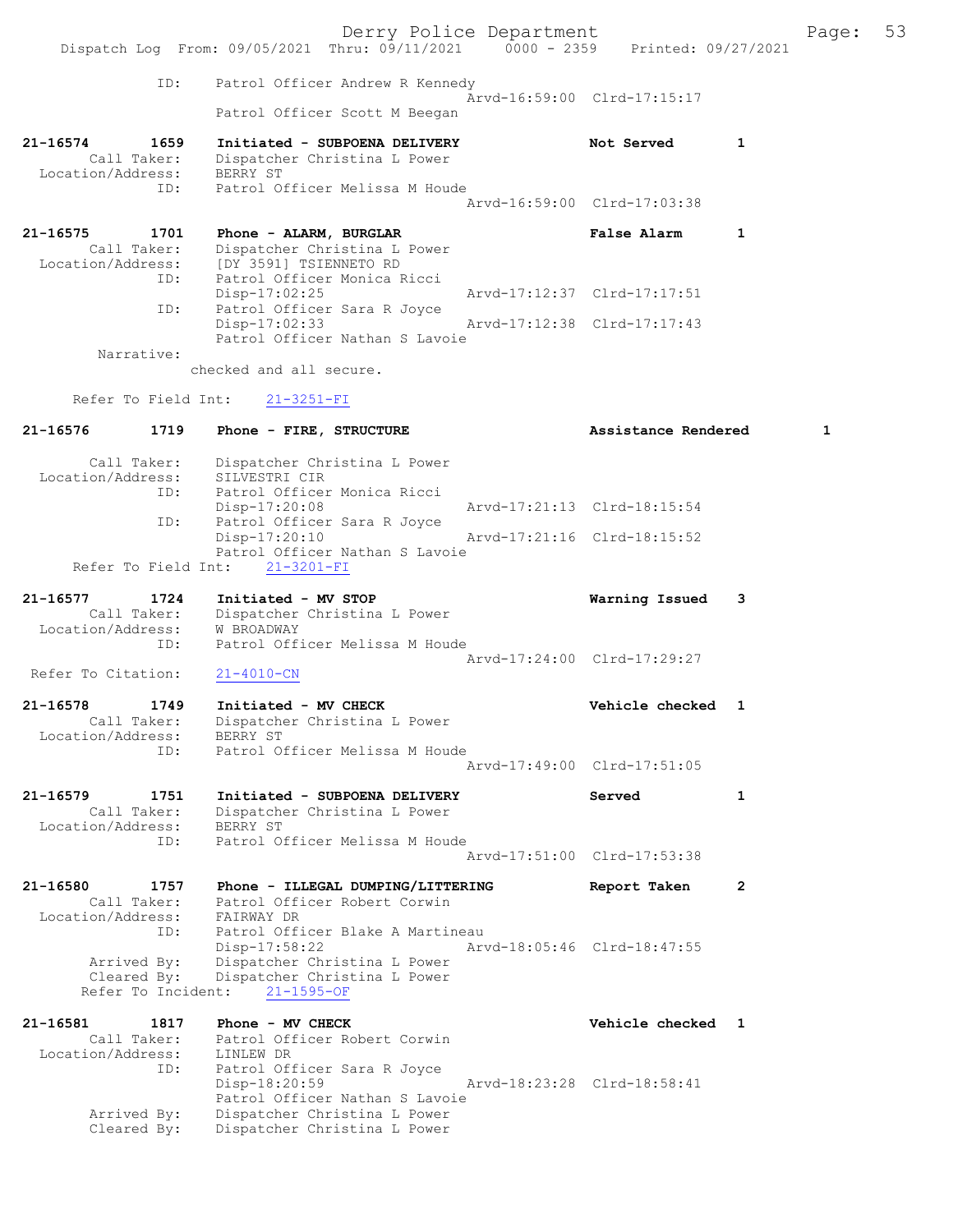Silver Mazda SUV

Narrative:

09/10/2021 1851 follow up at 6 W Broadway

| 21-16582<br>1851<br>Call Taker:<br>Location/Address:<br>ID:  | Initiated - MV STOP<br>Dispatcher Christina L Power<br>S MAIN ST<br>Patrol Officer Blake A Martineau | Warning Issued 3            |  |
|--------------------------------------------------------------|------------------------------------------------------------------------------------------------------|-----------------------------|--|
| Refer To Citation:                                           | $21 - 4011 - CN$                                                                                     | Arvd-18:51:00 Clrd-18:58:35 |  |
| 21-16583<br>1916<br>Call Taker:<br>Location/Address:<br>$ -$ | Phone - MV ACCIDENT<br>Patrol Officer Robert Corwin<br>[DY 2874] CRYSTAL AVE                         | Report Taken                |  |

|                    | ID: | Patrol Officer Monica Ricci    |                             |  |
|--------------------|-----|--------------------------------|-----------------------------|--|
|                    |     | Disp-19:18:37                  | Aryd-19:18:40 Clrd-19:18:50 |  |
| Dispatched By:     |     | Dispatcher Christina L Power   |                             |  |
| Arrived By:        |     | Dispatcher Christina L Power   |                             |  |
| Cleared By:        |     | Dispatcher Christina L Power   |                             |  |
|                    | ID: | Patrol Officer Sara R Joyce    |                             |  |
|                    |     | Disp-19:18:47                  | Arvd-19:18:48 Clrd-19:59:15 |  |
|                    |     | Patrol Officer Nathan S Lavoie |                             |  |
| Dispatched By:     |     | Dispatcher Christina L Power   |                             |  |
| Arrived By:        |     | Dispatcher Christina L Power   |                             |  |
| Cleared By:        |     | Dispatcher Christina L Power   |                             |  |
|                    | ID: | Patrol Officer Scott M Beegan  |                             |  |
|                    |     | Disp-19:18:51                  | Arvd-19:20:27 Clrd-19:49:49 |  |
| Dispatched By:     |     | Dispatcher Christina L Power   |                             |  |
| Cleared By:        |     | Dispatcher Christina L Power   |                             |  |
| Refer To Citation: |     | $21 - 4012 - CN$               |                             |  |
| Narrative:         |     |                                |                             |  |

mullane v. dorval reportable

Refer To Accident: 21-432-AC

| 21-16584<br>1936  | Phone - SUSPICIOUS ACTIVITY                                | <b>TRANSPORTED</b>          | 2 |
|-------------------|------------------------------------------------------------|-----------------------------|---|
| Call Taker:       | Patrol Officer Robert Corwin                               |                             |   |
| Location/Address: | [DY 1459] CRYSTAL AVE                                      |                             |   |
| ID:               | Patrol Officer Monica Ricci                                |                             |   |
|                   | Disp-19:39:47                                              | Arvd-19:49:51 Clrd-20:46:31 |   |
| Arrived By:       | Dispatcher Christina L Power                               |                             |   |
| Cleared By:       | Dispatcher Christina L Power                               |                             |   |
| ID:               | Sergeant Seth Plumer                                       |                             |   |
|                   | $Disp-20:05:24$                                            | Arvd-20:05:27 Clrd-20:19:02 |   |
| Cleared By:       | Dispatcher Christina L Power                               |                             |   |
| Narrative:        |                                                            |                             |   |
|                   | $09/10/2021$ 2019 courtesy transport to Hudson s/m 49508.3 |                             |   |

Narrative:

09/10/2021 2040 e/m 49518.2

Refer To Field Int: 21-3210-FI

| 21-16585           | 1952        | Initiated - MV STOP           | Warning Issued 3            |
|--------------------|-------------|-------------------------------|-----------------------------|
|                    | Call Taker: | Dispatcher Christina L Power  |                             |
| Location/Address:  |             | CRYSTAL AVE                   |                             |
|                    | ID:         | Patrol Officer Scott M Beegan |                             |
|                    |             |                               | Aryd-19:52:00 Clrd-19:58:12 |
| Refer To Citation: |             | 21-4013-CN                    |                             |

| 21-16586          | 2001        | Phone - PARKING COMPLAINT      |                             | Matter Rectified 1 |  |
|-------------------|-------------|--------------------------------|-----------------------------|--------------------|--|
|                   | Call Taker: | Patrol Officer Robert Corwin   |                             |                    |  |
| Location/Address: |             | [DY 3189] E BROADWAY           |                             |                    |  |
|                   | ID:         | Patrol Officer Melissa M Houde |                             |                    |  |
|                   |             | $Disp-20:02:43$                | Arvd-20:08:56 Clrd-20:10:02 |                    |  |
|                   | Narrative:  |                                |                             |                    |  |
|                   |             | vehicles blocking drive way    |                             |                    |  |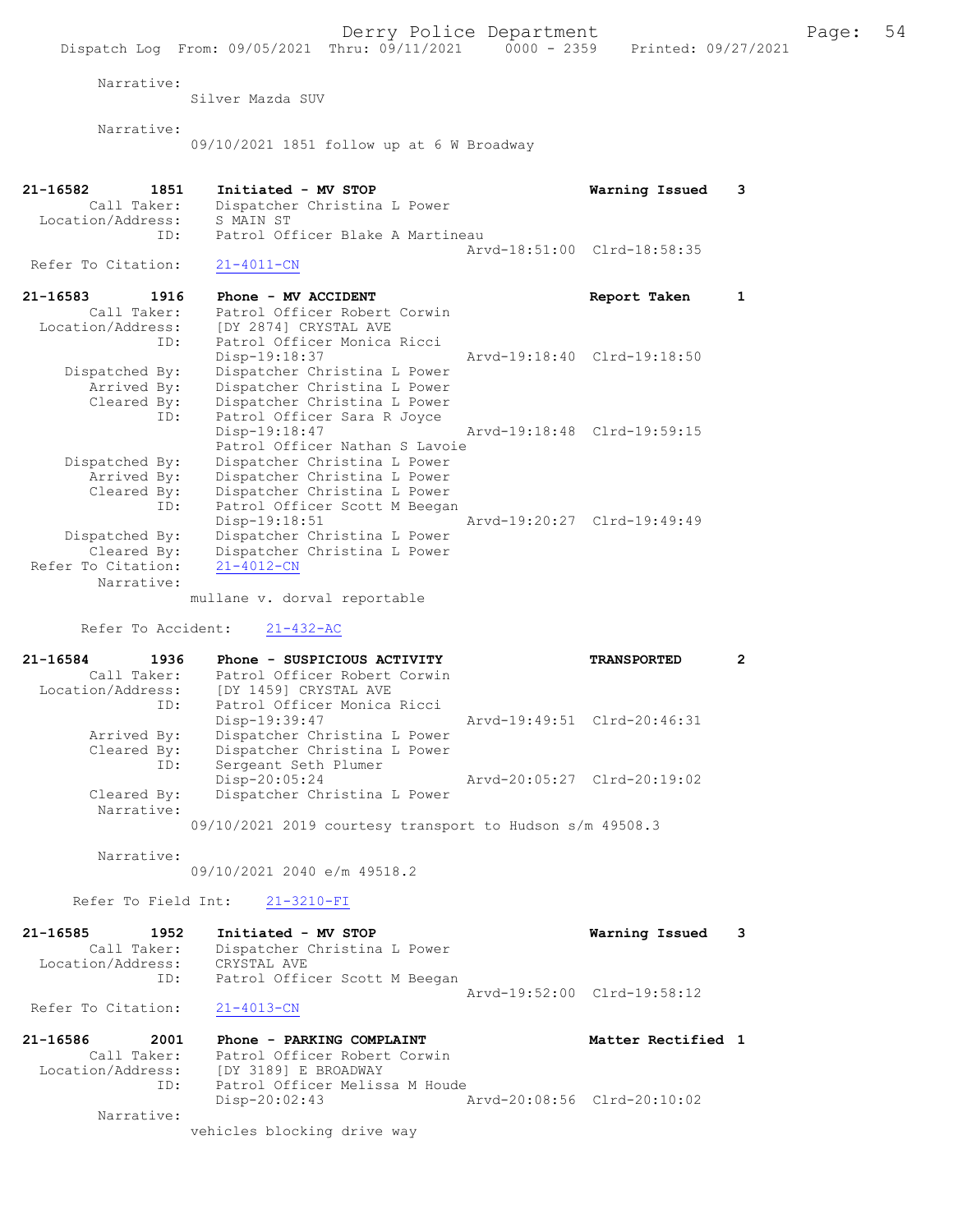| 21-16587<br>2030<br>Call Taker:<br>Location/Address:        | Phone - SERVE RESTRAINING ORDER<br>Dispatcher Christina L Power<br>PARKLAND DR                                              | Served                      | $\mathbf{2}^{\circ}$  |
|-------------------------------------------------------------|-----------------------------------------------------------------------------------------------------------------------------|-----------------------------|-----------------------|
| ID:                                                         | Patrol Officer Melissa M Houde<br>Disp-20:31:04                                                                             | Arvd-20:31:09 Clrd-20:54:51 |                       |
| ID:                                                         | Patrol Officer Scott M Beegan<br>Disp-20:31:07                                                                              | Arvd-20:31:09 Clrd-20:54:50 |                       |
| 21-16588<br>2055<br>Call Taker:<br>Location/Address:<br>ID: | Initiated - SUBPOENA DELIVERY<br>Dispatcher Christina L Power<br>PARKLAND DR<br>Patrol Officer Melissa M Houde              | Served                      | $\mathbf{1}$          |
|                                                             |                                                                                                                             | Arvd-20:55:00 Clrd-21:12:05 |                       |
| 21-16589<br>2113                                            | Phone - ERRATIC OPERATION                                                                                                   | Vehicle checked             | $\mathbf{2}$          |
| Call Taker:<br>Location/Address:<br>ID:                     | Dispatcher Christina L Power<br>RT 28<br>Patrol Officer Blake A Martineau                                                   |                             |                       |
| ID:                                                         | $Disp-21:13:45$<br>Patrol Officer Melissa M Houde                                                                           | Arvd-21:15:04 Clrd-21:26:01 |                       |
| Refer To Citation:<br>Narrative:                            | Disp-21:16:14<br>$21 - 4014 - CN$                                                                                           | Arvd-21:18:11 Clrd-21:25:59 |                       |
|                                                             | 09/10/2021 stopping on Hoodkroft Dr                                                                                         |                             |                       |
| 21-16590<br>2116<br>Call Taker:<br>Location/Address:        | Initiated - FOLLOW-UP<br>Dispatcher Christina L Power<br>MUNICIPAL DR                                                       | Cleared                     | $\overline{2}$        |
| ID:                                                         | Patrol Officer Sara R Joyce<br>Patrol Officer Nathan S Lavoie                                                               | Arvd-21:16:00 Clrd-22:07:22 |                       |
|                                                             |                                                                                                                             |                             |                       |
| 21-16591<br>2207                                            | Phone - HIT AND RUN                                                                                                         | Report Taken                | $\mathbf{2}^{\prime}$ |
| Call Taker:<br>Location/Address:<br>ID:<br>Narrative:       | Dispatcher Christina L Power<br>ISLAND POND RD + LANE RD<br>Patrol Officer Blake A Martineau<br>Disp-22:07:59               | Arvd-22:11:11 Clrd-22:47:15 |                       |
|                                                             | checking a report of a possible mva                                                                                         |                             |                       |
| Refer To Incident:                                          | $21 - 1596 - OF$                                                                                                            |                             |                       |
| 21-16592<br>2243<br>Call Taker:<br>ID:                      | Initiated - MV STOP<br>Patrol Officer Robert Corwin<br>Location/Address: E BROADWAY<br>Patrol Officer Melissa M Houde       | Warning Issued              | 3                     |
| Cleared By:<br>Refer To Citation:                           | Dispatcher Christina L Power<br>$21 - 4017 - CN$                                                                            | Arvd-22:43:00 Clrd-22:47:05 |                       |
| 21-16593<br>2255<br>Call Taker:<br>Location/Address:<br>ID: | Phone - SUSPICIOUS ACTIVITY<br>Patrol Officer Robert Corwin<br>HILLSIDE AVE                                                 | Gone on Arrival             | 2                     |
| Arrived By:<br>Cleared By:                                  | Patrol Officer Scott M Beegan<br>$Disp-22:58:41$<br>Dispatcher Jess W Arcand<br>Dispatcher Jess W Arcand                    | Arvd-23:14:28 Clrd-23:18:06 |                       |
| ID:<br>Arrived By:<br>Cleared By:<br>Narrative:             | Patrol Officer Nicholas M Granville<br>Disp-22:58:44<br>Dispatcher Jess W Arcand<br>Dispatcher Jess W Arcand<br>white truck | Arvd-23:14:26 Clrd-23:18:03 |                       |

21-16594 2311 Initiated - INVOL EMERGENCY ADMISSION Not Served 2 Call Taker: Dispatcher Jess W Arcand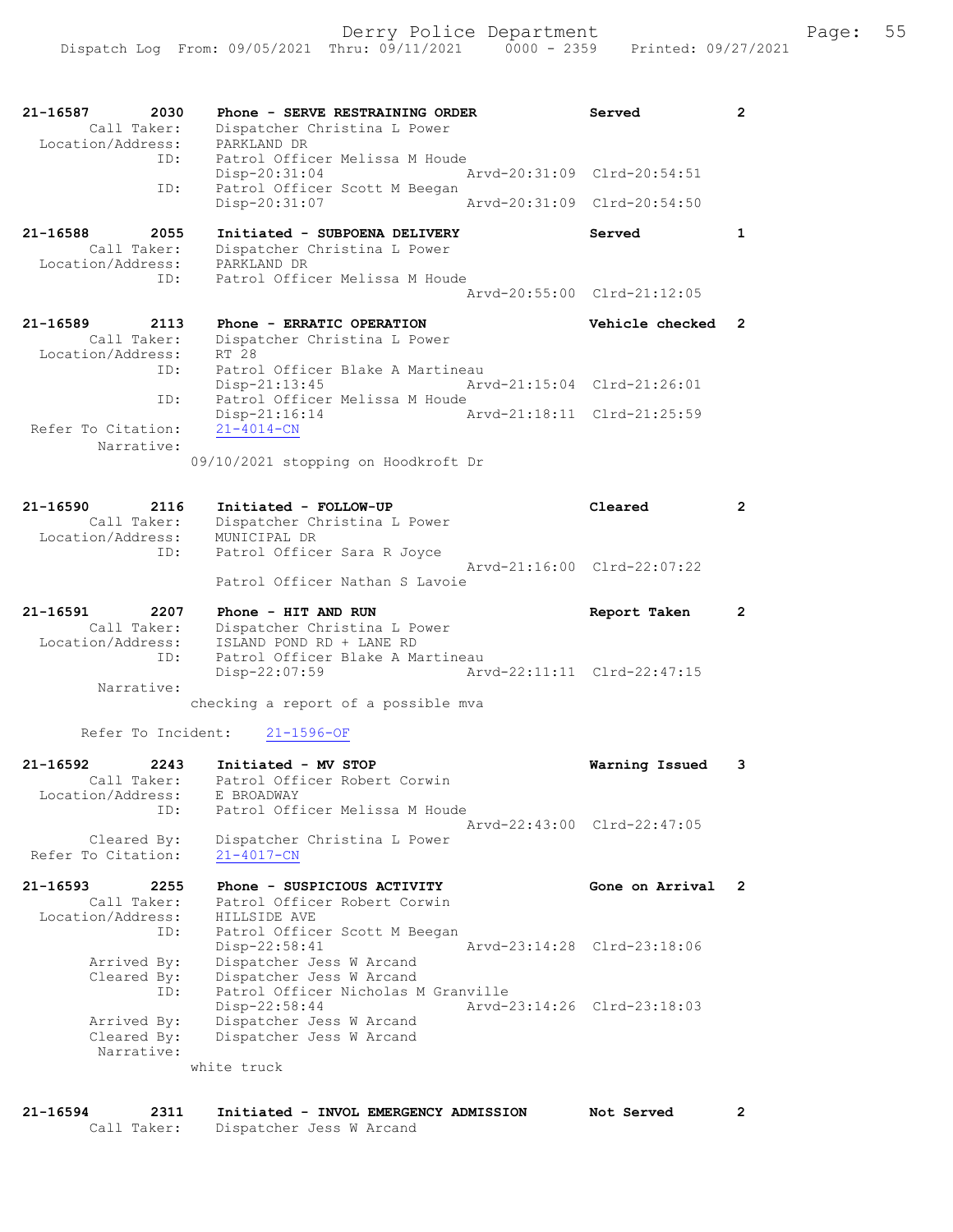Derry Police Department Fage: 56 Dispatch Log From: 09/05/2021 Thru: 09/11/2021 0000 - 2359 Printed: 09/27/2021 Location/Address: W BROADWAY ID: Patrol Officer Melissa M Houde Arvd-23:11:00 Clrd-23:16:23 Patrol Officer Ryan M Panaro 21-16595 2315 Initiated - MV STOP Warning Issued 3 Call Taker: Dispatcher Jess W Arcand Location/Address: E BROADWAY ID: Patrol Officer Awess Abdulkadir Arvd-23:15:00 Clrd-23:25:12 Refer To Citation: 21-4018-CN 21-16596 2328 Initiated - PROPERTY CHECK Services Rendered 2 Call Taker: Dispatcher Jess W Arcand Location/Address: TSIENNETO RD ID: Patrol Officer Collin Kennedy Arvd-23:28:00 Clrd-23:39:47 21-16597 2334 Phone - SUSPICIOUS ACTIVITY Could Not Locate 2 Call Taker: Dispatcher Jess W Arcand Location/Address: E BROADWAY ID: Patrol Officer Melissa M Houde Disp-23:36:06 Arvd-23:38:22 Clrd-23:44:24 Patrol Officer Ryan M Panaro ID: Patrol Officer Scott M Beegan<br>Disp-23:36:11 Arvd-23:36:56 Clrd-23:44:24 Disp-23:36:11 Arvd-23:36:56 Clrd-23:44:24 ID: Patrol Officer Nicholas M Granville Disp-23:36:15 Arvd-23:36:55 Clrd-23:44:24 ID: Sergeant Patrick H Dawson Disp-23:39:36 Arvd-23:42:05 Clrd-23:43:07 21-16598 2342 Phone - THEFT Report Taken 2 Call Taker: Dispatcher Jess W Arcand Location/Address: LARAWAY CT ID: Patrol Officer Melissa M Houde Disp-23:44:43 Arvd-23:51:34 Clrd-09/11/2021 @ 00:27:09 Patrol Officer Ryan M Panaro Refer To Incident: 21-1597-OF 21-16599 2347 Initiated - MV STOP Warning Issued 3 Call Taker: Dispatcher Jess W Arcand Location/Address: RT 28 ID: Patrol Officer Awess Abdulkadir Arvd-23:47:00 Clrd-23:51:28 Refer To Citation: 21-4019-CN For Date:  $09/11/2021$  - Saturday 21-16600 0019 Initiated - MV CHECK SENT ON THEIR WAY 1 Call Taker: Dispatcher Jess W Arcand Location/Address: HUMPHREY RD ID: Sergeant Patrick H Dawson Arvd-00:19:00 Clrd-00:24:46<br>21-3207-FI Refer To Field Int: 21-16601 0032 Initiated - PROPERTY CHECK Services Rendered 2 Call Taker: Dispatcher Jess W Arcand Location/Address: PIERCE AVE ID: Patrol Officer Melissa M Houde Arvd-00:32:00 Clrd-00:34:03 Patrol Officer Ryan M Panaro 21-16602 0033 Initiated - PROPERTY CHECK Services Rendered 2 Call Taker: Dispatcher Jess W Arcand Location/Address: ROLLINS ST ID: Patrol Officer Scott M Beegan Arvd-00:33:00 Clrd-00:34:10<br>ID: Patrol Officer Nicholas M Granville ID: Patrol Officer Nicholas M Granville Disp-00:33:47 Arvd-00:33:49 Clrd-00:34:10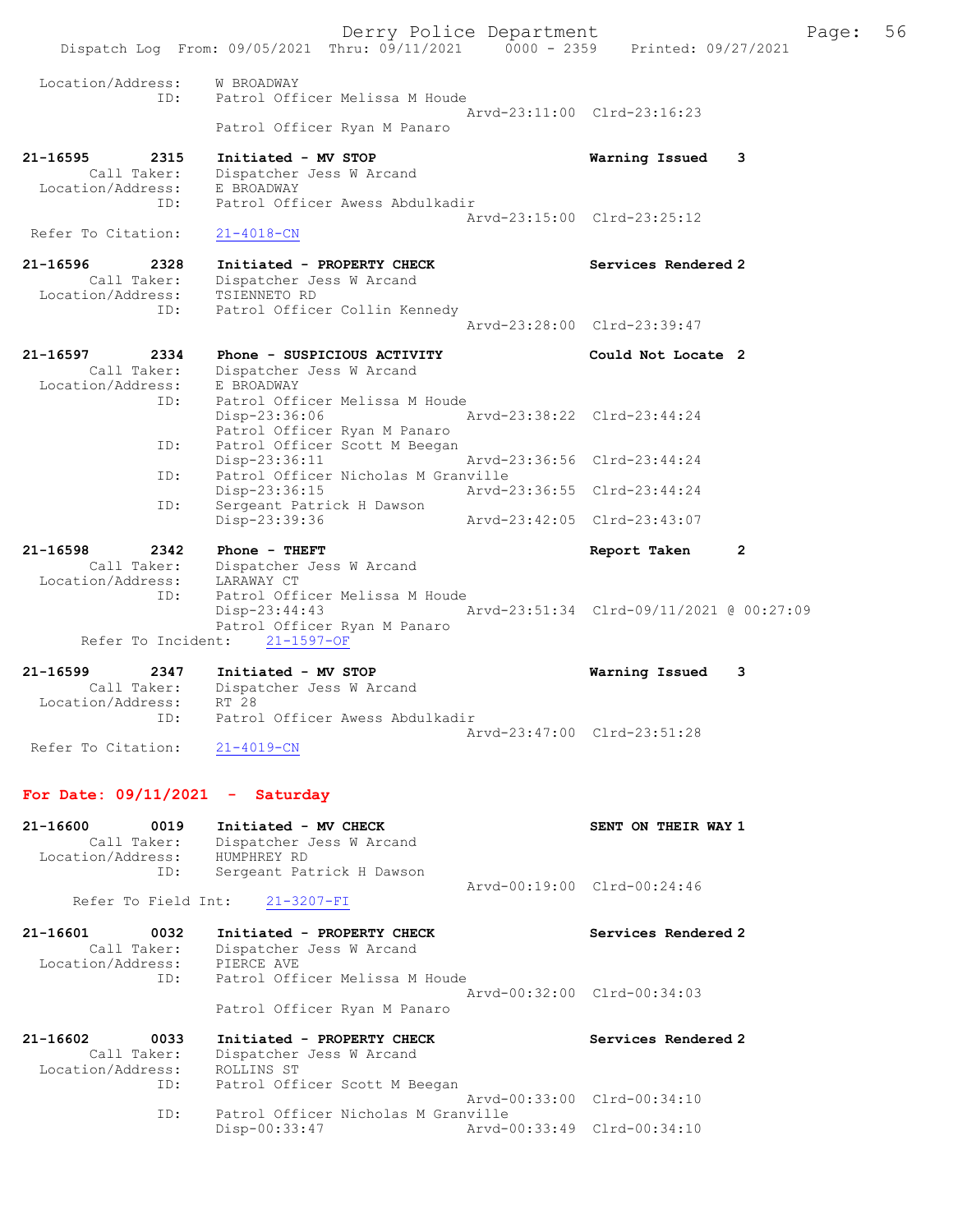| 21-16603<br>0038<br>Call Taker:                             | Phone - FOUND/LOST PROPERTY<br>Patrol Officer Robert Corwin                                                       | Report Taken                | 3              |
|-------------------------------------------------------------|-------------------------------------------------------------------------------------------------------------------|-----------------------------|----------------|
| Location/Address:<br>ID:                                    | E BROADWAY<br>Patrol Officer Melissa M Houde<br>$Disp-00:38:54$                                                   | Arvd-00:41:25 Clrd-00:50:27 |                |
| Arrived By:<br>Cleared By:<br>ID:                           | Patrol Officer Ryan M Panaro<br>Dispatcher Jess W Arcand<br>Dispatcher Jess W Arcand<br>Sergeant Patrick H Dawson |                             |                |
| Dispatched By:<br>Arrived By:<br>Cleared By:                | Disp-00:39:14<br>Dispatcher Jess W Arcand<br>Dispatcher Jess W Arcand<br>Dispatcher Jess W Arcand                 | Arvd-00:39:16 Clrd-00:48:19 |                |
| 21-16604<br>0052<br>Call Taker:<br>Location/Address:        | Initiated - FOLLOW-UP<br>Dispatcher Jess W Arcand<br>E BROADWAY                                                   | Services Rendered 2         |                |
| ID:                                                         | Patrol Officer Melissa M Houde<br>Patrol Officer Ryan M Panaro                                                    | Arvd-00:52:00 Clrd-00:57:30 |                |
| 21-16605<br>0103<br>Call Taker:                             | Initiated - MV CHECK<br>Dispatcher Jess W Arcand                                                                  | Vehicle checked             | 1              |
| Location/Address:<br>ID:                                    | CRYSTAL AVE<br>Patrol Officer Melissa M Houde                                                                     | Arvd-01:03:00 Clrd-01:04:54 |                |
| 21-16606<br>0105                                            | Patrol Officer Ryan M Panaro<br>Initiated - MV STOP                                                               | Warning Issued              | 3              |
| Call Taker:<br>Location/Address:<br>ID:                     | Dispatcher Jess W Arcand<br>CRYSTAL AVE<br>Patrol Officer Scott M Beegan                                          |                             |                |
| Refer To Citation:                                          | $21 - 4020 - CN$                                                                                                  | Arvd-01:05:00 Clrd-01:11:54 |                |
| 21-16607<br>0108<br>Call Taker:<br>Location/Address:<br>ID: | Initiated - MV CHECK<br>Dispatcher Jess W Arcand<br>ASHLEIGH DR<br>Patrol Officer Melissa M Houde                 | SENT ON THEIR WAY 1         |                |
|                                                             | Patrol Officer Ryan M Panaro                                                                                      | Arvd-01:08:00 Clrd-01:13:41 |                |
| 21-16608<br>0120<br>Call Taker:<br>Location/Address:<br>ID: | Initiated - MV STOP<br>Dispatcher Jess W Arcand<br>W BROADWAY<br>Patrol Officer Melissa M Houde                   | Warning Issued              | 3              |
| Refer To Citation:                                          | Patrol Officer Ryan M Panaro<br>$21 - 4021 - CN$                                                                  | Arvd-01:20:00 Clrd-01:24:53 |                |
| 21-16609<br>0204<br>Call Taker:<br>Location/Address:        | Phone - ATTEMPT TO LOCATE<br>Dispatcher Jess W Arcand<br>FAIRWAY DR                                               | Arrest(s) Made              | $\overline{2}$ |
| ID:                                                         | Patrol Officer Melissa M Houde<br>Disp-02:04:43<br>Patrol Officer Ryan M Panaro                                   | Arvd-02:05:14 Clrd-03:54:59 |                |
| ID:<br>ID:                                                  | Sergeant Patrick H Dawson<br>Disp-02:07:32<br>Patrol Officer Collin Kennedy                                       | Arvd-02:09:00 Clrd-02:32:18 |                |
| ID:                                                         | Disp-02:09:49<br>Patrol Officer Awess Abdulkadir                                                                  | Arvd-02:11:15 Clrd-03:54:53 |                |
| Narrative:                                                  | $Disp-02:10:11$<br>09/11/2021 0210 ONE IN CUSTODY ON A 12 HR SIMPLE ASSAULT OUT                                   | Arvd-02:13:44 Clrd-04:03:47 |                |
| Narrative:                                                  | OF LONDONDERRY. ALSO CHARGED WITH RESISTING ARREST (X2)                                                           |                             |                |
|                                                             | 09/11/2021 0217 131 EN ROUTE TO HQ WITH ONE SM 49588.7                                                            |                             |                |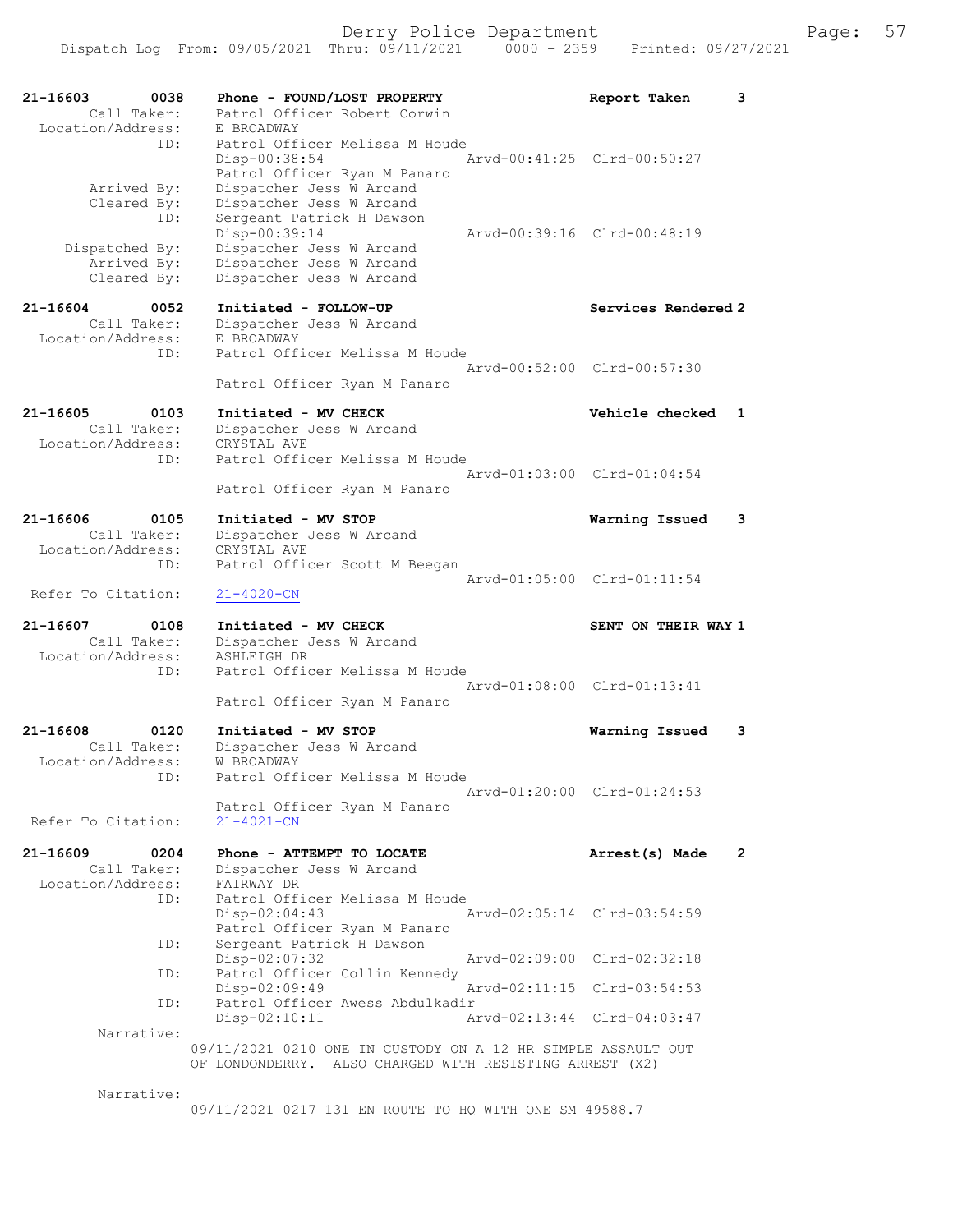Dispatch Log From: 09/05/2021 Thru: 09/11/2021 0000 - 2359 Printed: 09/27/2021 Narrative: 09/11/2021 0223 OFF AT HQ EM 49590.7 Narrative: 09/11/2021 0254 IDENTIFIED AS: RYAN MAURICE 31 FAIRWAY DR APT 36 DERRY NH DOB 7/18/91 Narrative: 09/11/2021 0256 PLACED IN CELL 3 Narrative: 09/11/2021 0316 RELEASED TO LONDONDERRY PD ON A SUMMONS WITH COURT 1/20/22 Refer To Arrest: 21-873-AR 21-16610 0401 Initiated - MV CHECK Vehicle checked 1 Call Taker: Dispatcher Jess W Arcand Location/Address: CRYSTAL AVE ID: Patrol Officer Melissa M Houde Arvd-04:01:00 Clrd-04:04:51 Patrol Officer Ryan M Panaro 21-16611 0405 Initiated - PED CHECK SENT ON THEIR WAY 2<br>Call Taker: Dispatcher Jess W Arcand Call Taker: Dispatcher Jess W Arcand Location/Address: MANCHESTER RD ID: Patrol Officer Collin Kennedy Arvd-04:05:00 Clrd-04:08:05<br>TD: Patrol Officer Awess Abdulkadir Patrol Officer Awess Abdulkadir<br>Disp-04:06:46 Ar Disp-04:06:46 Arvd-04:06:48 Clrd-04:08:05 Refer To Field Int: 21-3241-FI 21-16612 0532 Phone - ALARM, BURGLAR False Alarm 1 Call Taker: Dispatcher Jess W Arcand Location/Address: S MAIN ST ID: Patrol Officer Melissa M Houde<br>Disp-05:32:43 Disp-05:32:43 Arvd-05:35:22 Clrd-06:04:11 Patrol Officer Ryan M Panaro<br>ID: Patrol Officer Awess Abdulkac ID: Patrol Officer Awess Abdulkadir Disp-05:32:45 Arvd-05:33:35 Clrd-06:04:11 ID: Sergeant Patrick H Dawson Arvd-05:49:15 Clrd-06:04:11 Dispatched By: Sergeant Patrick H Dawson Arrived By: Sergeant Patrick H Dawson 21-16613 0620 Phone - ALARM, BURGLAR False Alarm 1 Call Taker: Dispatcher Jess W Arcand Location/Address: [DY 1041] MANCHESTER AVE ID: Patrol Officer Awess Abdulkadir Disp-06:21:03 Arvd-06:25:58 Clrd-06:31:47<br>TD: Patrol Officer Collin Kennedy Patrol Officer Collin Kennedy<br>Disp-06:21:05 Arvd-06:26:46 Clrd-06:31:45 21-16614 0717 Initiated - FOLLOW-UP No Action Required 2 Call Taker: Dispatcher Jonathon S Pickering Location/Address: OLD CHESTER RD ID: Patrol Officer Nikita Tomnyuk Arvd-07:17:00 Clrd-07:19:53 21-16615 0717 Phone - NEIGHBORHOOD DISPUTE ADVICE GIVEN 2 Call Taker: Dispatcher Jonathon S Pickering Location/Address: FAIRWAY DR ID: Patrol Officer James M McClafferty<br>Disp-07:18:16 Arvd-Arvd-07:25:40 Clrd-07:59:38 Refer To Field Int: 21-3212-FI

Derry Police Department Form Page: 58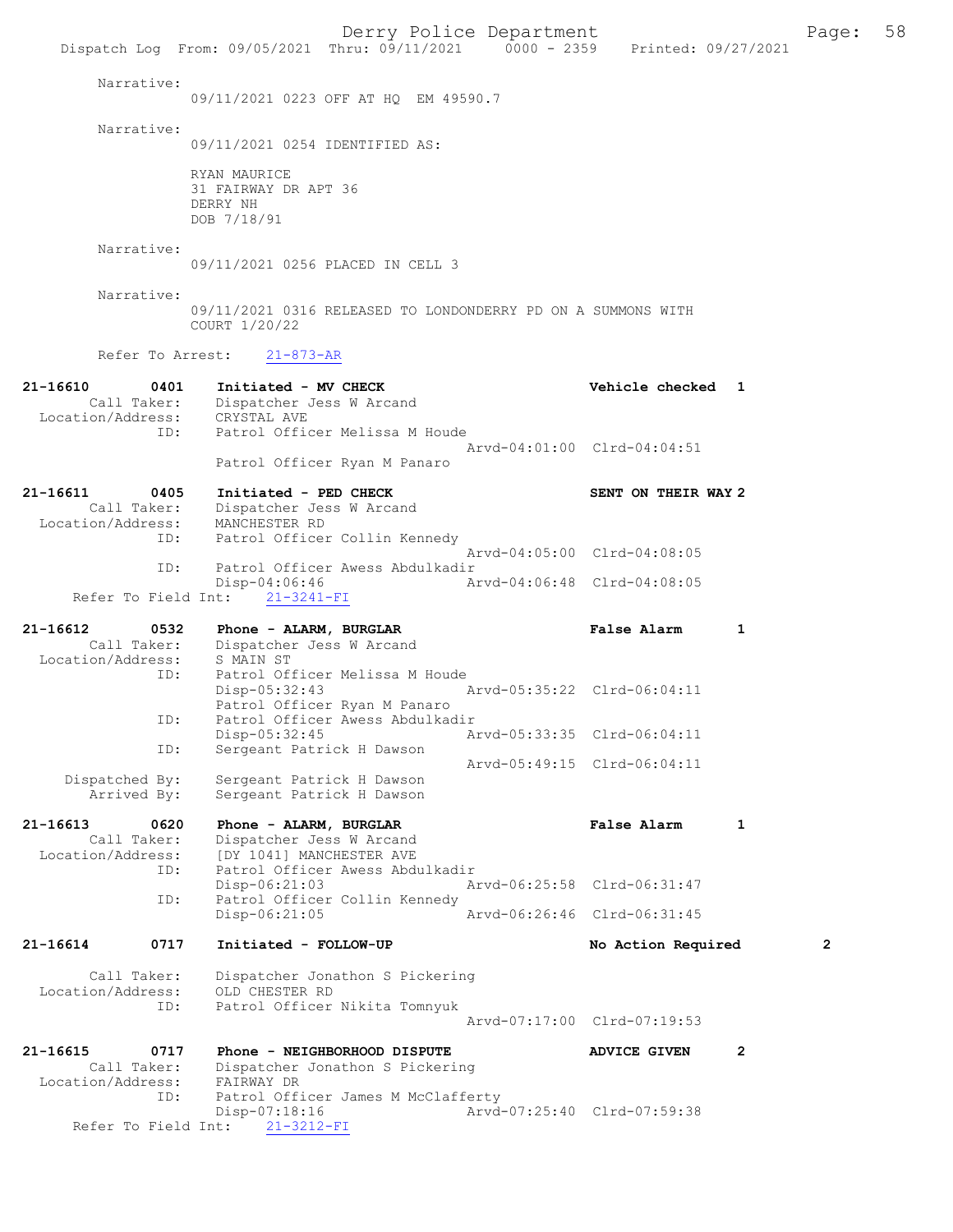| 21-16616<br>0908<br>Call Taker:<br>Location/Address: | Phone - ANIMAL COMPLAINT<br>Patrol Officer Robert Corwin<br>WARNER HILL RD                                               | Services Rendered 1         |                       |
|------------------------------------------------------|--------------------------------------------------------------------------------------------------------------------------|-----------------------------|-----------------------|
| ID:<br>Arrived By:<br>Cleared By:<br>Narrative:      | Patrol Officer Awess Abdulkadir<br>$Disp-09:09:38$<br>Dispatcher Jonathon S Pickering<br>Dispatcher Jonathon S Pickering | Arvd-09:24:49 Clrd-09:42:50 |                       |
|                                                      | on going bat issues                                                                                                      |                             |                       |
| 21-16617<br>0921<br>Call Taker:<br>Location/Address: | Phone - WELFARE CHECK<br>Dispatcher Jonathon S Pickering<br>PINE ISLE DR                                                 | <b>ADVICE GIVEN</b>         | $\mathbf{2}$          |
| ID:<br>ID:                                           | Patrol Officer James M McClafferty<br>$Disp-09:22:23$<br>Patrol Officer Nikita Tomnyuk                                   | Arvd-09:27:58 Clrd-09:49:58 |                       |
| ID:                                                  | Disp-09:22:25<br>Sergeant Seth Plumer                                                                                    | Arvd-09:24:50 Clrd-09:49:57 |                       |
|                                                      | Disp-09:26:00<br>Arvd-09:26:01                                                                                           | Clrd-09:49:59               |                       |
| 21-16618<br>0953<br>Call Taker:<br>Location/Address: | Phone - SUSPICIOUS ACTIVITY<br>Patrol Officer Robert Corwin<br>BIRCH ST                                                  | <b>TRANSPORTED</b>          | $\mathbf{2}$          |
| ID:                                                  | Patrol Officer Awess Abdulkadir<br>Disp-09:53:53                                                                         | Arvd-09:57:40 Clrd-10:24:34 |                       |
| Arrived By:<br>Cleared By:<br>Narrative:             | Dispatcher Jonathon S Pickering<br>Dispatcher Jonathon S Pickering                                                       |                             |                       |
|                                                      | elderly subject hitch hiking                                                                                             |                             |                       |
| Narrative:                                           | 09/11/2021 1000 off with subject                                                                                         |                             |                       |
| Narrative:                                           |                                                                                                                          |                             |                       |
|                                                      | 09/11/2021 1016 transporting to town line s/m 46045.6                                                                    |                             |                       |
| Narrative:                                           | 09/11/2021 1023 clear the transport e/m: 46048.7                                                                         |                             |                       |
| $21 - 16619$<br>1015                                 | Phone - RECKLESS CONDUCT                                                                                                 |                             | $\mathbf{2}^{\prime}$ |
| Call Taker:<br>Location/Address:                     | Dispatcher Jonathon S Pickering<br>LINLEW DR                                                                             | Report Taken                |                       |
| ID:                                                  | Patrol Officer Nikita Tomnyuk<br>Disp-10:17:17                                                                           | Arvd-10:17:24 Clrd-13:07:40 |                       |
| ID:                                                  | Patrol Officer Andrew R Kennedy<br>$Disp-10:17:21$<br>Patrol Officer Scott M Beegan                                      | Arvd-10:18:03 Clrd-11:02:34 |                       |
| ID:                                                  | Sergeant Seth Plumer<br>Disp-10:17:23<br>Arvd-10:22:26                                                                   | Clrd-13:07:41               |                       |
| Arrived By:<br>ID:                                   | Patrol Officer Robert Corwin<br>Patrol Officer James M McClafferty<br>$Disp-10:18:08$<br>Arvd-10:18:10                   | Clrd-12:36:04               |                       |
| ID:                                                  | Detective Mark Borgatti<br>Disp-11:36:15<br>Arvd-12:16:41                                                                | $Clrd-13:07:42$             |                       |
| ID:                                                  | Detective Lieutenant Jon M Breen<br>Arvd-11:54:34<br>$Disp-11:40:53$                                                     | $Clrd-13:06:11$             |                       |
| ID:                                                  | Detective Daniel J McCarthy<br>$Disp-11:54:43$                                                                           | Arvd-12:16:41 Clrd-13:07:43 |                       |
| Narrative:                                           | $09/11/2021$ 1017 discharge of a firearm                                                                                 |                             |                       |
| Narrative:                                           | 09/11/2021 1019 219 making entry into apartment                                                                          |                             |                       |
| Narrative:                                           | 09/11/2021 1040 A3 notified                                                                                              |                             |                       |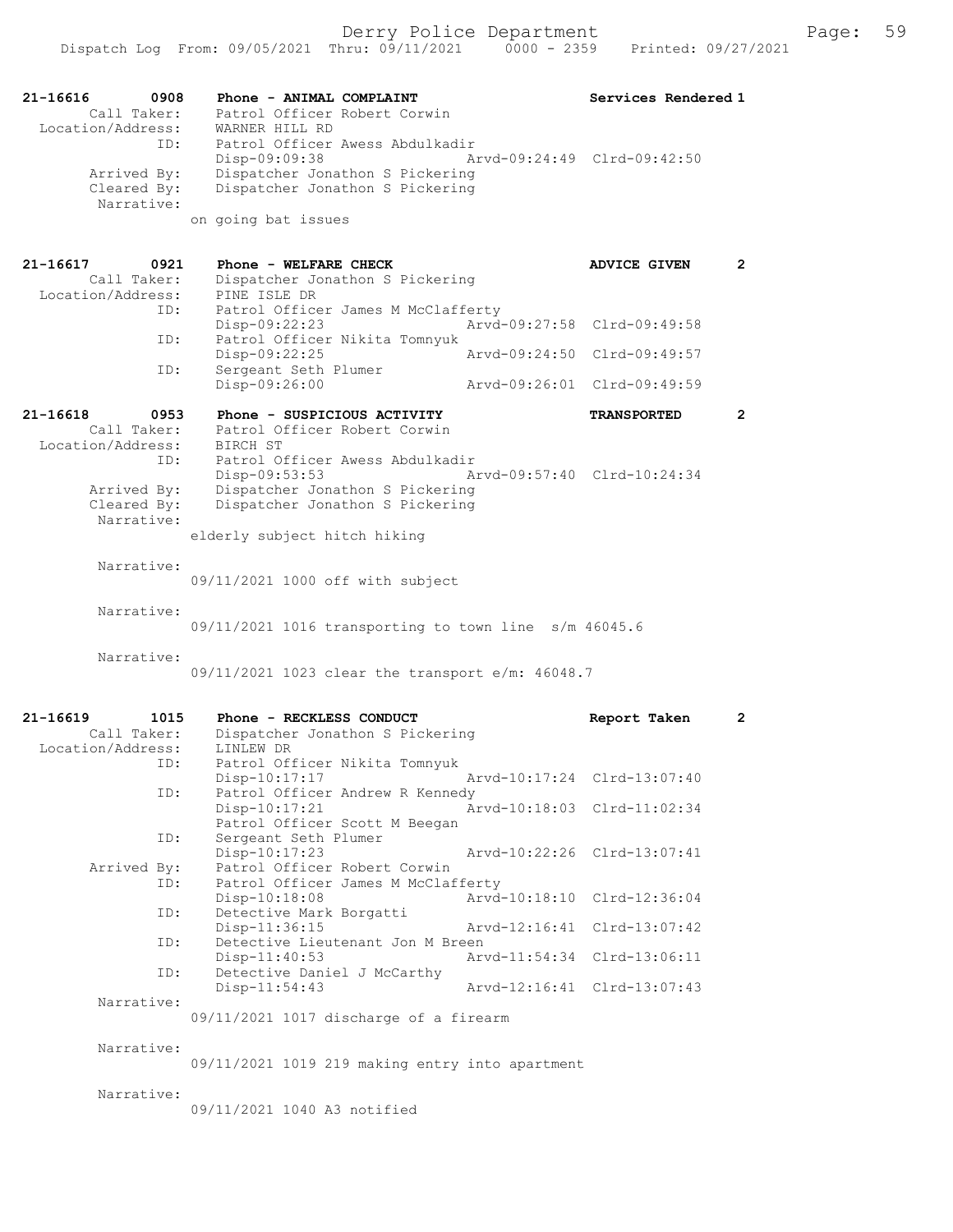#### Narrative:

09/11/2021 1229 Maintenance contacted to secure door

Refer To Incident: 21-1599-OF

| 21-16620<br>1210<br>Location/Address:<br>ID:                                        | Phone - ROAD HAZARD<br>Dispatcher Jonathon S Pickering<br>AMHERST DR<br>Patrol Officer Andrew R Kennedy<br>Disp-12:52:23<br>Patrol Officer Scott M Beegan                                                             | Services Rendered 2<br>Arvd-12:53:17 Clrd-13:08:14 |                |
|-------------------------------------------------------------------------------------|-----------------------------------------------------------------------------------------------------------------------------------------------------------------------------------------------------------------------|----------------------------------------------------|----------------|
| Narrative:                                                                          | 09/11/2021 1253 possible sink hole developing                                                                                                                                                                         |                                                    |                |
| Narrative:                                                                          | 09/11/2021 1307 no damage found, manhole cover was offset<br>and fixed                                                                                                                                                |                                                    |                |
| 1258<br>21-16621                                                                    | Phone - ASSIST OTHER AGENCY                                                                                                                                                                                           | No Action Required                                 | 3              |
| Call Taker:<br>Location/Address:<br>ID:                                             | Dispatcher Jonathon S Pickering<br>KENDALL POND RD<br>Patrol Officer Awess Abdulkadir<br>Disp-12:59:22                                                                                                                | Arvd-13:06:37 Clrd-13:15:04                        |                |
| Cleared By:                                                                         | Lieutenant Michael T Muncey                                                                                                                                                                                           |                                                    |                |
| 21-16622<br>1358                                                                    | Initiated - FOLLOW-UP                                                                                                                                                                                                 | No Action Required                                 | $\overline{2}$ |
| Call Taker:<br>Location/Address:<br>ID:                                             | Dispatcher Jonathon S Pickering<br>[DY 151] E BROADWAY<br>Patrol Officer Andrew R Kennedy<br>Patrol Officer Scott M Beegan                                                                                            | Arvd-13:58:00 Clrd-14:18:07                        |                |
| 21-16623<br>1524                                                                    | Walk-In - DELIVER A MESSAGE                                                                                                                                                                                           | Could Not Locate 1                                 |                |
| Call Taker:<br>Location/Address:<br>ID:<br>Arrived By:<br>Cleared By:<br>Narrative: | Patrol Officer Robert Corwin<br>[DY 784] FROST RD<br>Patrol Officer Sara R Joyce<br>$Disp-15:25:06$<br>Patrol Officer Nathan S Lavoie<br>Dispatcher Christina L Power<br>Dispatcher Christina L Power<br>found wallet | Arvd-15:33:58 Clrd-15:37:40                        |                |
| Narrative:                                                                          | no one at home, note left                                                                                                                                                                                             |                                                    |                |
| 21-16624<br>1530<br>Call Taker:<br>Location/Address:<br>ID:                         | Phone - FIRE, AUTO<br>Dispatcher Christina L Power<br>MANCHESTER RD<br>Patrol Officer Blake A Martineau<br>Disp-15:31:08                                                                                              | Vehicle Towed<br>Arvd-15:32:02 Clrd-16:20:28       | 1              |
| ID:                                                                                 | Patrol Officer Jack Stafford                                                                                                                                                                                          |                                                    |                |
| ID:                                                                                 | Disp-15:31:11<br>Patrol Officer Sara R Joyce                                                                                                                                                                          | Arvd-15:33:42 Clrd-16:46:49                        |                |
|                                                                                     | Disp-16:26:16<br>Patrol Officer Nathan S Lavoie                                                                                                                                                                       | Clrd-16:34:58                                      |                |
| Narrative:                                                                          | 09/11/2021 1533 DFD on scene                                                                                                                                                                                          |                                                    |                |
| Narrative:                                                                          | 09/11/2021 1606 next on the list requested, Birch St<br>collison assigned                                                                                                                                             |                                                    |                |
| Narrative:                                                                          | 09/11/2021 1630 wrecker on scene                                                                                                                                                                                      |                                                    |                |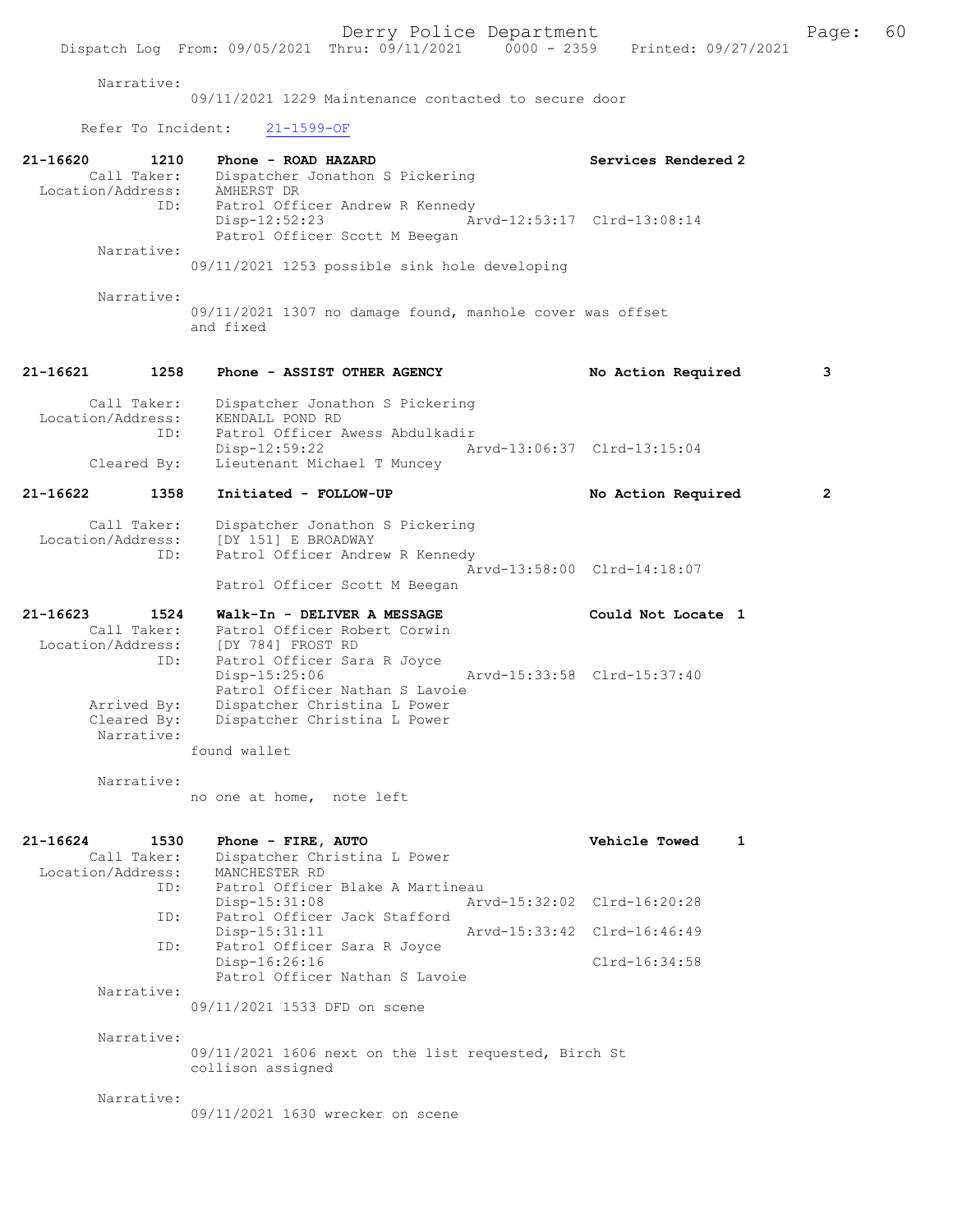Refer To Field Int: 21-3208-FI

| 21-16625<br>1542<br>Call Taker:<br>Location/Address:        | Phone - SUSPICIOUS ACTIVITY<br>Dispatcher Christina L Power<br>SILVER ST                                                                                     | Services Rendered 2         |   |
|-------------------------------------------------------------|--------------------------------------------------------------------------------------------------------------------------------------------------------------|-----------------------------|---|
| ID:<br>Arrived By:<br>Narrative:                            | Patrol Officer Sara R Joyce<br>$Disp-15:44:28$<br>Patrol Officer Nathan S Lavoie<br>Patrol Officer Robert Corwin                                             | Arvd-15:47:55 Clrd-16:14:31 |   |
|                                                             | someone throwing something at the house.                                                                                                                     |                             |   |
| Narrative:                                                  | 09/11/2021 1614 juveniles located and turned over to parents                                                                                                 |                             |   |
| Refer To Field Int:                                         | $21 - 3209 - FI$                                                                                                                                             |                             |   |
| 21-16626<br>1625<br>Call Taker:<br>Location/Address:        | Phone - THEFT<br>Dispatcher Christina L Power<br>ASHLEIGH DR                                                                                                 | Report Taken                | 2 |
| ID:                                                         | Patrol Officer Monica Ricci<br>Disp-16:26:19                                                                                                                 | Arvd-16:27:44 Clrd-16:56:09 |   |
| ID:<br>Refer To Incident:                                   | Patrol Officer Blake A Martineau<br>Disp-16:26:30<br>$21 - 1600 - OF$                                                                                        | Arvd-16:27:42 Clrd-16:35:55 |   |
| 21-16627<br>1635<br>Call Taker:<br>Location/Address:        | Phone - CUSTOMER PROBLEM<br>Dispatcher Christina L Power<br>MANCHESTER RD                                                                                    | Gone on Arrival             | 2 |
| ID:                                                         | Patrol Officer Blake A Martineau<br>$Disp-16:36:00$                                                                                                          | Arvd-16:36:01 Clrd-16:39:55 |   |
| ID:                                                         | Patrol Officer Sara R Joyce<br>$Disp-16:36:04$<br>Patrol Officer Nathan S Lavoie                                                                             | Arvd-16:36:26 Clrd-16:39:57 |   |
| Narrative:                                                  |                                                                                                                                                              |                             |   |
|                                                             | determined to be a customer problem. checked and GOA                                                                                                         |                             |   |
| 21-16628<br>1742<br>Call Taker:<br>Location/Address:        | Initiated - PARKING COMPLAINT<br>Dispatcher Christina L Power<br>CRYSTAL AVE                                                                                 | SENT ON THEIR WAY 1         |   |
| ID:                                                         | Patrol Officer Blake A Martineau                                                                                                                             | Arvd-17:42:00 Clrd-17:43:01 |   |
| ID:                                                         | Patrol Officer Jack Stafford<br>Disp-17:42:59                                                                                                                | Arvd-17:43:02 Clrd-17:43:04 |   |
| 21-16629<br>1754<br>Call Taker:<br>Location/Address:        | Initiated - PARKING COMPLAINT<br>Dispatcher Christina L Power<br>GROVE ST                                                                                    | Vehicle checked             | 1 |
| ID:                                                         | Patrol Officer Blake A Martineau                                                                                                                             | Arvd-17:54:00 Clrd-18:20:57 |   |
| 21-16630<br>1814<br>Call Taker:<br>Location/Address:<br>ID: | Phone - OHRV COMPLAINT<br>Patrol Officer Robert Corwin<br>HAMPSHIRE DR                                                                                       | <b>ADVICE GIVEN</b>         | 1 |
| Arrived By:<br>Cleared By:<br>Refer To Field Int:           | Patrol Officer Sara R Joyce<br>Disp-18:16:06<br>Patrol Officer Nathan S Lavoie<br>Dispatcher Christina L Power<br>Dispatcher Christina L Power<br>21-3252-FI | Arvd-18:45:40 Clrd-18:55:13 |   |
| 21-16631<br>1821<br>Call Taker:<br>Location/Address:        | Phone - WELFARE CHECK<br>Patrol Officer Robert Corwin<br>MANCHESTER RD                                                                                       | Cleared                     | 2 |

21-16632 1834 Initiated - SUBPOENA DELIVERY Not Served 1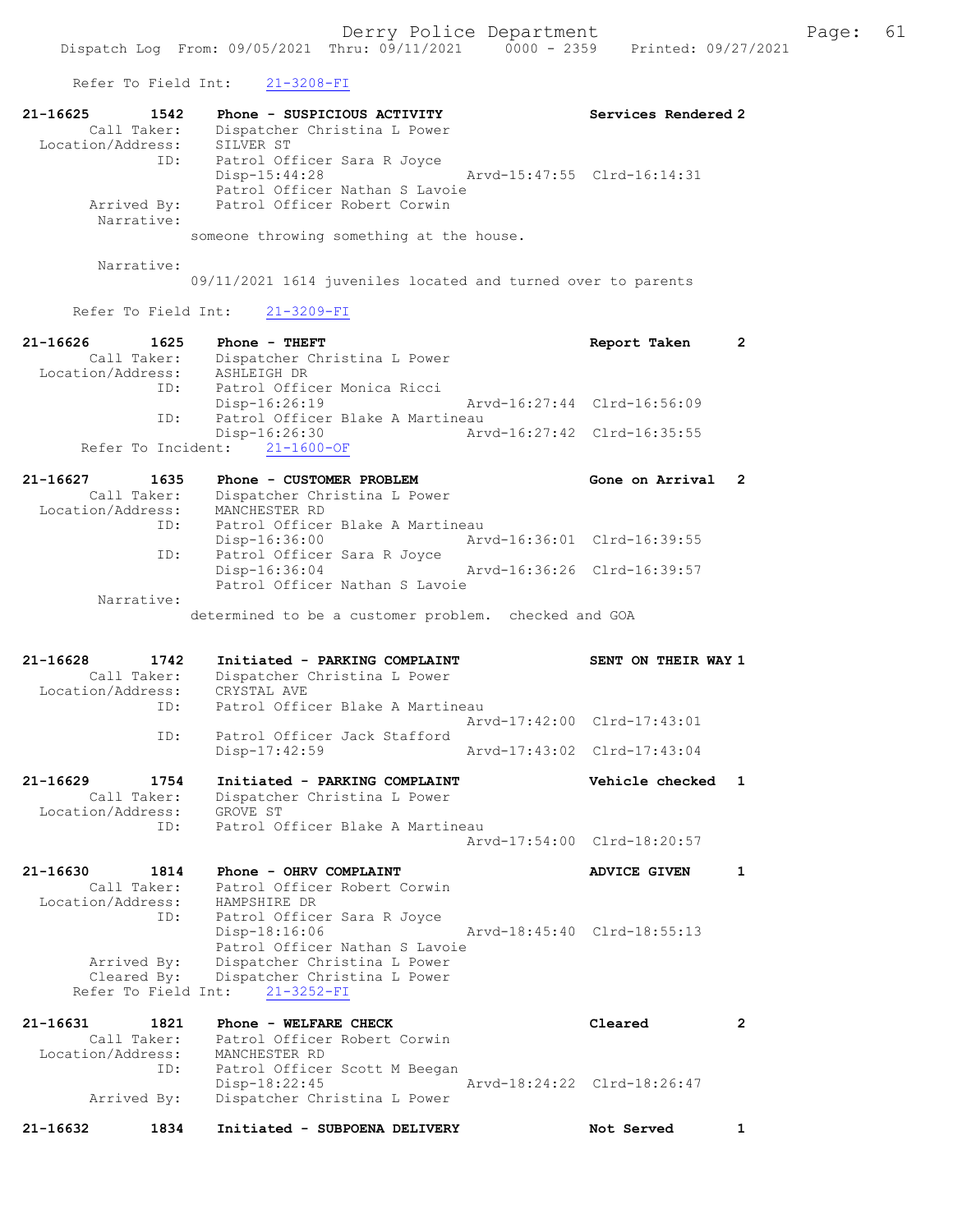Derry Police Department Fage: 62 Dispatch Log From: 09/05/2021 Thru: 09/11/2021 0000 - 2359 Printed: 09/27/2021 Call Taker: Dispatcher Christina L Power Location/Address: HILDA AVE ID: Patrol Officer Monica Ricci Arvd-18:34:00 Clrd-18:38:06 21-16633 1922 Phone - DISPERSE A GROUP SENT ON THEIR WAY 2 Call Taker: Dispatcher Christina L Power Location/Address: CRYSTAL AVE ID: Patrol Officer Scott M Beegan Disp-19:22:49 Clrd-19:34:49 ID: Patrol Officer Jack Stafford Disp-19:34:45 Arvd-19:34:46 Clrd-19:35:30 21-16634 1943 Phone - FIGHT Gone on Arrival 2 Call Taker: Dispatcher Christina L Power Location/Address: ISLAND POND RD ID: Patrol Officer Sara R Joyce Disp-19:43:42 Arvd-19:51:33 Clrd-20:09:39 Patrol Officer Nathan S Lavoie Arrived By: Patrol Officer Robert Corwin ID: Patrol Officer Scott M Beegan Disp-19:43:45 Arvd-19:51:35 Clrd-20:09:38<br>Arrived By: Patrol Officer Robert Corwin Patrol Officer Robert Corwin 21-16635 1943 Initiated - DISPERSE A GROUP SENT ON THEIR WAY 2 Call Taker: Dispatcher Christina L Power Location/Address: MANCHESTER RD ID: Patrol Officer Jack Stafford Arvd-19:43:00 Clrd-19:47:06 21-16636 1943 Phone - FIGHT Cleared 2 Call Taker: Patrol Officer Robert Corwin Location/Address: ISLAND POND RD Narrative: 2 women fighting Narrative: 09/11/2021 1944 duplicate 21-16637 2017 Initiated - MV STOP SENT ON THEIR WAY 3 Call Taker: Dispatcher Christina L Power Location/Address: FAIRWAY DR ID: Patrol Officer Jack Stafford Arvd-20:17:00 Clrd-20:23:01 Cleared By: Patrol Officer Jack Stafford 21-16638 2039 Initiated - MV STOP Warning Issued 3 Call Taker: Dispatcher Christina L Power Location/Address: W BROADWAY ID: Patrol Officer Blake A Martineau Arvd-20:39:00 Clrd-20:45:18<br>21-4024-CN Refer To Citation: 21-16639 2050 Initiated - MV STOP Warning Issued 3 Call Taker: Dispatcher Christina L Power Location/Address: MANCHESTER RD ID: Patrol Officer Scott M Beegan Arvd-20:50:00 Clrd-20:55:20 ID: Patrol Officer Monica Ricci Disp-20:54:05 Arvd-20:54:11 Clrd-20:55:22 Refer To Citation: 21-16640 2052 Initiated - MV STOP No Action Required 3 Call Taker: Dispatcher Christina L Power Location/Address: E BROADWAY ID: Patrol Officer Jack Stafford

Arvd-20:52:00 Clrd-20:55:39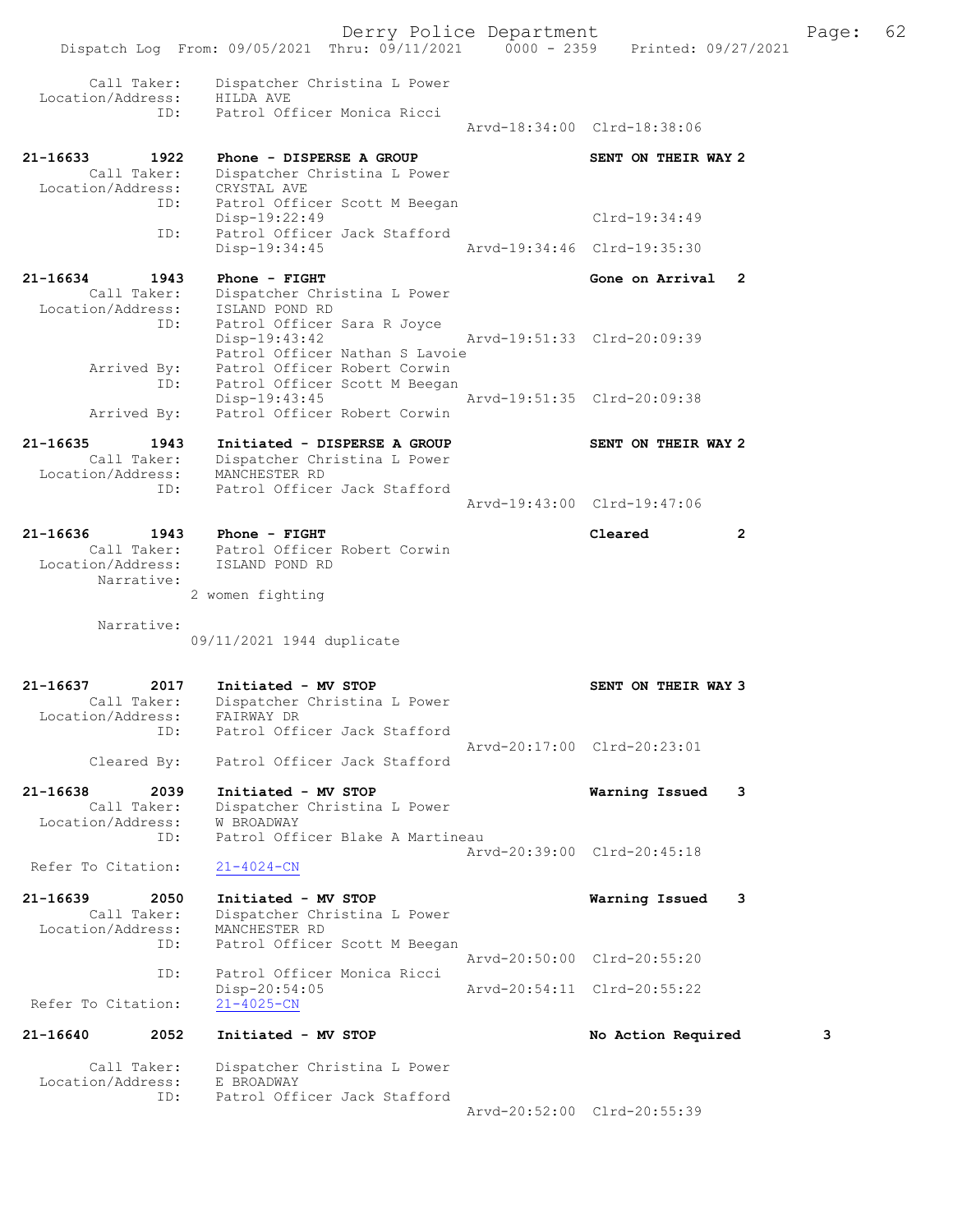|                                 | Dispatch Log From: 09/05/2021 Thru: 09/11/2021               | $0000 - 2359$ | Printed: 09/27/2021          |   |
|---------------------------------|--------------------------------------------------------------|---------------|------------------------------|---|
| 21-16641<br>2107<br>Call Taker: | Phone - DISTURBANCE<br>Patrol Officer Robert Corwin          |               | Verbal in Nature 1           |   |
| Location/Address:<br>ID:        | HILLSIDE AVE<br>Patrol Officer Blake A Martineau             |               |                              |   |
|                                 | Disp-21:08:47                                                |               | Aryd-21:12:58 Clrd-21:34:04  |   |
| Arrived By:                     | Dispatcher Christina L Power                                 |               |                              |   |
| Cleared By:                     | Dispatcher Christina L Power                                 |               |                              |   |
| ID:                             | Patrol Officer Scott M Beegan                                |               |                              |   |
| Arrived By:                     | Disp-21:08:48<br>Dispatcher Christina L Power                |               | Arvd-21:13:39 Clrd-21:34:02  |   |
| Cleared By:                     | Dispatcher Christina L Power                                 |               |                              |   |
| ID:                             | Sergeant Seth Plumer                                         |               |                              |   |
|                                 | $Disp-21:13:03$                                              |               | Arvd-21:13:04 Clrd-21:33:59  |   |
| Dispatched By:<br>Arrived By:   | Dispatcher Christina L Power<br>Dispatcher Christina L Power |               |                              |   |
| Cleared By:                     | Dispatcher Christina L Power                                 |               |                              |   |
|                                 |                                                              |               |                              |   |
| 21-16642<br>2125                | Phone - PROWLING                                             |               | <b>ADVICE GIVEN</b>          | 2 |
| Call Taker:                     | Patrol Officer Robert Corwin                                 |               |                              |   |
| Location/Address:<br>ID:        | JUNIPER RD<br>Patrol Officer Monica Ricci                    |               |                              |   |
|                                 | Disp-21:27:22                                                |               | Arvd-21:36:29 Clrd-21:46:04  |   |
| Arrived By:                     | Dispatcher Christina L Power                                 |               |                              |   |
| Cleared By:                     | Dispatcher Christina L Power                                 |               |                              |   |
| Refer To Field Int:             | $21 - 3216 - FI$                                             |               |                              |   |
| $21 - 16643$<br>2136            | Phone - DOMESTIC DISTURBANCE                                 |               | Report Taken                 | 1 |
| Call Taker:                     | Dispatcher Christina L Power                                 |               |                              |   |
| Location/Address:               | WINDHAM RD + SUNSET AVE                                      |               |                              |   |
| ID:                             | Patrol Officer Blake A Martineau                             |               |                              |   |
| ID:                             | Disp-21:37:32<br>Patrol Officer Scott M Beegan               |               | Arvd-21:38:18 Clrd-22:07:36  |   |
|                                 | Disp-21:38:17                                                |               | Arvd-21:38:20 Clrd-22:07:37  |   |
| ID:                             | Sergeant Seth Plumer                                         |               |                              |   |
|                                 | Disp-21:38:42                                                |               | Arvd-21:38:44 Clrd-22:07:39  |   |
| ID:                             | Patrol Officer Jack Stafford<br>$Disp-21:43:30$              |               | $Clrd-21:43:34$              |   |
| Dispatched By:                  | Patrol Officer Robert Corwin                                 |               |                              |   |
| Cleared By:                     | Patrol Officer Robert Corwin                                 |               |                              |   |
| Refer To Incident:              | $21 - 1601 - OF$                                             |               |                              |   |
| $21 - 16644$<br>2142            | Phone - NOISE COMPLAINT                                      |               | Services Rendered 2          |   |
| Call Taker:                     | Patrol Officer Robert Corwin                                 |               |                              |   |
| Location/Address:               | E BROADWAY                                                   |               |                              |   |
| ID:                             | Patrol Officer Jack Stafford                                 |               |                              |   |
| Arrived By:                     | Disp-21:43:37<br>Dispatcher Christina L Power                |               | Arvd-21:46:10 Clrd-21:49:39  |   |
| Cleared By:                     | Dispatcher Christina L Power                                 |               |                              |   |
| Narrative:                      |                                                              |               |                              |   |
|                                 | spoke to the manager, music is scheduled to end at 2200 hrs  |               |                              |   |
|                                 |                                                              |               |                              |   |
| $21 - 16645$<br>2150            | Phone - ALARM, BURGLAR                                       |               | Cancelled Prior to Arrival 1 |   |
| Call Taker:                     | Lieutenant Michael T Muncey                                  |               |                              |   |
| Location/Address:               | [DY 1041] MANCHESTER AVE                                     |               |                              |   |
| ID:                             | Patrol Officer Monica Ricci                                  |               |                              |   |
|                                 | Disp-21:52:02                                                |               | $Clrd-21:53:37$              |   |
| Dispatched By:                  | Dispatcher Christina L Power                                 |               |                              |   |
| Cleared By:<br>ID:              | Patrol Officer Robert Corwin<br>Patrol Officer Jack Stafford |               |                              |   |
|                                 | $Disp-21:52:06$                                              |               | $Clrd-21:53:35$              |   |
| Dispatched By:                  | Dispatcher Christina L Power                                 |               |                              |   |
| Cleared By:                     | Patrol Officer Robert Corwin                                 |               |                              |   |
| $21 - 16646$<br>2206            | Initiated - ROAD RAGE                                        |               | Verbal in Nature 1           |   |
| Call Taker:                     | Dispatcher Christina L Power                                 |               |                              |   |
| Location/Address:               | [DY 466] CRYSTAL AVE                                         |               |                              |   |
| ID:                             | Patrol Officer Jack Stafford                                 |               |                              |   |
| ID:                             | Sergeant Seth Plumer                                         |               | Arvd-22:06:00 Clrd-22:14:32  |   |
|                                 |                                                              |               |                              |   |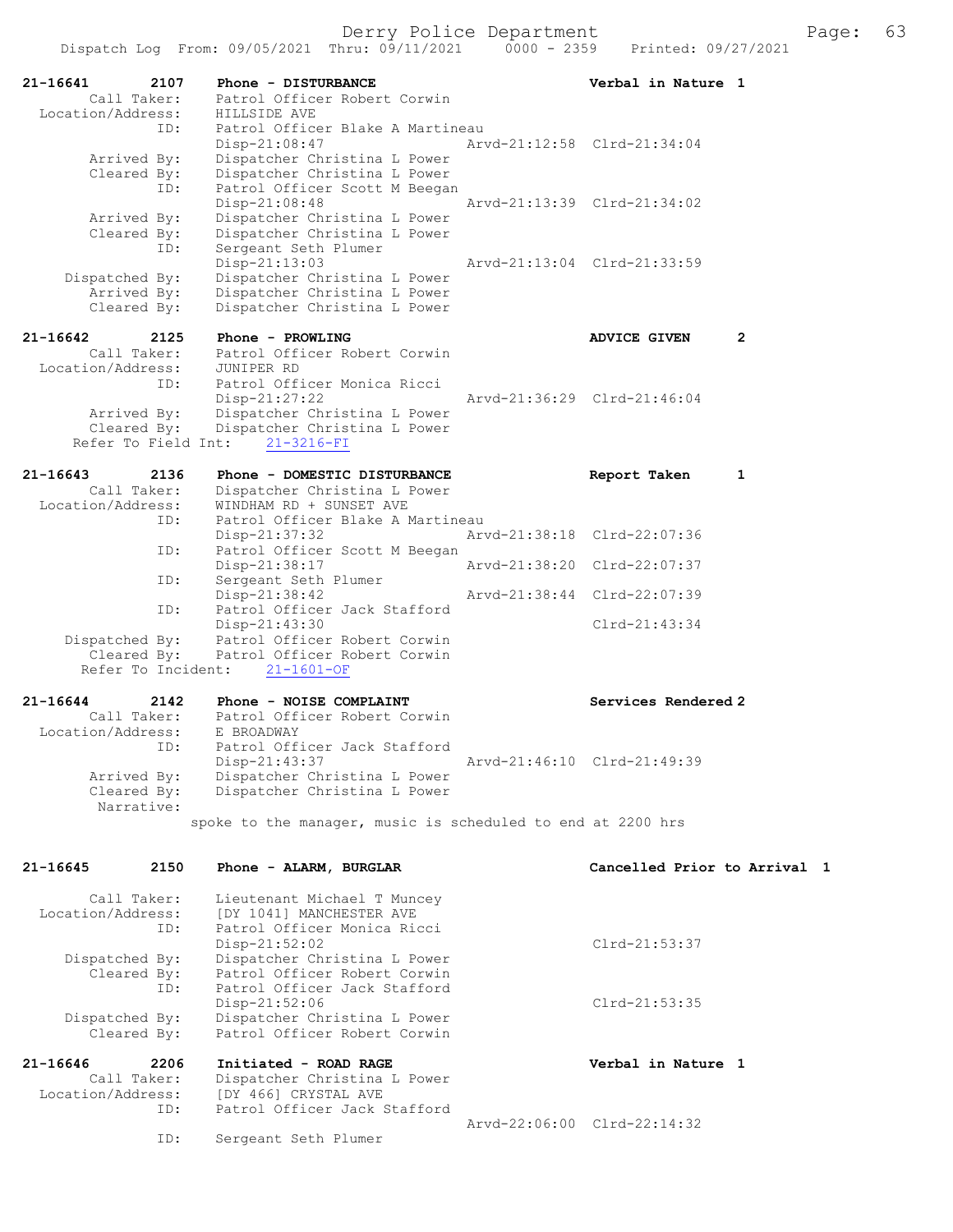Derry Police Department Fage: 64 Dispatch Log From: 09/05/2021 Thru: 09/11/2021 0000 - 2359 Printed: 09/27/2021 Disp-22:11:18 Arvd-22:11:20 Clrd-22:14:31 Refer To Field Int: 21-3213-FI 21-16647 2208 Initiated - FOLLOW-UP Cleared 2 Call Taker: Dispatcher Christina L Power Location/Address: [DY 2] MUNICIPAL DR ID: Patrol Officer Sara R Joyce Arvd-22:08:00 Clrd-22:41:58 Patrol Officer Nathan S Lavoie 21-16648 2231 Phone - MV ACCIDENT Cone on Arrival 1 Call Taker: Patrol Officer Robert Corwin Location/Address: [DY 1459] CRYSTAL AVE ID: Patrol Officer Scott M Beegan Disp-22:33:41 Arvd-22:36:22 Clrd-22:38:00 Dispatched By: Dispatcher Christina L Power Cleared By: Dispatcher Christina L Power ID: Patrol Officer Jack Stafford Disp-22:33:51 Clrd-22:38:03 Dispatched By: Dispatcher Christina L Power Cleared By: Dispatcher Christina L Power 21-16649 2233 Phone - DOMESTIC DISTURBANCE Report Taken 1 Call Taker: Dispatcher Christina L Power Location/Address: DAMREN RD ID: Patrol Officer Scott M Beegan Disp-22:39:42 Arvd-22:48:25 Clrd-23:36:20 Arrived By: Dispatcher Christine D Carlson Cleared By: Dispatcher Christine D Carlson ID: Patrol Officer Blake A Martineau Disp-22:40:04 Arvd-22:48:26 Clrd-23:36:22 Arrived By: Dispatcher Christine D Carlson Cleared By: Dispatcher Christine D Carlson Refer To Incident: 21-1602-OF 21-16650 2303 Phone - SUSPICIOUS ACTIVITY SENT ON THEIR WAY 2 Call Taker: Dispatcher Christine D Carlson Location/Address: N MAIN ST ID: Patrol Officer Collin Kennedy<br>Disp-23:04:11 Mrvd-23:10:18 Clrd-23:30:31  $Disp-23:04:11$ ID: Patrol Officer Charles L Doherty<br>Disp-23:04:14 Arv Disp-23:04:14 Arvd-23:10:20 Clrd-23:30:33 Refer To Field Int: 21-3226-FI 21-16651 2319 Phone - MV CHECK CHECH Cone on Arrival 1 Call Taker: Patrol Officer Robert Corwin Location/Address: HUMPHREY RD ID: Patrol Officer Taylor Dezotell Disp-23:25:14 Arvd-23:30:39 Clrd-23:32:42 Dispatched By: Dispatcher Christine D Carlson Arrived By: Dispatcher Christine D Carlson Cleared By: Dispatcher Christine D Carlson Narrative: pick up truck 21-16652 2321 Phone - ALARM, BURGLAR Services Rendered 1 Call Taker: Dispatcher Christine D Carlson Location/Address: [DY 1041] MANCHESTER AVE ID: Patrol Officer Taylor Dezotell Disp-23:22:13 Arvd-23:23:09 Clrd-23:24:49 Narrative: 09/11/2021 2322 Phone room motion

#### 21-16653 2321 Phone - NOISE COMPLAINT Quieted on Request 2

Location/Address: REDFIELD CIR

Call Taker: Patrol Officer Robert Corwin

ID: Patrol Officer Collin Kennedy